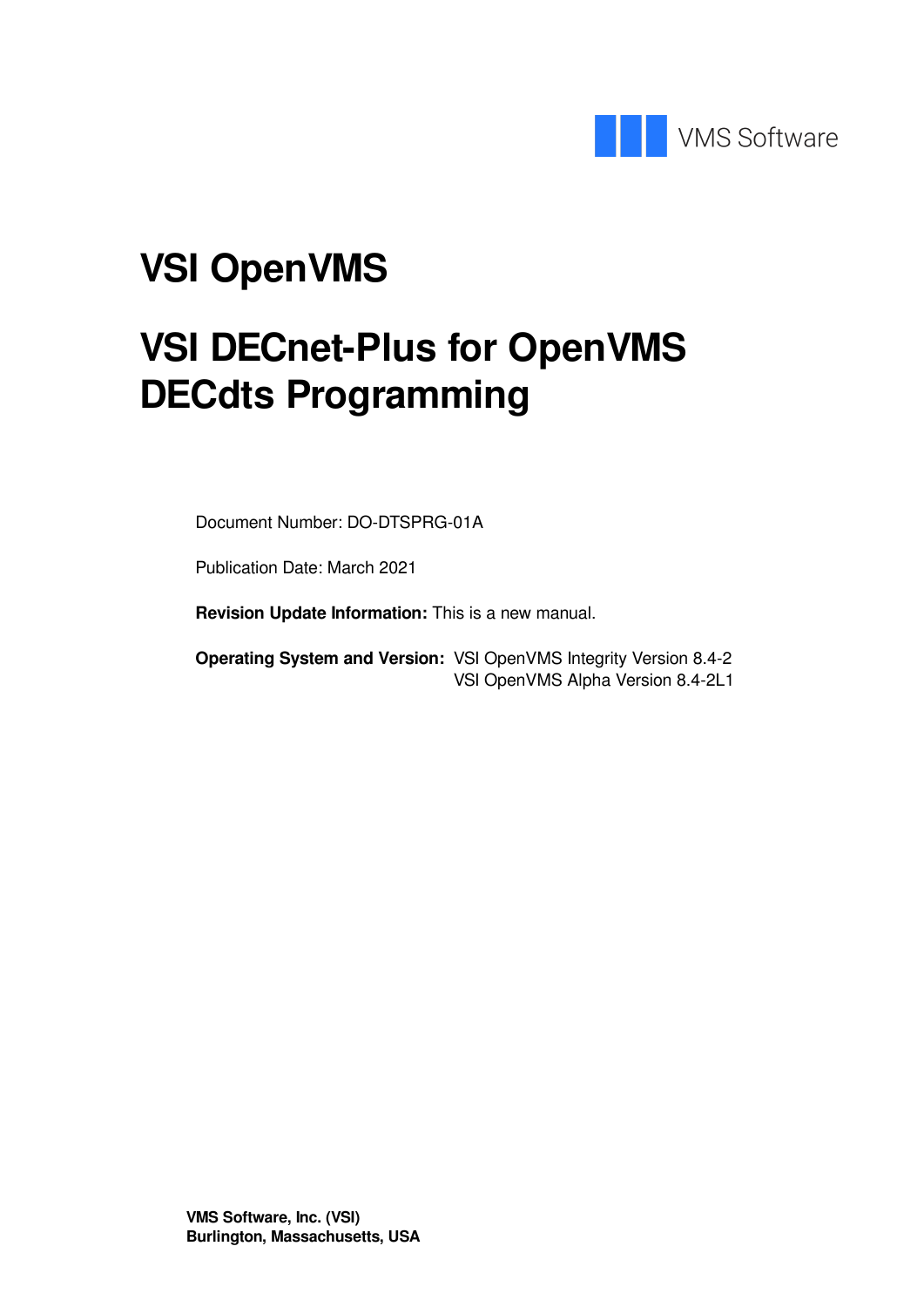## **VSI DECnet-Plus for OpenVMS DECdts Programming**

**VMS Software** 

Copyright © 2021 VMS Software, Inc. (VSI), Burlington, Massachusetts, USA

#### **Legal Notice**

Confidential computer software. Valid license from VSI required for possession, use or copying. Consistent with FAR 12.211 and 12.212, Commercial Computer Software, Computer Software Documentation, and Technical Data for Commercial Items are licensed to the U.S. Government under vendor's standard commercial license.

The information contained herein is subject to change without notice. The only warranties for VSI products and services are set forth in the express warranty statements accompanying such products and services. Nothing herein should be construed as constituting an additional warranty. VSI shall not be liable for technical or editorial errors or omissions contained herein.

HPE, HPE Integrity, HPE Alpha, and HPE Proliant are trademarks or registered trademarks of Hewlett Packard Enterprise.

Intel, Itanium and IA-64 are trademarks or registered trademarks of Intel Corporation or its subsidiaries in the United States and other countries.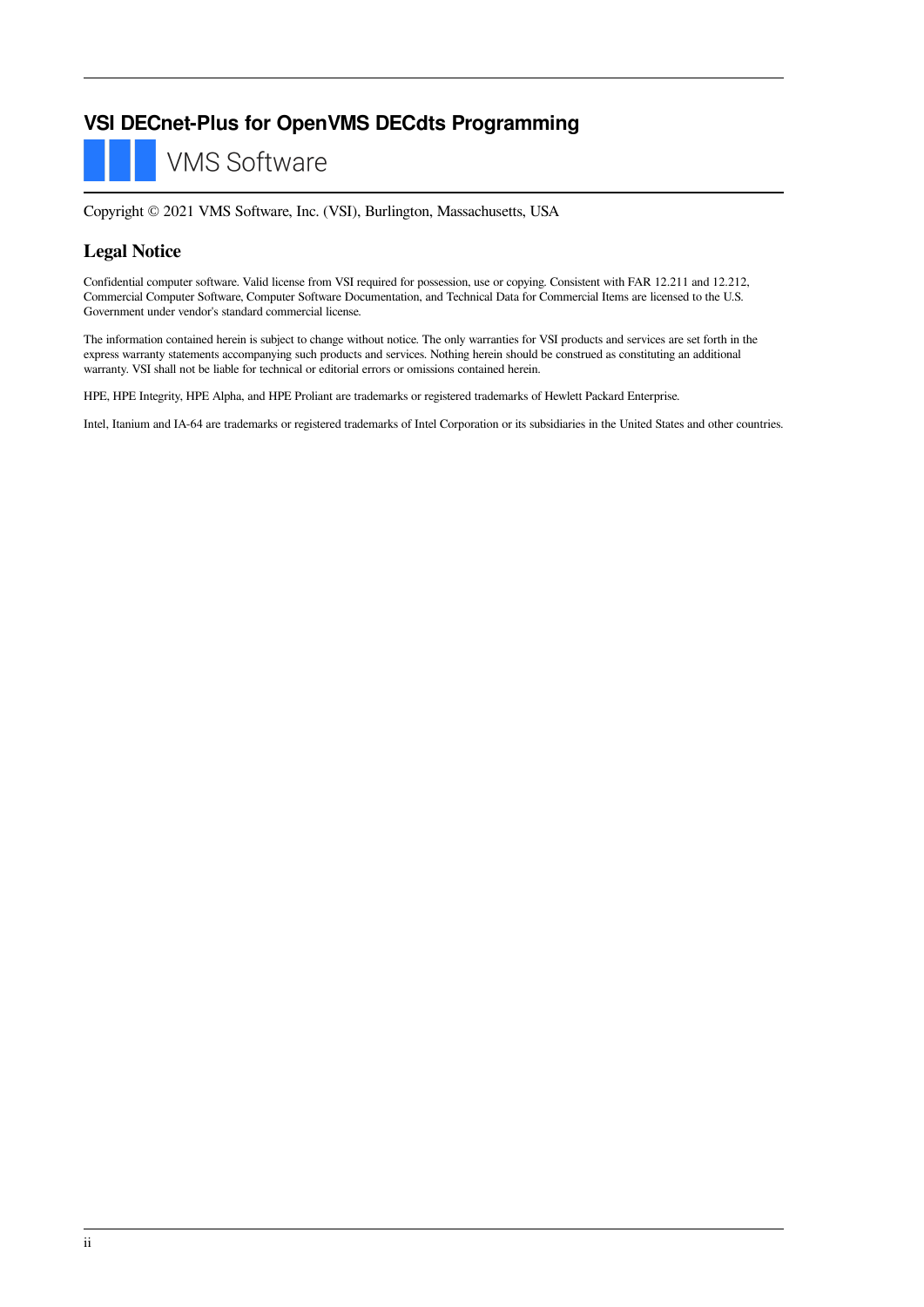| 1.4.1. Linking Programs on DECnet-Plus for OpenVMS systems (OpenVMS only)  7 |  |
|------------------------------------------------------------------------------|--|
|                                                                              |  |
|                                                                              |  |
|                                                                              |  |
|                                                                              |  |
|                                                                              |  |
|                                                                              |  |
|                                                                              |  |
|                                                                              |  |
|                                                                              |  |
|                                                                              |  |
|                                                                              |  |
|                                                                              |  |
|                                                                              |  |
|                                                                              |  |
|                                                                              |  |
|                                                                              |  |
|                                                                              |  |
|                                                                              |  |
|                                                                              |  |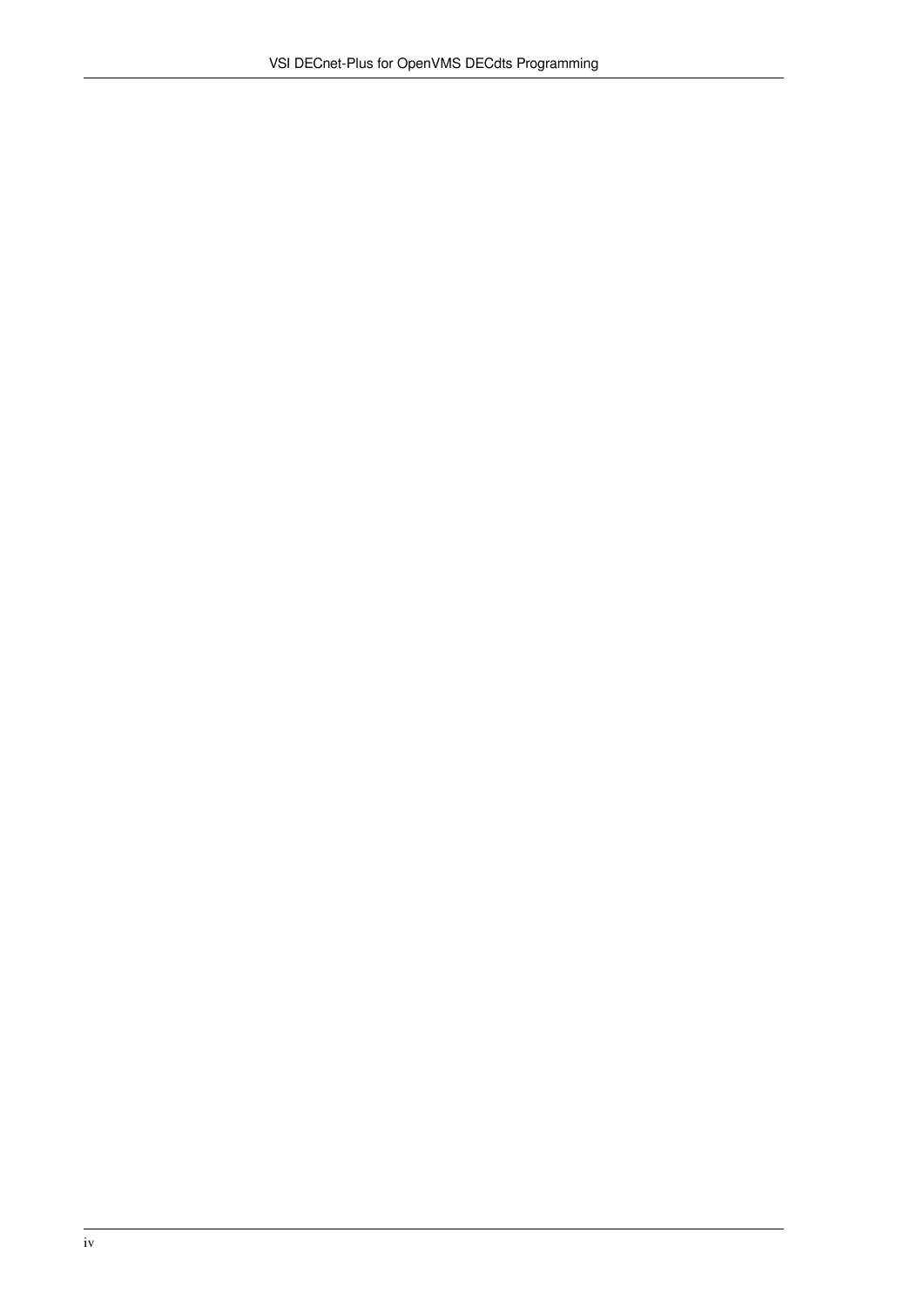# <span id="page-4-0"></span>**Preface**

The VSI Digital Distributed Time Service (DECdts) is a networkwide service that runs on OpenVMS and Digital UNIX operating systems. DECdts enables systems to synchronize their clocks with all the other system clocks in the network.

This manual provides reference information about the DECdts application programming interface (API) routines you can use to obtain, convert, and calculate time values. The software interface between DECdts and external time-provider programs is also described.

# <span id="page-4-1"></span>**1. About VSI**

VMS Software, Inc. (VSI) is an independent software company licensed by Hewlett Packard Enterprise to develop and support the OpenVMS operating system.

VSI seeks to continue the legendary development prowess and customer-first priorities that are so closely associated with the OpenVMS operating system and its original author, Digital Equipment Corporation.

# <span id="page-4-2"></span>**2. Intended Audience**

This manual is intended for two audiences: programmers who use the DECdts API to obtain timestamps or convert time values, and programmers who write the software interface between time-provider (TP) hardware and DECdts. Both audiences should have a sound understanding of DECdts concepts and the programming interface before using the software.

# <span id="page-4-3"></span>**3. Document Structure**

This manual is organized into four chapters. The first chapter introduces DECdts API. The second chapter describes each DECdts portable routine. The third chapter contains a C programming example that shows a practical application

of the DECdts API programming routines, and the fourth chapter describes the DECdts time-provider interface (TPI) for DECdts software on OpenVMS and Digital UNIX operating systems.

# <span id="page-4-4"></span>**4. Related Documents**

For a list of additional documents that are available in support of this version of the operating system, refer to the *VSI DECnet-Plus for OpenVMS Introduction and User's Guide* or the *DECnet-Plus for VSI UNIX Introduction and User's Guide*.

# <span id="page-4-5"></span>**5. OpenVMS Documentation**

The full VSI OpenVMS documentation set can be found on the VMS Software Documentation web page at https://vmssoftware.com/resources/documentation/.

# <span id="page-4-6"></span>**6. VSI Encourages Your Comments**

You may send comments or suggestions regarding this manual or any VSI document by sending electronic mail to the following Internet address: <docinfo@vmssoftware.com>. Users who have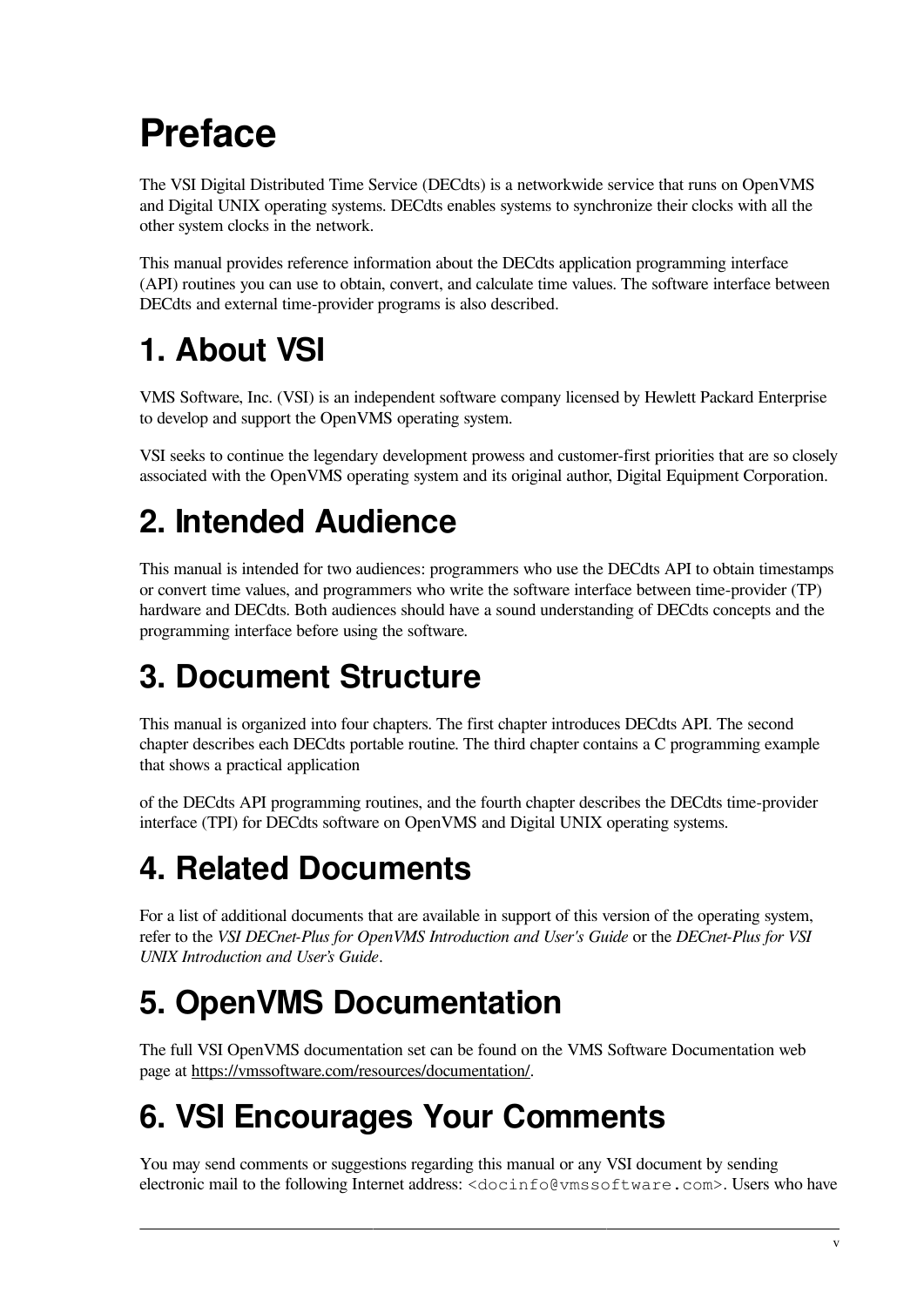OpenVMS support contracts through VSI can contact <support@vmssoftware.com> for help with this product.

# <span id="page-5-0"></span>**7. Conventions**

The following conventions may be used in this manual:

| <b>Convention</b> | <b>Meaning</b>                                                                                                                                                                                                                                                             |
|-------------------|----------------------------------------------------------------------------------------------------------------------------------------------------------------------------------------------------------------------------------------------------------------------------|
| monospace<br>type | Indicates a literal example of system output or user input. In text, indicates<br>command names, keywords, node names, file names, directories, utilities, and<br>tools. On a DECnet-Plus for OpenVMS or UNIX system, enter the word or phrase<br>in the exact case shown. |
|                   | You can abbreviate command keywords to the smallest number of characters that<br>OpenVMS, UNIX, NCL, DECdns, DECdts, and the other utilities accept, usually<br>three characters.                                                                                          |
| italic            | Indicates a variable.                                                                                                                                                                                                                                                      |
| bold              | Indicates a new term or important text.                                                                                                                                                                                                                                    |
| <b>Return</b>     | Indicates that you press the Return key.                                                                                                                                                                                                                                   |
| Crtl/x            | Indicates that you press the Control key while you press the key noted by $x$ .                                                                                                                                                                                            |
| $\Box$            | In command format descriptions, indicates optional elements. You can enter as<br>many as you want.                                                                                                                                                                         |
| $\{\}$            | In command format descriptions, indicates you must enter at least one listed<br>element.                                                                                                                                                                                   |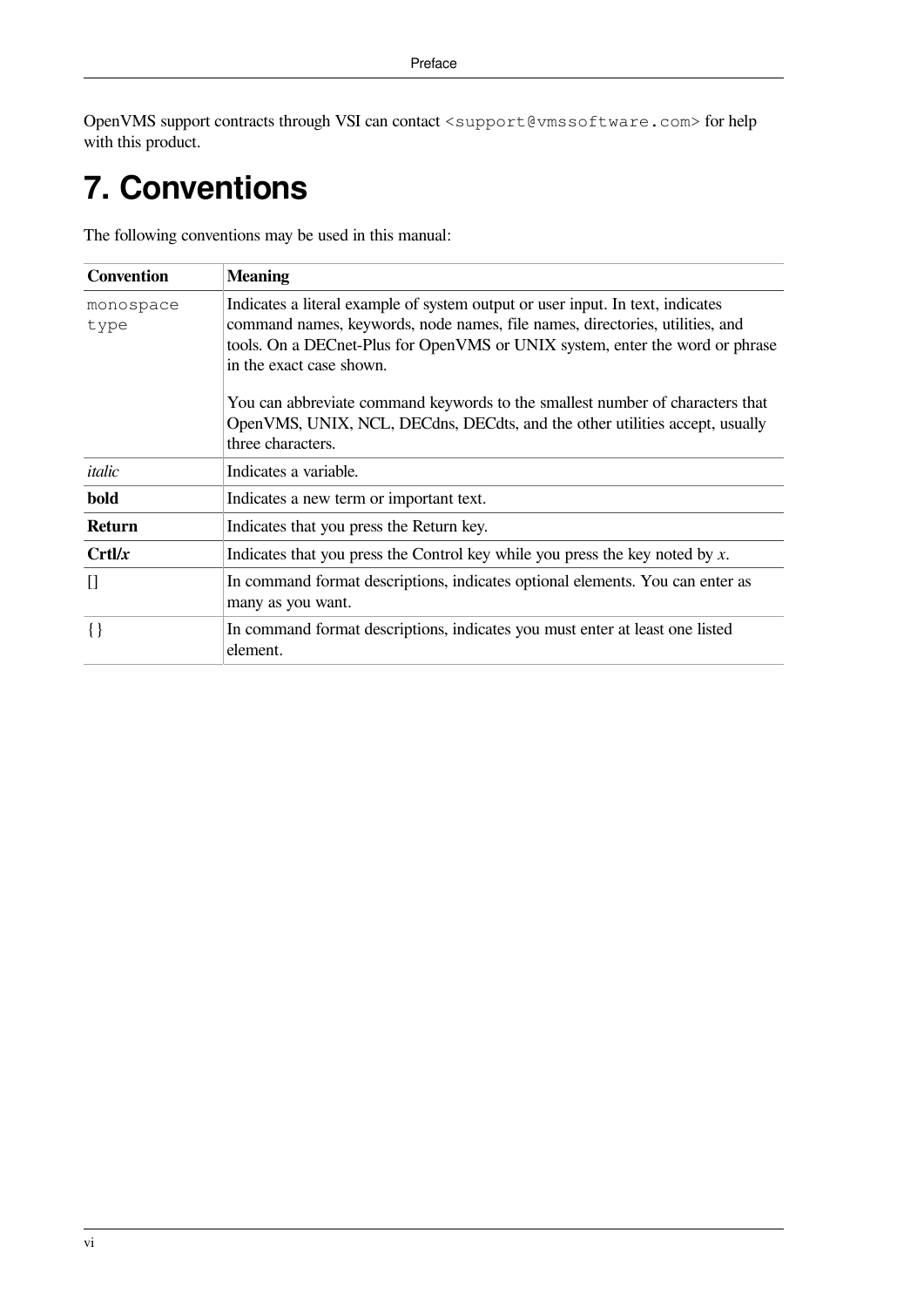# <span id="page-6-0"></span>**Chapter 1. Introduction to the DECdts API**

This chapter describes the Digital Distributed Time Service (DECdts) programming routines. You can use these routines to obtain timestamps that are based on Coordinated Universal Time (UTC). You can also use the DECdts routines to translate among different timestamp formats and perform calculations on timestamps. Applications can use the timestamps that DECdts supplies to determine event sequencing, duration, and scheduling. Applications can call the DECdts routines from DECdts server or clerk systems.

The Digital Distributed Time Service routines are written in the C programming language. Be familiar with the basic DECdts concepts before you attempt to use the applications programming interface (API).

The DECdts API routines offer the following basic functions:

- Retrieve timestamp information
- Convert between binary timestamps that use different time structures
- Convert between binary timestamps and ASCII representations
- Convert between UTC time and local time
- Convert the binary time values in the OpenVMS (Smithsonian-based) format to or from UTC-based binary timestamps (OpenVMS systems only)
- Manipulate binary timestamps
- Compare two binary time values
- Calculate binary time values
- Obtain time zone information

The following sections describe DECdts time representations, DECdts time structures, API header files, and API routines.

# <span id="page-6-1"></span>**1.1. DECdts Time Representation**

UTC is the international time standard that has largely replaced Greenwich Mean Time (GMT). The standard is administered by the International Time Bureau (BIH) and is widely used. DECdts uses opaque binary timestamps that represent UTC for all of its internal processes. You cannot read or disassemble a DECdts binary timestamp; the DECdts API allows applications to convert or manipulate timestamps, but they cannot be displayed. DECdts also translates the binary timestamps into ASCII text strings, which can be displayed.

# <span id="page-6-2"></span>**1.1.1. Absolute Time Representation**

An **absolute time** is a point on a time scale. For DECdts, absolute times reference the UTC time scale; absolute time measurements are derived from system clocks or external time-providers. When DECdts reads a system clock time, it records the time in an opaque binary timestamp that also includes the inaccuracy and other information. When you display an absolute time, DECdts converts the time to ASCII text, as shown in the following display: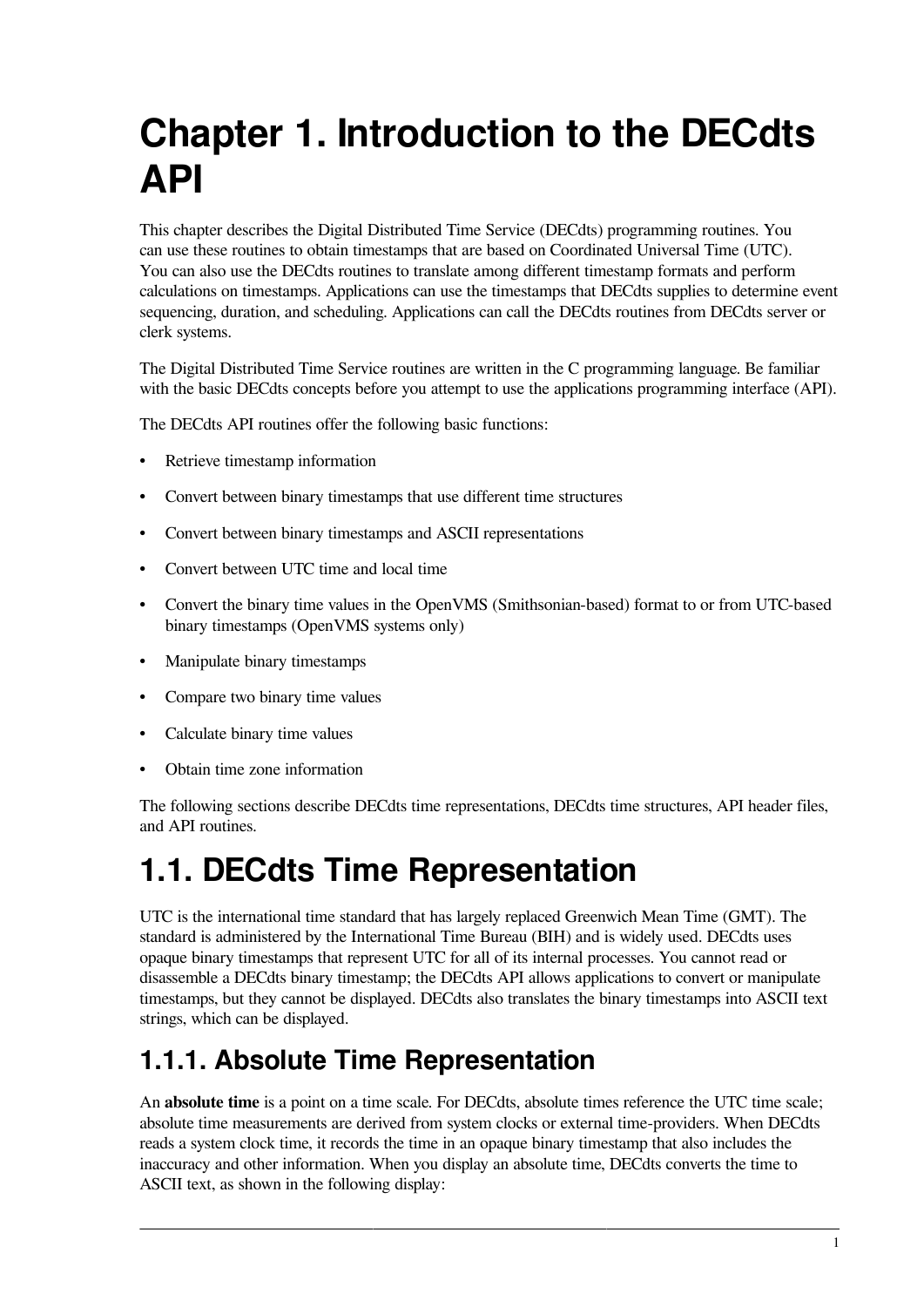1996-11-21-13:30:25.785-04:00I000.082

DECdts displays all times in a format that complies with the International Standards Organization (ISO) 8601 (1988) standard. Note that the inaccuracy portion of the time is not defined in the ISO standard (times that do not include an inaccuracy are accepted). Figure 1–1 explains the ISO format that generated the previous display.

#### <span id="page-7-0"></span>**Figure 1.1. Time Display Format**



In [Figure](#page-7-0) 1.1, the relative time preceded by the plus (+) or minus (-) character indicates the hours and minutes that the calendar date and time are offset from UTC. The presence of this **time differential factor** (TDF) in the string also indicates that the calendar date and time are the local time of the system, not UTC. Local time is UTC minus the TDF. The Inaccuracy designator I indicates the beginning of the inaccuracy component associated with the time.

Although DECdts displays all times in the previous format, variations in the ISO format shown in Figure 1–2 are also accepted as input for the ASCII conversion routines.

In [Figure](#page-7-1) 1.2, the Time designator T separates the calendar date from the time, a comma separates seconds from fractional seconds, and the plus or minus character indicates the beginning of the inaccuracy component.

<span id="page-7-1"></span>The following examples show some valid time formats.

**Figure 1.2. Time Display Format Variants**

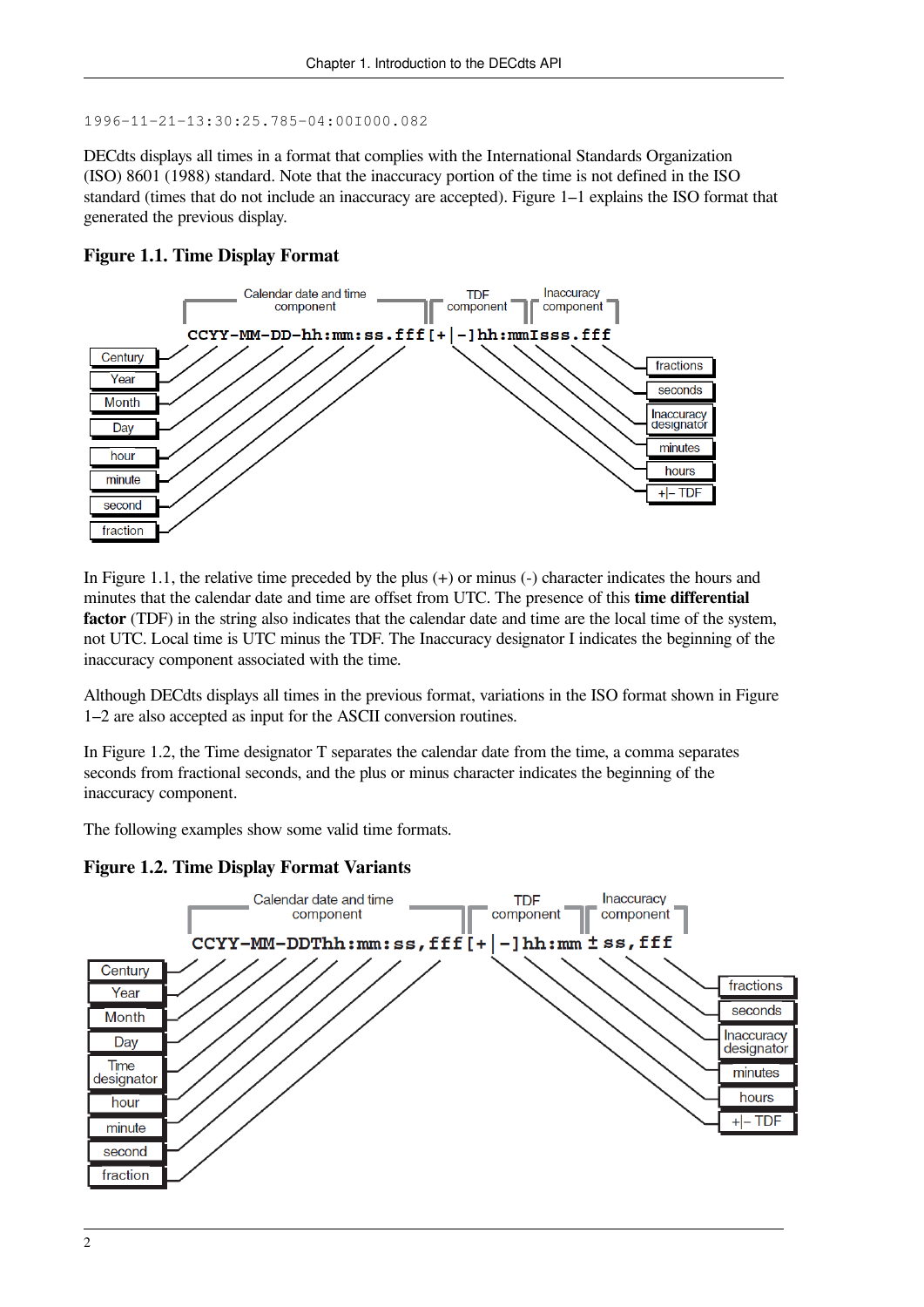The following represents July 4, 1776 17:01 GMT and an infinite inaccuracy (default).

1776-7-4-17:01:00

The following represents a local time of 12:01 (17:01 GMT) on July 4, 1776 with a TDF of -5 hours and an inaccuracy of 100 seconds.

1776-7-4-12:01:00-05:00I100

Both of the following represent 12:00 GMT in the current day, month, and year with an infinite inaccuracy.

12:00 and T12

The following represents July 14, 1792 00:00 GMT with an infinite inaccuracy.

<span id="page-8-0"></span> $1792 - 7 - 14$ 

## **1.1.2. Relative Time Representation**

A **relative time** is a discrete time interval that is usually added to or subtracted from another time. A TDF associated with an absolute time is one example of a relative time. A relative time is normally used as input for commands or system routines.

The following example shows a relative time of 21 days, 8 hours, and 30 minutes, 25 seconds with an inaccuracy of 0.300 second.

21-08:30:25.000I00.300

The following example shows a negative relative time of 20.2 seconds with an infinite inaccuracy (default).

 $-20.2$ 

The following example shows a relative time of 10 minutes, 15.1 seconds with an inaccuracy of 4 seconds.

<span id="page-8-1"></span>10:15.1I4

#### **Figure 1.3. Relative Time Syntax**



[Figure](#page-8-1) 1.3 shows the full syntax for a relative time.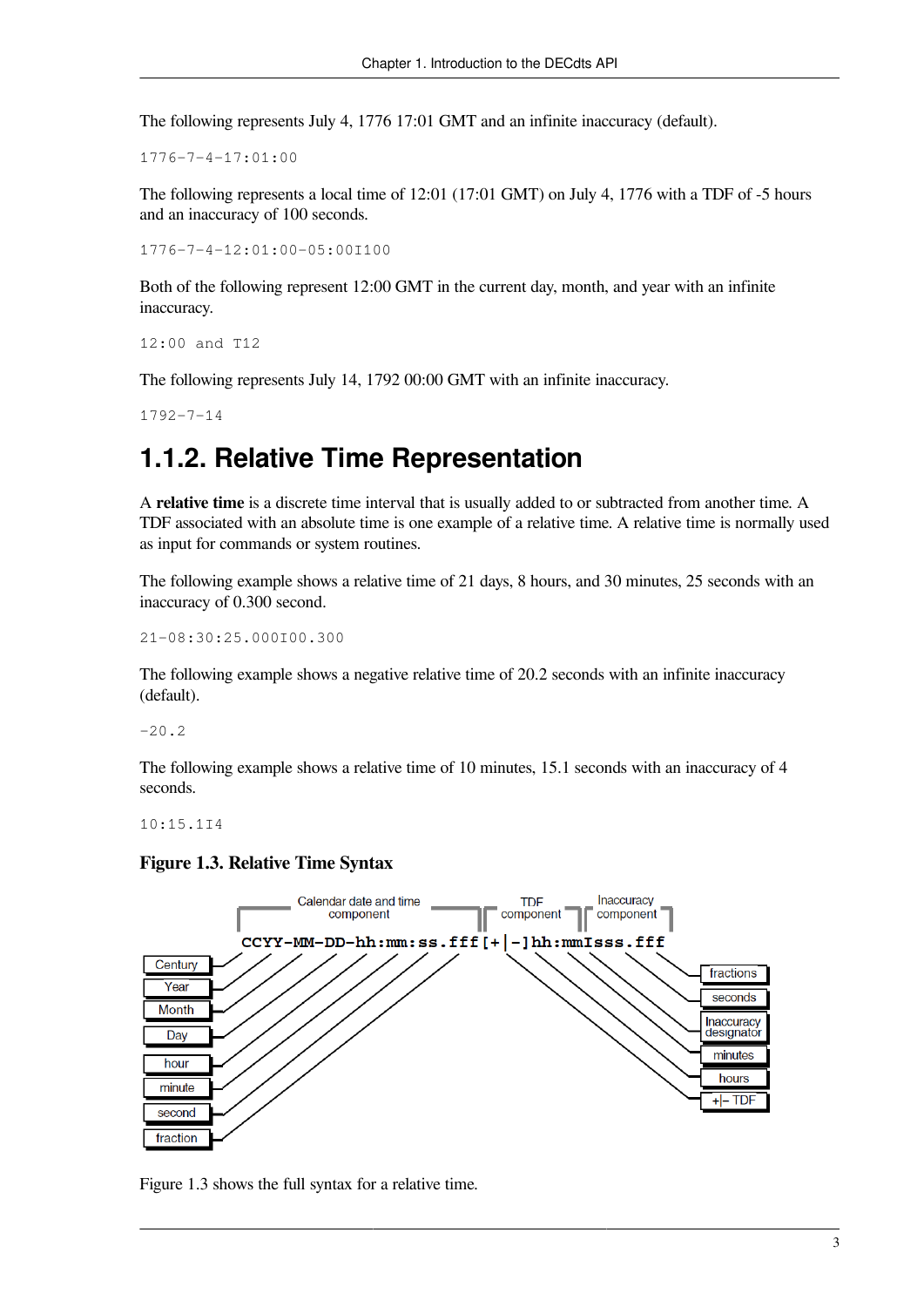Notice that a relative time does not use the calendar date fields, because these fields concern absolute time. A positive relative time is unsigned; a negative relative time is preceded by a minus ( ) sign. A relative time is often subtracted from or added to another relative or absolute time. The relative times that DECdts uses internally are opaque binary timestamps. The DECdts API offers several routines that can be used to calculate new times using relative binary timestamps.

## **Representing Periods of Time**

A given duration of a period of time can be represented by a data element of variable length that uses the syntax shown in [Figure](#page-9-1) 1.4.

#### <span id="page-9-1"></span>**Figure 1.4. Time Period Syntax**



The data element contains the following parts:

- The designator P precedes the part that includes the calendar components, including the following:
	- The number of years followed by the designator  $Y$
	- The number of months followed by the designator M
	- The number of weeks followed by the designator W
	- The number of days followed by the designator D
- The designator T precedes the part that includes the time components, including the following:
	- The number of hours followed by the designator H
	- The number of minutes followed by the designator M
	- The number of seconds followed by the designator S
- The designator I precedes the number of seconds of inaccuracy.

The following example represents a period of 1 year, 6 months, 15 days, 11 hours, 30 minutes, and 30 seconds and an infinite inaccuracy.

#### P1Y6M15DT11H30M30S

The following example represents a period of 3 weeks and an inaccuracy of 4 seconds.

P3WI4

# <span id="page-9-0"></span>**1.2. Time Structures**

DECdts can convert between several types of binary time structures that are based on different base dates and time unit measurements. DECdts uses UTC- based time structures and can convert other types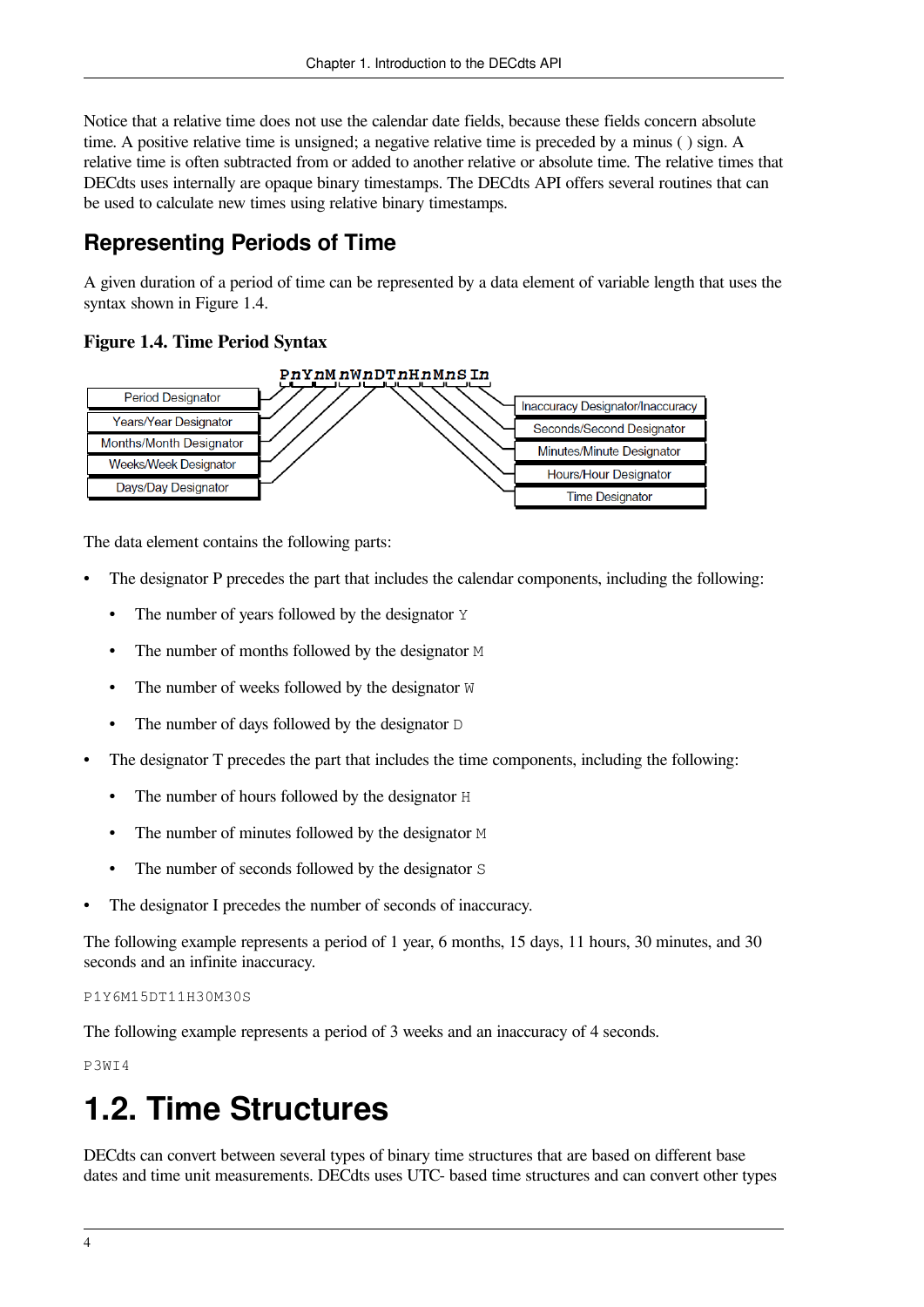of time structures to its own presentation of UTC-based time. The DECdts API routines are used to perform these conversions for applications on your system.

[Table](#page-10-1) 1.1 lists the absolute time structures that the DECdts API uses to modify binary times for applications.

| Structure | Time Units     | <b>Base Date</b>        | <b>Approximate Range</b> |
|-----------|----------------|-------------------------|--------------------------|
| utc       | 100-nanosecond | $\vert$ 15 October 1582 | $ A.D. 1$ to A.D. 30,000 |
| ltm       | second         | 1 January 1900          | A.D. 1 to A.D. 30,000    |
| timespec  | nanosecond     | 1 January 1970          | A.D. 1970 to A.D. 2106   |

#### <span id="page-10-1"></span>**Table 1.1. Absolute Time Structures**

[Table](#page-10-2) 1.2 lists the relative time structures that the DECdts API uses to modify binary times for applications.

| <b>Structure</b> | <b>Time Units</b> | <b>Approximate Range</b> |
|------------------|-------------------|--------------------------|
| utc              | 100-nanosecond    | $\pm$ 30,000 years       |
| tm               | second            | $\pm$ 30,000 years       |
| reltimespec      | nanosecond        | $\pm 68$ years           |

<span id="page-10-2"></span>**Table 1.2. Relative Time Structures**

<span id="page-10-0"></span>The remainder of this section explains the DECdts time structures in detail.

## **1.2.1. The utc Structure**

Coordinated Universal Time (UTC) is useful for measuring time across local time zones and for avoiding the seasonal changes (summer time or daylight saving time) that can affect the local time. DECdts uses 128-bit binary numbers to represent time values internally; throughout this manual, these binary numbers representing time values are referred to as **binary timestamps**. The DECdts utc structure determines the ordering of the bits in a binary timestamp; all binary timestamps that are based on the utc structure contain the following information:

- The count of 100-nanosecond units since 00:00:00.00, 15 October 1582 (the date of the Gregorian reform to the Christian calendar)
- The count of 100-nanosecond units of inaccuracy applied to the above
- The time differential factor (TDF), expressed as the signed quantity
- The timestamp version number

The binary timestamps that are derived from the DECdts utc structure have an opaque format. This format is a cryptic character sequence that DECdts uses and stores internally. The opaque binary timestamp is designed for use in programs, protocols, and databases.

#### **Note**

Applications use the opaque binary timestamps when storing time values or when passing them to DECdts.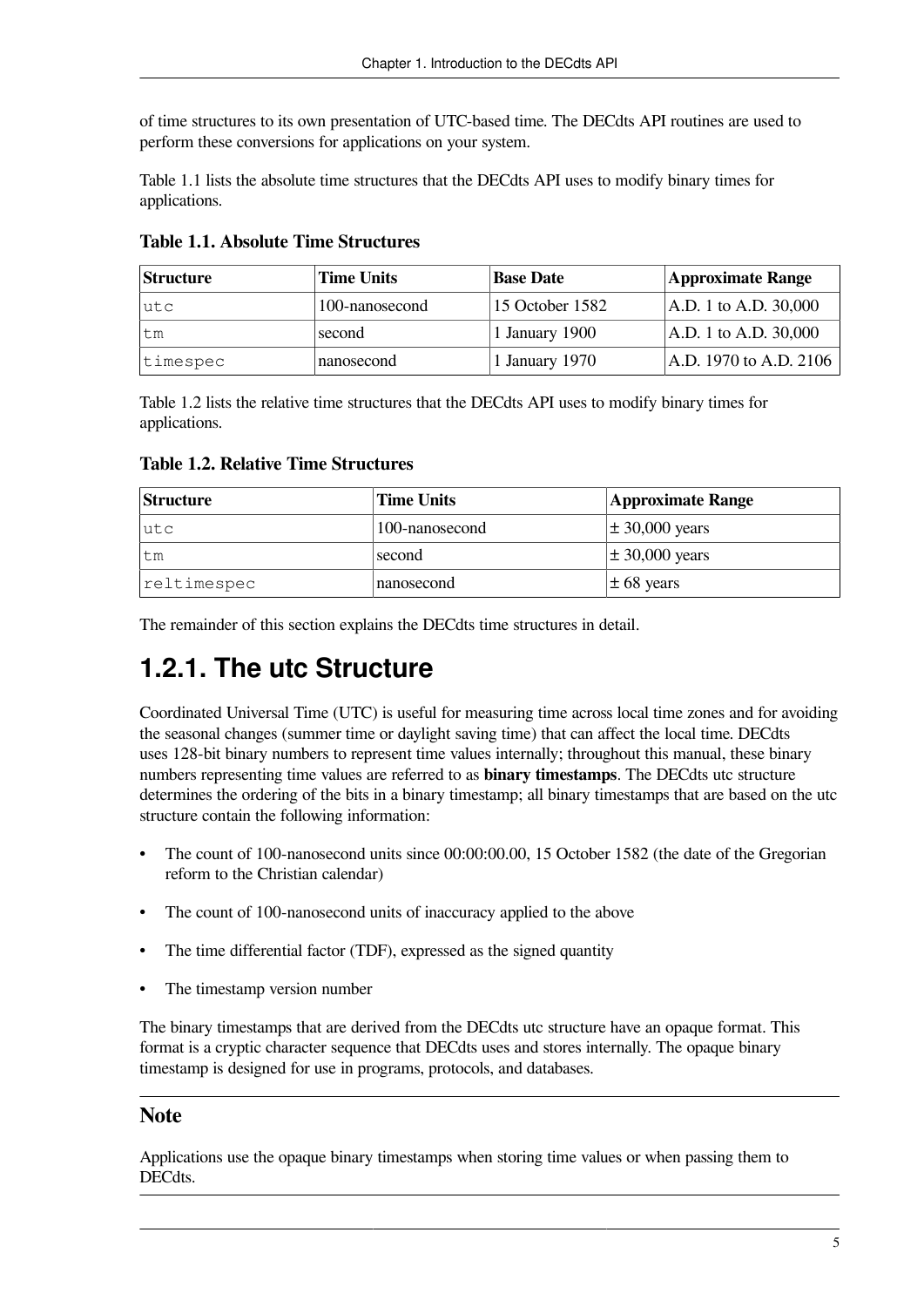The API provides the necessary routines for converting between opaque binary timestamps and character strings that can be displayed and read by users.

## <span id="page-11-0"></span>**1.2.2. The tm Structure**

The tm structure is based on the time in years, months, days, hours, minutes, and seconds since 00:00:00 GMT (Greenwich Mean Time), 1 January 1900. The tm structure is defined in the  $lt$  ime. h > header file.

The tm structure declaration follows:

```
struct tm {
           int tm\_sec; /* Seconds (0 - 59) */
           int tm_min; \frac{1}{2} /* Minutes (0 - 59) */
           int tm_hour; /* Hours (0 - 23) */
           int tm_mday; \frac{1}{2} /* Day of Month (1 - 31) */
int tm_mon; \prime * Month of Year (0 - 11) \prime */
int tm_year; \rightarrow Year - 1900 \rightarrow /
 int tm_wday; /* Day of Week (Sunday = 0) */
int tm_yday; \rightarrow \rightarrow Day of Year (0 - 364) \rightarrow */
             int tm_isdst; /* Nonzero if Daylight Savings Time */
                        \frac{1}{\sqrt{2}} is in effect \frac{1}{\sqrt{2}} };
```
Not all of the tm structure fields are used for each routine that converts between tm structures and utc structures. See the parameter descriptions that accompany the routines in [Chapter](#page-14-0) 2 for additional information about which fields are used for specific routines.

## <span id="page-11-1"></span>**1.2.3. The timespec Structure**

The timespec structure is normally used in combination with or in place of the tm structure to provide finer resolution for binary times. The timespec structure is similar to the tm structure, but the timespec structure specifies the number of seconds and nanoseconds since the base time of 00:00:00 GMT, 1 January 1970. You can find the structure in the  $\text{cutc.h>}$  header file.

The timespec structure declaration follows:

```
struct timespec {
                 unsigned long tv_sec; /* Seconds since 00:00:00 GMT, */
                 /* 1 January 1970 */<br>long tv_nsec; /* Additional nanoseconds since */
                                     \frac{1}{x} Additional nanoseconds since */
                                       \frac{1}{x} tv_sec */
                } timespec t;
```
## <span id="page-11-2"></span>**1.2.4. The reltimespec Structure**

The reltimespec structure represents relative time. This structure is similar to the timespec structure, except that the first field is *signed* in the reltimespec structure. (The field is *unsigned* in the timespec structure.) You can find the reltimespec structure in the  $\langle$ utc.h> header file.

The reltimespec structure declaration follows:

```
struct reltimespec {
                 long tv sec; /* Seconds of relative time */
                 long tv_nsec; /* Additional nanoseconds of */
                             /* relative time *
```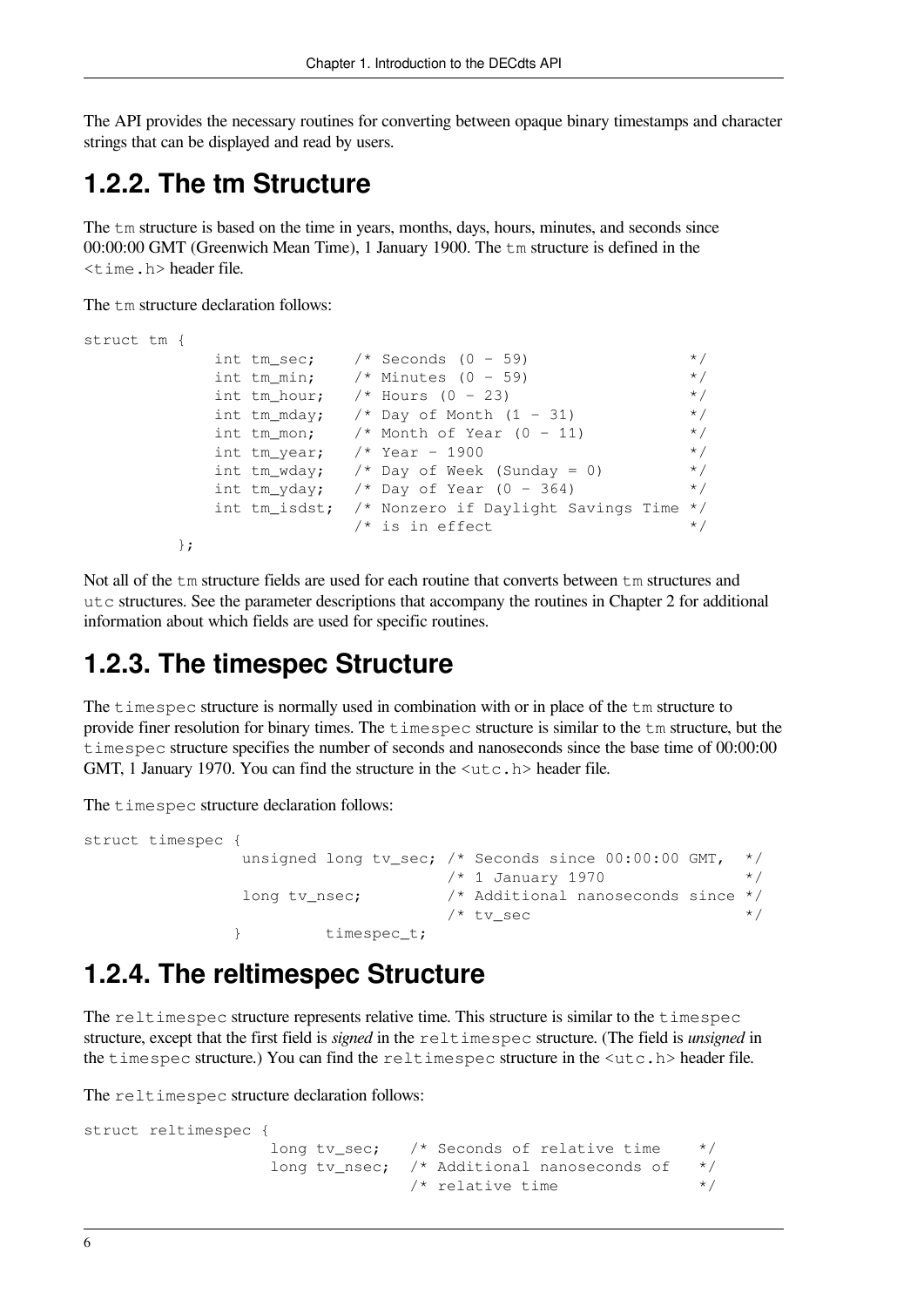} reltimespec\_t;

# <span id="page-12-0"></span>**1.2.5. The OpenVMS Time Structure (OpenVMS only)**

The OpenVMS time structure is based on Smithsonian time, which has a base date of November 17, 1858. The binary OpenVMS structure is a signed, 64-bit integer that has a positive value for absolute times. You can use the DECdts API to translate an OpenVMS structure representing an absolute time to or from the DECdts UTC-based binary timestamp.

# <span id="page-12-1"></span>**1.3. DECdts API Header Files**

The  $\times$ time.h> and  $\times$ utc.h> header files contain the data structures, type definitions, and define statements that are referenced by the DECdts API routines. The  $lttime.h$  header file is present on all OpenVMS systems and is a standard UNIX file as well. The  $\text{cutc}$ . h> header file includes  $\text{ltime}$ .h> and contains the timespec, reltimespec, and utc structures.

On OpenVMS systems, the header files are located in the sys\$library directory; on UNIX systems, these header files are located in /usr/include.

# <span id="page-12-2"></span>**1.4. Linking Programs with the DECdts API**

The DECdts API is implemented by a shared image (OpenVMS) or object library (UNIX); to use the API with your program, you must link the program with the shared image or object library. The procedure for linking a program differs according to the operating system running on a given node. The following sections describe how to link programs with the DECdts API on DECnet-Plus for OpenVMS and DECnet-Plus for UNIX systems.

# <span id="page-12-3"></span>**1.4.1. Linking Programs on DECnet-Plus for OpenVMS systems (OpenVMS only)**

On DECnet-Plus for OpenVMS systems, the DECdts API is implemented by the shared image sys \$library:dtss\$shr.exe. The following example shows how to link a program with the DECdts shared image:

```
$ cc myprogram.c/output=myprogram.obj
$ link myprogram.obj, sys$input:/options Return
sys$library:dtss$shr.exe/share Ctrl-z
\ddot{\varsigma}
```
# <span id="page-12-4"></span>**1.4.2. Linking Programs on DECnet-Plus for UNIX systems (UNIX only)**

On DECnet-Plus for UNIX systems, the DECdts API is implemented by the object library  $\frac{usr}{\text{lib}}$ libutc.a. The following example shows how to link a program with the DECdts object library:

```
# cc myprogram.c -lutc -o myprogram
#
```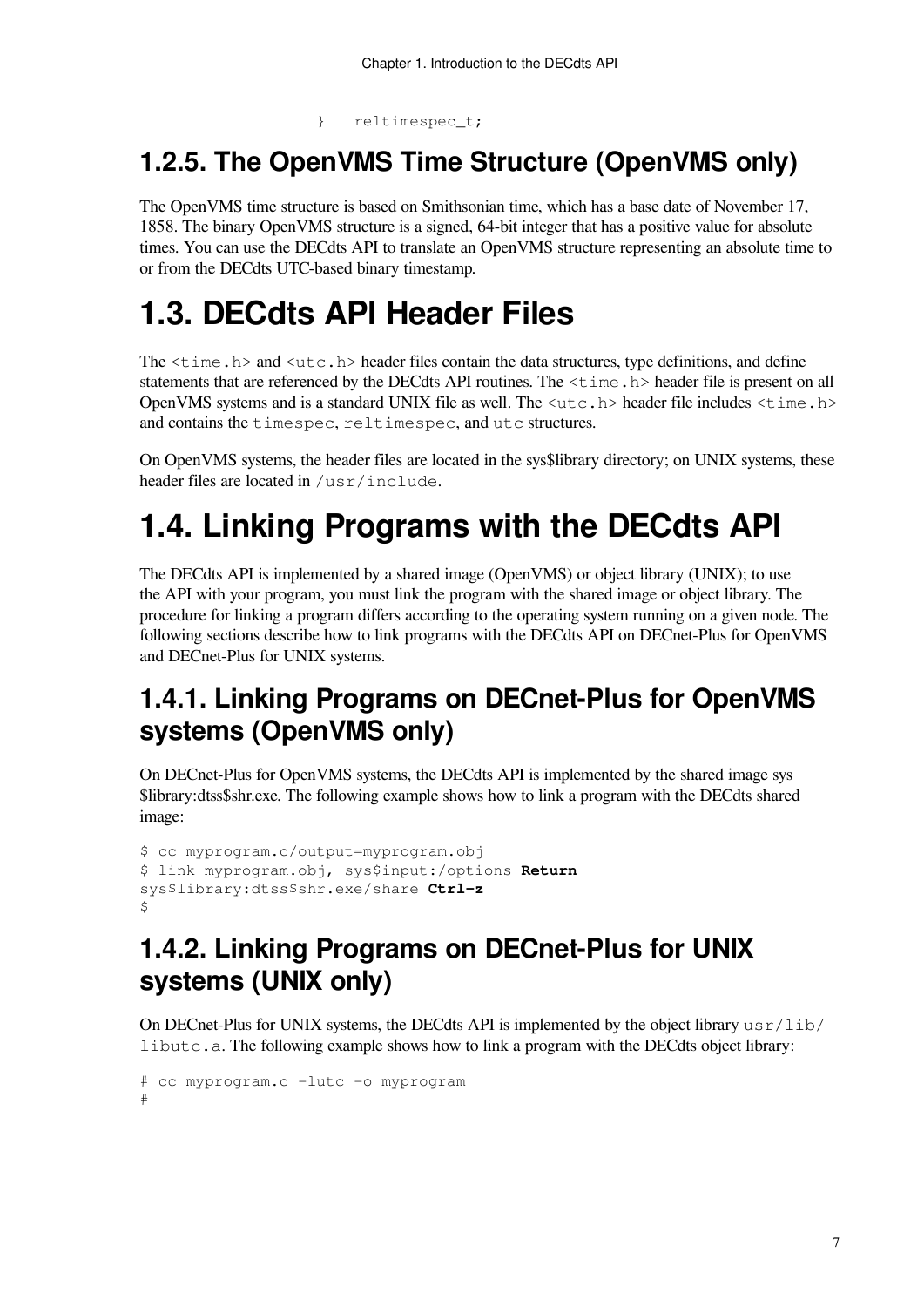Chapter 1. Introduction to the DECdts API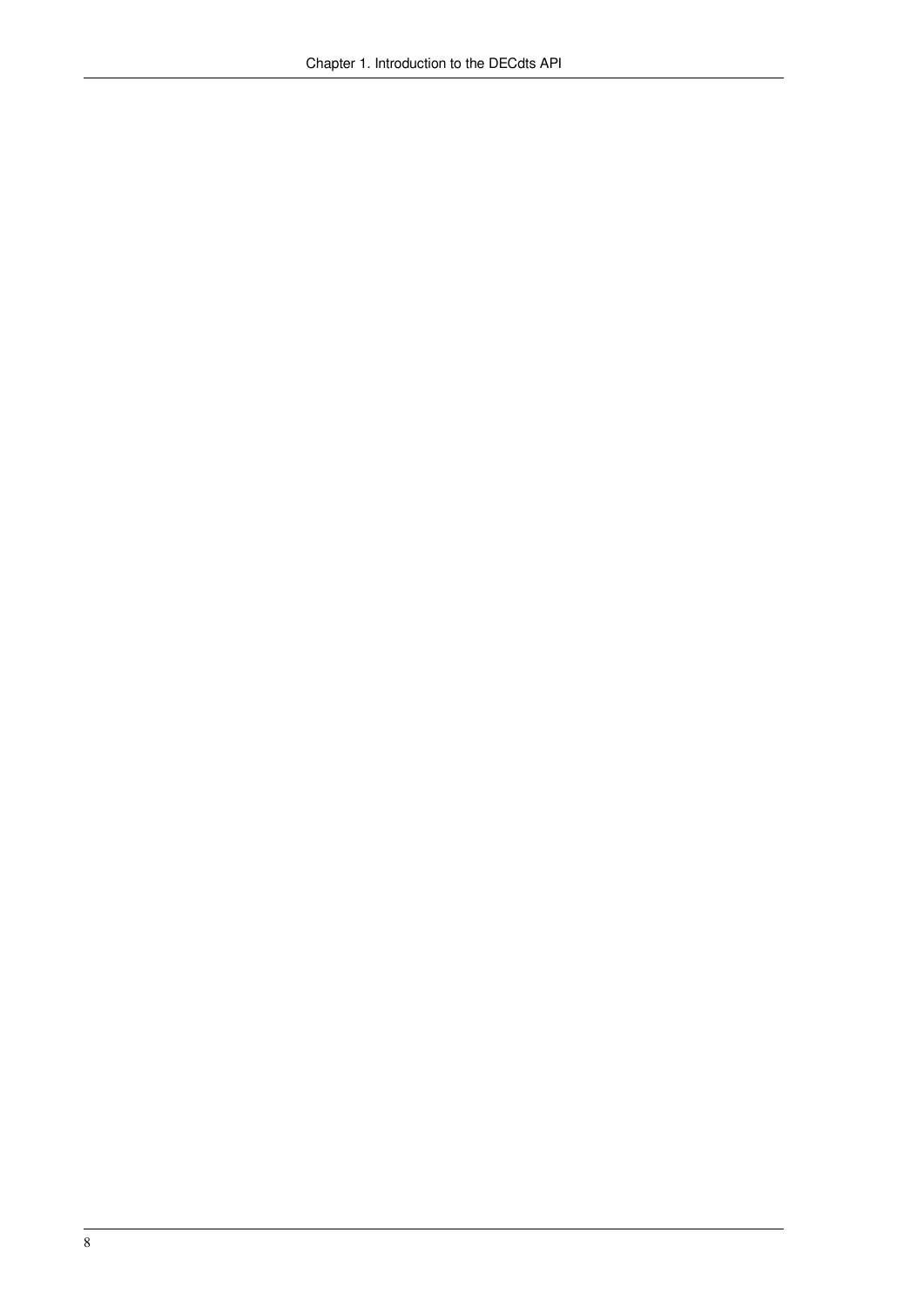# <span id="page-14-0"></span>**Chapter 2. DECdts Portable Applications Programming Interface**

The Digital Distributed Time Service programming routines can obtain timestamps that are based on Coordinated Universal Time (UTC), translate between different timestamp formats, and perform calculations on timestamps. Applications can call the DECdts routines from DECdts server or clerk systems and use the timestamps that DECdts supplies to determine event sequencing, duration, and scheduling.

The DECdts routines can perform the following basic functions:

- Retrieve the current (UTC-based) time from DECdts.
- Convert binary timestamps expressed in the  $u \tau c$  time structure to or from  $\tau m$  structure components.
- Convert the binary timestamps expressed in the utc time structure to or from timespec structure components.
- Convert the binary timestamps expressed in the utc time structure to or from ASCII strings.
- Convert the binary time values in the 64-bit OpenVMS (Smithsonian-based) format to or from UTCbased binary timestamps (OpenVMS systems only).
- Compare two binary time values.
- Calculate binary time values.
- Obtain time zone information.

DECdts can convert between several types of binary time structures that are based on different calendars and time unit measurements. DECdts uses UTC-based time structures and can convert other types of time structures to its own presentation of UTC-based time.

# <span id="page-14-1"></span>**2.1. DECdts API Routine Functions**

[Figure](#page-15-0) 2.1 categorizes the DECdts portable interface routines by function.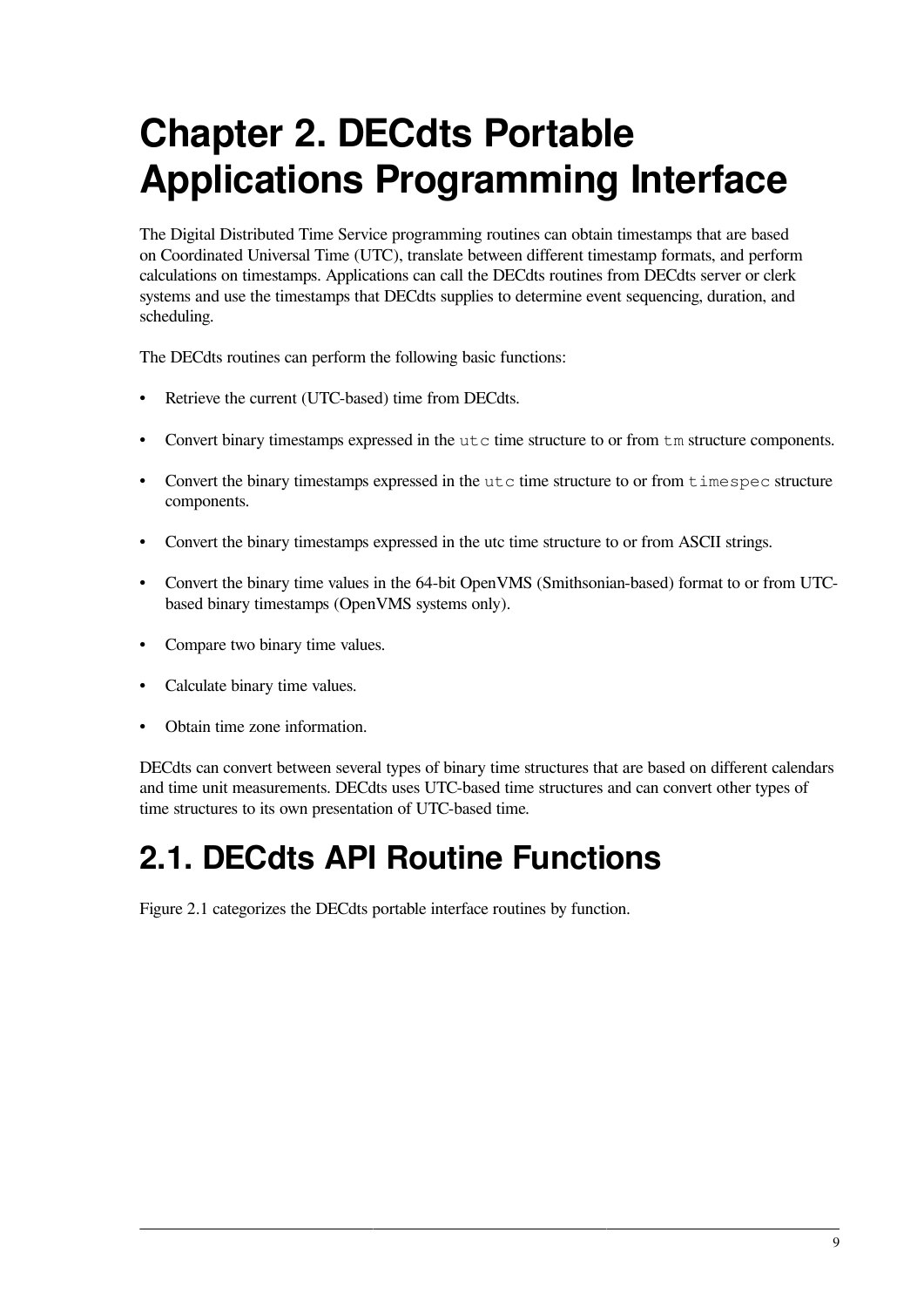<span id="page-15-0"></span>



An alphabetical listing of the DECdts portable interface routines and a brief description of each one follows:

| utc abstime | Computes the absolute value of a binary relative |
|-------------|--------------------------------------------------|
|             | time.                                            |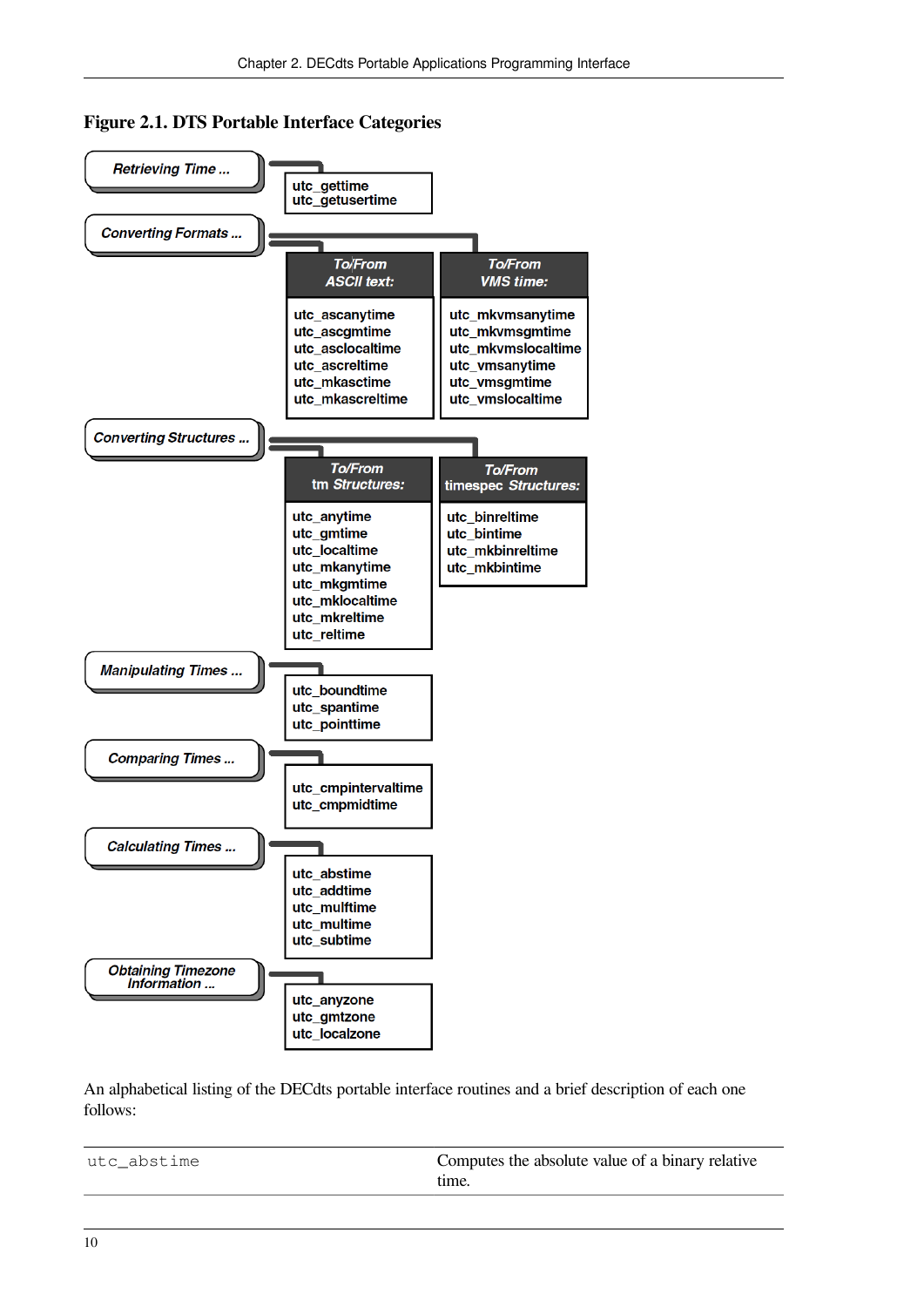| utc_addtime         | Computes the sum of two binary timestamps; the<br>timestamps can be two relative times or a relative<br>time and an absolute time.                                  |
|---------------------|---------------------------------------------------------------------------------------------------------------------------------------------------------------------|
| utc_anytime         | Converts a binary timestamp into a tm structure,<br>using the TDF information contained in the<br>timestamp to determine the TDF returned with the<br>tm structure. |
| utc_anyzone         | Gets the time zone label and offset from GMT,<br>using the TDF contained in the input utc.                                                                          |
| utc_ascanytime      | Converts a binary timestamp into an ASCII string<br>that represents an arbitrary time zone.                                                                         |
| utc_ascgmtime       | Converts a binary timestamp into an ASCII string<br>that expresses a GMT time.                                                                                      |
| utc_asclocaltime    | Converts a binary timestamp to an ASCII string<br>that represents a local time.                                                                                     |
| utc_ascreltime      | Converts a binary timestamp that expresses a<br>relative time to its ASCII representation.                                                                          |
| utc_binreltime      | Converts a relative binary timestamp into<br>timespec structures that express relative time<br>and inaccuracy.                                                      |
| utc_bintime         | Converts a binary timestamp into a timespec<br>structure.                                                                                                           |
| utc_boundtime       | Given two UTC times, one before and one after an<br>event, returns a single UTC time whose inaccuracy<br>includes the event.                                        |
| utc_cmpintervaltime | Compares two binary timestamps or two relative<br>binary timestamps.                                                                                                |
| utc_cmpmidtime      | Compares two binary timestamps or two relative<br>binary timestamps, ignoring inaccuracies.                                                                         |
| utc_gettime         | Returns the current system time and inaccuracy as<br>an opaque binary timestamp.                                                                                    |
| utc_getusertime     | Returns the time and process-specific TDF, rather<br>than the system-specific TDF.                                                                                  |
| utc_qmtime          | Converts a binary timestamp into a tm structure<br>that expresses GMT or the equivalent UTC.                                                                        |
| utc_gmtzone         | Gets the time zone label and zero offset from<br>GMT, given utc.                                                                                                    |
| utc_localtime       | Converts a binary timestamp into a tm structure<br>that expresses local time.                                                                                       |
| utc_localzone       | Gets the time zone label and offset from GMT,<br>given utc.                                                                                                         |
| utc_mkanytime       | Converts a tm structure and TDF (expressing<br>the time in an arbitrary time zone) into a binary<br>timestamp.                                                      |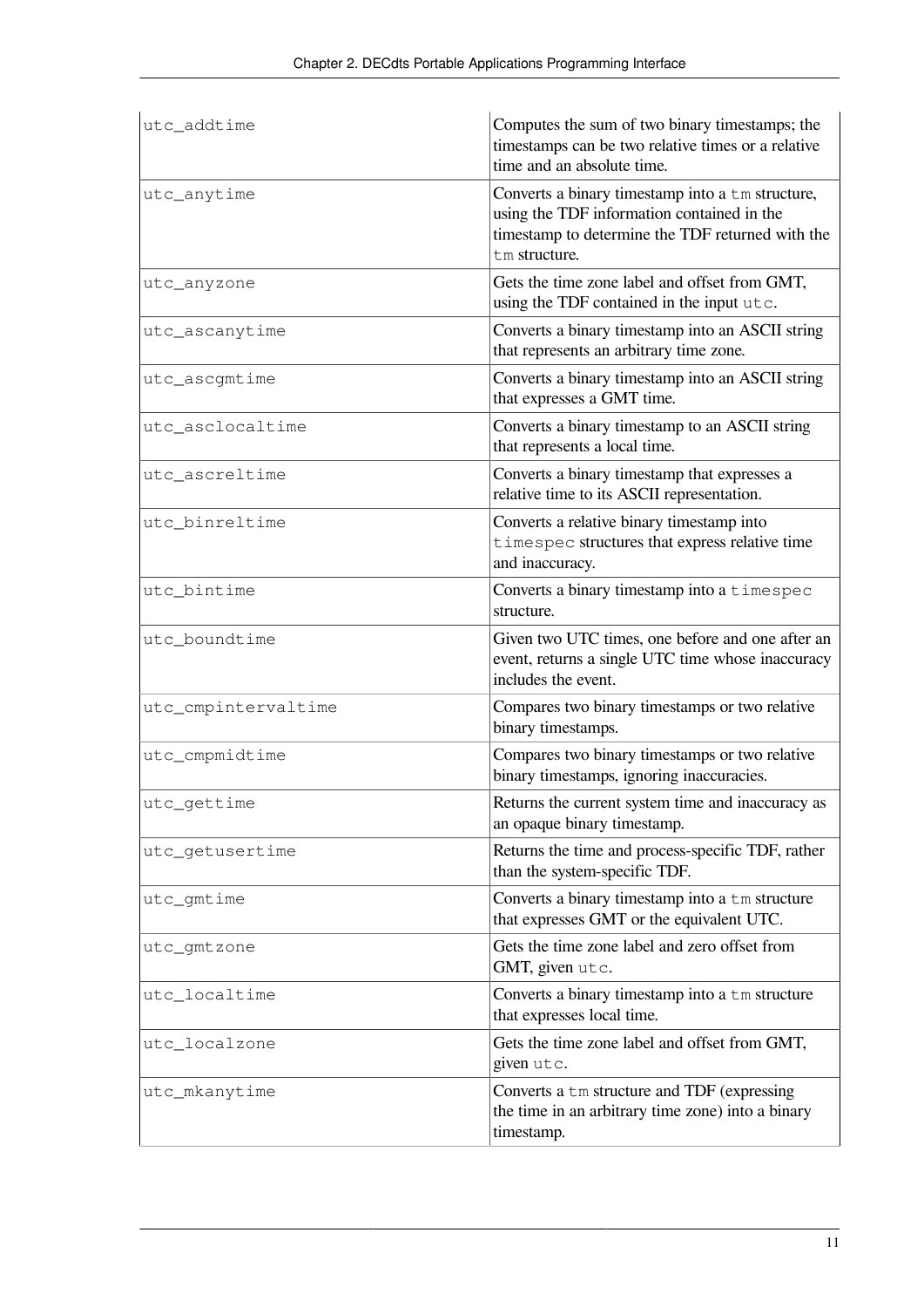| utc_mkascreltime   | Converts a null-terminated character string,<br>which represents a relative timestamp to a binary<br>timestamp.                                                                   |
|--------------------|-----------------------------------------------------------------------------------------------------------------------------------------------------------------------------------|
| utc_mkasctime      | Converts a null-terminated character string, which<br>represents an absolute timestamp, to a binary<br>timestamp.                                                                 |
| utc_mkbinreltime   | Converts a timespec structure expressing a<br>relative time to a binary timestamp.                                                                                                |
| utc_mkbintime      | Converts a timespec structure into a binary<br>timestamp.                                                                                                                         |
| utc_mkgmtime       | Converts a tm structure that expresses GMT or<br>UTC to a binary timestamp.                                                                                                       |
| utc_mklocaltime    | Converts a tm structure that expresses local time to<br>a binary timestamp.                                                                                                       |
| utc_mkreltime      | Converts a tm structure that expresses relative time<br>to a binary timestamp.                                                                                                    |
| utc_mkvmsanytime   | Converts a binary OpenVMS format time and TDF<br>(expressing the time in an arbitrary time zone) to a<br>binary timestamp.                                                        |
| utc_mkvmsgmtime    | Converts a binary OpenVMS format time<br>expressing GMT (or the equivalent UTC) into a<br>binary timestamp.                                                                       |
| utc_mkvmslocaltime | Converts a local binary OpenVMS format time to a<br>binary timestamp, using the host system's TDF.                                                                                |
| utc_mulftime       | Multiplies a relative binary timestamp by a<br>floating-point value.                                                                                                              |
| utc_multime        | Multiplies a relative binary timestamp by an integer<br>factor.                                                                                                                   |
| utc_pointtime      | Converts a binary timestamp to three binary<br>timestamps that represent the earliest, most likely,<br>and latest time.                                                           |
| utc_reltime        | Converts a binary timestamp that expresses a<br>relative time into a tm structure.                                                                                                |
| utc_spantime       | Given two (possibly unordered) UTC timestamps,<br>returns a single UTC time interval whose<br>inaccuracy spans the two input timestamps.                                          |
| utc_subtime        | Computes the difference between two binary<br>timestamps that express two relative times (an<br>absolute time and a relative time, two relative<br>times, or two absolute times). |
| utc_vmsanytime     | Converts a binary timestamp to a binary<br>OpenVMS-format time, using the TDF contained<br>in the binary timestamp.                                                               |
| utc_vmsgmtime      | Converts a binary timestamp to a binary<br>OpenVMS-format time expressing GMT or the<br>equivalent UTC.                                                                           |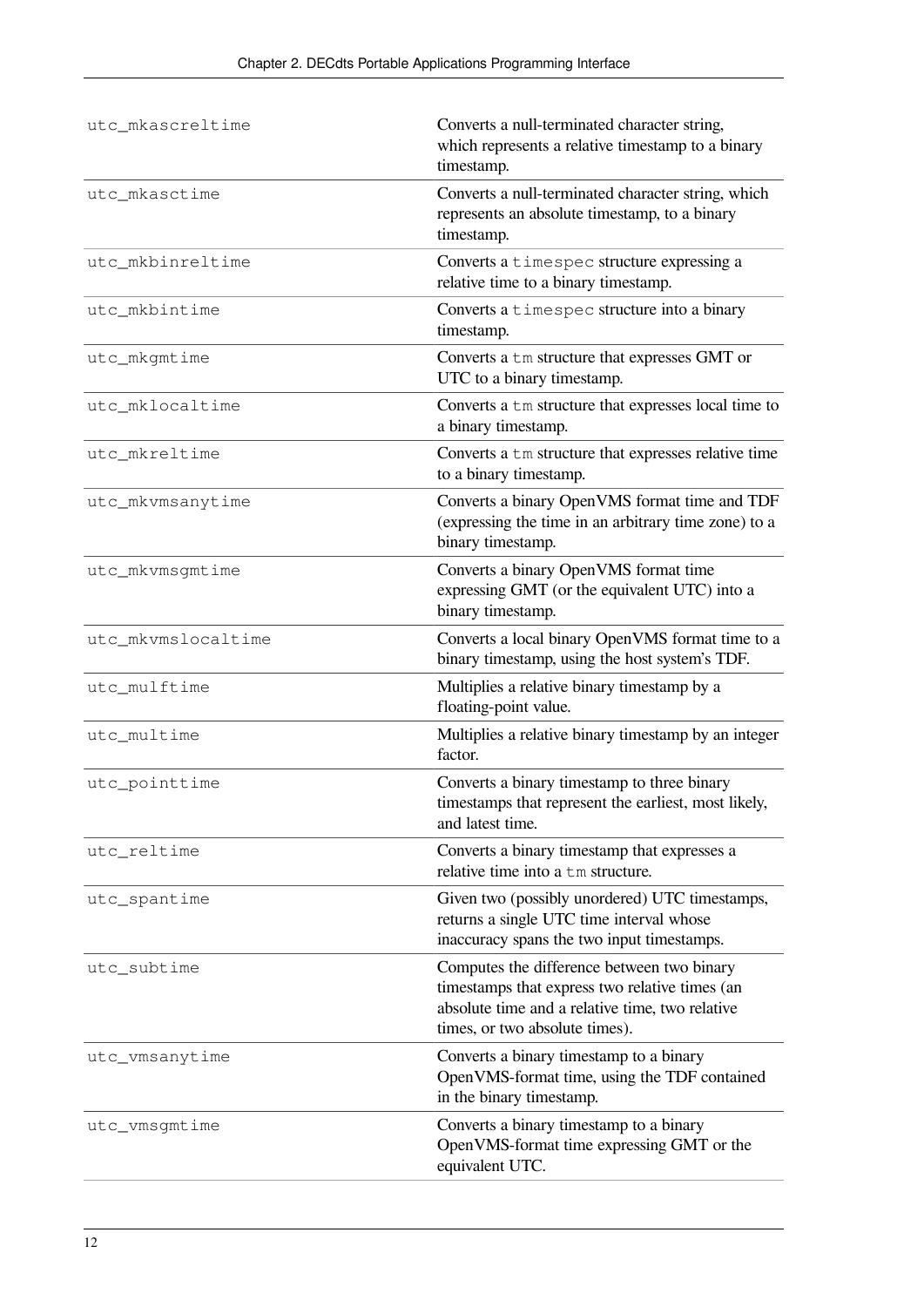**Absolute time** is a point on a time scale; absolute time measurements are derived from system clocks or external time-providers. For DECdts, absolute times reference the UTC standard and include the inaccuracy and other information. When you display an absolute time, DECdts converts the time to ASCII text, as shown in the following display:

1996-11-21-13:30:25.785-04:00I000.082

**Relative time** is a discrete time interval that is usually added to or subtracted from an absolute time. A time differential factor (TDF) associated with an absolute time is one example of a relative time. Note that a relative time does not use the calendar date fields, because these fields concern absolute time.

**Coordinated Universal Time** (UTC) is the international time standard that DECdts uses. The zero hour of UTC is based on the zero hour of Greenwich Mean Time (GMT). The documentation consistently refers to the time zone of the Greenwich Meridian as GMT. However, this time zone is also sometimes referred to as UTC.

The **time differential factor** (TDF) is the difference between UTC and the time in a particular time zone.

The user's environment determines the time zone rule (details are system dependent):

- **OpenVMS:** The user selects a time zone by defining sys\$timezone\_rule during the sys\$manager:net\$configure.com procedure, or by explicitly defining sys \$timezone\_rule. See the DECdts section of the configuration guide for information on how to construct a time zone rule.
- **UNIX:** The user selects a time zone by specifying the time zone environment variable. (The reference page for the utc\_localtime() system call provides additional information.)

If the user's environment does not specify a time zone rule, the system's rule is used (details of the rule are system dependent):

- **OpenVMS:** OpenVMS systems do not have a default time zone rule. You must run the sys \$manager:net\$configure procedure to specify a time zone.
- **UNIX:** The rule in /etc/zoneinfo/localtime applies.

[Chapter](#page-6-0) 1 provides additional information about UTC and GMT, TDFs and time zones, and relative and absolute times.

Unless otherwise specified, the default input and output parameters are as follows:

- If  $u \circ t$  is not specified as an input parameter, the current time is used.
- If inacc is not specified as an input parameter, infinity is used.
- If no output parameter is specified, no result (or an error) is returned.

The following section is a command reference, which includes all DECdts API routines.

## **utc\_abstime**

utc\_abstime — Computes the absolute value of a relative binary timestamp.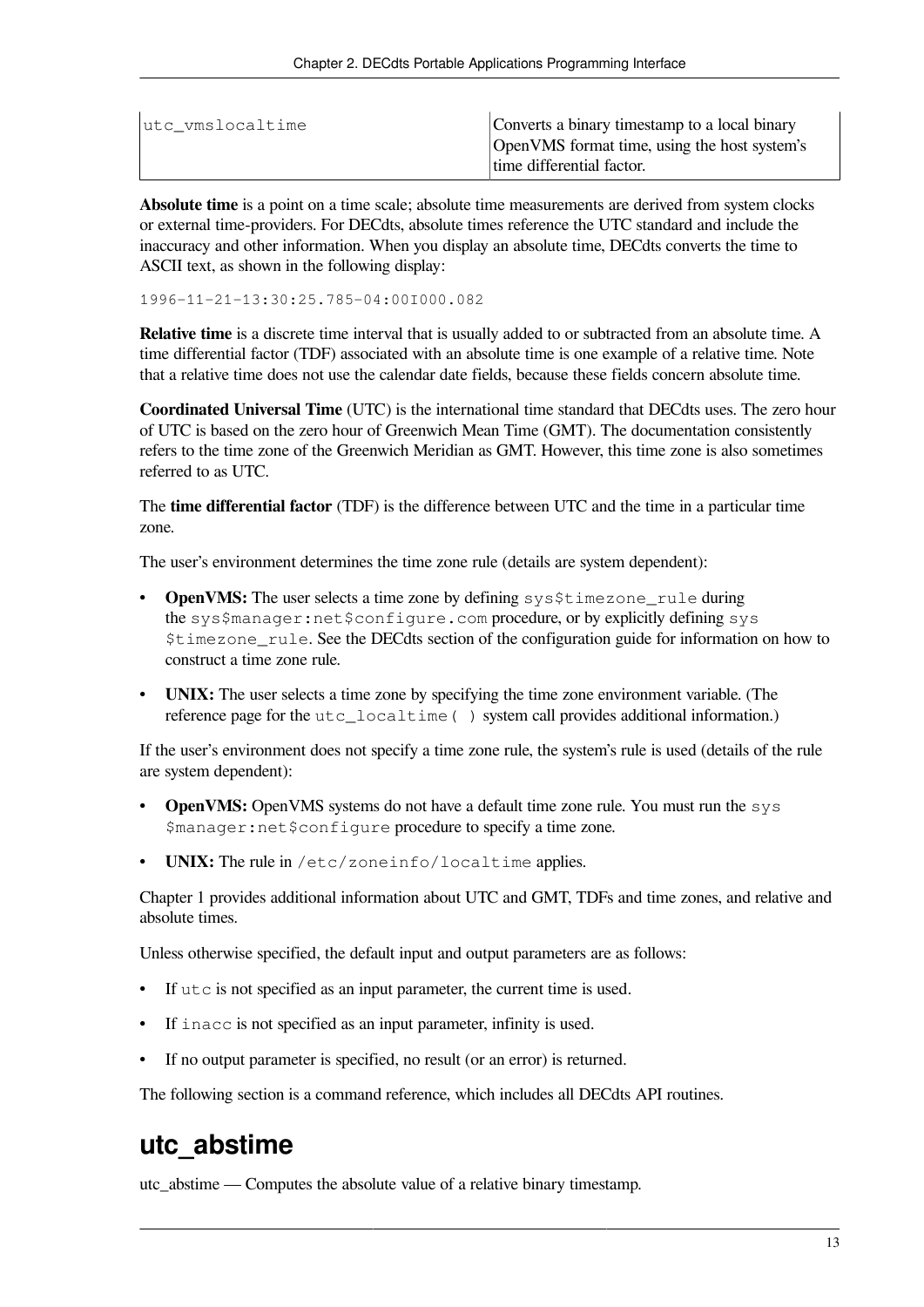## **Syntax**

```
#include <utc.h>
int utc_abstime(result, *utc1)
   utc_t result;
```
const utc\_t \**utc1*;

#### **Parameters**

#### **Input**

*utc1*

Relative binary timestamp.

#### **Output**

*result*

Absolute value of the input relative binary timestamp.

#### **Description**

The **Absolute Time** routine computes the absolute value of a relative binary timestamp. The input timestamp represents a relative (delta) time.

#### **Return Values**

| Indicates that the routine executed successfully.       |  |  |  |
|---------------------------------------------------------|--|--|--|
| Indicates an invalid time parameter or invalid results. |  |  |  |

#### **Examples**

The following example scales a relative time, computes its absolute value, and prints the result.

```
utc_t relutc, scaledutc;
char timstr[UTC_MAX_STR_LEN];
/*
 * Make sure relative timestamp represents a positive interval...
 */
utc_abstime(&relutc, /* Out: Abs-value of rel time */
           &relutc); /* In: Relative time to scale */
/*
  * Scale it by a factor of 17...
 */
utc_multime(&scaledutc, /* Out: Scaled relative time */
           &relutc, /* In: Relative time to scale */
           17L); \frac{1}{\sqrt{2}} /* In: Scale factor \frac{1}{\sqrt{2}}
```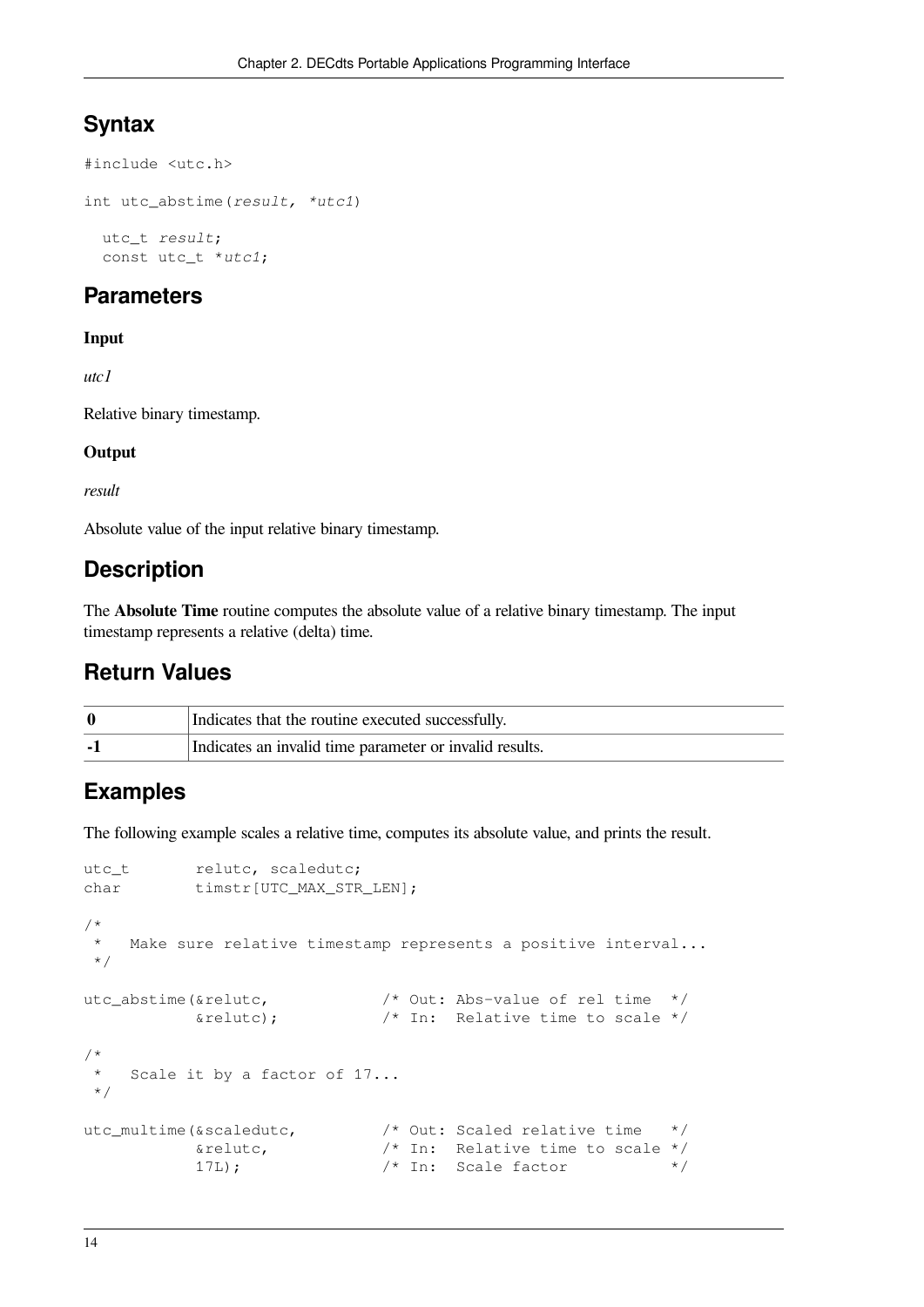```
utc_ascreltime(timstr, \frac{1}{2} /* Out: ASCII relative time */
                UTC_MAX_STR_LEN, /* In: Length of input string */
               \text{``scaledute)}; /* In: Relative time to */
                                 \frac{1}{x} convert \frac{x}{x}printf("%s\n",timstr);
/*
 * Scale it by a factor of 17.65...
  */
utc_mulftime(&scaledutc, /* Out: Scaled relative time */
              &relutc, /* In: Relative time to scale */
             17.65); \frac{1}{2} /* In: Scale factor \frac{1}{2} /
utc_ascreltime(timstr, /* Out: ASCII relative time */
               UTC_MAX_STR_LEN, /* Out: ASCII Telacive cime<br>UTC_MAX_STR_LEN, /* In: Length of input string */
               \text{%} &scaledutc); \frac{1}{2} /* In: Relative time to \frac{1}{2} /
                                 \frac{1}{x} convert \frac{x}{x}
```

```
printf("%s\n",timstr);
```
## **utc\_addtime**

utc\_addtime — Computes the sum of two binary timestamps; the timestamps can be two relative times or a relative time and an absolute time.

#### **Syntax**

```
#include <utc.h>
int utc_addtime(result, *utc1, *utc2)
   utc_t result;
   const utc_t *utc1;
   const utc_t *utc2;
```
#### **Parameters**

#### **Input**

*utc1*

Binary timestamp or relative binary timestamp.

*utc2*

Binary timestamp or relative binary timestamp.

#### **Output**

*result*

Resulting binary timestamp or relative binary timestamp, depending on the operation performed:

```
• relative time + relative time = relative time
```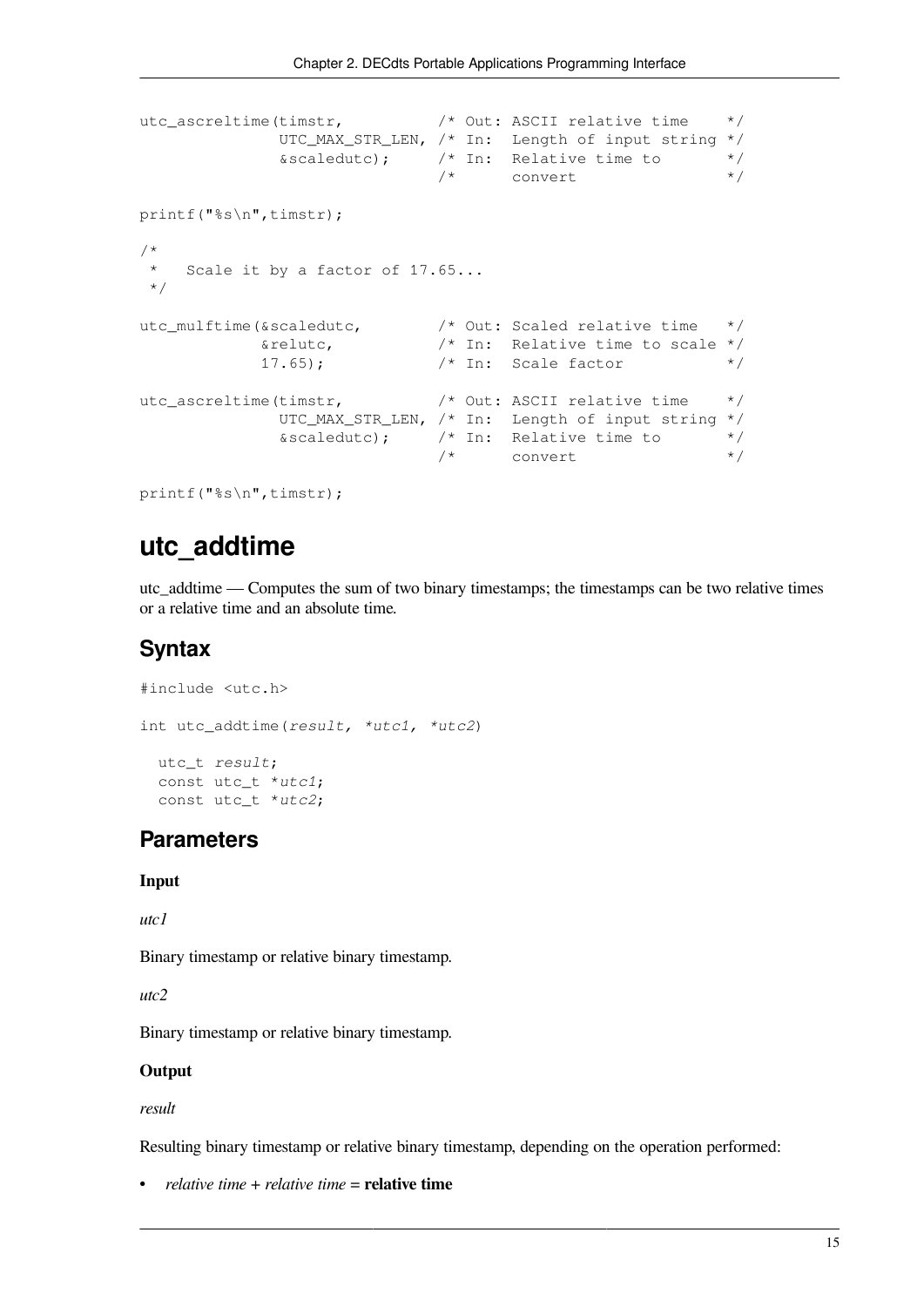- *absolute time* + *relative time* = **absolute time**
- *relative time* + *absolute time* = **absolute time**
- *absolute time* + *absolute time* is undefined. See **NOTES**.

#### **Description**

The **Add Time** routine adds two binary timestamps, producing a third binary timestamp whose inaccuracy is the sum of the two input inaccuracies. One or both of the input timestamps typically represent a relative (delta) time. The TDF in the first input timestamp is copied to the output.

#### **Notes**

Although no error is returned, do **not** use the combination *absolute time* + *absolute time*

#### **Return Values**

| Indicates that the routine executed successfully.                   |
|---------------------------------------------------------------------|
| Indicates an invalid time parameter or invalid<br>$\lvert$ results. |

#### **Example**

The following example shows how to compute a timestamp that represents a time at least 5 seconds in the future.

```
utc_t now, future, fivesec;
reltimespec_t tfivesec;
timespec_t tzero;
/*
  * Construct a timestamp that represents 5 seconds...
 */
tfivesec.tv_sec = 5;
tfivesec.tv_nsec = 0;
tzero.tv_sec = 0;tzero.tv_nsec = 0;utc_mkbinreltime(&fivesec, /* Out: 5 secs in binary timestamp */
              &tfivesec, /* In: 5 secs in timespec * /\text{atzero}; /* In: 0 secs inaccuracy in timespec */
/*
  * Get the maximum possible current time...
  (NULL input parameter is used to specify the current time.)
 */
utc_pointtime((utc_t *)0, /* Out: Earliest possible current time */
            (utc_t *) 0, /* Out: Midpoint of current time */
             &now, /* Out: Latest possible current time */
            (\text{utc}_t * ) 0; /* In: Use current time */*
    Add 5 seconds to get future timestamp...
 */
utc_addtime(&future, /* Out: Future binary timestamp */
```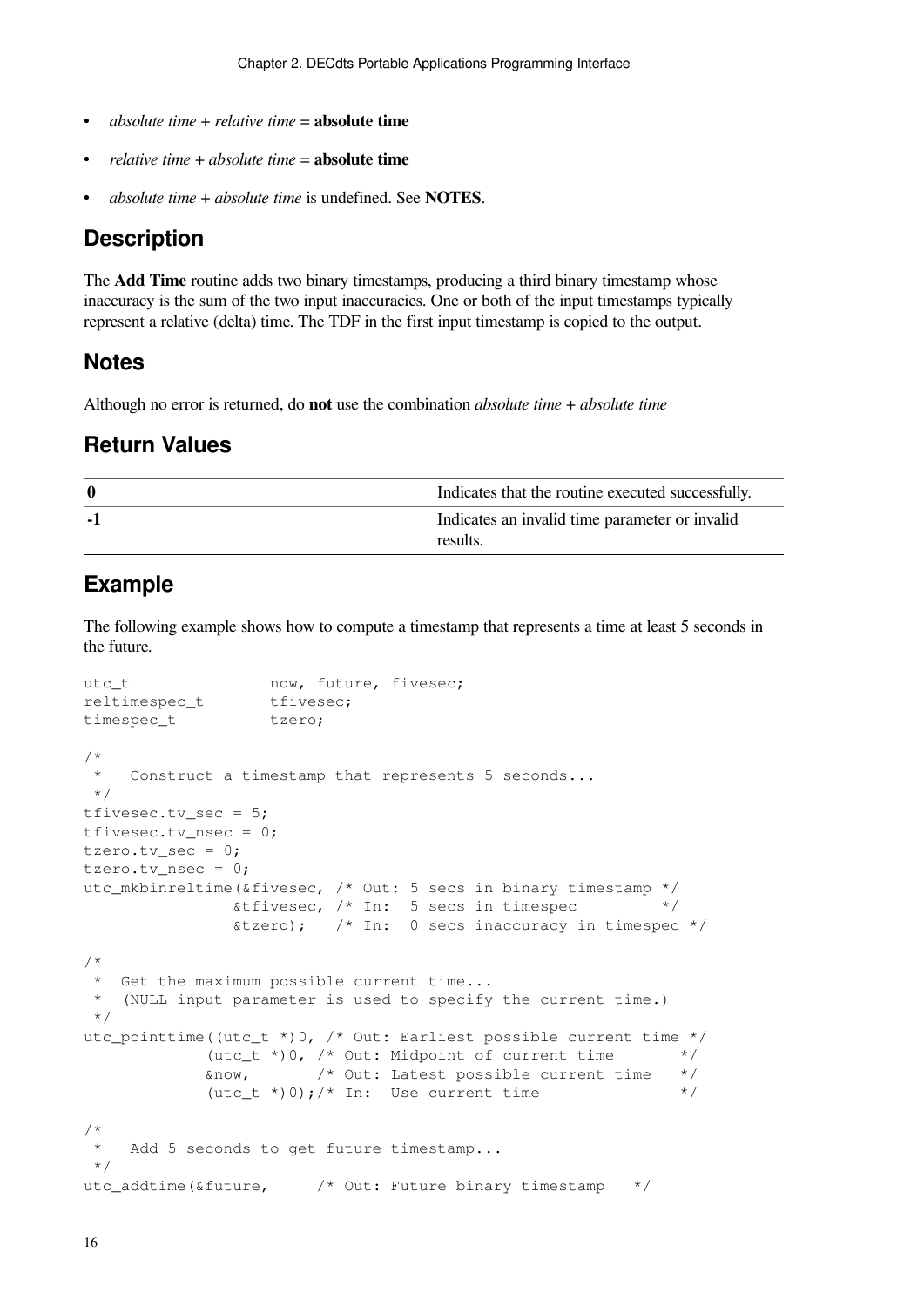| $\&$ now.                                                                                                                                                                                                                                                                                    |  | /* In: Latest possible time now */ |  |  |
|----------------------------------------------------------------------------------------------------------------------------------------------------------------------------------------------------------------------------------------------------------------------------------------------|--|------------------------------------|--|--|
| $\text{%}$ & fivesec); $\frac{1}{2}$ $\frac{1}{2}$ $\frac{1}{2}$ for $\frac{1}{2}$ for $\frac{1}{2}$ for $\frac{1}{2}$ for $\frac{1}{2}$ for $\frac{1}{2}$ for $\frac{1}{2}$ for $\frac{1}{2}$ for $\frac{1}{2}$ for $\frac{1}{2}$ for $\frac{1}{2}$ for $\frac{1}{2}$ for $\frac{1}{2}$ for |  |                                    |  |  |

## **Related Information**

Functions: utc\_subtime

## **utc\_anytime**

utc\_anytime — Converts a binary timestamp to a tm structure, using the time differential factor (TDF) information contained in the timestamp to determine the TDF returned with the tm structure.

## **Syntax**

```
#include <utc.h>
int utc_anytime(timetm, *tns, *inacctm, *ins, *tdf, *utc)
    struct tm timetm;
    long *tns;
    struct tm *inacctm;
    long *ins;
    long *tdf;
    const utc_t *utc;
```
#### **Parameters**

#### **Input**

*utc*

Binary timestamp.

#### **Output**

*timetm*

Time component of the binary timestamp expressed in the timestamp's local time.

*tns*

Nanoseconds since time component of the binary timestamp.

*inacctm*

Seconds of inaccuracy component of the binary timestamp. If the inaccuracy is finite, then  $\tan \text{mag}$ returns a value of –1 and tm\_mon and tm\_year return values of 0. The field tm\_yday contains the inaccuracy in days. If the inaccuracy is infinite, all  $\tan$  structure fields return values of -1.

*ins*

Nanoseconds of inaccuracy component of the binary timestamp.

#### *tdf*

TDF component of the binary timestamp in units of seconds east or west of GMT.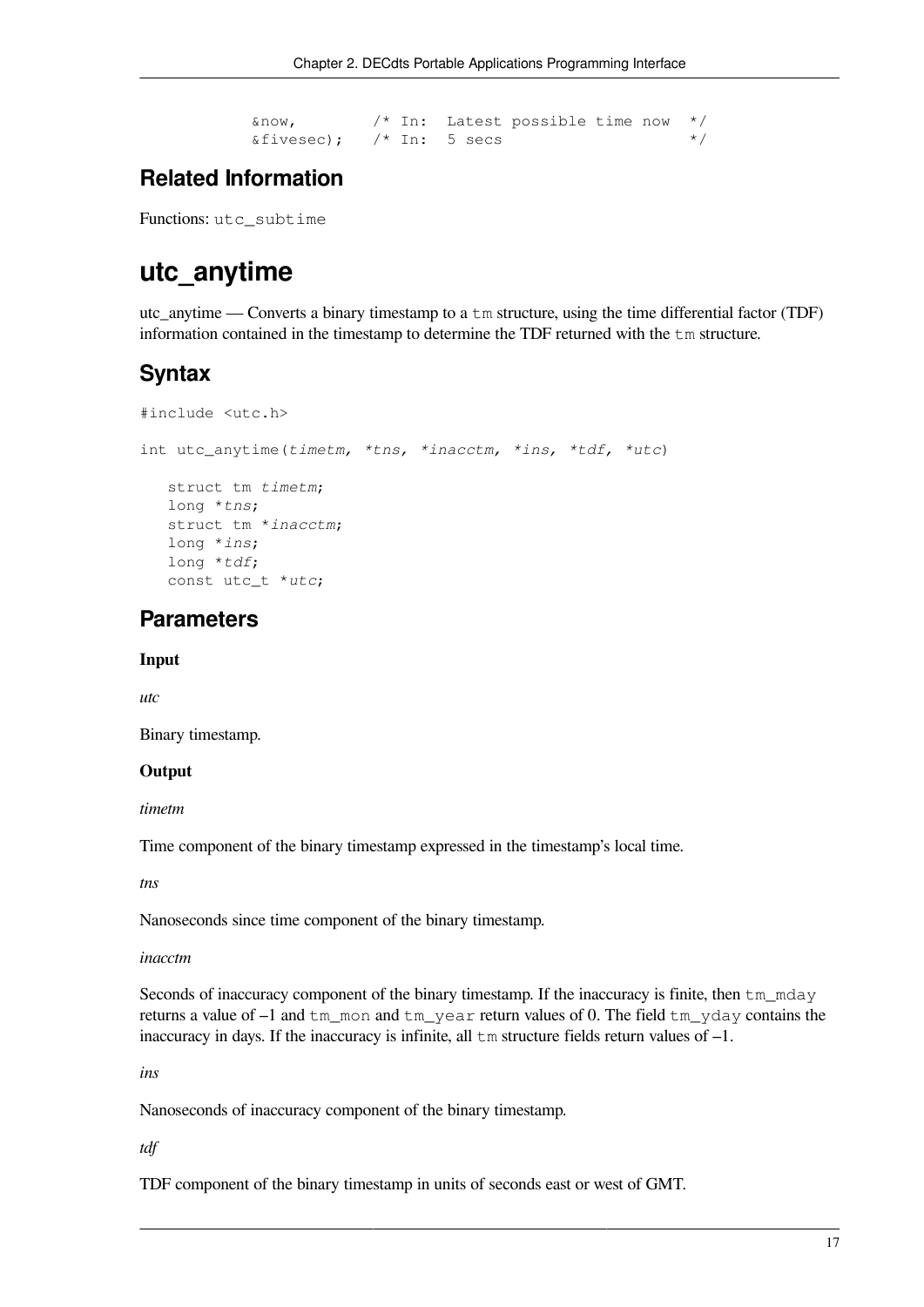#### **Description**

The **Any Time** routine converts a binary timestamp to a tm structure. The TDF information contained in the timestamp is returned with the time and inaccuracy components; the TDF component determines the offset from GMT and the local time value of the tm structure. Additional returns include nanoseconds since Time and nanoseconds of inaccuracy.

#### **Return Values**

| Indicates that the routine executed successfully.      |  |  |  |
|--------------------------------------------------------|--|--|--|
| Indicates an invalid time argument or invalid results. |  |  |  |

#### **Example**

The following example converts a timestamp, using the TDF information in the timestamp, then prints the result.

```
utc_t evnt;
struct tm tmevnt;
timespec_t tevnt, ievnt;
char tznam[80];
/*
 * Assume evnt contains the timestamp to convert...
 *
  * Get time as a tm structure, using the time zone information in
  * the timestamp...
 */
utc_anytime(&tmevnt, /* Out: tm struct of time of evnt */
           (long *)0, /* Out: nanosec of time of evnt */
           (struct tm *) 0, /* Out: tm struct of inacc of evnt */
           (long *) 0, /* Out: nanosec of inacc of evnt */(int *) 0, /* Out: tdf of evnt */\text{Kevnt}; \frac{1}{\sqrt{2\pi}} /* In: binary timestamp of evnt */
/*
    Get the time and inaccuracy as timespec structures...
 */
utc_bintime(&tevnt, /* Out: timespec of time of evnt */
           &ievnt, /* Out: timespec of inacc of evnt */
          (int *) 0, /* Out: tdf of evnt */
           &evnt); /* In: Binary timestamp of evnt */
/*
    Construct the time zone name from time zone information in the
     * timestamp...
 */
utc_anyzone(tznam, /* Out: Time zone name */
           80, /* In: Size of time zone name */
           (long \star) 0, \qquad /\star 0ut: tdf of event \qquad \star/
           (long *) 0, /* Out: Daylight saving flag */
          \text{Kevnt}; \frac{1}{\sqrt{2\pi}} /* In: Binary timestamp of evnt */
/*
    Print timestamp in the format:
 *
```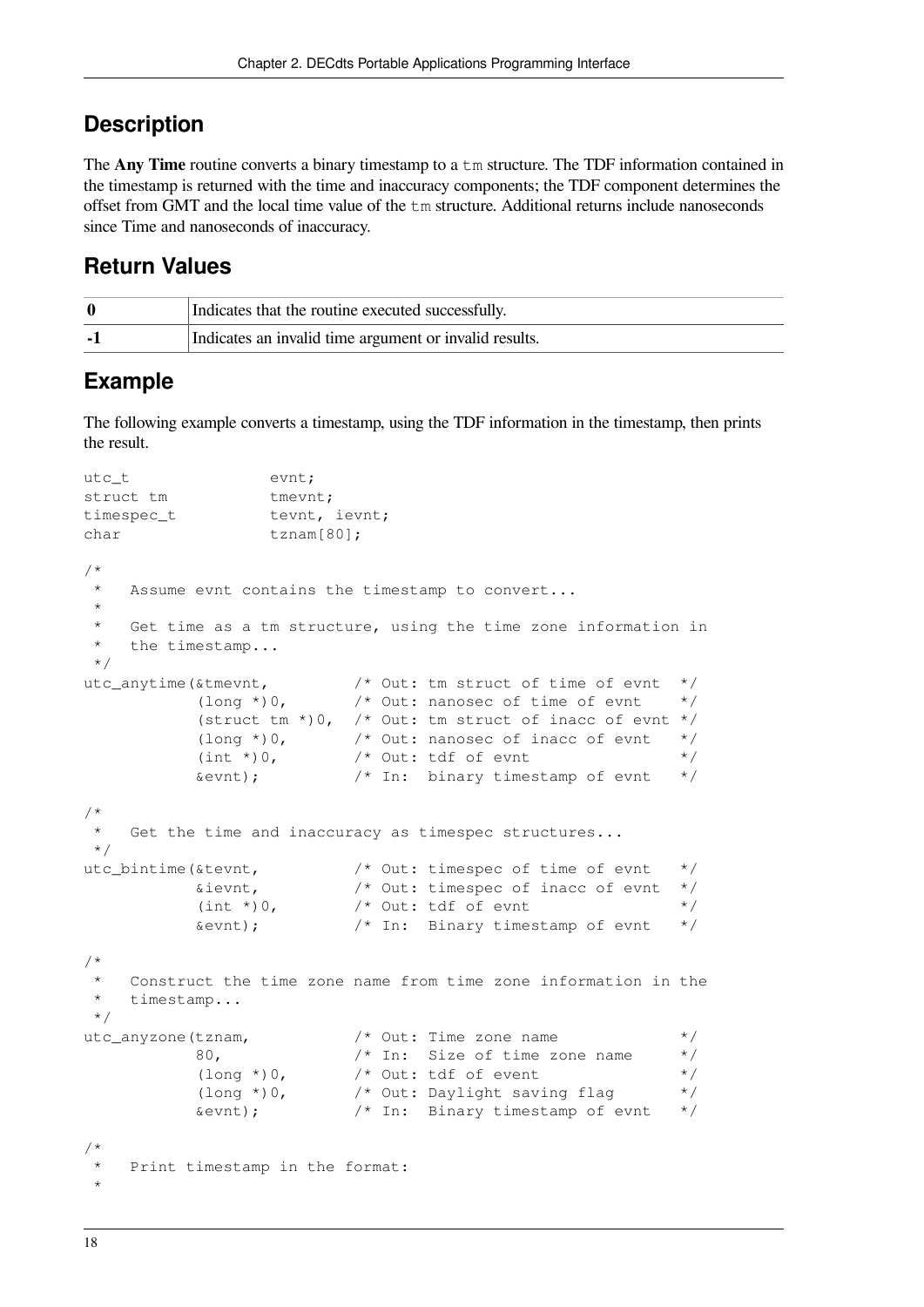```
 * 1991-03-05-21:27:50.023I0.140 (GMT-5:00)
  * 1992-04-02-12:37:24.003Iinf (GMT+7:00)
  *
 */
printf("%d-%02d-%02d-%02d:%02d:%02d.%03d",
        tmevnt.tm_year+1900, tmevnt.tm_mon+1, tmevnt.tm_mday,
        tmevnt.tm_hour, tmevnt.tm_min, tmevnt.tm_sec,
         (tevnt.tv_nsec/1000000));
if ((long)ievnt.tv_sec == -1)
    printf("Iinf");
else
    printf("I%d.%03d", ievnt.tv_sec, (ievnt.tv_nsec/1000000));
printf(" (%s)\n", tznam);
```
#### **Related Information**

Functions: utc\_mkanytime, utc\_anyzone, utc\_gettime, utc\_getusertime, utc\_gmtime, utc\_localtime

## **utc\_anyzone**

utc\_anyzone — Gets the time zone label and offset from GMT, using the TDF contained in the input utc.

#### **Syntax**

```
#include <utc.h>
int utc_anyzone(tzname, tzlen, *tdf, isdst, *utc)
    char tzname;
    size_t tzlen;
    long *tdf;
    int *isdst;
    const utc_t *utc;
```
#### **Parameters**

#### **Input**

*tzlen*

Length of the *tzname* buffer.

*utc*

Binary time.

#### **Output**

#### *tzname*

Character string that is long enough to hold the time zone label.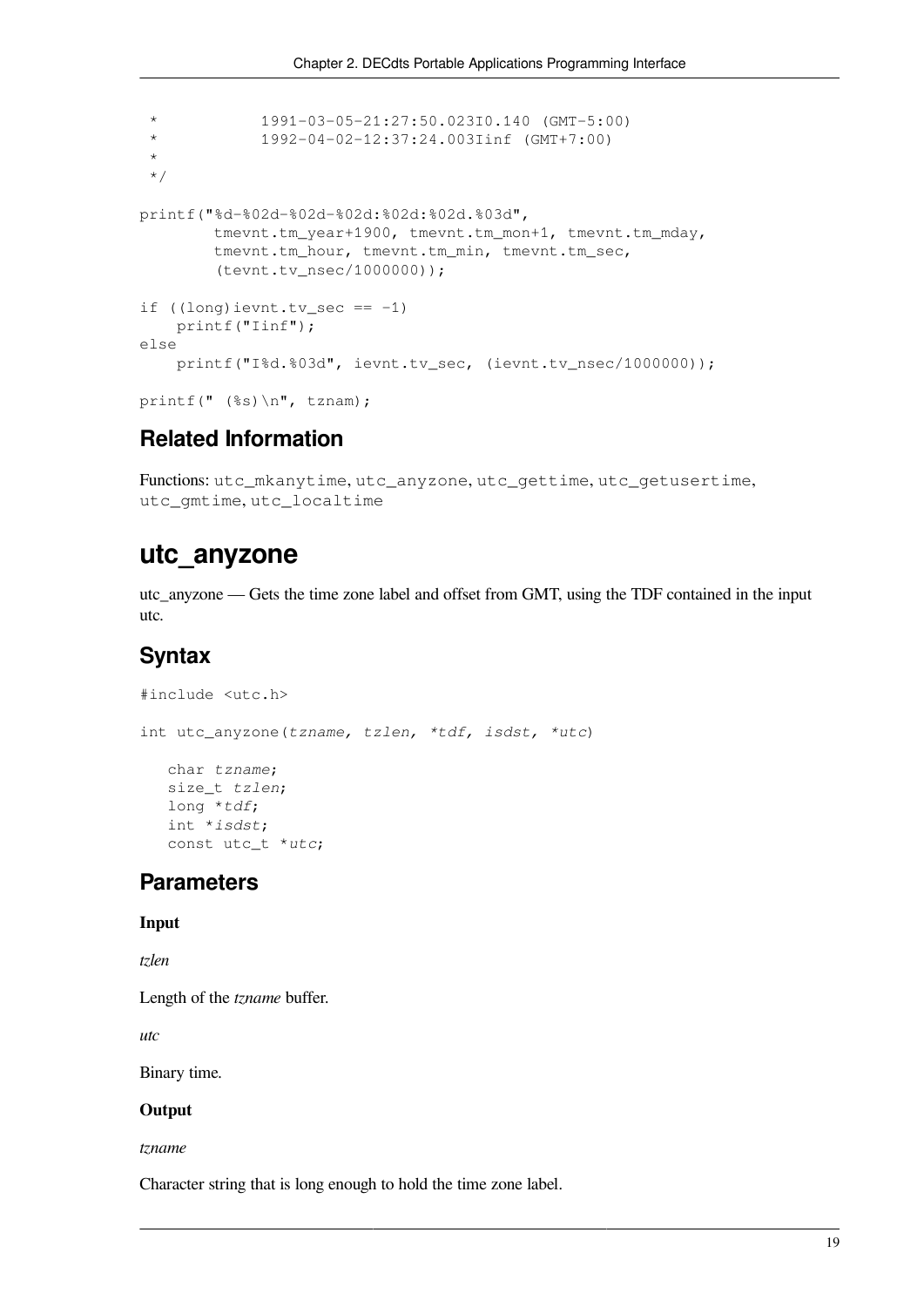#### *tdf*

Longword with differential in seconds east or west of GMT.

*isdst*

Integer with a value of –1, indicating that no information is supplied as to whether it is standard time or daylight saving time. A value of –1 is always returned.

## **Description**

The **Any Zone** routine gets the time zone label and offset from GMT, using the TDF contained in the input  $utc$ . The label returned is always of the form GMT+ *n* or GMT - *n*, where *n* is the TDF expressed in hours:minutes. (The label associated with an arbitrary time zone is not known; only the offset is known.)

### **Notes**

All of the output parameters are optional. No value is returned and no error occurs if the pointer is null.

#### **Return Values**

| 0 | Indicates that the routine executed successfully.             |
|---|---------------------------------------------------------------|
|   | Indicates an invalid time argument or an insufficient buffer. |

See the sample program in the Examples section of the utc\_anytime routine.

## **Related Information**

Functions: utc\_anytime, utc\_gmtzone, utc\_localzone

## **utc\_ascanytime**

utc\_ascanytime — Converts a binary timestamp to an ASCII string that represents an arbitrary time zone.

## **Syntax**

```
#include <utc.h>
int utc_ascanytime(*cp, stringlen, *utc)
    char *cp;
    size_t stringlen;
    const utc_t *utc;
```
## **Parameters**

#### **Input**

*stringlen*

The length of the *cp* buffer.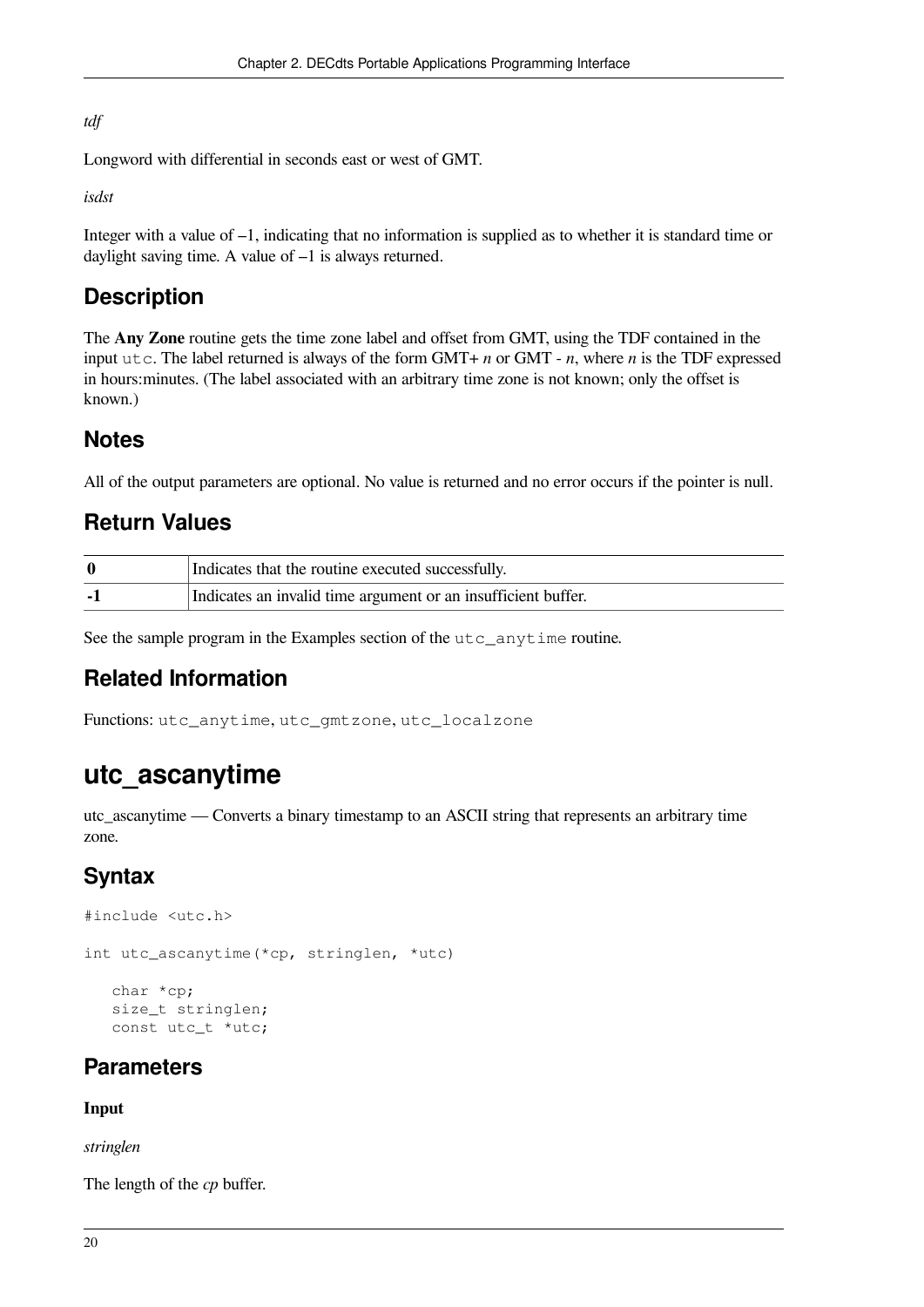*utc*

Binary timestamp.

#### **Output**

*cp*

ASCII string that represents the time.

### **Description**

The **ASCII Any Time** routine converts a binary timestamp to an ASCII string that expresses a time. The TDF component in the timestamp determines the local time used in the conversion.

### **Return Values**

| Indicates that the routine executed successfully.       |
|---------------------------------------------------------|
| Indicates an invalid time parameter or invalid results. |

#### **Example**

The following example converts a time to an ASCII string that expresses the time in the time zone where the timestamp was generated.

```
utc t evnt;
char localTime[UTC_MAX_STR_LEN];
/*
 * Assuming that evnt contains the timestamp to convert, convert
  * the time to ASCII in the following format:
  *
  * 1991-04-01-12:27:38.37-8:00I2.00
  */
utc_ascanytime(localtime, /* Out: Converted time */
              UTC_MAX_STR_LEN, /* In: Length of string */
             \text{`event)}; /* In: Time to convert */
```
## **Related Information**

Functions: utc\_ascgmtime, utc\_asclocaltime

## **utc\_ascgmtime**

utc\_ascgmtime — Converts a binary timestamp to an ASCII string that expresses a GMT time.

#### **Syntax**

```
#include <utc.h>
int utc_ascgmtime(*cp, stringlen, *utc)
    char *cp;
```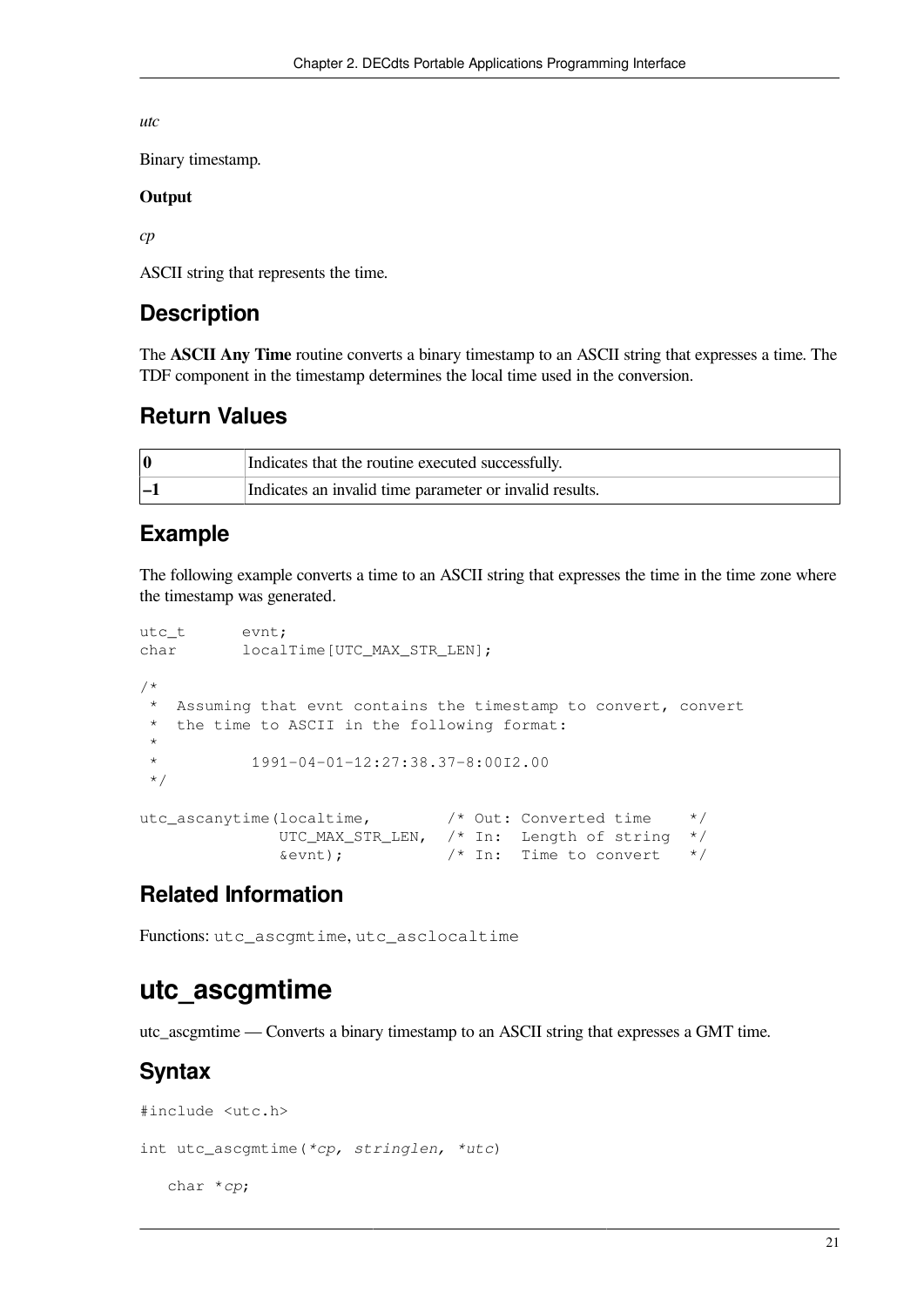```
 size_t stringlen;
 const utc_t *utc;
```
## **Parameters**

#### **Input**

*stringlen*

Length of the *cp* buffer.

*utc*

Binary timestamp.

#### **Output**

*cp*

ASCII string that represents the time.

#### **Description**

The **ASCII GMT Time** routine converts a binary timestamp to an ASCII string that expresses a time in GMT.

### **Return Values**

| $ 0\rangle$ | Indicates that the routine executed successfully.       |
|-------------|---------------------------------------------------------|
|             | Indicates an invalid time parameter or invalid results. |

## **Example**

The following example converts the current time to GMT format.

```
char gmTime[UTC_MAX_STR_LEN];
/*
  * Convert the current time to ASCII in the following format:
 *
  * 1991-04-01-12:27:38.37I2.00
 */
utc_ascgmtime(gmTime, \frac{1}{2} /* Out: Converted time */
 UTC_MAX_STR_LEN, /* In: Length of string */
(utc_t*) NULL); \quad /* In: Time to convert \quad */
                              /* Default is current time */
```
## **Related Information**

Functions: utc\_ascanytime, utc\_asclocaltime

## **utc\_asclocaltime**

utc\_asclocaltime — Converts a binary timestamp to an ASCII string that represents a local time.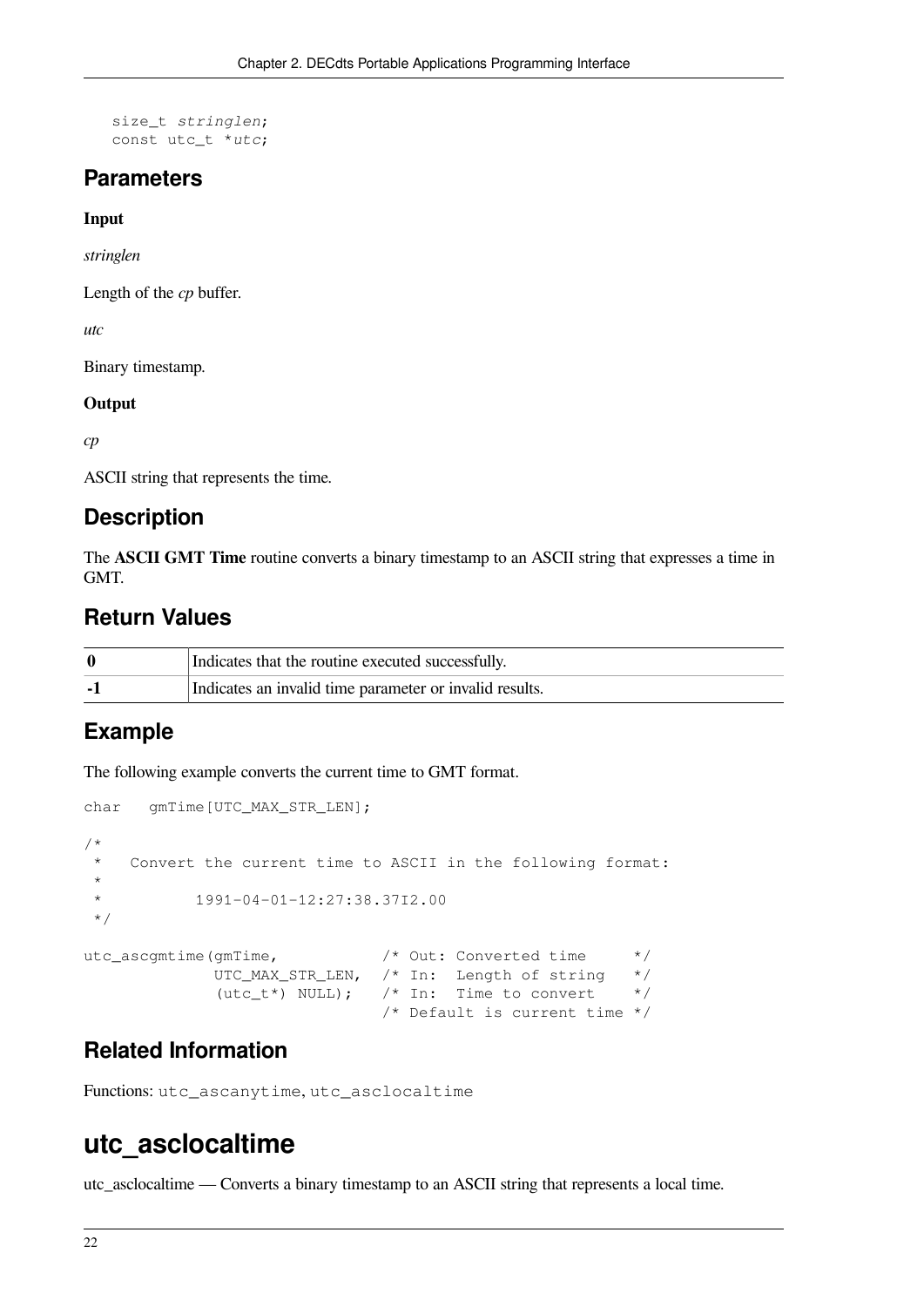## **Syntax**

```
#include <utc.h>
```

```
int utc_asclocaltime(*cp, stringlen, *utc)
```

```
 char *cp;
 size_t stringlen;
 const utc_t *utc;
```
## **Parameters**

**Input**

*stringlen*

Length of the *cp* buffer.

*utc*

Binary timestamp.

#### **Output**

*cp*

ASCII string that represents the time.

## **Description**

The **ASCII Local Time** routine converts a binary timestamp to an ASCII string that expresses local time.

The user's environment determines the time zone rule (details are system dependent).

**OpenVMS only:** The user selects a time zone by defining sys\$timezone\_rule, which is created when the sys\$manager:net\$configure.com is run.

**UNIX only:** The user selects a time zone by specifying the time zone environment variable. (The reference page for the localtime () system call provides additional information.)

If the user's environment does not specify a time zone rule, the system's rule is used (details of the rule are system dependent).

**OpenVMS only:** OpenVMS systems do not have a default time zone rule. You must run the sys \$manager:net\$configure procedure to specify a time zone.

**UNIX only:** The rule in /etc/zoneinfo/localtime applies.

## **Return Values**

| Indicates that the routine executed successfully.       |
|---------------------------------------------------------|
| Indicates an invalid time parameter or invalid results. |

## **Example**

The following example converts the current time to local time.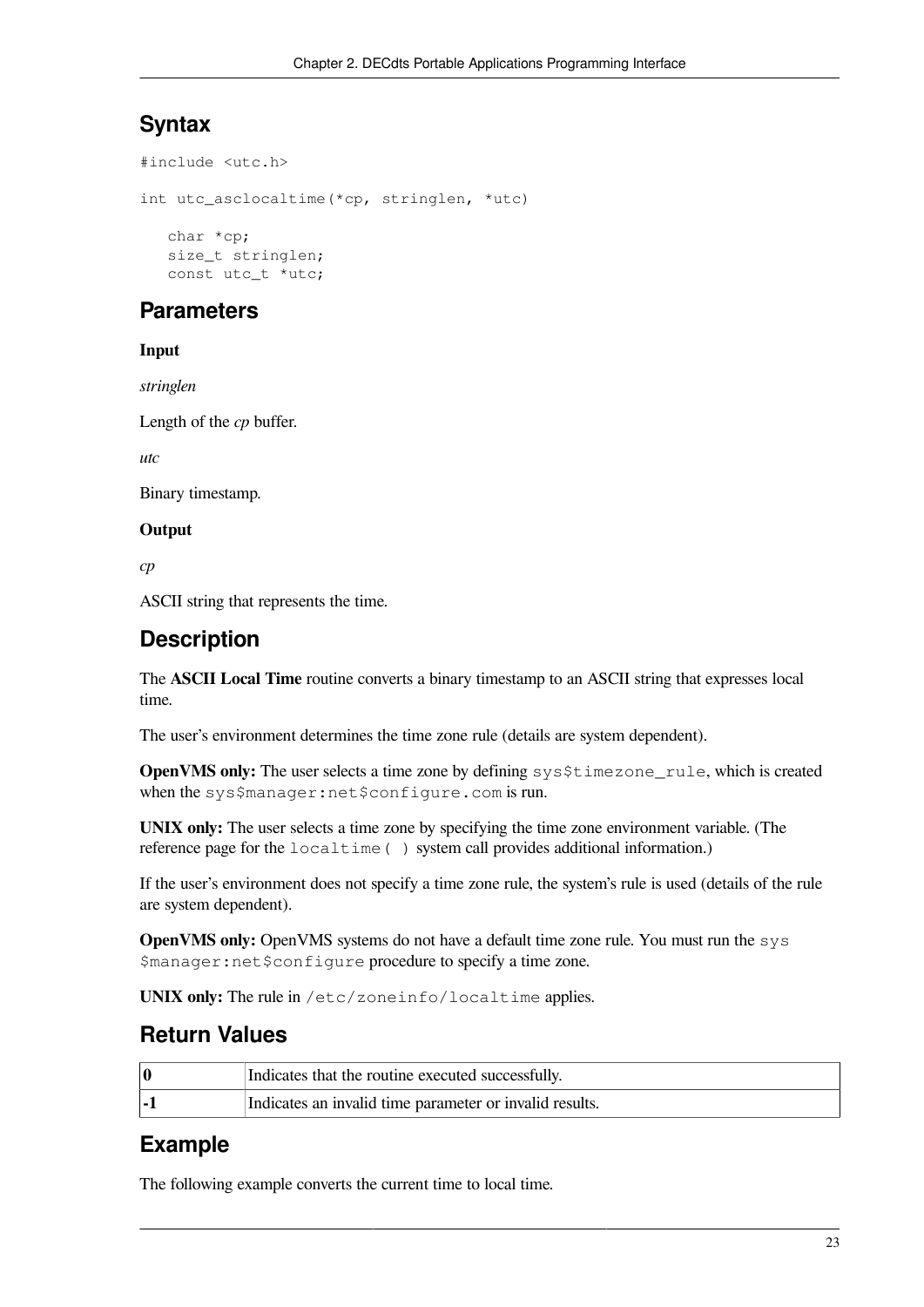```
char localTime[UTC_MAX_STR_LEN];
/*
  * Convert the current time...
  */
utc_asclocaltime(localTime, /* Out: Converted time */
               UTC_MAX_STR_LEN, /* In: Length of string */
                ( \text{utc}_t^+ ) NULL); /* In: Time to convert \overline{\hspace{1cm}} /
                                  /* Default is current time */
```
### **Related Information**

Functions: utc\_ascanytime, utc\_ascgmtime

## **utc\_ascreltime**

utc\_ascreltime — Converts a relative binary timestamp to an ASCII string that represents the time.

## **Syntax**

```
#include <utc.h>
```

```
int utc_ascreltime(*cp, stringlen, *utc)
```

```
 char *cp;
 const size_t stringlen;
 const utc_t *utc;
```
## **Parameters**

#### **Input**

*utc*

Relative binary timestamp.

*stringlen*

Length of the *cp* buffer.

#### **Output**

*cp*

ASCII string that represents the time.

## **Description**

The **ASCII Relative Time** routine converts a relative binary timestamp to an ASCII string that represents the time.

## **Return Values**

| 0<br>Indicates that the routine executed successfully. |  |
|--------------------------------------------------------|--|
|--------------------------------------------------------|--|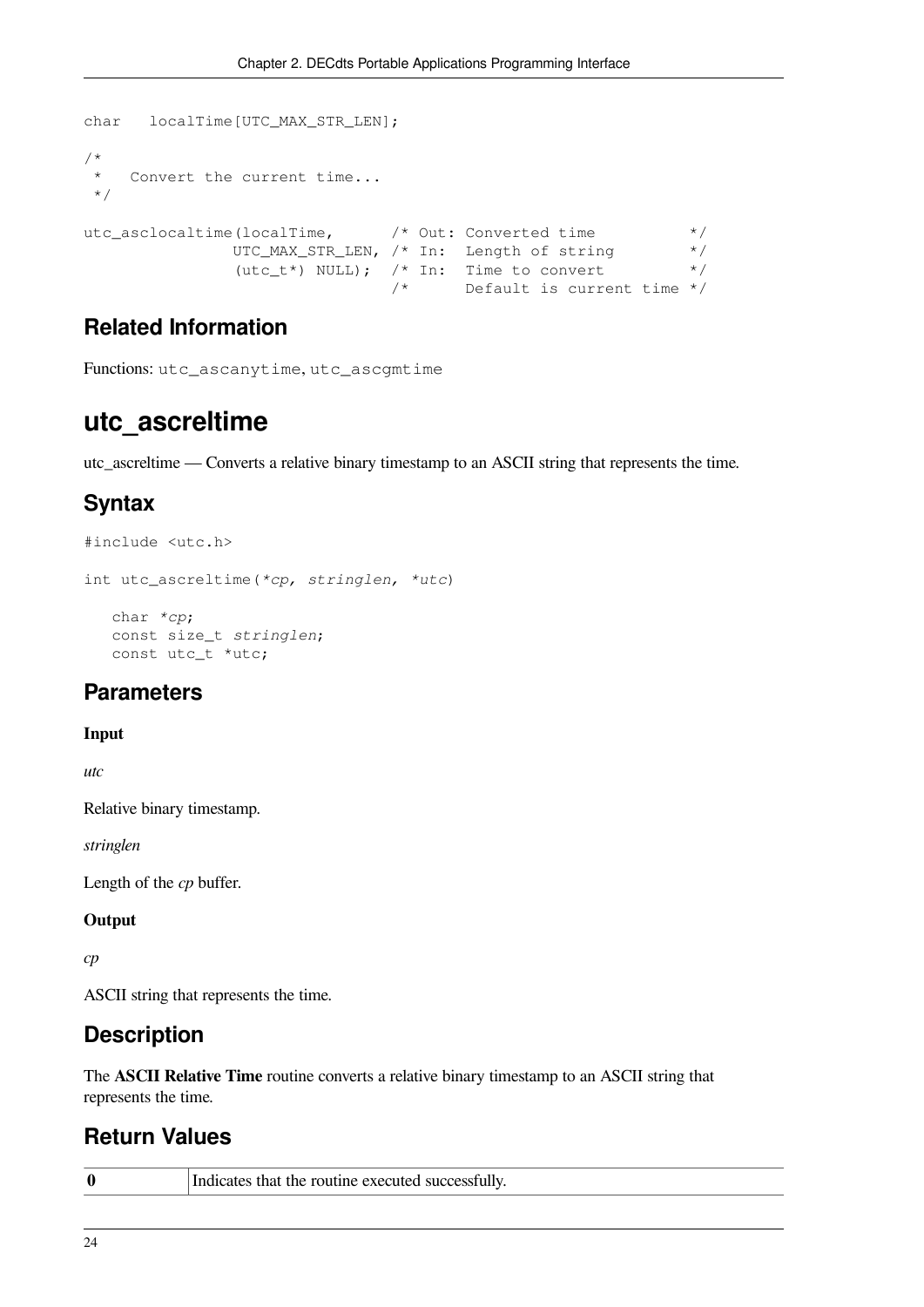**-1** Indicates an invalid time parameter or invalid results.

#### **Example**

See the sample program in the **Examples** section of the utc\_abstime routine.

## **Related Information**

```
Functions: utc_mkascreltime
```
## **utc\_binreltime**

utc\_binreltime — Converts a relative binary timestamp to two timespec structures that express relative time and inaccuracy.

### **Syntax**

```
#include <utc.h>
int utc_binreltime(*timesp, *inaccsp, *utc)
reltimespec_t *timesp;
timespec_t *inaccsp;
```
### **Parameters**

const utc\_t *\*utc*;

#### **Input**

*utc*

Relative binary timestamp.

#### **Output**

*timesp*

Time component of the relative binary timestamp, in the form of seconds and nanoseconds since the base time (1970-01-01:00:00:00.0 + 00:00I0).

*inaccsp*

Inaccuracy component of the relative binary timestamp, in the form of seconds and nanoseconds.

## **Description**

The **Binary Relative Time** routine converts a relative binary timestamp to two timespec structures that express relative time and inaccuracy. These timespec structures describe a time interval.

#### **Return Values**

| Indicates that the routine executed successfully.      |
|--------------------------------------------------------|
| Indicates an invalid time argument or invalid results. |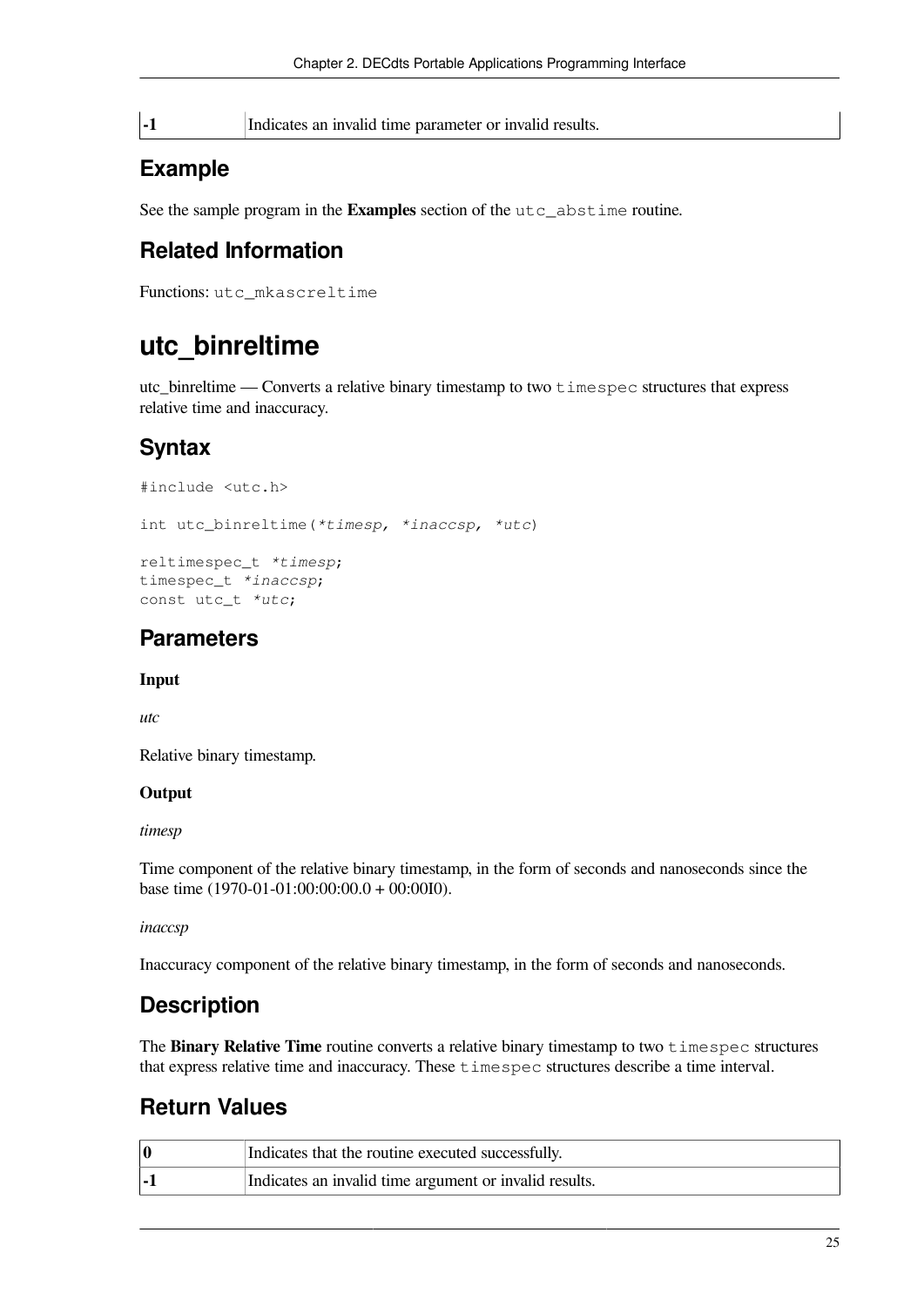### **Example**

The following example measures the duration of a process, then prints the resulting relative time and inaccuracy.

```
utc_t before, duration;
reltimespec_t tduration;
timespec_t iduration;
/*
    Get the time before the start of the operation...
 */
utc gettime(&before); / * Out: Before binary timestamp */
/*
 * ...Later...
 *
 * Subtract, getting the duration as a relative time.
 *
  * NOTE: The NULL argument is used to obtain the current time.
  */
utc_subtime(&duration, /* Out: Duration rel bin timestamp */
           (utc_t *) 0, /* In: After binary timestamp */
           \deltabefore); /* In: Before binary timestamp */
/*
     Convert the relative times to timespec structures...
 */
utc_binreltime(&tduration, /* Out: Duration time timespec */
               &iduration, /* Out: Duration inacc timespec */
              \deltaduration); /* In: Duration rel bin timestamp */
/*
 * Print the duration...
  */
printf("%d.%04d", tduration.tv_sec, (tduration.tv_nsec/10000));
if ((long)iduration.tv_sec == -1)
    printf("Iinf\n");
else
printf("I%d.%04d\n", iduration.tv_sec, (iduration.tv_nsec/100000));
```
#### **Related Information**

Functions: utc\_mkbinreltime

## **utc\_bintime**

utc\_bintime — Converts a binary timestamp to a timespec structure.

## **Syntax**

#include <utc.h>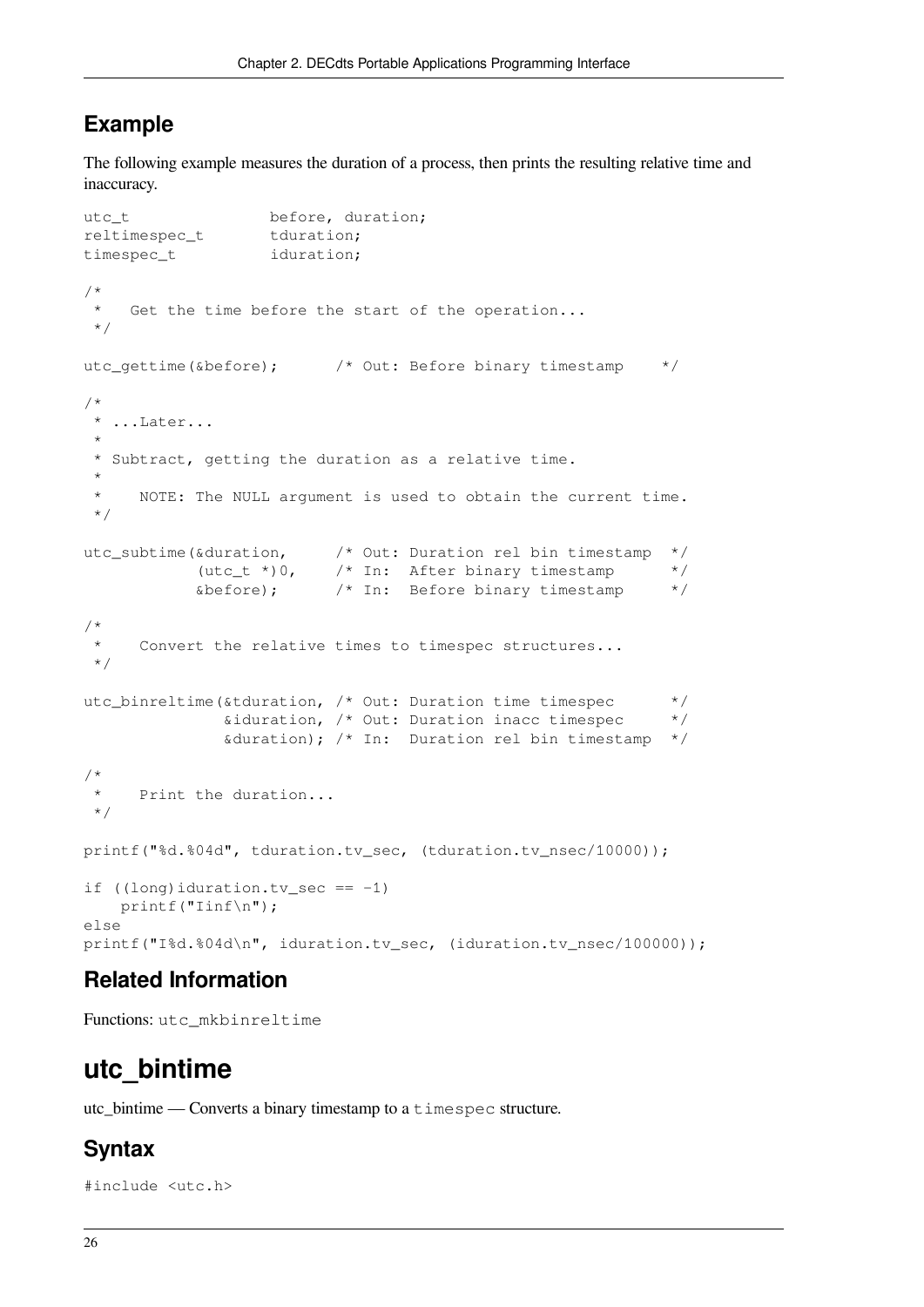```
int utc_bintime(*timesp, *inaccsp, *tdf, *utc)
    timespec_t *timesp;
    timespec_t *inaccsp;
    long *tdf;
    const utc_t *utc;
```
#### **Parameters**

#### **Input**

*utc*

Binary timestamp.

#### **Output**

*timesp*

Time component of the binary timestamp, in the form of seconds and nanoseconds since the base time.

*inaccsp*

Inaccuracy component of the binary timestamp, in the form of seconds and nanoseconds.

*tdf*

TDF component of the binary timestamp in the form of signed number of seconds east or west of GMT.

## **Decsription**

The **Binary Time** routine converts a binary timestamp to a timespec structure. The TDF information contained in the timestamp is returned.

## **Return Values**

| Indicates that the routine executed successfully.      |
|--------------------------------------------------------|
| Indicates an invalid time argument or invalid results. |

#### **Example**

See the sample program in the **Examples** section of the utc\_anytime routine.

## **Related Information**

Functions: utc\_binreltime, utc\_mkbintime

## **utc\_boundtime**

utc\_boundtime — Given two UTC times, one before and one after an event, returns a single UTC time whose inaccuracy includes the event.

## **Syntax**

#include <utc.h>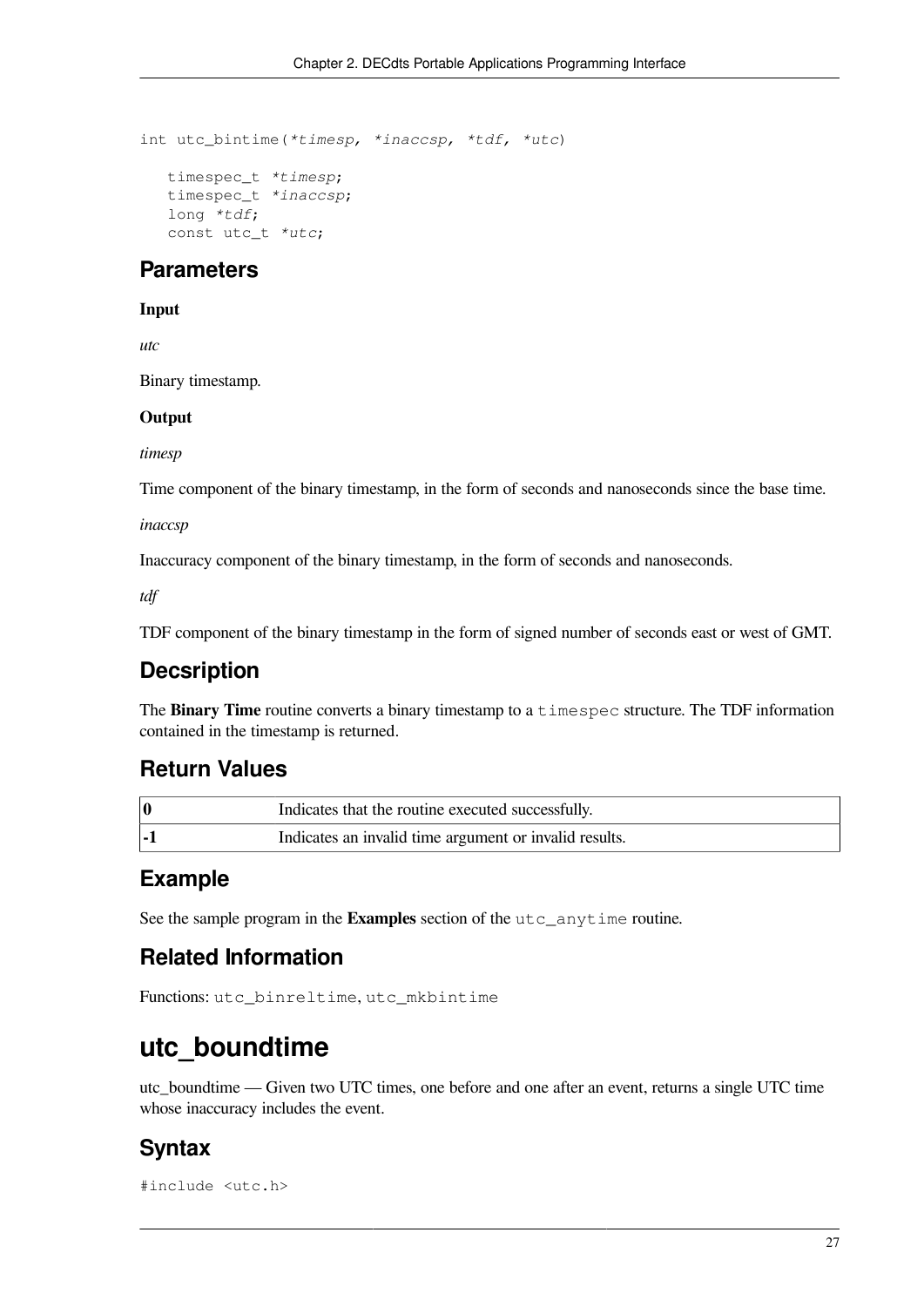```
int utc_boundtime(*result, *utc1, *utc2)
   utc_t *result;
    const utc_t *utc1;
    const utc_t *utc2;
```
### **Parameters**

#### **Input**

*utc1*

Before binary timestamp or relative binary timestamp.

*utc2*

After binary timestamp or relative binary timestamp.

#### **Output**

*result*

Spanning timestamp.

## **Description**

Given two UTC times, the **Bound Time** routine returns a single UTC time whose inaccuracy bounds the two input times. This is useful for timestamping events; the routine gets the utc values before and after the event, then calls utc\_boundtime to build a timestamp that includes the event.

#### **Notes**

The TDF in the output UTC value is copied from the *utc2* input. If one or both input values have infinite inaccuracies, the returned time value also has an infinite inaccuracy and is the average of the two input values.

#### **Return Values**

| Indicates that the routine executed successfully.               |
|-----------------------------------------------------------------|
| Indicates an invalid time parameter or invalid parameter order. |

#### **Example**

The following example records the time of an event and constructs a single timestamp, which includes the time of the event. Note that the utc\_getusertime routine is called so the time zone information that is included in the timestamp references the user's environment rather than the system's default time zone.

The user's environment determines the time zone rule (details are system dependent).

**OpenVMS:** The user selects a time zone by defining sys\$timezone rule, which is created when the sys\$manager:net\$configure.com is run.

**UNIX:** The user selects a time zone by specifying the time zone environment variable. (The reference page for the localtime( ) system call provides additional information.)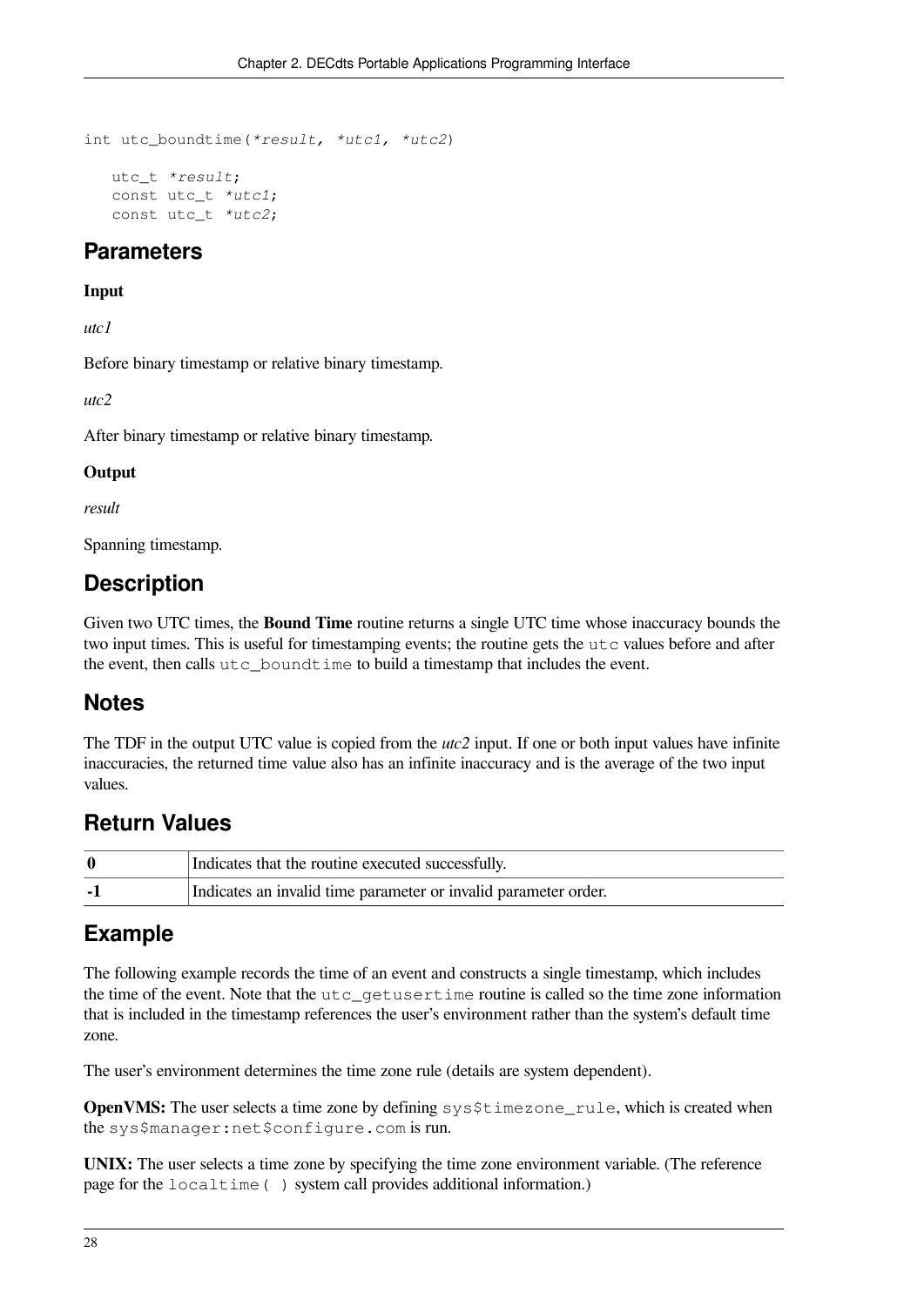If the user's environment does not specify a time zone rule, the system's rule is used (details of the rule are system dependent).

**OpenVMS:** OpenVMS systems do not have a default time zone rule. You must run the sys \$manager:net\$configure procedure to specify a time zone.

**UNIX:** The rule in /etc/zoneinfo/localtime applies.

```
utc t before, after, evnt;
/*
    Get the time before the event...
  */
utc_getusertime(&before); /* Out: Before binary timestamp */
/*
 * Get the time after the event...
 */
utc_getusertime(&after); /* Out: After binary timestamp */
/*
 * Construct a single timestamp that describes the time of the
  * event...
 */
utc_boundtime(&evnt, /* Out: Timestamp that bounds event */
              &before, /* In: Before binary timestamp */
             \deltaafter); /* In: After binary timestamp */
```
## **Related Information**

Functions: utc\_gettime, utc\_pointtime, utc\_spantime

## **utc\_cmpintervaltime**

utc\_cmpintervaltime — Compares two binary timestamps or two relative binary timestamps.

#### **Syntax**

```
 #include <utc.h>
 int utc_cmpintervaltime(*relation, *utc1, *utc2)
    enum utc_cmptype *relation;
    const utc_t *utc1;
    const utc_t *utc2;
```
#### **Parameters**

**Input**

*utc1*

Binary timestamp or relative binary timestamp.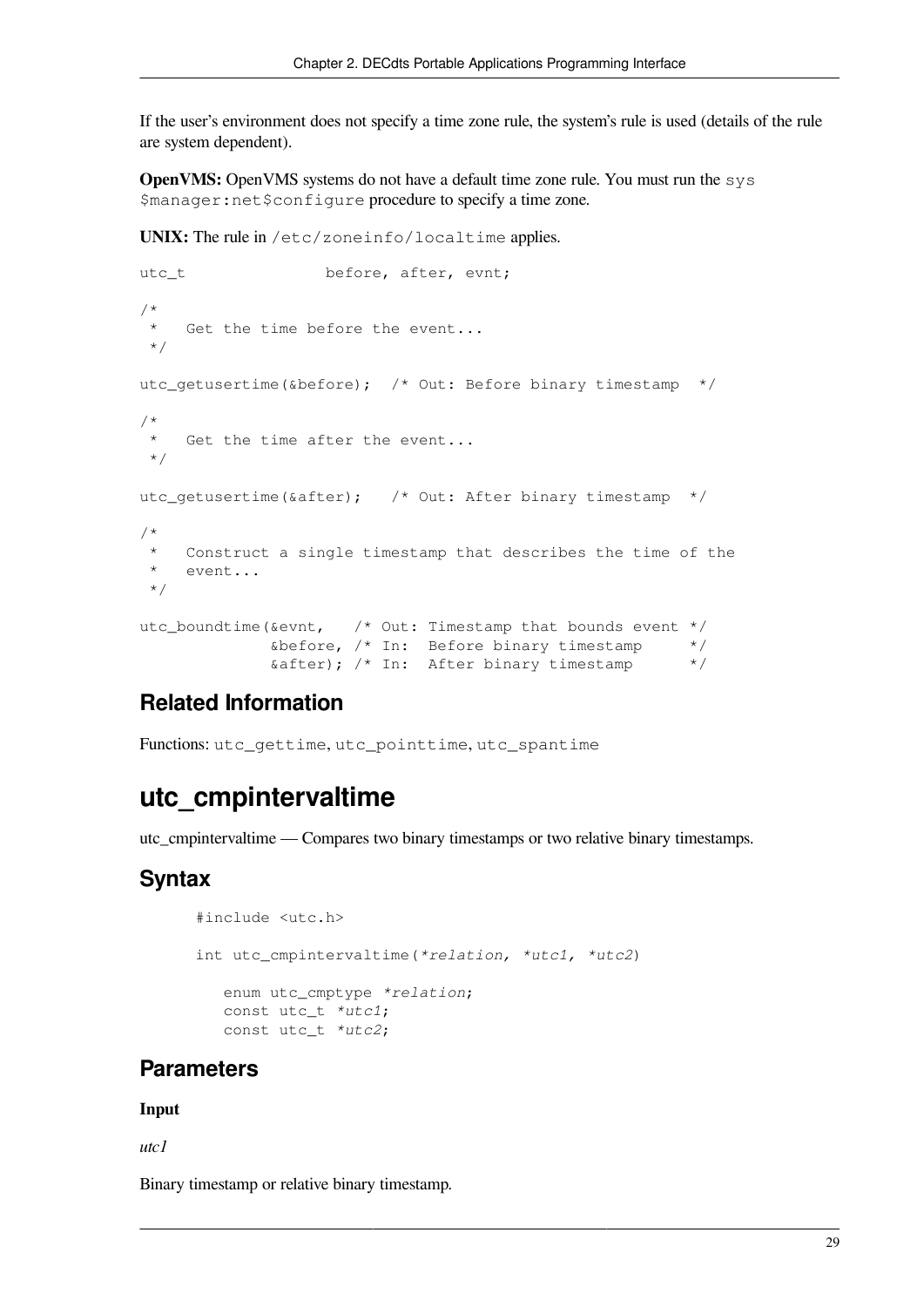#### *utc2*

Binary timestamp or relative binary timestamp.

#### **Output**

*relation*

Receives the result of the comparison of *utc1*:*utc2*, where the result is an enumerated type with one of the following values:

- utc\_equalTo
- utc\_lessThan
- utc\_greaterThan
- utc indeterminate

### **Description**

The **Compare Interval Time** routine compares two binary timestamps and returns a flag indicating that the first time is greater than, less than, equal to, or overlapping with the second time. Two times overlap if the intervals (time inaccuracy, time + inaccuracy) of the two times intersect.

The input binary timestamps express two absolute or two relative times. Do not compare relative binary timestamps and binary timestamps. If you do, no meaningful results and no errors are returned.

This routine does a temporal ordering of the time intervals.

```
utc1 is utc_lessThan utc2 iff
         utc1.time + utc1.inacc < utc2.time - utc2.inacc
utc1 is utc_greaterThan utc2 iff
         utc1.time - utc1.inacc > utc2.time + utc2.inacc
utc1 utc_equalTo utc2 iff
         utc1.time == utc2.time and
         utc1.inacc == 0 and
        utc2.inacc == 0
```
#### **Return Values**

| Indicates that the routine executed successfully. |
|---------------------------------------------------|
| Indicates an invalid time argument.               |

#### **Example**

The following example checks to see if the current time is definitely after 1:00 P.M. today GMT.

```
struct tm tmtime, tmzero;
enum utc_cmptype relation;
utc_t testtime;
/*
    Zero the tm structure for inaccuracy...
 */
```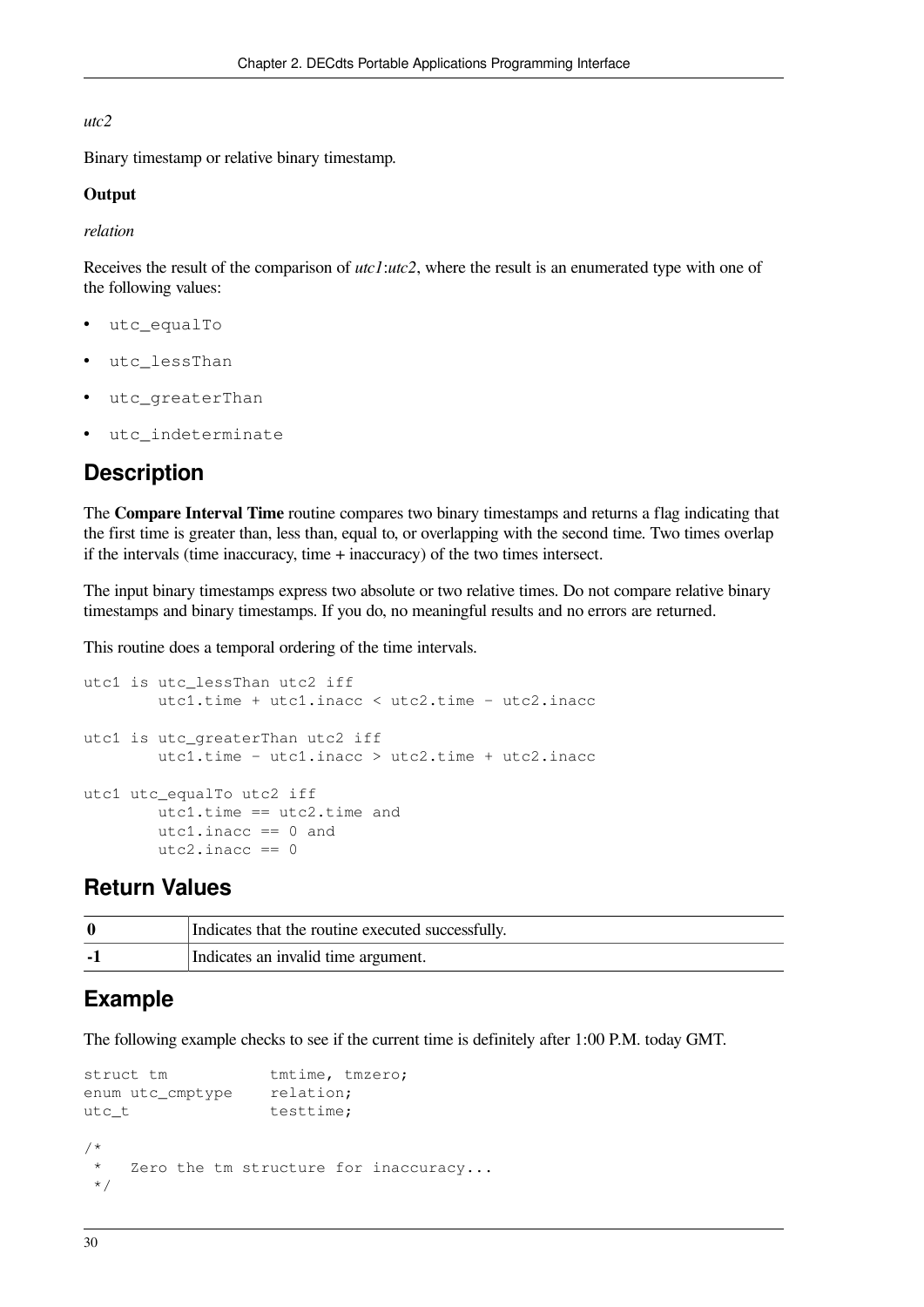```
memset(&tmzero, 0, sizeof(tmzero));
/*
 * Get the current time, mapped to a tm structure...
 *
  * NOTE: The NULL argument is used to get the current time.
  */
utc_gmtime(&tmtime, /* Out: Current GMT time in tm struct */
(long *)0, \hspace{1cm} /* Out: Nanoseconds of time \hspace{1cm} */
          (struct tm *)0, /* Out: Current inaccuracy in tm struct */
          (long *)0, /* Out: Nanoseconds of inaccuracy */
         (utc_t *)0); \frac{1}{2} /* In: Current timestamp */
/*
   Construct a tm structure that corresponds to 1:00 PM...
 */
tmtime.tm hour = 13;tmtime.tm_min = 0;
tmtime.tm_sec = 0;/*
 * Convert to a binary timestamp...
 */
utc_mkgmtime(&testtime, /* Out: Binary timestamp of 1:00 PM */<br> \frac{1}{2} &tmtime, /* In: 1:00 PM in tm struct */
                        \frac{1}{x} In: 1:00 PM in tm struct \frac{x}{x} 0, /* In: Nanoseconds of time */
 &tmzero, /* In: Zero inaccuracy in tm struct */
             0); \frac{1}{2} /* In: Nanoseconds of inaccuracy */
/*
 * Compare to the current time, noting the use of the
    NULL argument...
 */
utc_cmpintervaltime(&relation, /* Out: Comparison relation */
                   (\text{utc}_t * ) 0, /* In: Current timestamp */
                   \&text{testtime)}; /* In: 1:00 PM timestamp */
/*
 * If it is not later - wait, print a message, etc.
 */
if (relation != utc_greaterThan) {
/*
 * Note: It could be earlier than 1:00 PM or it could be
            indeterminate. If indeterminate, for some applications
  * it might be worth waiting.
  */
}
```
#### **Related Information**

Functions: utc\_cmpmidtime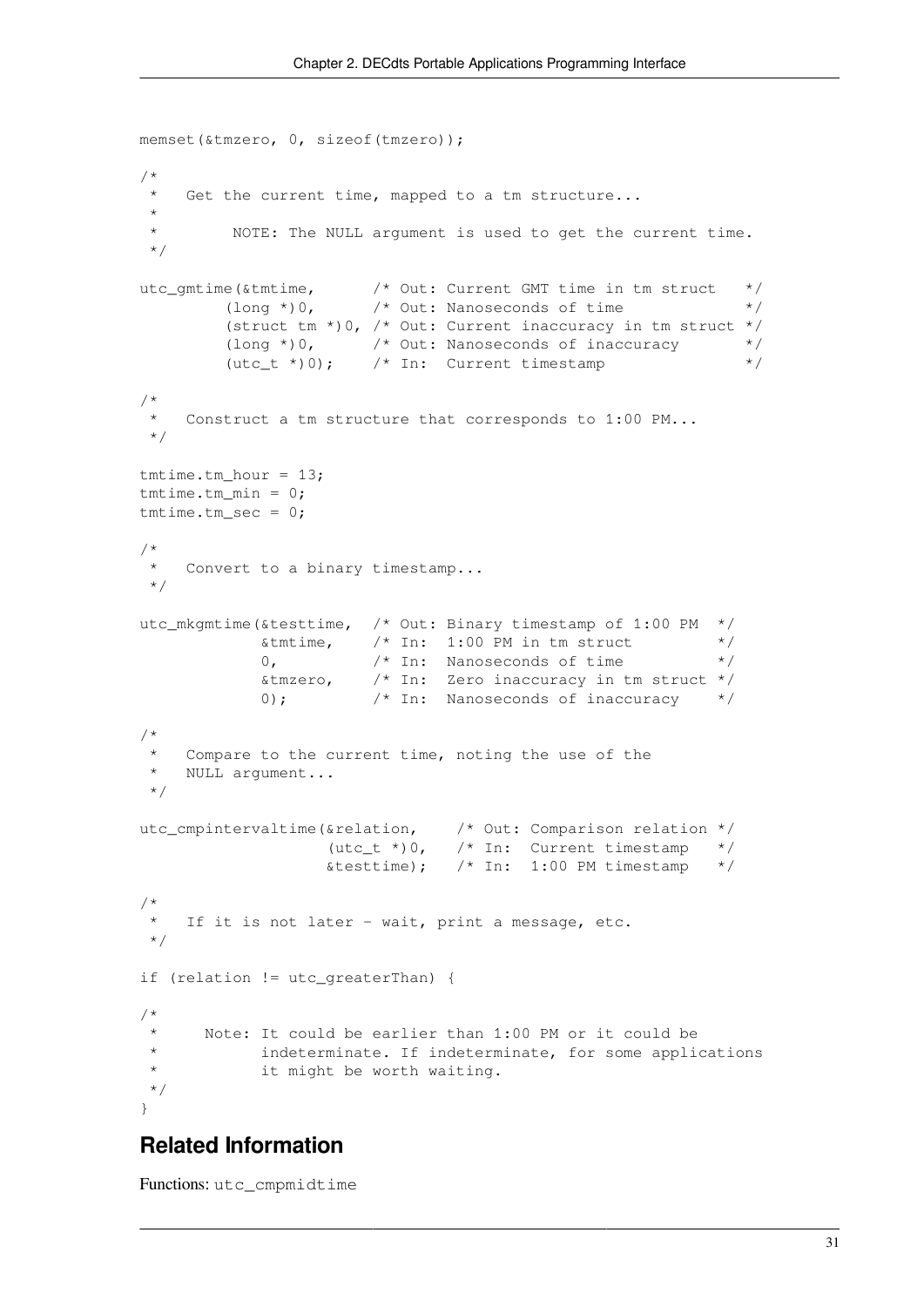# **utc\_cmpmidtime**

utc\_cmpmidtime — Compares two binary timestamps or two relative binary timestamps, ignoring inaccuracies.

### **Syntax**

#include <utc.h>

int utc cmpmidtime(\*relation, \*utc1, \*utc2) enum utc\_cmptype \*relation; const utc t \*utc1; const utc t \*utc2;

#### **Parameters**

#### **Input**

*utc1*

Binary timestamp or relative binary timestamp.

*utc2*

Binary timestamp or relative binary timestamp.

#### **Output**

*relation*

Result of the comparison of *utc1*:*utc2*, where the result is an enumerated type with one of the following values:

- utc\_equalTo
- utc lessThan
- utc\_greaterThan

### **Description**

The **Compare Midpoint Times** routine compares two binary timestamps and returns a flag indicating that the first timestamp is greater than, less than, or equal to the second timestamp. Inaccuracy information is ignored for this comparison; the input values are, therefore, equivalent to the midpoints of the time intervals described by the input binary timestamps.

The input binary timestamps express two absolute or two relative times. Do not compare relative binary timestamps and binary timestamps. If you do, no meaningful results and no errors are returned.

The following routine does a lexical ordering on the time interval midpoints.

```
utc1 is utc_lessThan utc2 iff
         utc1.time < utc2.time
utc1 is utc_greaterThan utc2 iff
```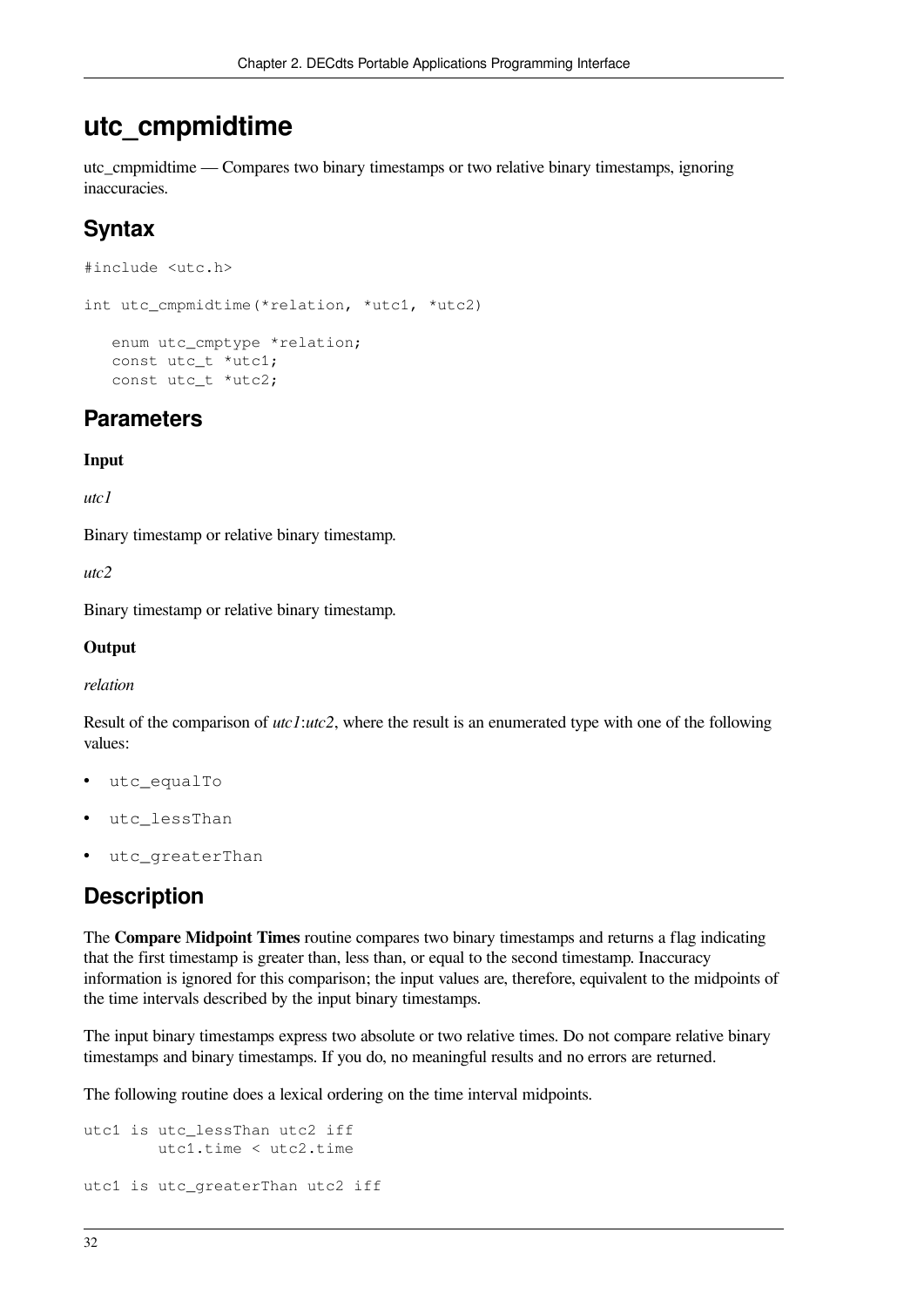```
 utc1.time > utc2.time
utc1 is utc_equalTo utc2 iff
         utc1.time == utc2.time
```
#### **Return Values**

| Indicates that the routine executed successfully. |
|---------------------------------------------------|
| Indicates an invalid time argument.               |

#### **Example**

The following example checks if the current time (ignoring inaccuracies) is after 1:00 P.M. today local time.

```
struct tm tmtime, tmzero;
enum utc_cmptype relation;
utc_t testtime;
/*
 * Zero the tm structure for inaccuracy...
 */
memset(&tmzero, 0, sizeof(tmzero));
/*
 * Get the current time, mapped to a tm structure...
 *
 * NOTE: The NULL argument is used to get the current time.
 */
utc_localtime(&tmtime, /* Out: Current local time in tm struct */
(long *)0, \hspace{1cm} /* Out: Nanoseconds of time \hspace{1cm} */
        (struct tm *) 0, /* Out: Current inacc in tm struct */
         (long *)0, /* Out: Nanoseconds of inaccuracy */
        (\text{utc}_t * ) 0); /* In: Current timestamp */
/*
   Construct a tm structure that corresponds to 1:00 P.M....
 */
tmtime.tm_hour = 13;
tmtime.tm_min = 0;
tmtime.tm_sec = 0;
/*
 * Convert to a binary timestamp...
 */
utc_mklocaltime(&testtime, /* Out: Binary timestamp of 1:00 P.M. */
               \text{atmtime,} /* In: 1:00 P.M. in tm struct */
               0, /* In: Nanoseconds of time */
                &tmzero, /* In: Zero inaccuracy in tm struct */
               0); \frac{1}{2} /* In: Nanoseconds of inaccuracy */
/*
    Compare to the current time, noting the use of the
```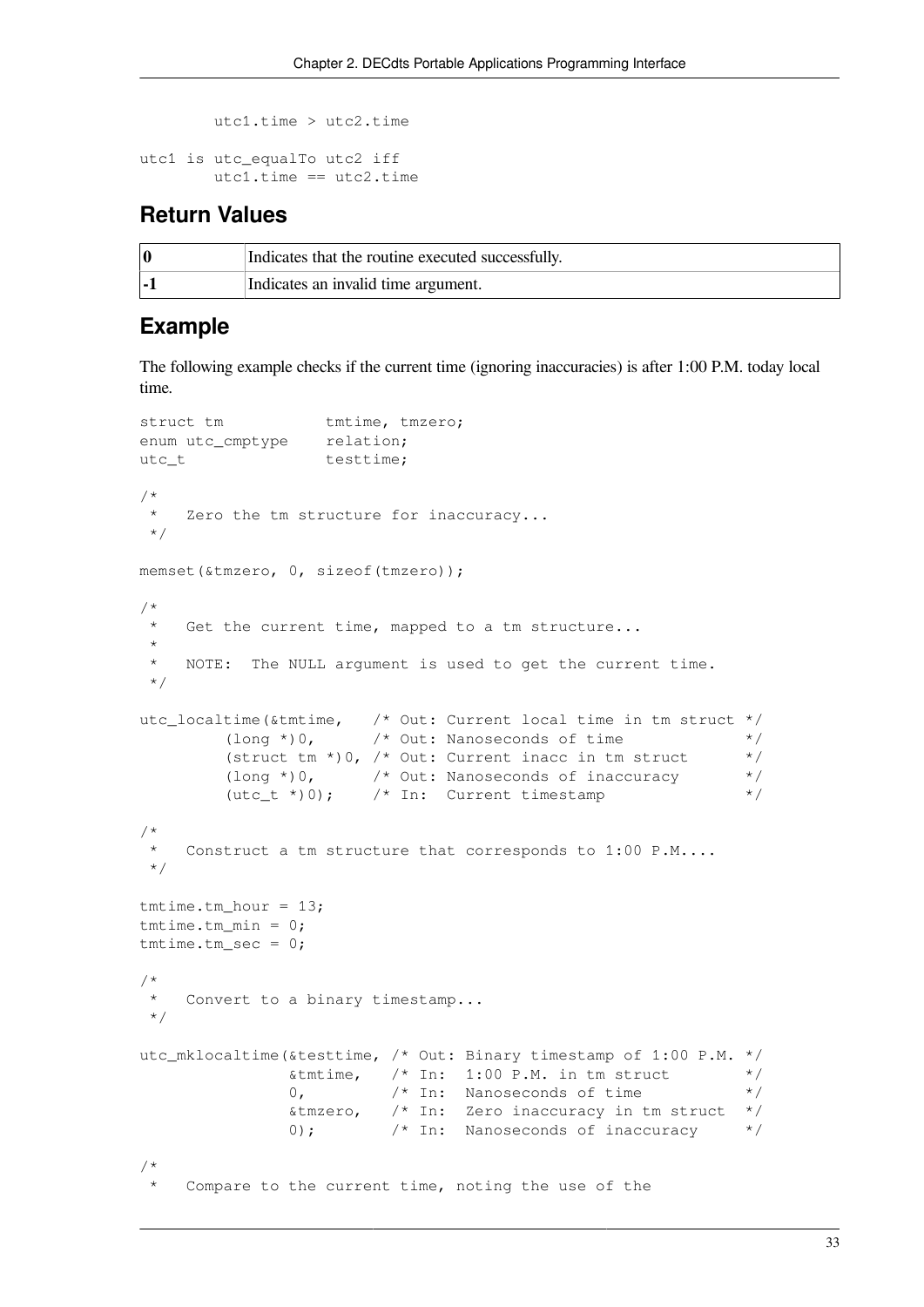```
 * NULL argument...
 */
utc_cmpmidtime(&relation, /* Out: Comparison relation */
              (utc_t *) 0, /* In: Current timestamp */
             \&text{testtime)}; /* In: 1:00 P.M. timestamp */
/*
 * If the time is not later - wait, print a message, etc.
  */
if (relation != utc_greaterThan) {
/* It is not later then 1:00 P.M. local time. Note that
           this depends on the setting of the user's environment.
 */
}
```
#### **Related Information**

Functions: utc\_cmpintervaltime

# **utc\_gettime**

utc\_gettime — Returns the current system time and inaccuracy as a binary timestamp.

## **Syntax**

```
#include <utc.h>
int utc_gettime(*utc)
    utc_t *utc;
```
### **Parameters**

**Input**

None.

**Output**

*utc*

System time as a binary timestamp.

# **Description**

The **Get Time** routine returns the current system time and inaccuracy in a binary timestamp. The routine takes the TDF from the operating system's kernel; the TDF is specified in a system-dependent manner.

### **Return Values**

| 0 | s that the routine executed successfully. |
|---|-------------------------------------------|
|   |                                           |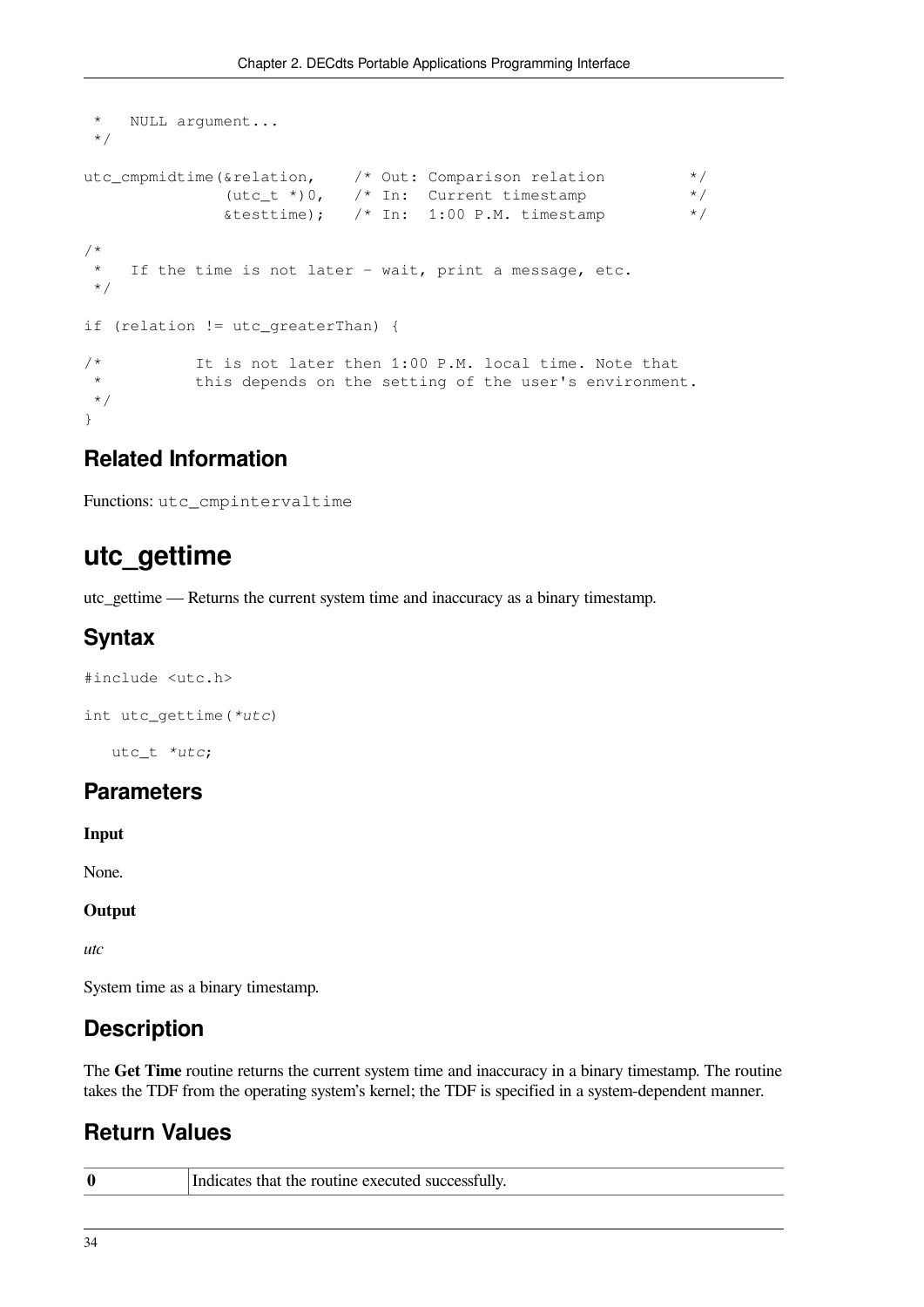**-1** Generic error that indicates the time service cannot be accessed.

## **Example**

See the sample program in the **Examples** section of the utc\_binreltime routine.

# **utc\_getusertime**

utc\_getusertime — Returns the time and process-specific TDF, rather than the system-specific TDF.

## **Syntax**

```
#include <utc.h>
```

```
int utc_getusertime(*utc)
```
utc\_t *\*utc*;

## **Parameters**

**Input**

None.

#### **Output**

*utc*

System time as a binary timestamp.

# **Description**

The **Get User Time** routine returns the system time and inaccuracy in a binary timestamp. The routine takes the TDF from the user's environment, which determines the time zone rule (details are system dependent).

**OpenVMS:** The user selects a time zone by defining sys\$timezone rule, which is created when the sys\$manager:net\$configure.com is run.

**UNIX:** The user selects a time zone by specifying the time zone environment variable. (The reference page for the localtime( ) system call provides additional information.)

If the user's environment does not specify a TDF, the system's TDF is used. The system's time zone rule is applied (details of the rule are system dependent).

**OpenVMS:** OpenVMS systems do not have a default time zone rule. You must run the sys \$manager:net\$configure procedure to specify a time zone.

**UNIX:** The rule in /etc/zoneinfo/localtime applies.

# **Return Values**

| Indicates that the routine executed successfully. |  |
|---------------------------------------------------|--|
|---------------------------------------------------|--|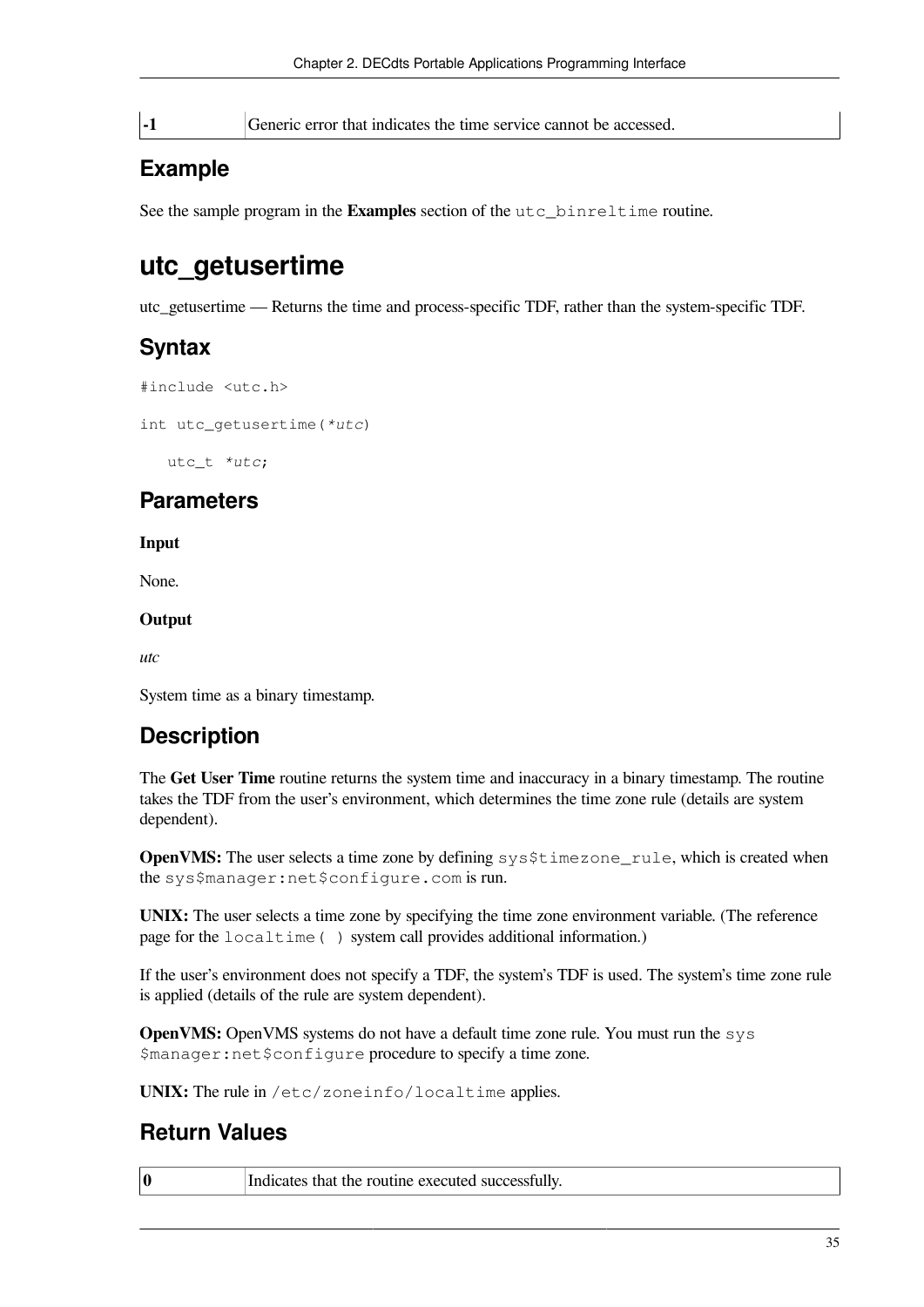**-1** Generic error that indicates the time service cannot be accessed.

#### **Example**

See the sample program in the **Examples** section of the utc\_boundtime routine.

# **Related Information**

Functions: utc\_gettime

# **utc\_gmtime**

utc\_gmtime — Converts a binary timestamp to a tm structure that expresses GMT or the equivalent UTC.

# **Syntax**

#include <utc.h>

int utc\_gmtime(*\*timetm, \*tns, \*inacctm, \*ins, \*utc*) struct tm *\*timetm*; long *\*tns*; struct tm *\*inacctm*; long *\*ins*; const utc\_t *\*utc*;

### **Parameters**

#### **Input**

*utc*

Binary timestamp to be converted to  $t$ m structure components.

#### **Output**

*timetm*

Time component of the binary timestamp.

*tns*

Nanoseconds since time component of the binary timestamp.

*inacctm*

Seconds of inaccuracy component of the binary timestamp. If the inaccuracy is finite, then  $\tan \text{mag}$ returns a value of –1 and tm\_mon and tm\_year return values of zero. The field tm\_yday contains the inaccuracy in days. If the inaccuracy is infinite, all  $t$ m structure fields return values of  $-1$ .

*ins*

Nanoseconds of inaccuracy component of the binary timestamp. If the inaccuracy is infinite, *ins* returns a value of  $-1$ .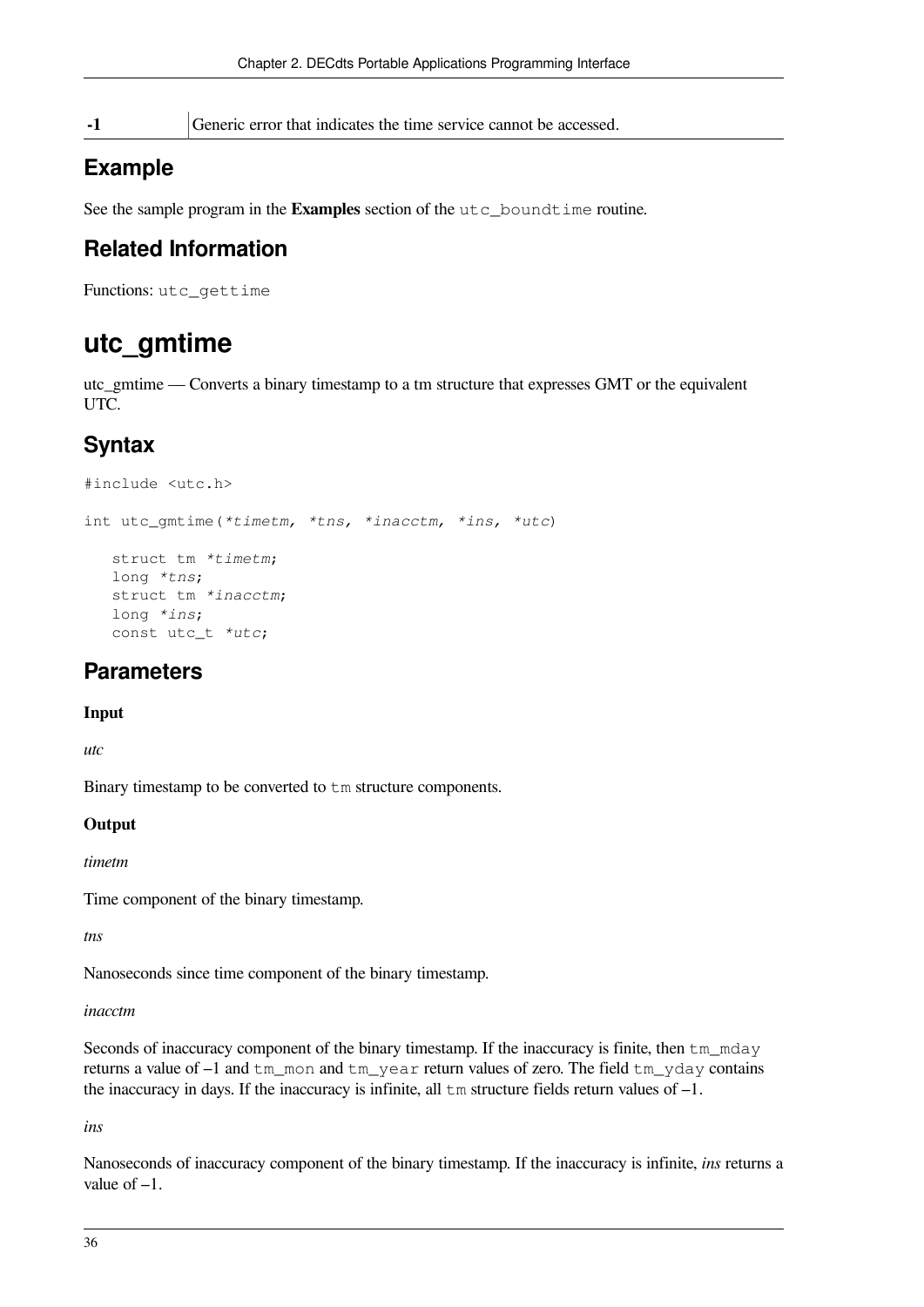# **Description**

The **Greenwich Mean Time** (GMT) routine converts a binary timestamp to a tm structure that expresses GMT (or the equivalent UTC). Additional returns include nanoseconds since time and nanoseconds of inaccuracy.

# **Return Values**

| Indicates that the routine executed successfully.      |
|--------------------------------------------------------|
| Indicates an invalid time argument or invalid results. |

# **Example**

See the sample program in the **Examples** section of the utc\_cmpintervaltime routine.

# **Related Information**

Functions: utc\_anytime, utc\_gmtzone, utc\_localtime, utc\_mkgmtime

# **utc\_gmtzone**

utc\_gmtzone — Gets the time zone label for GMT.

# **Syntax**

```
#include <utc.h>
int utc_gmtzone(*tzname, tzlen, *tdf, *isdst, *utc)
    char *tzname;
    size_t tzlen;
    long *tdf;
    int *isdst;
    const utc_t *utc;
```
## **Parameters**

#### **Input**

*tzlen*

Length of buffer *tzname*.

*utc*

Binary timestamp. This parameter is ignored.

#### **Output**

*tzname*

Character string long enough to hold the time zone label.

*tdf*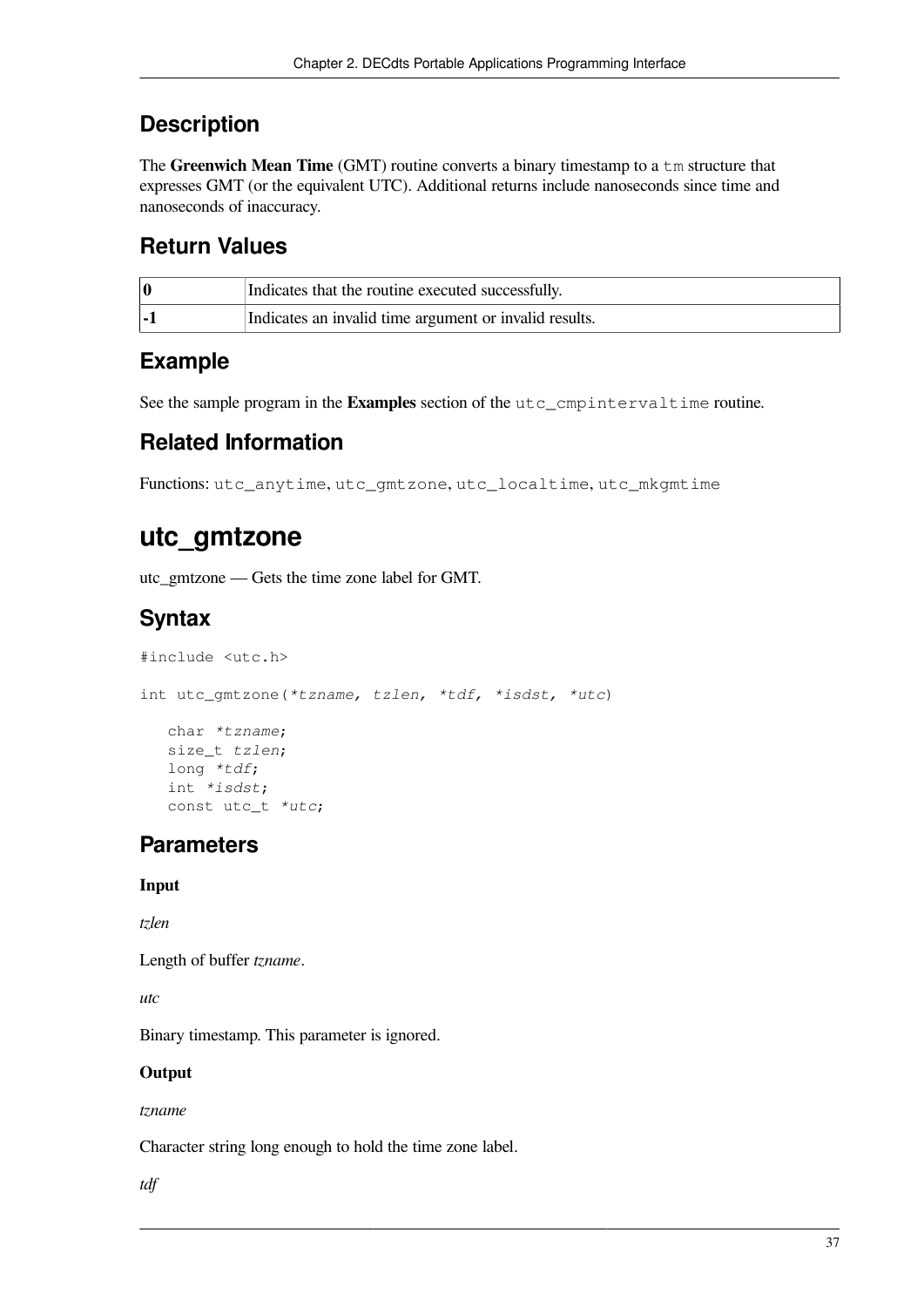Longword with differential in seconds east or west of GMT. A value of zero is always returned.

#### *isdst*

Integer with a value of zero, indicating that daylight saving time is not in effect. A value of zero is always returned.

#### **Description**

The **Greenwich Mean Time Zone** routine gets the time zone label and zero offset from GMT. Outputs are always *tdf* = 0 and *tzname* = GMT. This routine exists for symmetry with the **Any Zone** (utc\_anyzone) and the **Local Zone** (utc\_localzone) routines.

#### **Notes**

All of the output parameters are optional. No value is returned and no error occurs if the *tzname* pointer is NULL.

#### **Return Values**

**0** Indicates that the routine executed successfully (always returned).

#### **Example**

The following example prints out the current time in both local time and GMT time.

```
utc_t now;
struct tm tmlocal, tmgmt;
long tzoffset;
int tzdaylight;
char tzlocal[80], tzgmt[80];
/*
    Get the current time once, so both conversions use the same
  * time...
 */
utc_gettime(&now);
/*
    Convert to local time, using the process TZ environment
  * variable...
 */
utc_localtime(&tmlocal, /* Out: Local time tm structure */
(\text{long }*)0, \qquad /* Out: Nanosec of time \qquad */
             (struct tm *) 0, /* Out: Inaccuracy tm structure */
              (long *)0, /* Out: Nanosec of inaccuracy */
             &now); /* In: Current binary timestamp */
/*
    Get the local time zone name, offset from GMT, and current
    daylight savings flag...
 */
utc_localzone(tzlocal, /* Out: Local time zone name */
```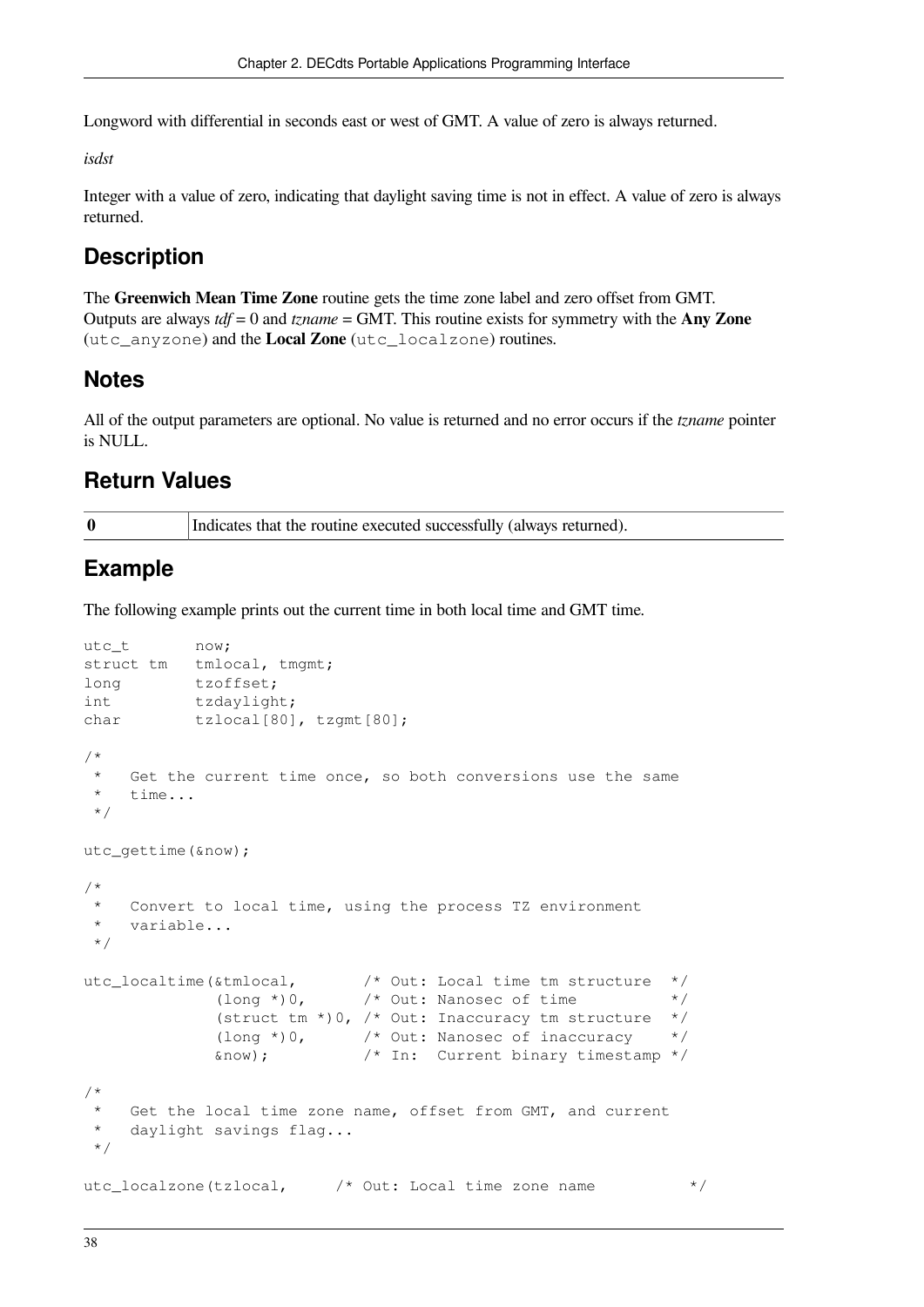```
 80, /* In: Length of loc time zone name */
              &tzoffset, /* Out: Loc time zone offset in secs */
              &tzdaylight, /* Out: Local time zone daylight flag */
              &now); /* In: Current binary timestamp */
/*
    Convert to GMT...
  */
utc_gmtime(&tmgmt, \frac{1}{2} /* Out: GMT tm structure */
           (long \star) 0, \quad /\star Out: Nanoseconds of time \quad \star/
           (struct tm *) 0, /* Out: Inaccuracy tm structure */
            (long *)0, /* Out: Nanoseconds of inaccuracy */
           &now); /* In: Current binary timestamp */
/*
    Get the GMT time zone name...
  */
utc_gmtzone(tzgmt, /* Out: GMT time zone name */
            80, /* In: Size of GMT time zone name */
            (long *)0, /* Out: GMT time zone offset in secs */
           (int \star) 0, \prime\star Out: GMT time zone daylight flag \star/ &now); /* In: Current binary timestamp */
/*
  * Print out times and time zone information in the following
    format:
 *
           12:00:37 (EDT) = 16:00:37 (GMT)
           EDT is -240 minutes ahead of Greenwich Mean Time.
           Daylight savings time is in effect.
  */
printf("%d:%02d:%02d (%s) = %d:%02d:%02d (%s)\n",
       tmlocal.tm_hour, tmlocal.tm_min, tmlocal.tm_sec, tzlocal,
      tmgmt.tm_hour, tmgmt.tm_min, tmgmt.tm_sec, tzgmt);
printf("%s is %d minutes ahead of Greenwich Mean Time\n",
       tzlocal, tzoffset/60);
if (tzdaylight != 0)
   printf("Daylight savings time is in effect\n");
```
#### **Related Information**

Functions: utc\_anyzone, utc\_gmtime, utc\_localzone

# **utc\_localtime**

utc\_localtime — Converts a binary timestamp to a tm structure that expresses local time.

#### **Syntax**

```
#include <utc.h>
int utc_localtime(*timetm, *tns, *inacctm, *ins, *utc)
```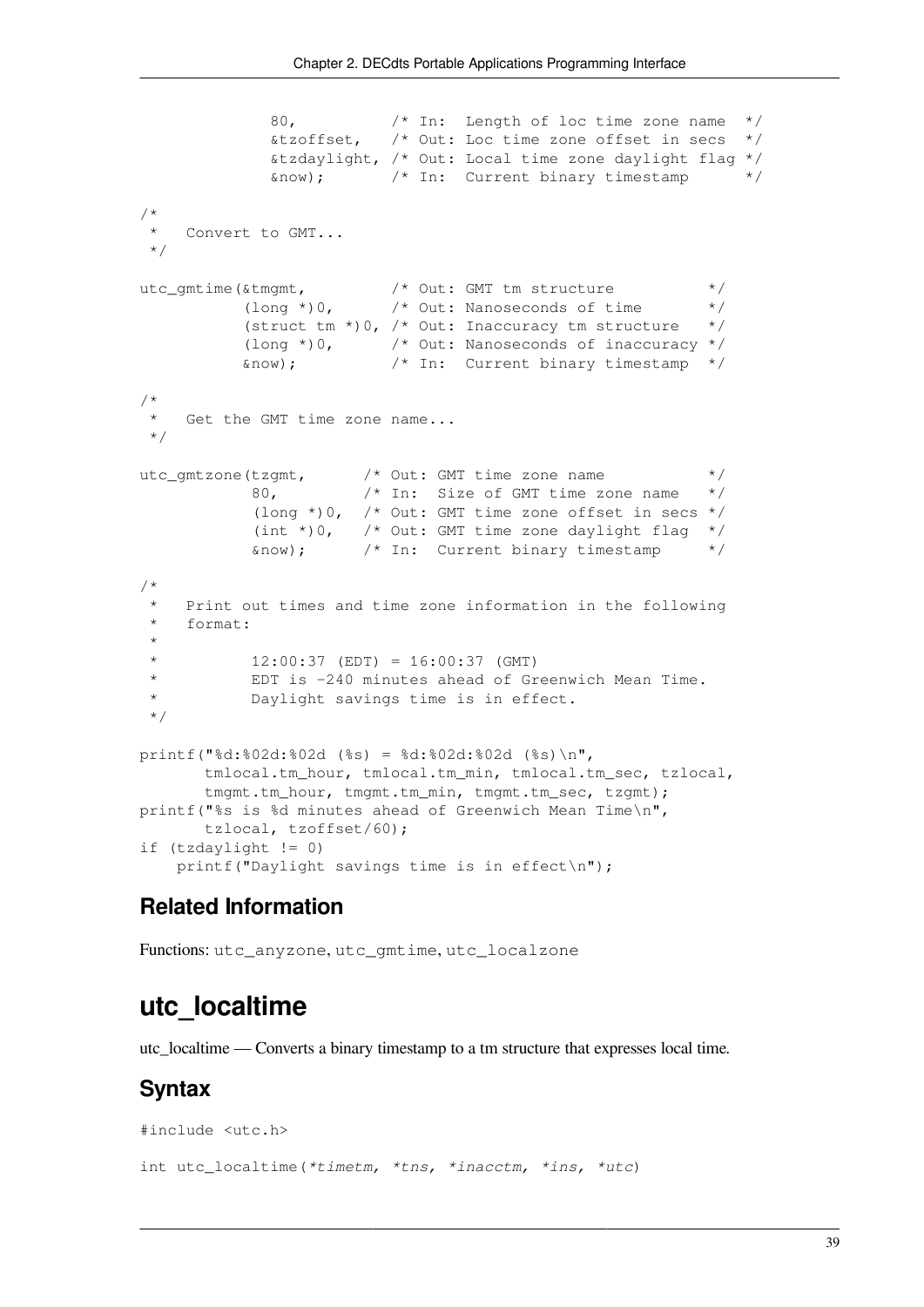```
 struct tm *timetm;
 long *tns;
 struct tm *inacctm;
 long *ins;
 const utc_t *utc;
```
#### **Parameters**

#### **Input**

*utc*

Binary timestamp.

#### **Output**

*timetm*

Time component of the binary timestamp, expressing local time.

*tns*

Nanoseconds since time component of the binary timestamp.

*inacctm*

Seconds of inaccuracy component of the binary timestamp. If the inaccuracy is finite, then tm mday returns a value of –1 and tm\_mon and tm\_year return values of zero. The field tm\_yday contains the inaccuracy in days. If the inaccuracy is infinite, all  $t$ m structure fields return values of  $-1$ .

*ins*

Nanoseconds of inaccuracy component of the binary timestamp. If the inaccuracy is infinite, *ins* returns a value of –1.

# **Description**

The **Local Time** routine converts a binary timestamp to a  $t$ m structure that expresses local time.

The user's environment determines the time zone rule (details are system dependent).

**OpenVMS:** The user selects a time zone by defining sys\$timezone\_rule, which is created when the sys\$manager:net\$configure.com is run.

**UNIX:** The user selects a time zone by specifying the time zone environment variable. (The reference page for the localtime() system call provides additional information.)

If the user's environment does not specify a time zone rule, the system's rule is used (details of the rule are system dependent).

**OpenVMS:** OpenVMS systems do not have a default time zone rule. You must run the sys \$manager:net\$configure procedure to specify a time zone.

**UNIX:** The rule in /etc/zoneinfo/localtime applies.

Additional returns include nanoseconds since time and nanoseconds of inaccuracy.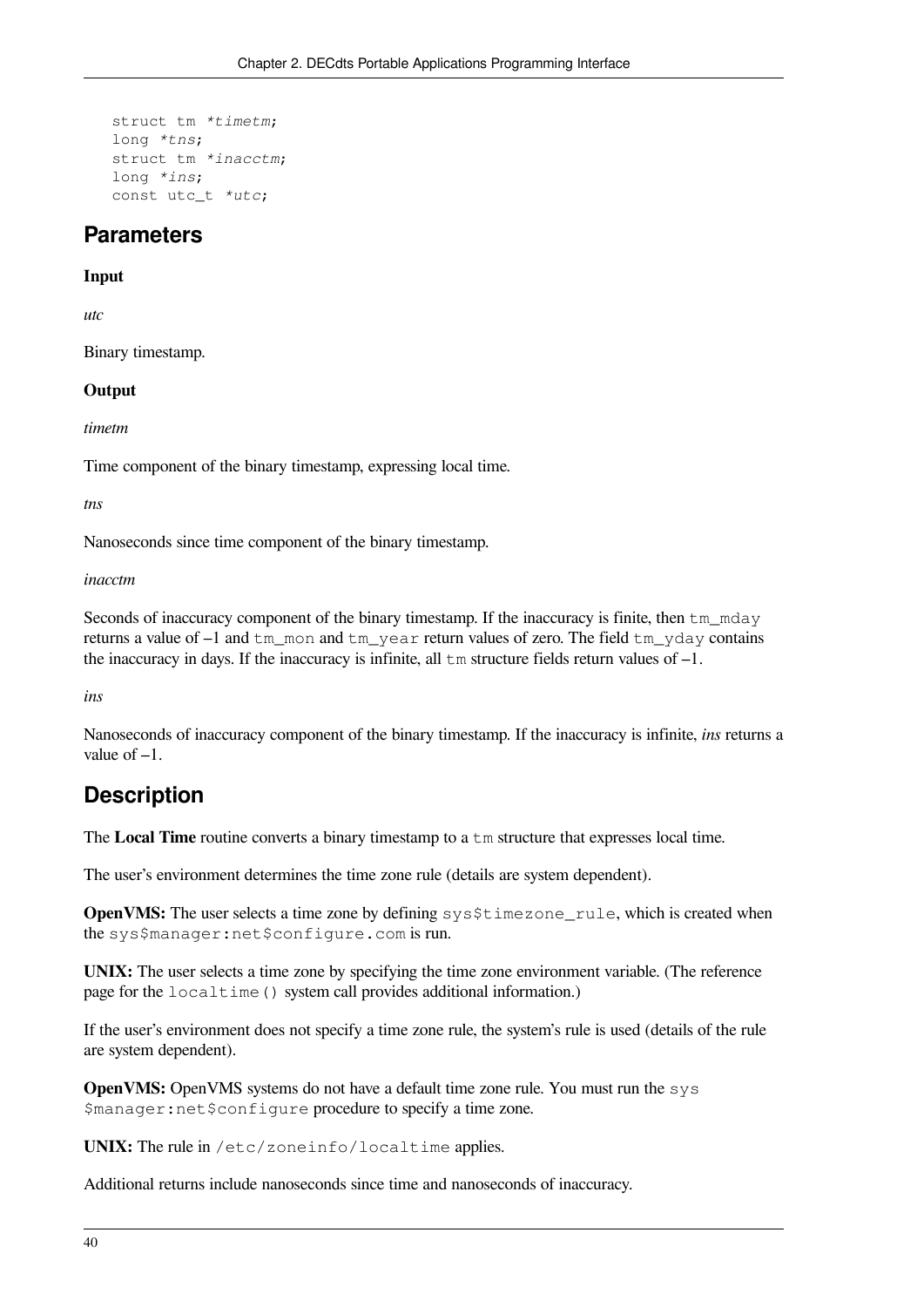### **Return Values**

| Indicates that the routine executed successfully.      |
|--------------------------------------------------------|
| Indicates an invalid time argument or invalid results. |

### **Example**

See the sample program in the **Examples** section of the utc\_gmtzone routine.

# **Related Information**

Functions: utc\_anytime, utc\_gmtime, utc\_localzone, utc\_mklocaltime

# **utc\_localzone**

utc\_localzone — Gets the local time zone label and offset from GMT, given utc.

# **Syntax**

```
#include <utc.h>
int utc_localzone(*tzname, tzlen, *tdf, *isdst, *utc)
   char *tzname;
   size_t tzlen;
    long *tdf;
    int *isdst;
    const utc_t *utc;
#include <utc.h>
int utc_localzone(*tzname, tzlen, *tdf, *isdst, *utc)
```
# **Parameters**

#### **Input**

*tzlen*

Length of the *tzname* buffer.

*utc*

Binary timestamp.

#### **Output**

*tzname*

Character string long enough to hold the time zone label.

#### *tdf*

Longword with differential in seconds east or west of GMT.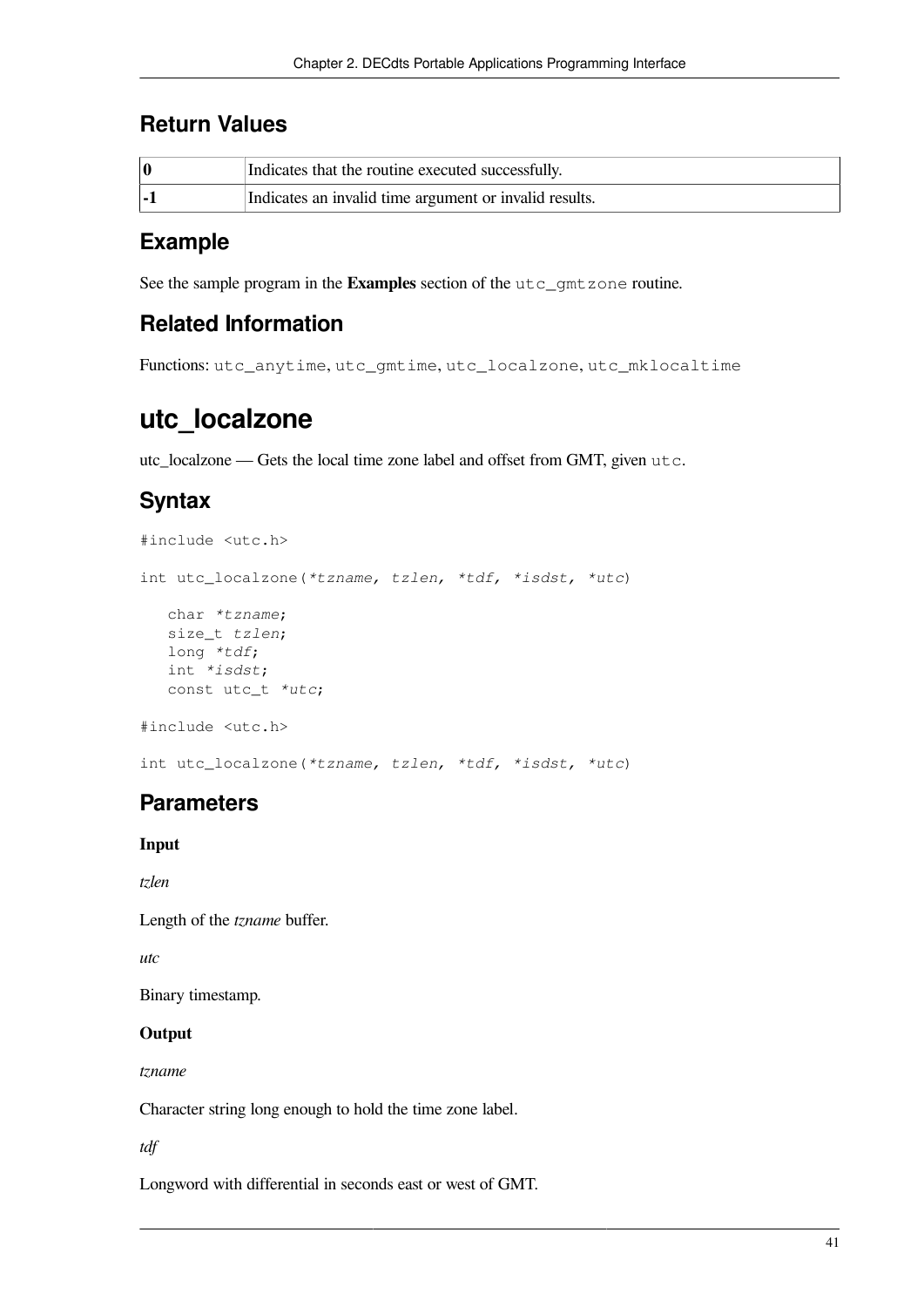*isdst*

Integer with a value of zero if standard time is in effect or a value of 1 if daylight savings time is in effect.

## **Description**

The **Local Zone** routine gets the local time zone label and offset from GMT, given utc.

The user's environment determines the time zone rule (details are system dependent).

**OpenVMS:** The user selects a time zone by defining sys\$timezone\_rule, which is created when the sys\$manager:net\$configure.com is run.

**UNIX:** The user selects a time zone by specifying the time zone environment variable. (The reference page for the localtime( ) system call provides additional information.)

If the user's environment does not specify a time zone rule, the system's rule is used (details of the rule are system dependent).

**OpenVMS:** OpenVMS systems do not have a default time zone rule. You must run the sys \$manager:net\$configure procedure to specify a time zone.

**UNIX:** The rule in /etc/zoneinfo/localtime applies.

#### **Notes**

All of the output parameters are optional. No value is returned and no error occurs if the pointer is null.

#### **Return Values**

| Indicates that the routine executed successfully.             |
|---------------------------------------------------------------|
| Indicates an invalid time argument or an insufficient buffer. |

### **Example**

See the sample program in the **Examples** section of the utc\_gmtzone routine.

### **Related Information**

Functions: utc\_anyzone, utc\_gmtzone, utc\_localtime

# **utc\_mkanytime**

utc\_mkanytime — Converts a tm structure and TDF (expressing the time in an arbitrary time zone) to a binary timestamp.

# **Syntax**

```
#include <utc.h>
int utc_mkanytime(*utc, *timetm, tns, *inacctm, ins, tdf)
    utc_t *utc;
    const struct tm *timetm;
```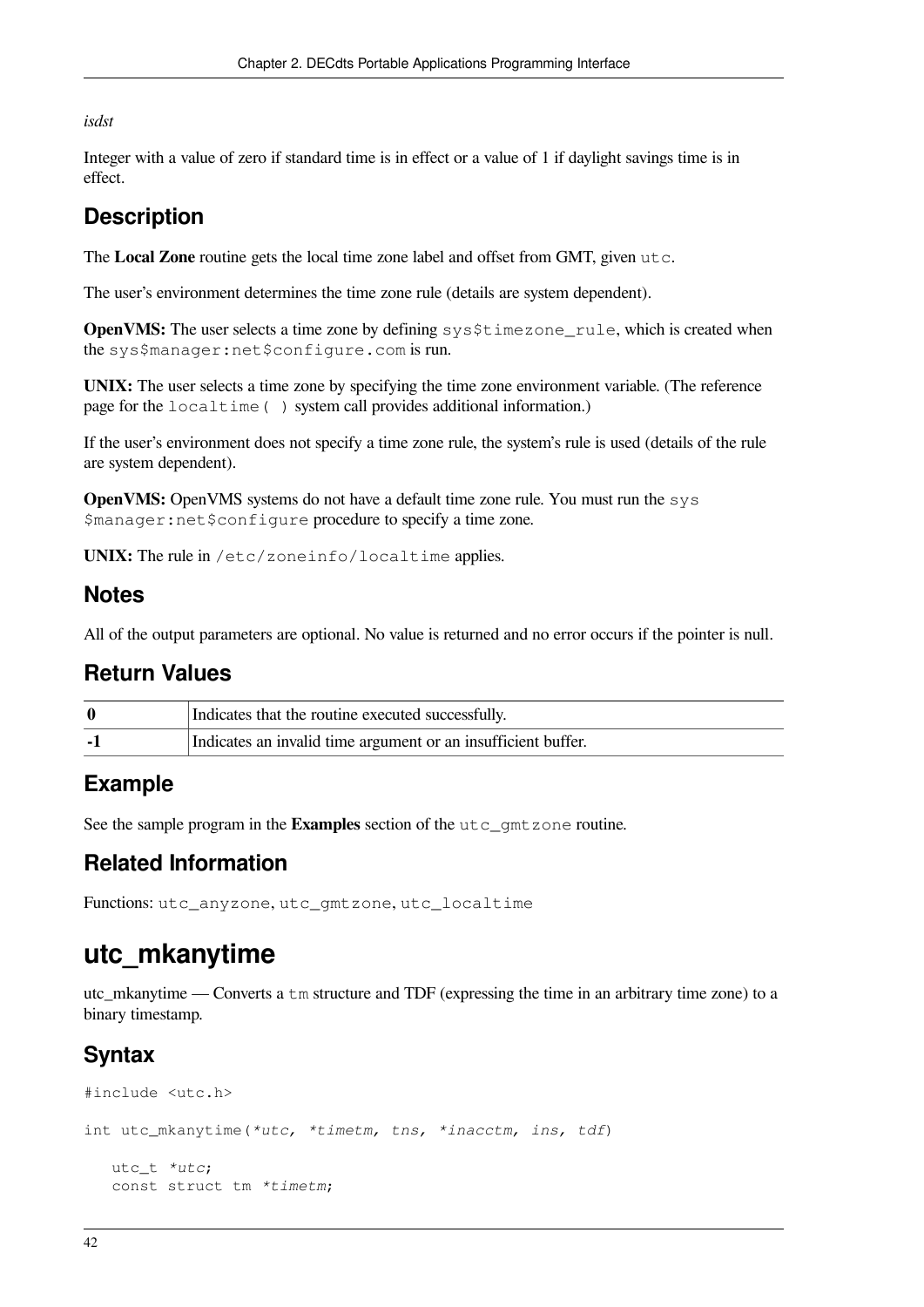```
 long tns;
 const struct tm *inacctm;
 long ins;
 long tdf;
```
#### **Parameters**

#### **Input**

*timetm*

A tm structure that expresses the local time; tm\_wday and tm\_yday are ignored on input.

*tns*

Nanoseconds since time component.

*inacctm*

A tm structure that expresses days, hours, minutes, and seconds of inaccuracy. If tm\_yday is negative, the inaccuracy is considered to be infinite; tm\_mday, tm\_mon, tm\_wday, tm\_isdst, tm\_gmtoff, and tm\_zone are ignored on input.

*ins*

Nanoseconds of inaccuracy component.

*tdf*

Time differential factor to use in conversion.

#### **Output**

*utc*

Resulting binary timestamp.

# **Description**

The **Make Any Time** routine converts a tm structure and TDF (expressing the time in an arbitrary time zone) to a binary timestamp. Required inputs include nanoseconds since time and nanoseconds of inaccuracy.

### **Return Values**

| Indicates that the routine executed successfully.      |
|--------------------------------------------------------|
| Indicates an invalid time argument or invalid results. |

# **Example**

The following example converts a string ISO format time in an arbitrary time zone to a binary timestamp. This may be part of an input timestamp routine, although a real implementation will include range checking.

utc t utc; struct tm tmtime, tminacc;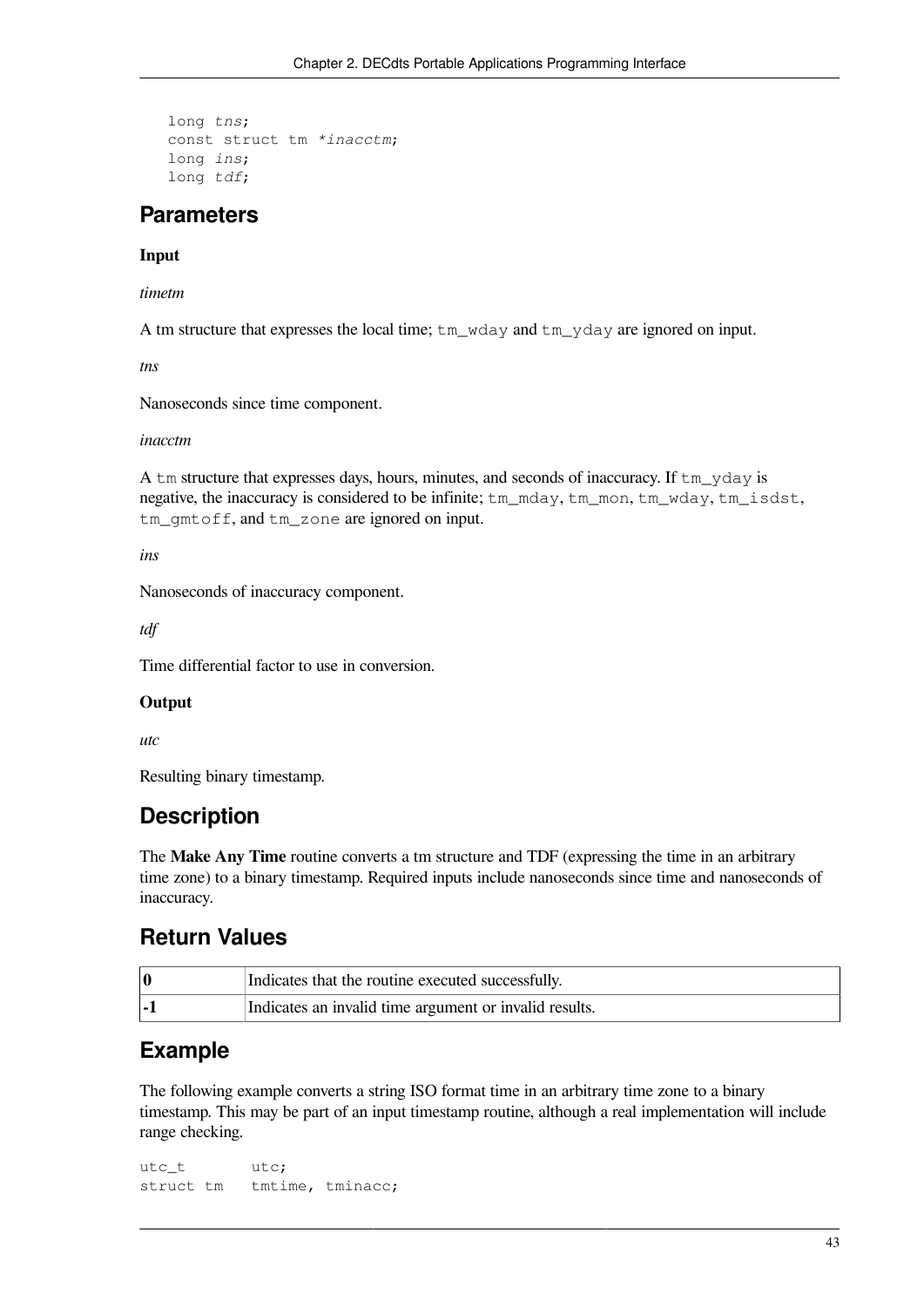```
float tsec, isec;
double tmp;
long tnsec, insec;
int i, offset, tzhour, tzmin, year, mon;
char *string;
/* Try to convert the string... *if(sscanf(string, "%d-%d-%d-%d:%d:%e+%d:%dI%e",
         &year, &mon, &tmtime.tm_mday, &tmtime.tm_hour,
         &tmtime.tm_min, &tsec, &tzhour, &tzmin, &isec) != 9) {
\frac{1}{x} Try again with a negative TDF...
if (sscanf(string, "%d-%d-%d-%d:%d:%e-%d:%dI%e",
          &year, &mon, &tmtime.tm_mday, &tmtime.tm_hour,
          &tmtime.tm_min, &tsec, &tzhour, &tzmin, &isec) != 9) {
\frac{1}{2} ERROR \frac{1}{2} ERROR
      ext(1); }
\frac{1}{2} TDF is negative \frac{1}{2} tzhour = -tzhour;
   \tanh = -\tan \sin x}
\frac{1}{x} Fill in the fields...
tmtime.tm_year = year - 1900;
tmtime.tm mon = --mon;
tmtime.tm_sec = tsec;
tnsec = (modf(tsec, \delta tmp)*1.0E9);offset = tzhour*3600 + tzmin*60;tminacc.tm sec = isec;
insec = (modf(isec, \&tmp)*1.0E9);\frac{1}{x} Convert to a binary timestamp... \frac{x}{x}utc_mkanytime(&utc, /* Out: Resultant binary timestamp */
             &tmtime, /* In: tm struct that represents input */
            tnsec, /* In: Nanoseconds from input */
            \text{atminacc}, /* In: tm struct that represents inacc */
            insec, /* In: Nanoseconds from input *offset); /* In: TDF from input * /
```
#### **Related Information**

Functions: utc\_anytime, utc\_anyzone

# **utc\_mkascreltime**

utc\_mkascreltime — Converts a null-terminated character string that represents a relative timestamp to a binary timestamp.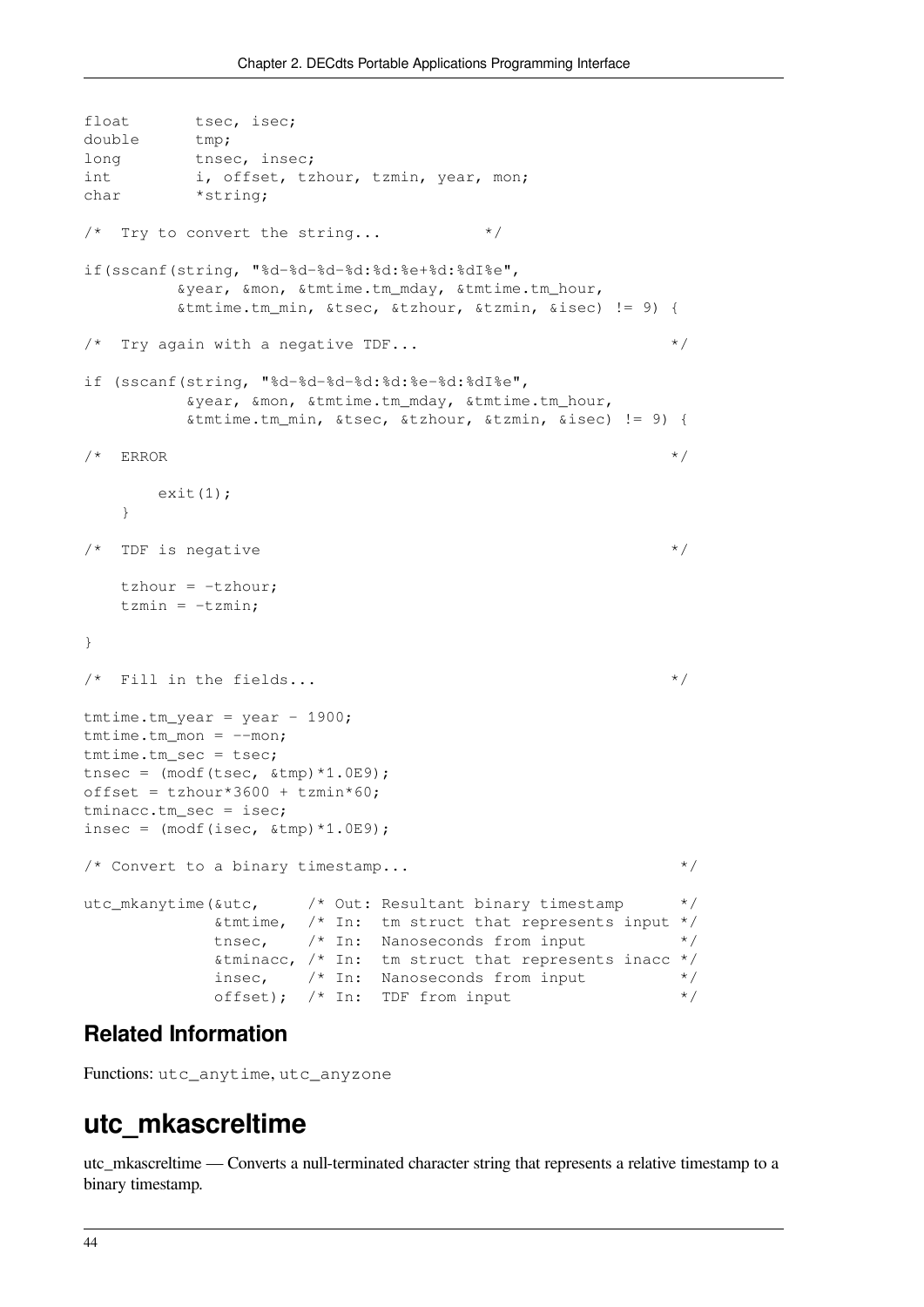# **Syntax**

```
#include <utc.h>
```

```
int utc_mkascreltime(*utc, *string)
```
 utc\_t *\*utc*; char *\*string*;

### **Parameters**

#### **Input**

*string*

A null-terminated string that expresses a relative timestamp in its ISO format.

#### **Output**

*utc*

Resulting binary timestamp.

# **Description**

The **Make ASCII Relative Time** routine converts a null-terminated string, which represents a relative timestamp, to a binary timestamp.

### **Notes**

The ASCII string must be null-terminated.

# **Return Values**

|  | Indicates that the routine executed successfully.       |
|--|---------------------------------------------------------|
|  | Indicates an invalid time parameter or invalid results. |

### **Example**

```
utc_t utc;
char str[UTC_MAX_STR_LEN];
/*
 * Relative time of 333 days, 12 hours, 1 minute, 37.223 seconds
 * Inaccuracy of 50.22 sec. in the format: -333-12:01:37.223I50.22
 */
(void)strcpy((void *)str,
             "-333-12:01:37.223I50.22");
utc_mkascreltime(&utc, /* Out: Binary utc */
                str); /* In: String */
```
# **Related Information**

Functions: utc\_ascreltime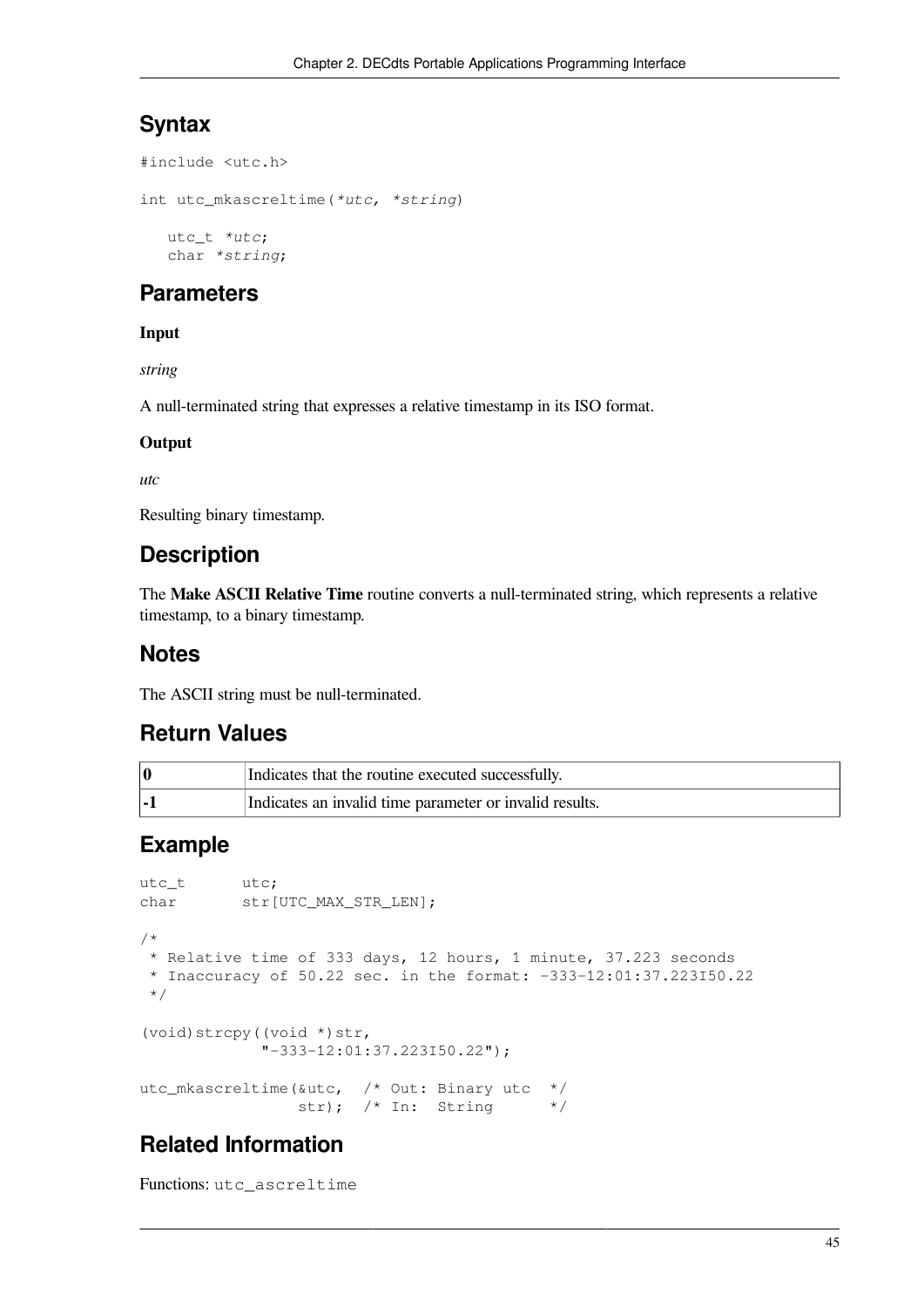# **utc\_mkasctime**

utc\_mkasctime — Converts a null-terminated character string that represents an absolute time to a binary timestamp.

# **Syntax**

#include <utc.h>

```
int utc_mkasctime(*utc, *string)
    utc_t *utc;
```
char *\*string*;

## **Parameters**

#### **Input**

*string*

A null-terminated string that expresses an absolute time.

#### **Output**

*utc*

Resulting binary timestamp.

# **Description**

The **Make ASCII Time** routine converts a null-terminated string that represents an absolute time to a binary timestamp.

### **Notes**

The ASCII string must be null-terminated.

### **Return Values**

| Indicates that the routine executed successfully.       |
|---------------------------------------------------------|
| Indicates an invalid time parameter or invalid results. |

### **Example**

The following example converts an ASCII time string to its binary equivalent.

```
utc_t utc;
char str[UTC_MAX_STR_LEN];
/*
  * July 4, 1776, 12:01:37.223 local time
 * TDF of -5:00 hours
 * Inaccuracy of 3600.32 seconds
 */
```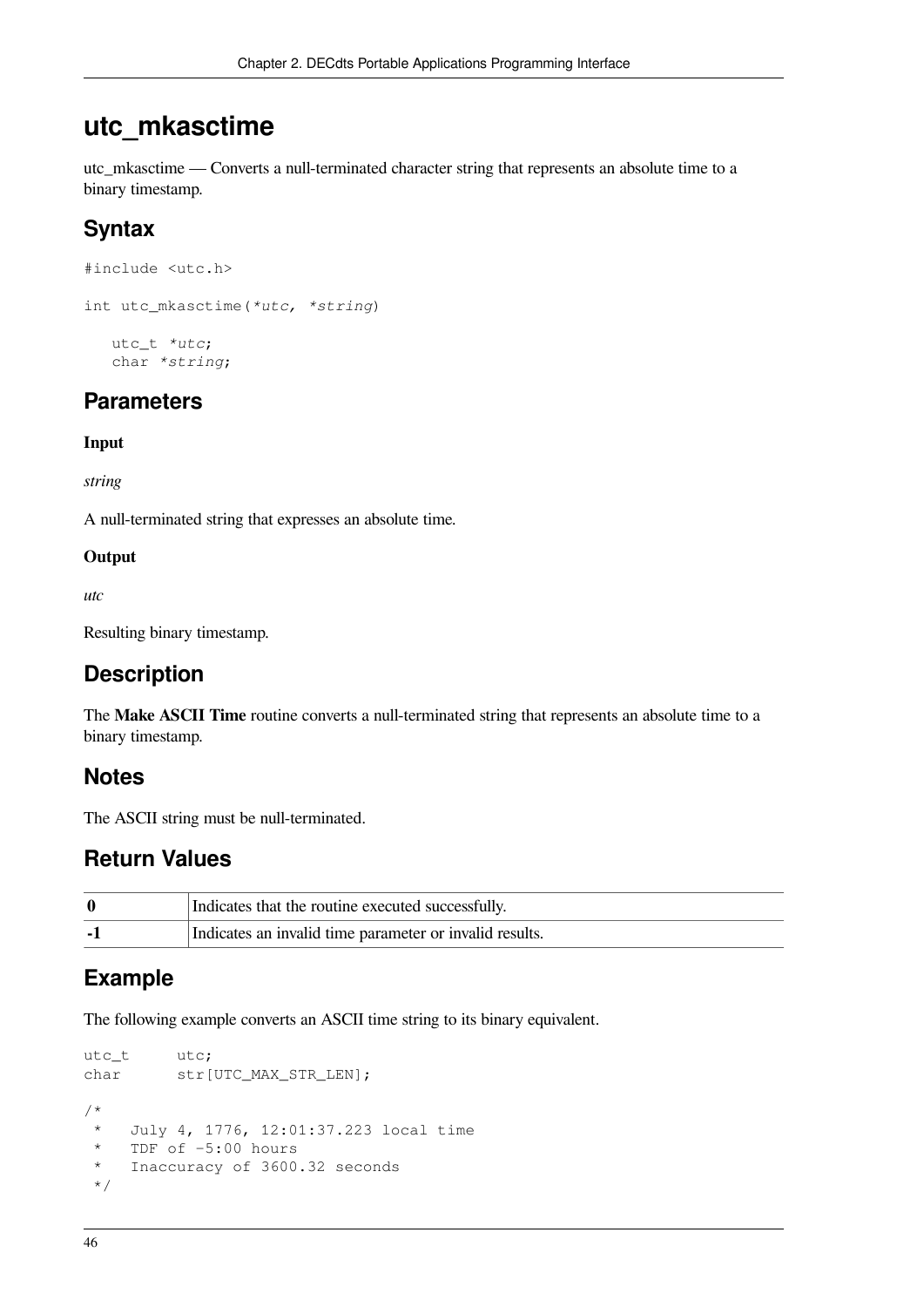```
(void)strcpy((void *)str,
             "1776-07-04-12:01:37.223-5:00 I 3600.32");
utc_mkasctime(&utc, /* Out: Binary utc */
             str); /* In: String */
```
# **Related Information**

Functions: utc\_ascanytime, utc\_ascgmtime, utc\_asclocaltime

# **utc\_mkbinreltime**

utc\_mkbinreltime — Converts a timespec structure expressing a relative time to a binary timestamp.

### **Syntax**

```
#include <utc.h>
int utc_mkbinreltime(*utc, *timesp, *inaccsp)
   utc_t *utc;
    const reltimespec_t *timesp;
    const timespec_t *inaccsp;
```
#### **Parameters**

#### **Input**

*timesp*

A reltimespec structure that expresses a relative time.

#### *inaccsp*

A timespec structure that expresses inaccuracy. If  $tv\_sec$  is set to a value of  $-1$ , the inaccuracy is considered to be infinite.

#### **Output**

*utc*

Resulting relative binary timestamp.

#### **Description**

The **Make Binary Relative Time** routine converts a timespec structure that expresses relative time to a binary timestamp.

#### **Return Values**

| Indicates that the routine executed successfully.      |
|--------------------------------------------------------|
| Indicates an invalid time argument or invalid results. |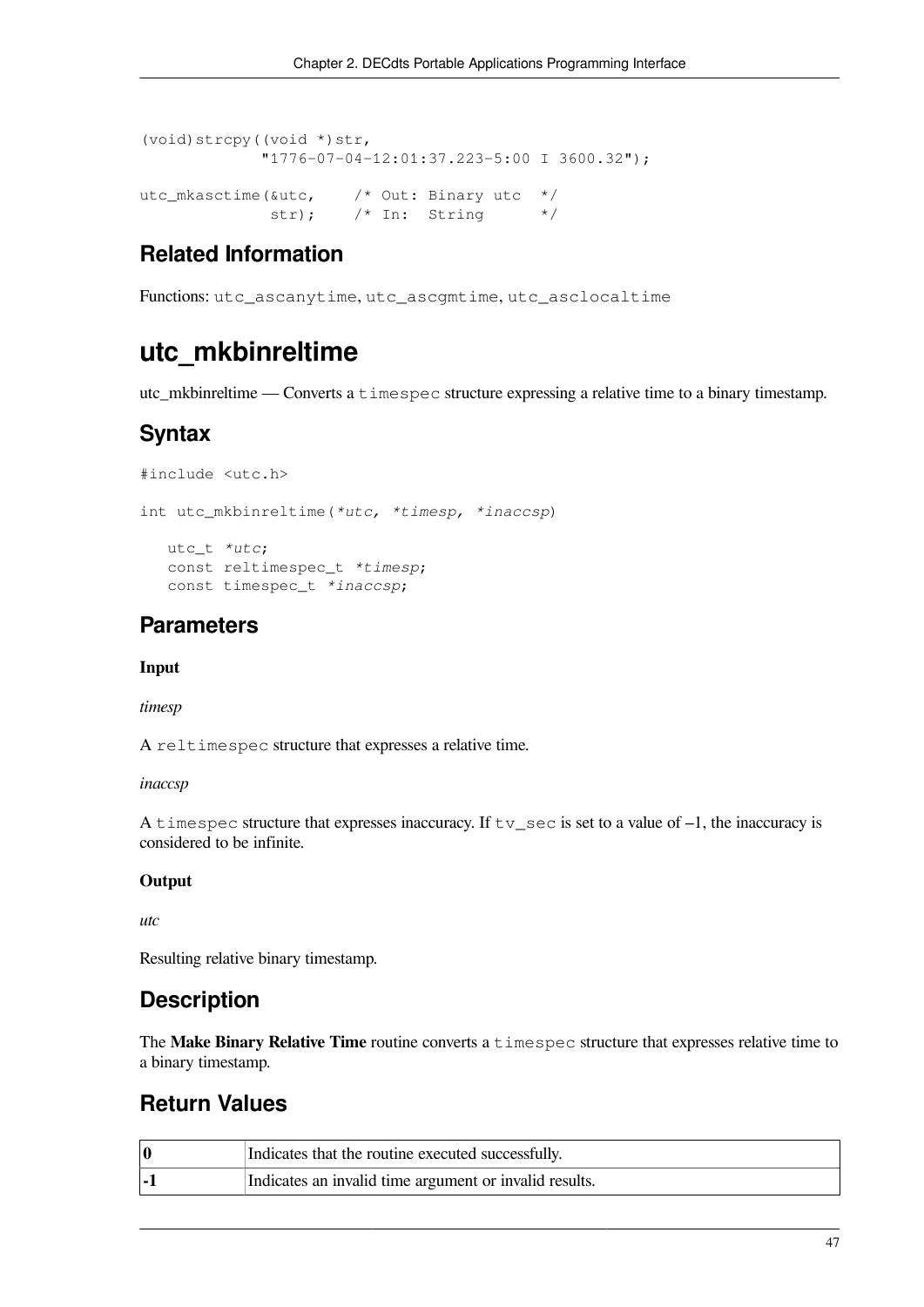# **Example**

See the sample program in the **Examples** section of the utc\_addtime routine.

### **Related Information**

```
Functions: utc_binreltime, utc_mkbintime
```
# **utc\_mkbintime**

utc\_mkbintime — Converts a timespec structure to a binary timestamp.

## **Syntax**

```
#include <utc.h>
int utc_mkbintime(*utc, *timesp, *inaccsp)
    utc_t *utc;
    const timespec_t *timesp;
    const timespec_t *inaccsp;
    long tdf;
```
## **Parameters**

#### **Input**

*timesp*

A timespec structure that expresses time since 1970-01-01:00:00:00.0+0:00I0.

#### *inaccsp*

A timespec structure that expresses inaccuracy. If  $tv$  sec is set to a value of  $-1$ , the inaccuracy is considered to be infinite.

*tdf*

TDF component of the binary timestamp.

#### **Output**

*utc*

Resulting binary timestamp.

### **Description**

The **Make Binary Time** routine converts a timespec structure time to a binary timestamp. The TDF input is used as the TDF of the binary timestamp.

### **Return Values**

| 0 | Indicates that the routine executed successfully |
|---|--------------------------------------------------|
|   |                                                  |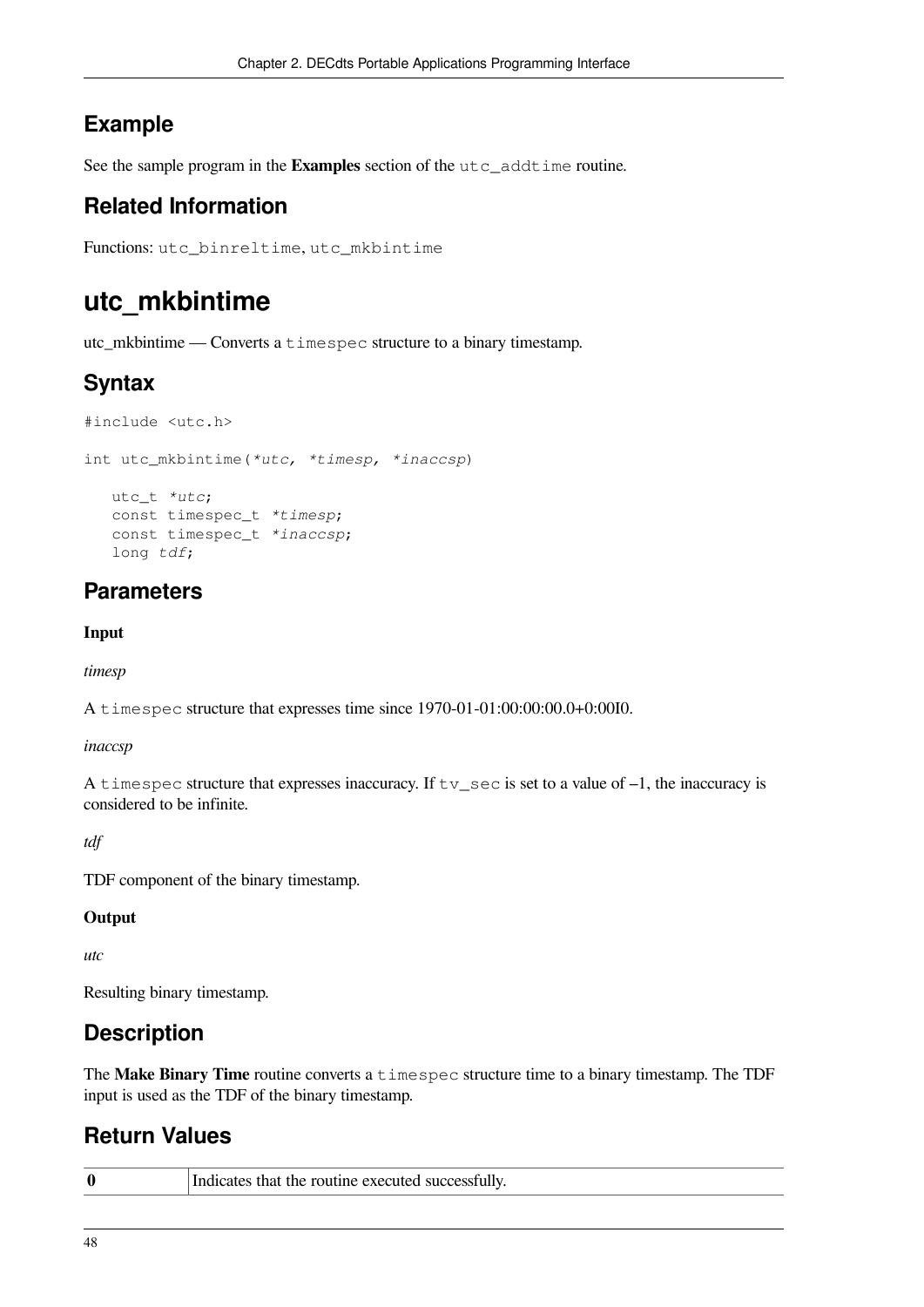**-1** Indicates an invalid time argument or invalid results.

#### **Example**

The following example obtains the current time from time( ), converts it to a binary timestamp with an inaccuracy of 5.2 seconds, and specifies GMT.

```
timespec_t ttime, tinacc;
utc t utc;
/*
 * Obtain the current time (without the inaccuracy)...
  */
ttime.tv sec = time((time t *)0);
ttime.tv nsec = 0;
/*
  * Specify the inaccuracy...
  */
tinacc.tv sec = 5;
tinacc.tv nsec = 200000000;
/*
 * Convert to a binary timestamp...
  */
utc mkbintime(\text{Autc}, /* Out: Binary timestamp */
               &ttime, /* In: Current time in timespec */
              &tinacc, /* In: 5.2 seconds in timespec */<br>0): /* In: TDF of GMT */(0): /* In: TDF of GMT
```
#### **Related Information**

Functions: utc\_bintime, utc\_mkbinreltime

# **utc\_mkgmtime**

utc\_mkgmtime — Converts a tm structure that expresses GMT or UTC to a binary timestamp.

#### **Syntax**

```
#include <utc.h>
int utc_mkgmtime(*utc, *timetm, tns, *inacctm, ins)
   utc_t *utc;
    const struct tm *timetm;
    long tns;
    const struct tm *inacctm;
    long ins;
```
#### **Parameters**

**Input**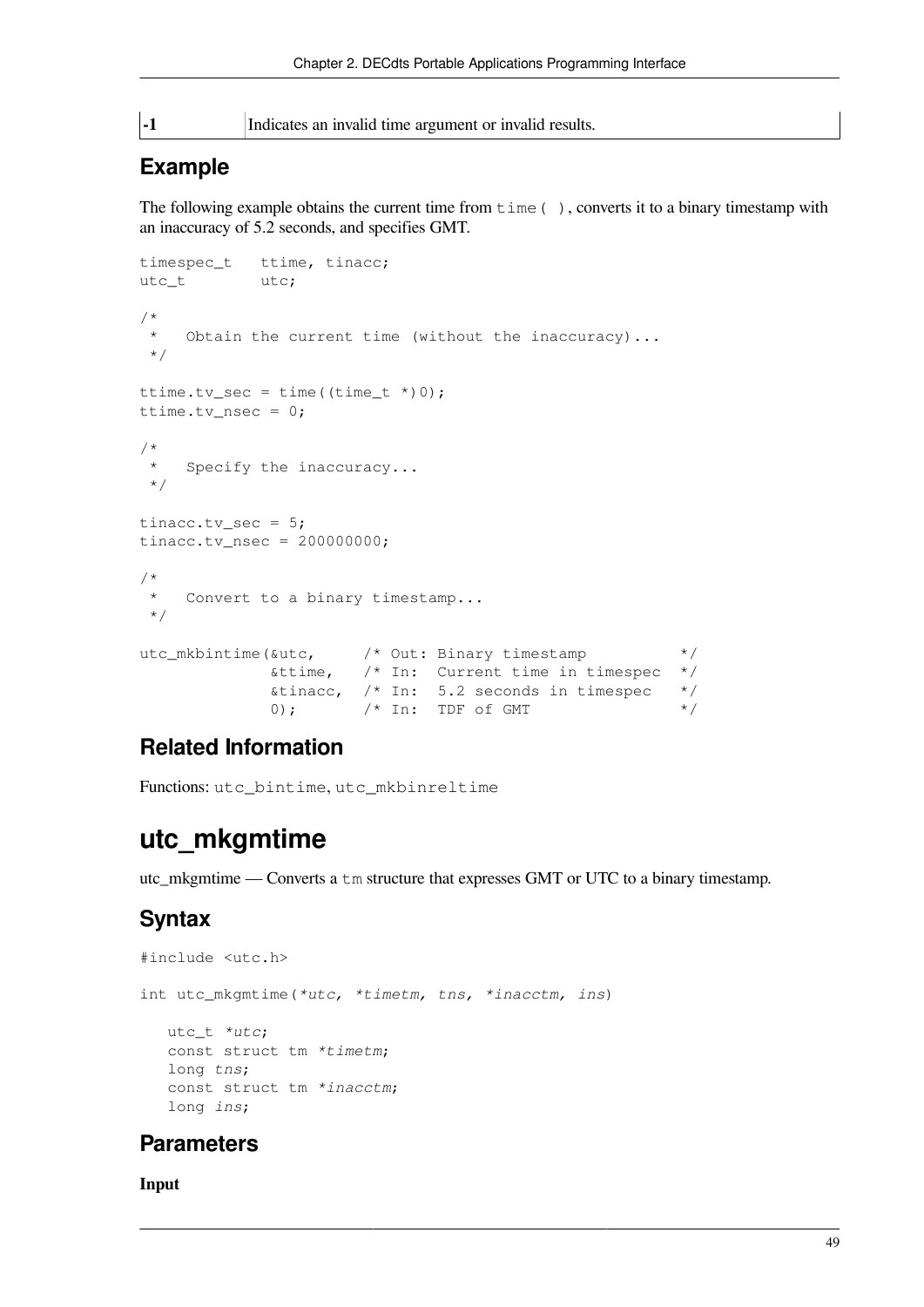#### *timetm*

A tm structure that expresses GMT. On input, tm\_wday and tm\_yday are ignored.

*tns*

Nanoseconds since time component.

#### *inacctm*

A tm structure that expresses days, hours, minutes, and seconds of inaccuracy. If  $tm_y$  yday is negative, the inaccuracy is considered to be infinite. On input, tm\_mday, tm\_mon, tm\_wday, tm\_isdst, tm\_gmtoff, and tm\_zone are ignored.

*ins*

Nanoseconds of inaccuracy component.

#### **Output**

*utc*

Resulting binary timestamp.

### **Description**

The **Make Greenwich Mean Time** routine converts a tm structure that expresses GMT or UTC to a binary timestamp. Additional inputs include nanoseconds since the last second of time and nanoseconds of inaccuracy.

#### **Return Values**

| 0  | Indicates that the routine executed successfully.      |
|----|--------------------------------------------------------|
| L. | Indicates an invalid time argument or invalid results. |

### **Example**

See the sample program in the **Examples** section of the utc\_cmpintervaltime routine.

### **Related Information**

Functions: utc\_gmtime

# **utc\_mklocaltime**

utc\_mklocaltime — Converts a tm structure that expresses local time to a binary timestamp.

# **Syntax**

```
#include <utc.h>
```
int utc\_mklocaltime(*\*utc, \*timetm, tns, \*inacctm, ins*)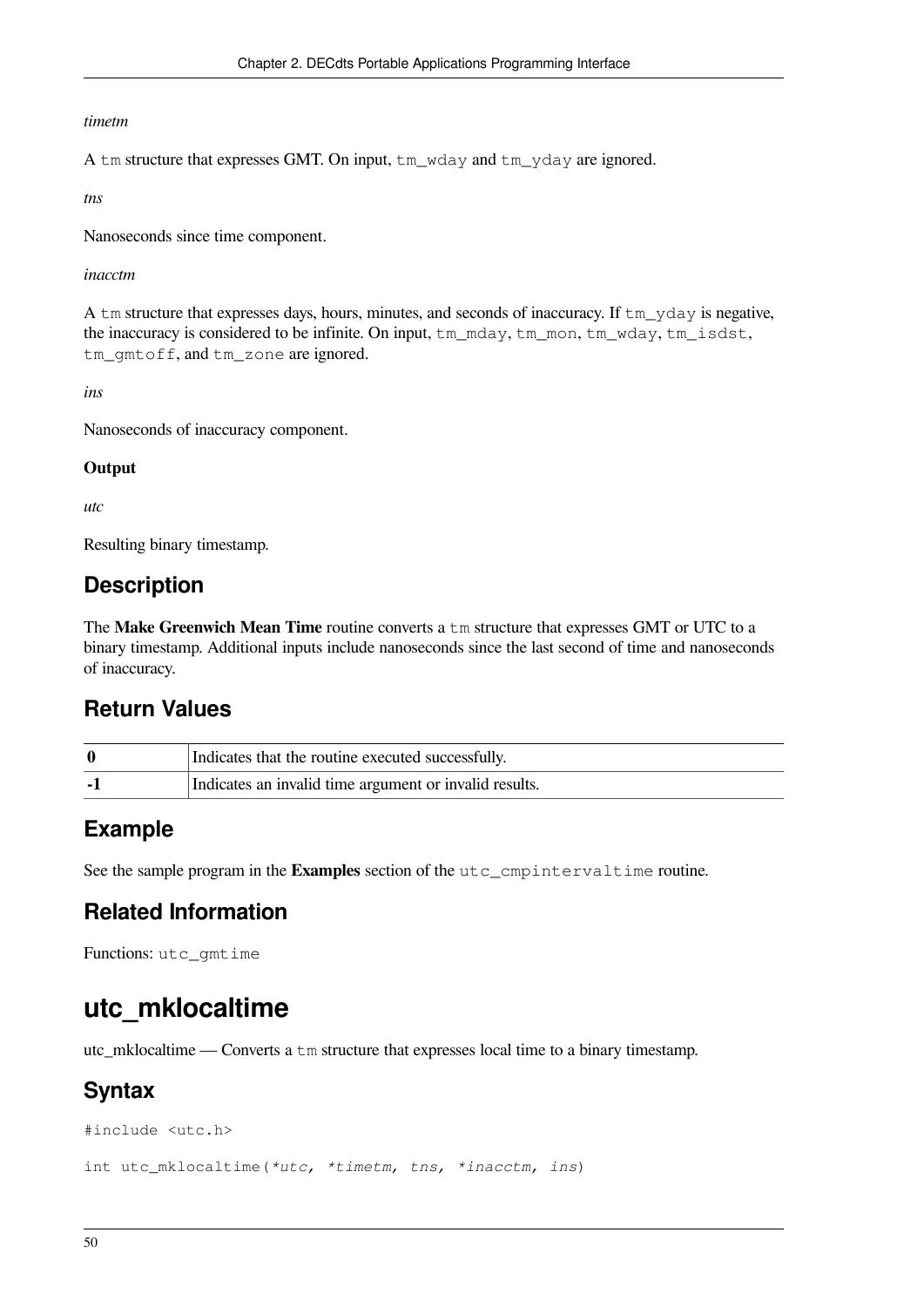```
 utc_t *utc;
 const struct tm *timetm;
 long tns;
 const struct tm *inacctm;
 long ins;
```
#### **Parameters**

#### **Input**

*timetm*

A tm structure that expresses the local time. On input,  $tm_w$  wday and  $tm_y$  are ignored.

*tns*

Nanoseconds since time component.

#### *inacctm*

A tm structure that expresses days, hours, minutes, and seconds of inaccuracy. If  $tm_yday$  is negative, the inaccuracy is considered to be infinite. On input, tm\_mday, tm\_mon, tm\_wday, tm\_isdst, tm qmtoff, and tm zone are ignored.

*ins*

Nanoseconds of inaccuracy component.

#### **Output**

*utc*

Resulting binary timestamp.

#### **Description**

The **Make Local Time** routine converts a tm structure that expresses local time to a binary timestamp.

The user's environment determines the time zone rule (details are system dependent).

**OpenVMS:** The user selects a time zone by defining sys\$timezone\_rule, which is created when the sys\$manager:net\$configure.com is run.

**UNIX:** The user selects a time zone by specifying the time zone environment variable. (The reference page for the localtime( ) system call provides additional information.)

If the user's environment does not specify a time zone rule, the system's rule is used (details of the rule are system dependent).

**OpenVMS:** OpenVMS systems do not have a default time zone rule. You must run the sys \$manager:net\$configure procedure to specify a time zone.

**UNIX:** The rule in /etc/zoneinfo/localtime applies.

Additional inputs include nanoseconds since the last second of time and nanoseconds of inaccuracy.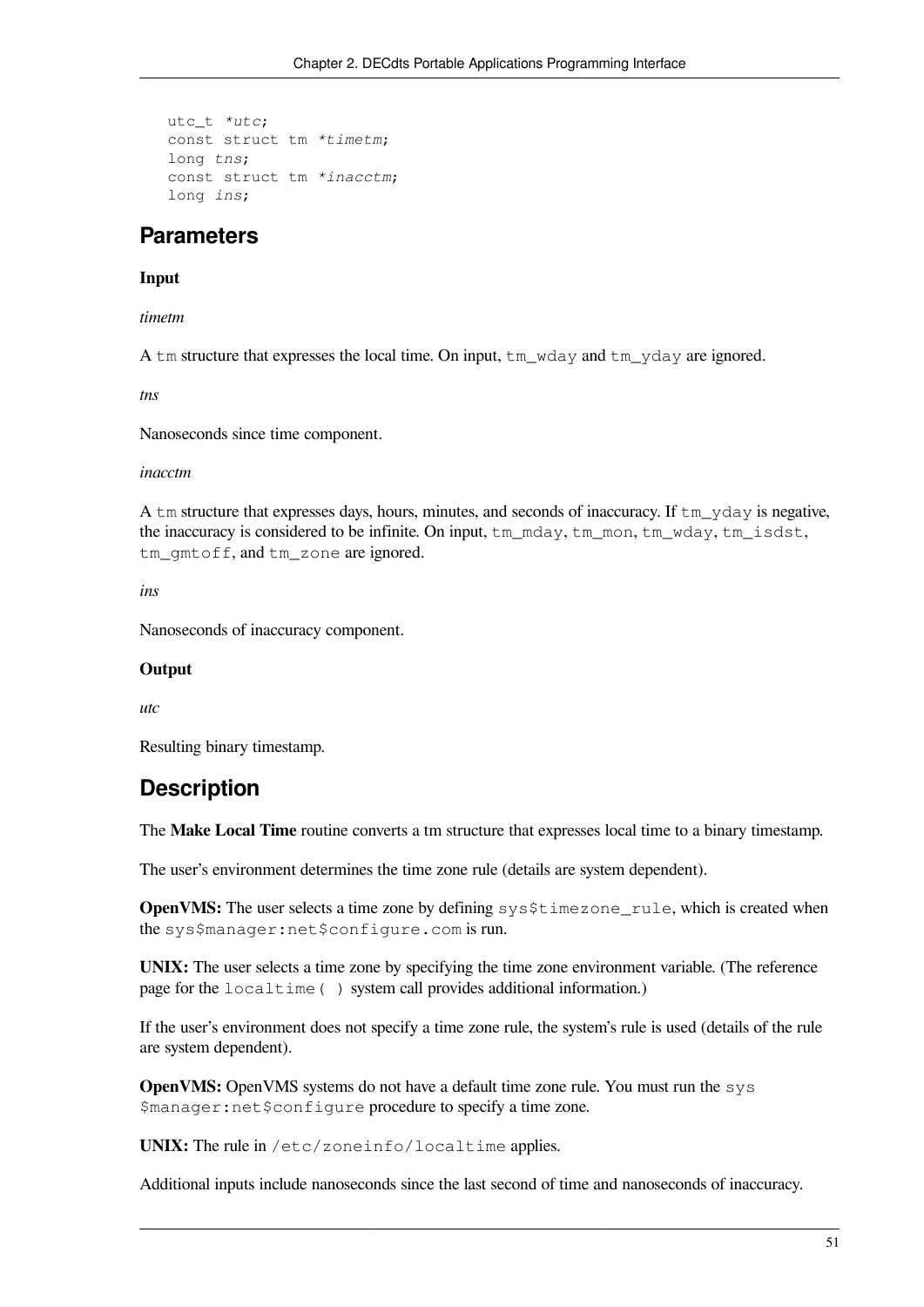#### **Return Values**

| $\overline{\mathbf{0}}$ | Indicates that the routine executed successfully.      |
|-------------------------|--------------------------------------------------------|
|                         | Indicates an invalid time argument or invalid results. |

### **Example**

See the sample program in the **Examples** section of the utc\_cmpmidtime routine.

# **Related Information**

Functions: utc\_localtime

# **utc\_mkreltime**

utc\_mkreltime — Converts a tm structure that expresses relative time to a relative binary timestamp.

# **Syntax**

#include <utc.h>

```
int utc_mkreltime(*utc, *timetm, tns, *inacctm, ins)
```

```
 utc_t *utc;
 const struct tm *timetm;
 long tns;
 const struct tm *inacctm;
 long ins;
```
### **Parameters**

#### **Input**

*timetm*

A tm structure that expresses a relative time. On input, tm\_wday and tm\_yday are ignored.

*tns*

Nanoseconds since time component.

*inacctm*

A tm structure that expresses seconds of inaccuracy. If tm\_yday is negative, the inaccuracy is considered to be infinite. On input, tm\_mday, tm\_mon, tm\_year, tm\_wday, tm\_isdst, and tm\_zone are ignored.

*ins*

Nanoseconds of inaccuracy component.

#### **Output**

*utc*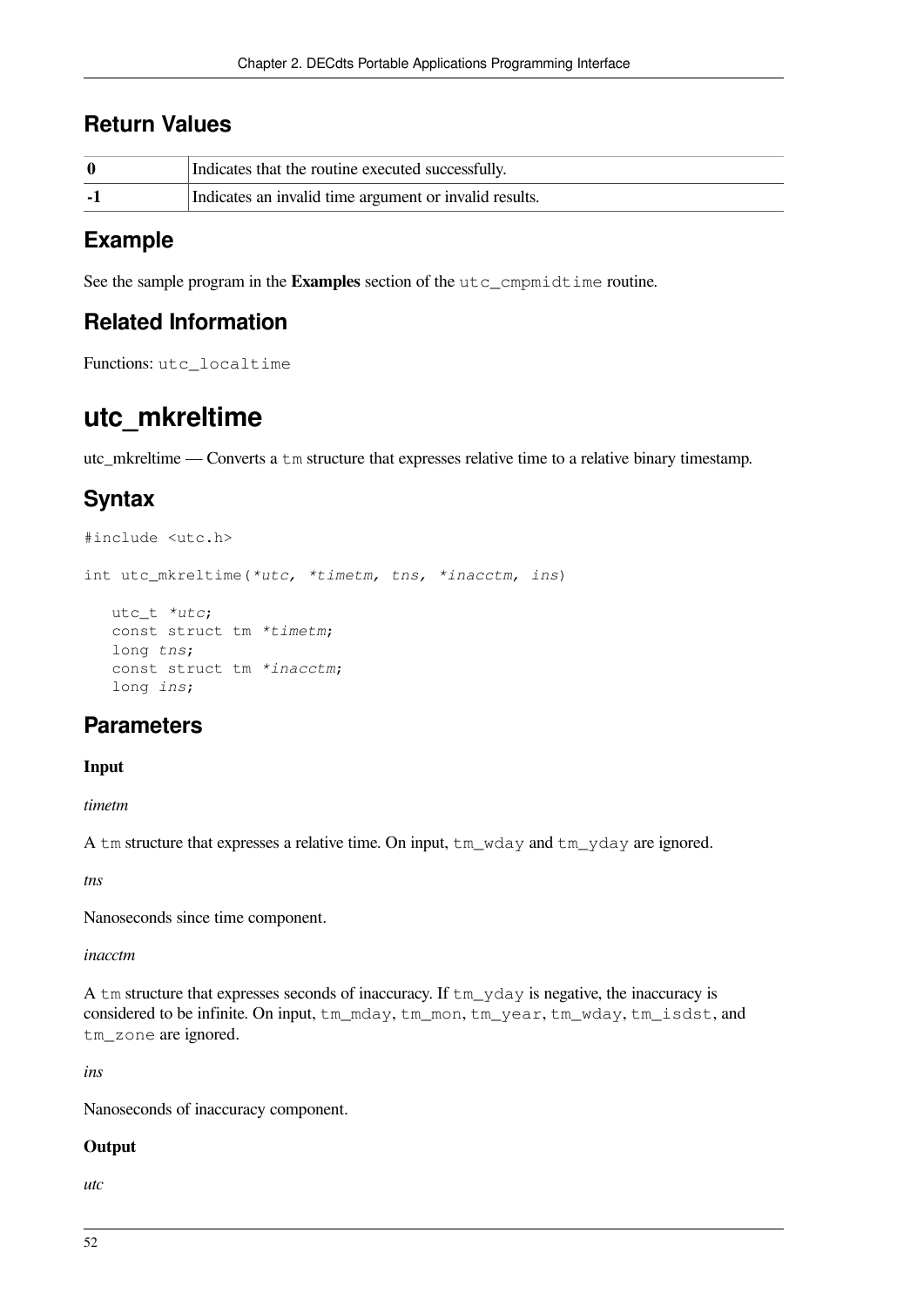Resulting relative binary timestamp.

#### **Description**

The **Make Relative Time** routine converts a tm structure that expresses relative time to a relative binary timestamp. Additional inputs include nanoseconds since the last second of time and nanoseconds of inaccuracy.

### **Return Values**

| Indicates that the routine executed successfully.      |
|--------------------------------------------------------|
| Indicates an invalid time argument or invalid results. |

### **Example**

The following example converts a string relative time in the format (1991-04-01- 12:12:12.12I12.12) to a binary timestamp. This may be part of an input relative timestamp routine, though a real implementation will include range checking.

```
utc_t utc;
struct tm tmtime, tminacc;
float tsec, isec;
double tmp;
long tnsec, insec;
int i, tzhour, tzmin, year, mon;
char *string;
/*
 * Try to convert the string...
 */
if(sscanf(string, "%d-%d-%d-%d:%d:%eI%e",
          &year, &mon, &tmtime.tm_mday, &tmtime.tm_hour,
         \&tmtime.tm min, \&tsec, \&isec) != 7) {
/*
  * ERROR...
  */
    exit(1);
}
/*
 * Fill in the fields...
 */
tmtime.tm_year = year - 1900;
tmtime.tm_mon = --mon;
tmtime.tm_sec = tsec;
tnsec = (modf(tsec, \&tmp)*1.0E9);tminacc.tm_sec = isec;
insec = (mod f(isec, \&tmp)*1.0E9);/*
  * Convert to a binary timestamp...
  */
```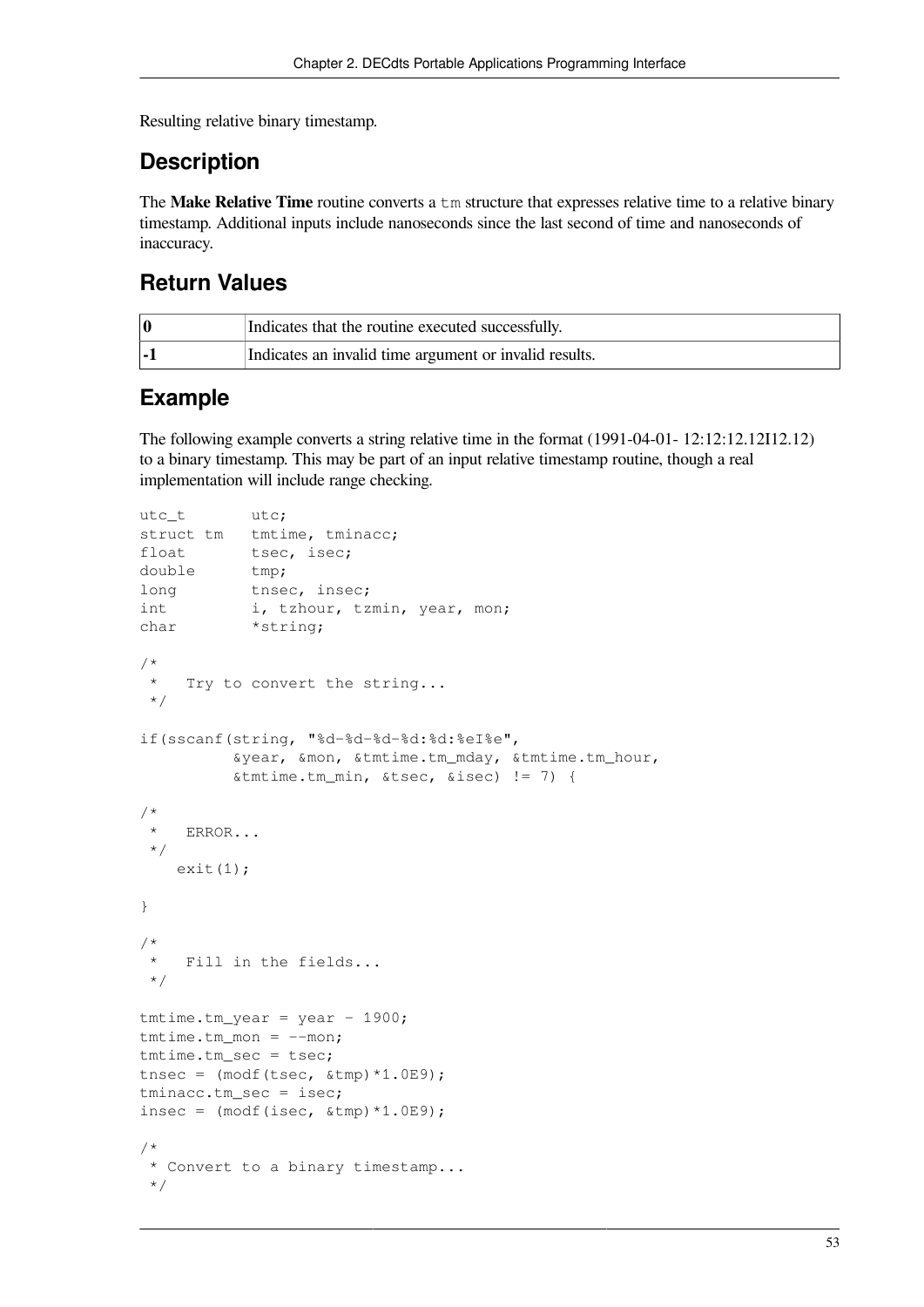```
utc_mkreltime(&utc, /* Out: Resultant binary timestamp */
             &tmtime, /* In: tm struct that represents input */
             tnsec, /* In: Nanoseconds from input */
             \text{tminacc}, /* In: tm struct that represents inacc */
             insec); \frac{1}{2} /* In: Nanoseconds from input */
```
## **Related Information**

Functions: utc\_reltime

# **utc\_mkvmsanytime**

utc\_mkvmsanytime — Converts a binary OpenVMS format time and TDF (expressing the time in an arbitrary time zone) to a binary timestamp.

### **Syntax**

#include <utc.h>

int utc\_mkvmsanytime(*\*utc, \*timadr, tdf*)

```
 utc_t *utc;
 const long *timadr;
 const long tdf;
```
### **Parameters**

#### **Input**

*\*timadr*

Binary OpenVMS format time.

*tdf*

Time differential factor to use in conversion.

#### **Output**

*\*utc*

Binary timestamp.

### **Description**

The **Make VMS Any Time** routine converts a binary time in the OpenVMS (Smithsonian) format and an arbitrary TDF to a UTC-based binary timestamp. Because the input and output values are based on different time standards, any input representing a value after A.D. 30,000 returns an error.

### **Return Values**

| Indicates that the routine executed successfully.      |
|--------------------------------------------------------|
| Indicates an invalid time argument or invalid results. |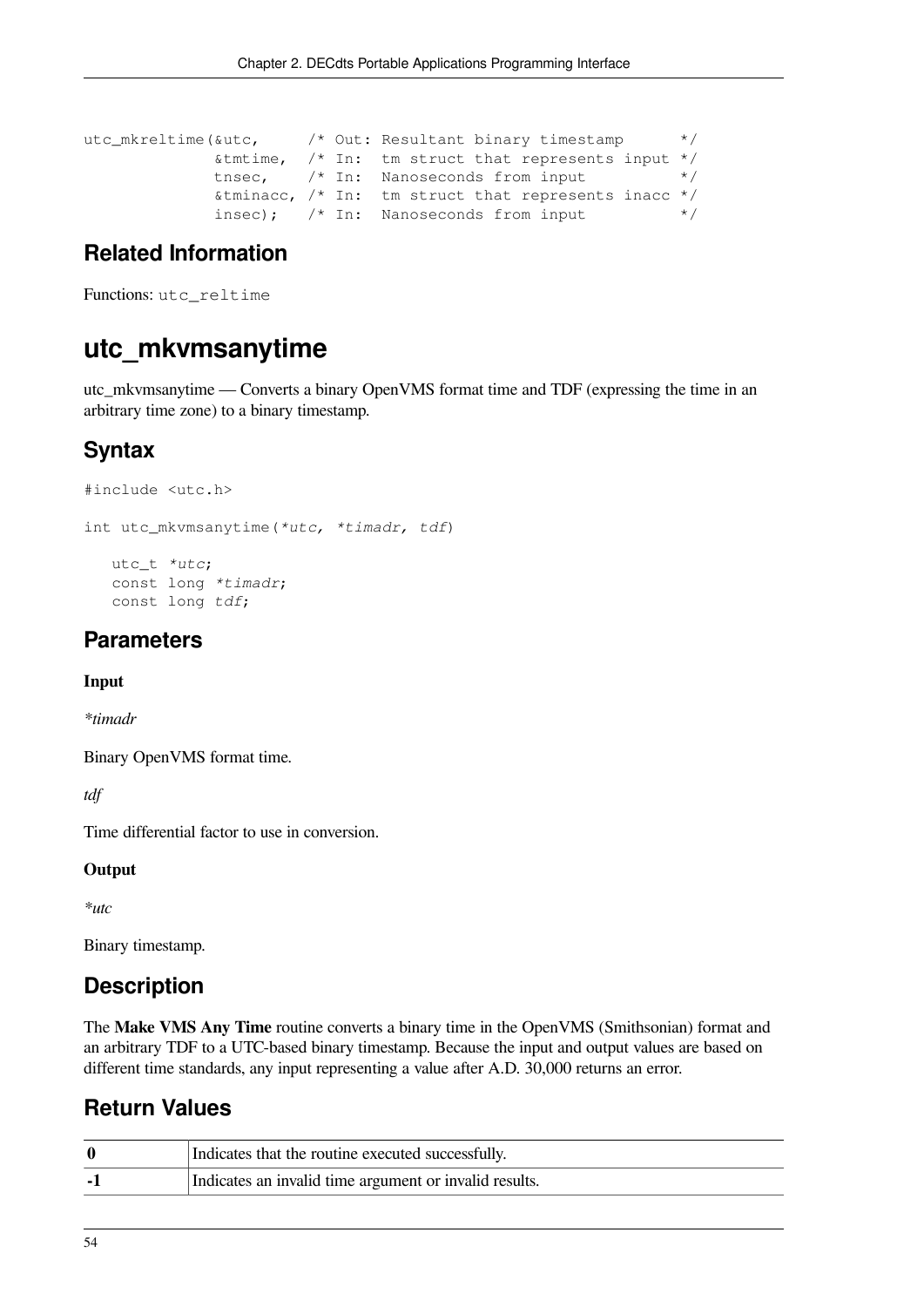# **Example**

The following example shows how to convert between OpenVMS format binary timestamps and UTC binary timestamps, while specifying the TDF for each. The TDF value determines the offset from GMT and the local time.

```
/*****
start example mkvmsanytime, vmsanytime
  *****/
#include <utc.h>
main()
{
struct utc utcTime;
int vmsTime[2];
SYS$GETTIM(vmsTime); /* read the current time */
/*
 * convert the VMS local time to a UTC, applying a TDF of
 * -300 minutes (the timezone is -5 hours from GMT)
  */
if (utc_mkvmsanytime(&utcTime,vmsTime,-300))
    ext(1);/*
  * convert UTC back to VMS local time. A TDF of -300 is applied
  * to the UTC, since utcTime was constructed with that same value.
  * This effectively gives us the same VMS time value we started
  * with.
  */
if (utc_vmsanytime(vmsTime,&utcTime))
    exit(2);
}
/****
  end example
  ****/
```
# **Related Information**

Function: utc\_vmsanytime

# **utc\_mkvmsgmtime (OpenVMS only)**

utc\_mkvmsgmtime (OpenVMS only) — Converts a binary OpenVMS format time expressing GMT (or the equivalent UTC) into a binary timestamp.

#### **Parameters**

**Input**

*\*timadr*

Binary OpenVMS format time representing GMT or the UTC equivalent.

#### **Output**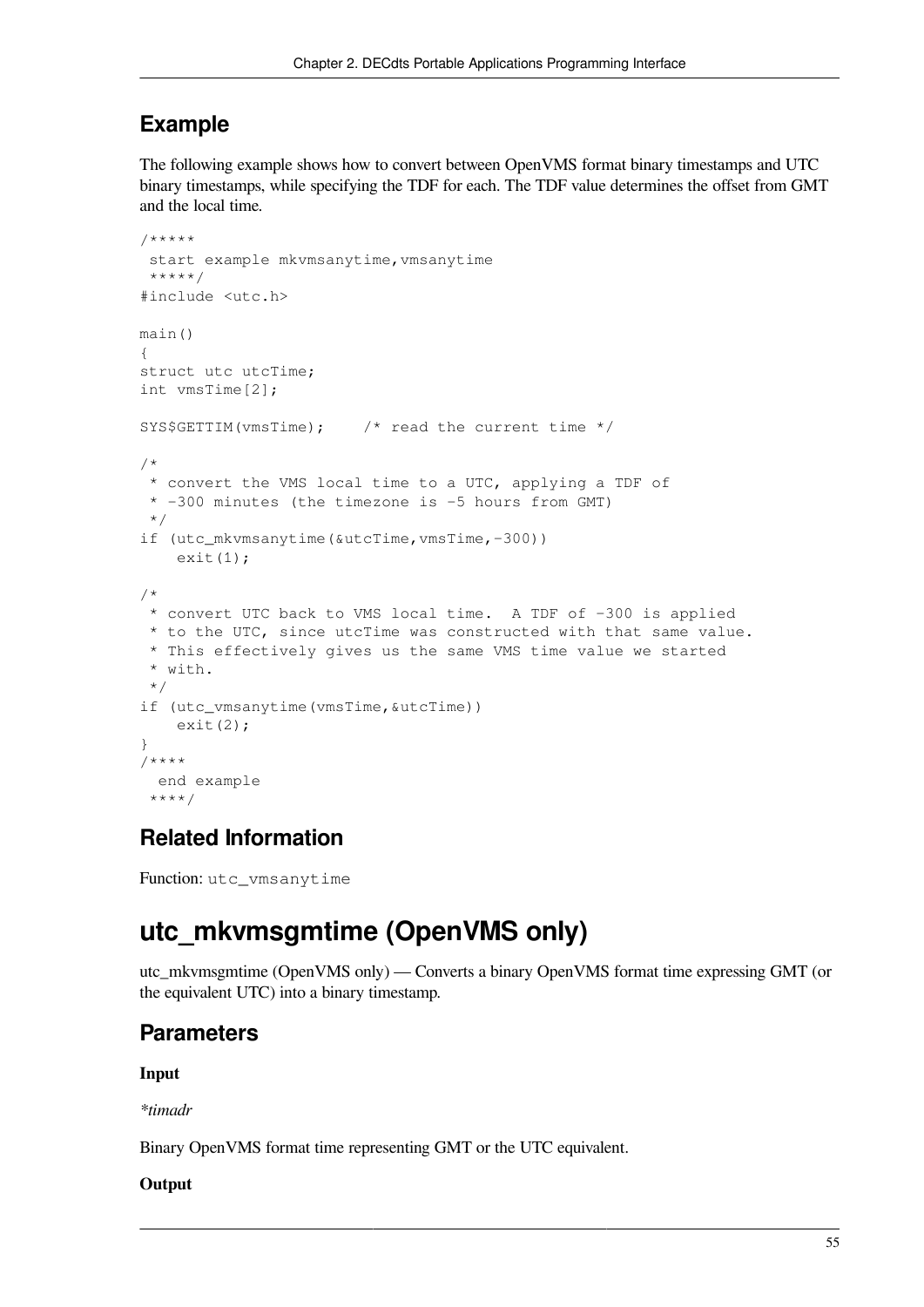*\*utc*

Binary timestamp.

# **Description**

The **Make VMS Greenwich Mean Time** routine converts an OpenVMS format binary time representing GMT to a binary timestamp with the equivalent UTC value. Since the input and output values are based on different time standards, any input representing a value after A.D. 30,000 returns an error.

# **Example**

See the sample program in the **Examples** section of the vmsqmtime routine.

# **Related Information**

Function: utc\_vmsgmtime

# **utc\_mkvmslocaltime**

utc\_mkvmslocaltime — Converts a local binary OpenVMS format time to a binary timestamp, using the host system's time differential factor.

# **Syntax**

```
#include <utc.h>
int utc_mkvmslocaltime(*utc, *timadr)
    const long *timadr;
    utc_t *utc;
```
# **Parameters**

#### **Input**

*\*timadr*

Binary OpenVMS format time expressing local time.

#### **Output**

*\*utc*

Binary timestamp expressing the system's local time.

# **Description**

The **Make VMS Local Time** routine converts a binary OpenVMS format time, representing the local time of the host system, to a binary timestamp. The system's local time value is defined by the time zone rule in sys\$timezone\_rule, which is created by the system configuration process sys \$manager:net\$configure.com.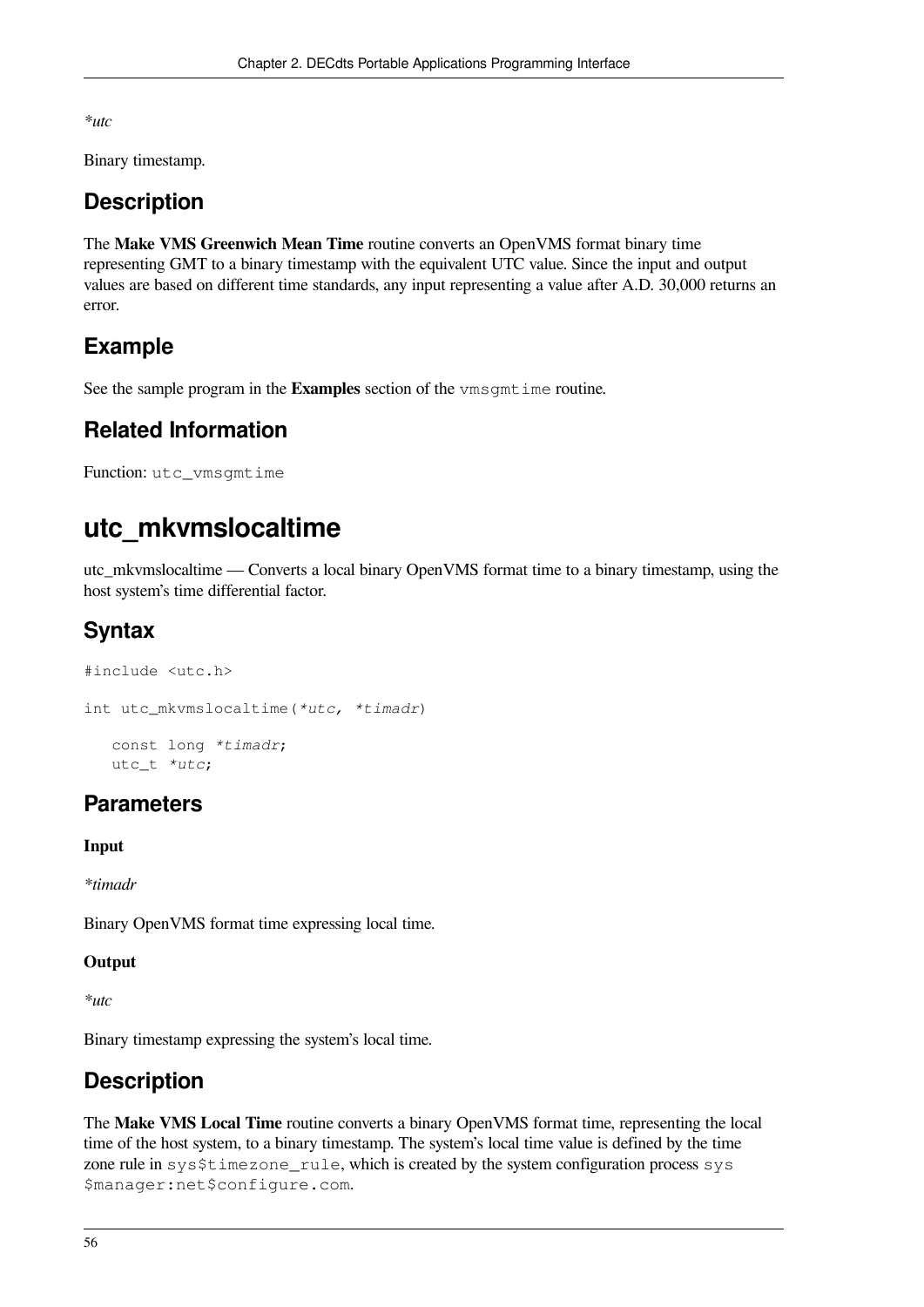#### **Notes**

If the routine call is made during a seasonal time zone change when the local time is indeterminate, an error is returned. For example, if the time zone change occurs at the current local time of 2:00 A.M. to a new local time of 1:00 A.M., and the routine is called between 1:00 A.M. and 2:00 A.M., it cannot be determined which TDF applies.

## **Return Values**

| 10  | Indicates that the routine executed successfully.                                                          |
|-----|------------------------------------------------------------------------------------------------------------|
| I۰I | Indicates an invalid time argument, invalid results, or invalid routine call during a<br>time zone change. |

#### **Example**

The following example shows how to retrieve the current local time of the system in the binary OpenVMS format, convert the OpenVMS format time to a UTC-based binary timestamp (using the system's TDF), and print an ASCII representation of the binary timestamp.

```
/*********
  start example mkvmslocaltime
  *********/
#include <utc.h>
main()
{
char outstring[UTC_MAX_STR_LEN];
struct utc utcTime;
int vmsTime[2];
SYS$GETTIM(vmsTime); \frac{1}{2} /* read current time \frac{1}{2}if (utc_mkvmslocaltime(&utcTime,vmsTime)) /* convert the local time */
   exit(1); \frac{1}{2} /* vmsTime to UTC using */
                                        /* the system tdf. */
```
### **Related Information**

Function: utc\_vmslocaltime

# **utc\_mulftime**

utc\_mulftime — Multiplies a relative binary timestamp by a floating-point value.

### **Syntax**

```
#include <utc.h>
int utc_mulftime(*result, *utc1, factor)
    utc_t *result;
    const utc_t *utc1;
    const double factor;
```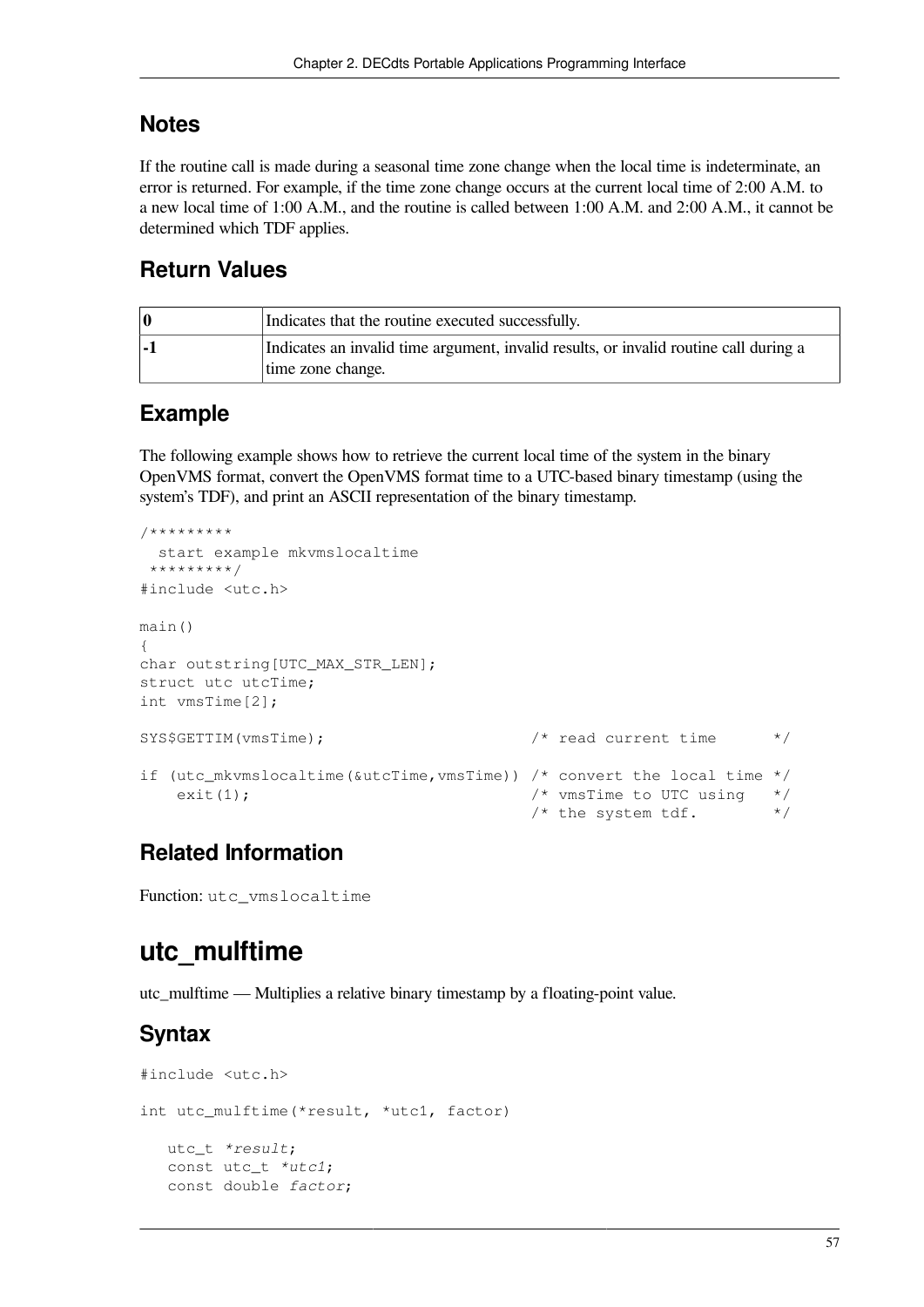#### **Parameters**

#### **Input**

*utc1*

Relative binary timestamp.

#### *factor*

Real scale factor (double-precision floating-point) (G format floating-point on VAX systems).

#### **Output**

*result*

Resulting relative binary timestamp.

### **Description**

The **Multiply a Relative Time by a Real Factor** routine multiplies a relative binary timestamp by a floating-point value. Either or both may be negative; the resulting relative binary timestamp has the appropriate sign. The unsigned inaccuracy in the relative binary timestamp is also multiplied by the absolute value of the floating-point value.

## **Return Values**

|    | Indicates that the routine executed successfully.                                                                  |
|----|--------------------------------------------------------------------------------------------------------------------|
| L٠ | Indicates an invalid time argument or invalid results. The following example scales and<br>prints a relative time. |

# **Example**

The following example scales and prints a relative time.

```
utc_t relutc, scaledutc;
struct tm sacledreltm;
char timstr[UTC_MAX_STR_LEN];
/*
  * Assume relutc contains the time to scale.
 * Scale it by a factor of 17...
 */
utc multime(&scaledutc, /* Out: Scaled rel time */
            &relutc, /* In: Rel time to scale */
           17L); \frac{1}{\sqrt{2}} /* In: Scale factor \frac{1}{\sqrt{2}}utc_ascreltime(timstr, /* Out: ASCII rel time */
              UTC_MAX_STR_LEN, /* In: Length of input str */
              &scaledutc); /* In: Rel time to convert */
printf("%s\n",timstr);
/*
    Scale it by a factor of 17.65...
```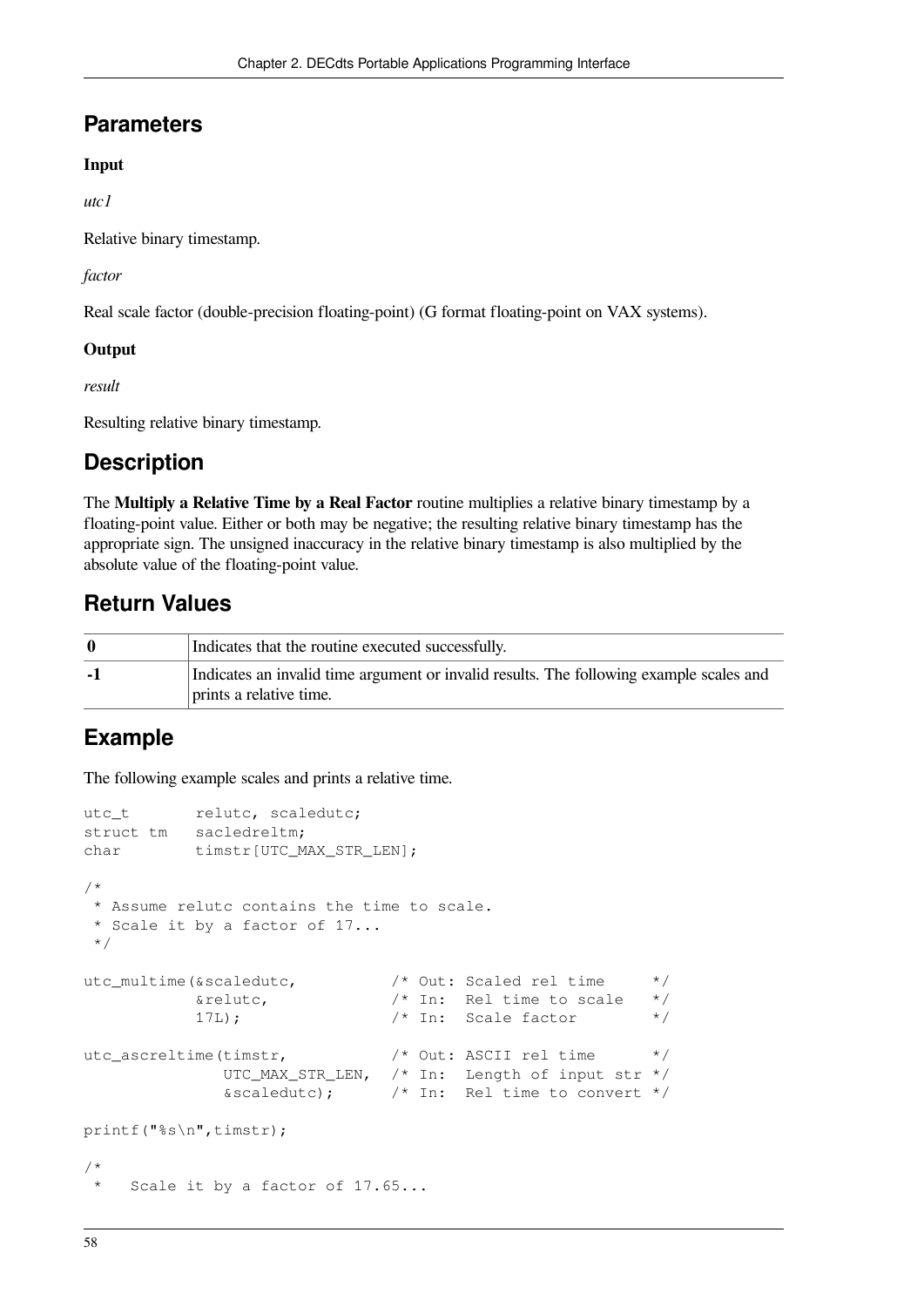```
 */
utc_mulftime(&scaledutc, \frac{1}{2} /* Out: Scaled rel time */
            \text{``reluto,} /* In: Rel time to scale */<br>17.65): /* In: Scale factor */
            17.65); / \uparrow In: Scale factor
utc_ascreltime(timstr, \frac{1}{2} /* Out: ASCII rel time */
 UTC_MAX_STR_LEN, /* In: Input str length */
 &scaledutc); /* In: Rel time to convert */
printf("%s\n",timstr);
/*
  * Convert it to a tm structure and print it.
  */
utc_reltime(&scaledreltm, \frac{1}{2} /* Out: Scaled rel tm */
            (long *)0, /* Out: Scaled rel nano-sec */
           (struct tm *) 0, /* Out: Scaled rel inacc tm */
           (long *) 0, /* Out: Scd rel inacc nanos */ &scaledutc); /* In: Rel time to convert */
printf("Approximately %d days, %d hours and %d minutes\n",
```
scaledreltm.tm\_yday, scaledreltm.tm\_hour, scaledreltm.tm\_min);

#### **Related Information**

Functions: utc\_multime

# **utc\_multime**

utc\_multime — Multiplies a relative binary timestamp by an integer factor.

#### **Syntax**

```
#include <utc.h>
int utc_multime(*result, *utc1, factor)
    utc_t *result;
    const utc_t *utc1;
    long factor;
```
#### **Parameters**

#### **Input**

*utc1*

Relative binary timestamp.

*factor*

Integer scale factor.

#### **Output**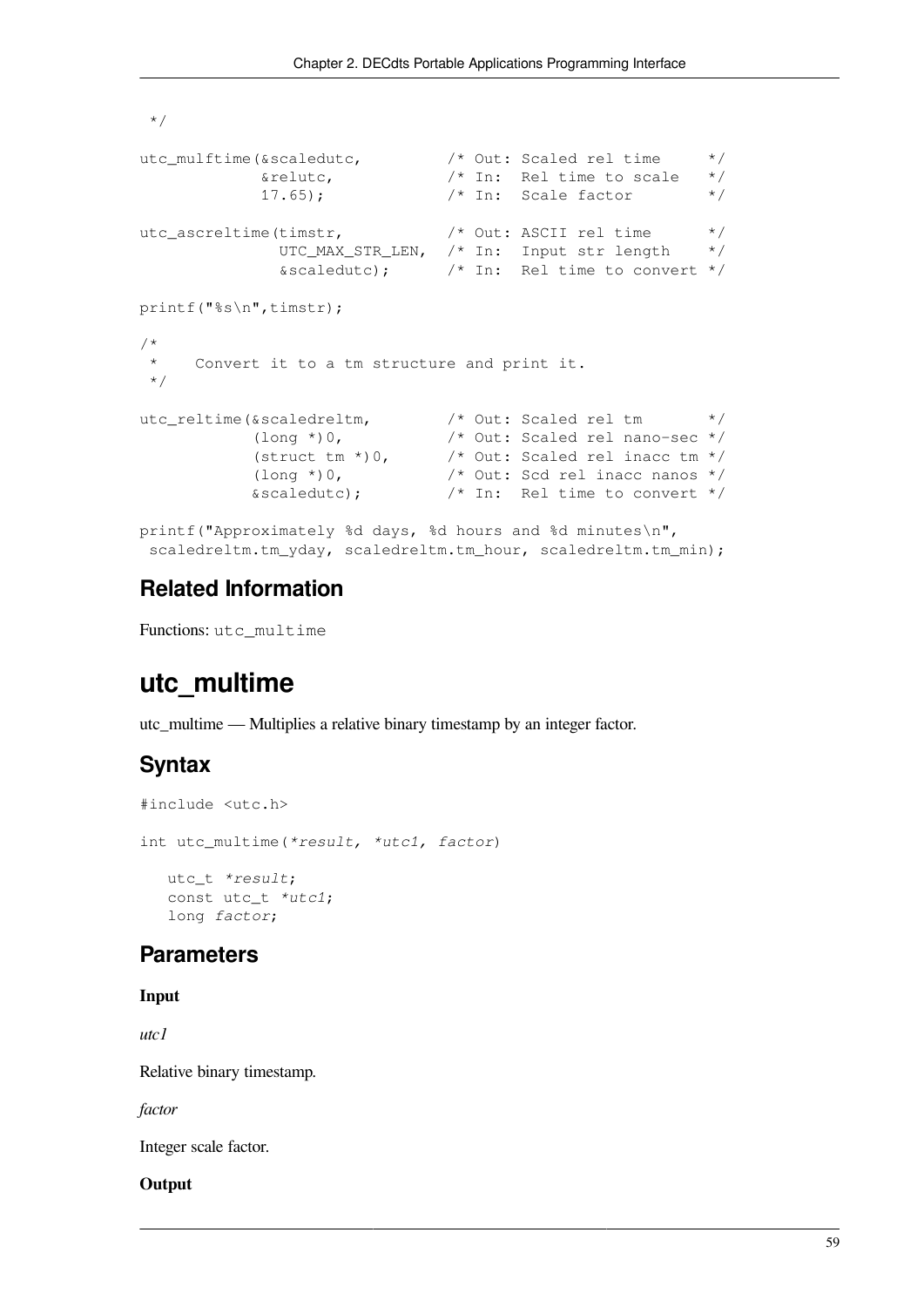*result*

Resulting relative binary timestamp.

### **Description**

The **Multiply Relative Time by an Integer Factor** routine multiplies a relative binary timestamp by an integer. Either or both may be negative; the resulting binary timestamp has the appropriate sign. The unsigned inaccuracy in the binary timestamp is also multiplied by the absolute value of the integer.

## **Return Values**

| Indicates that the routine executed successfully.      |
|--------------------------------------------------------|
| Indicates an invalid time argument or invalid results. |

## **Example**

See the sample program in the **Examples** section of the utc\_mulftime routine.

# **Related Information**

Functions: utc\_mulftime

# **utc\_pointtime**

utc\_pointtime — Converts a binary timestamp to three binary timestamps that represent the earliest, most likely, and latest time.

# **Syntax**

```
#include <utc.h>
int utc_pointtime(*utclp, *utcmp, *utchp, *utc)
    utc_t *utclp;
```
 utc\_t *\*utcmp*; utc\_t *\*utchp*; const utc\_t *\*utc*;

# **Parameters**

#### **Input**

*utc*

Binary timestamp or relative binary timestamp.

#### **Output**

*utclp*

Lowest (earliest) possible time that the input binary timestamp or shortest possible relative time that the relative binary timestamp can represent.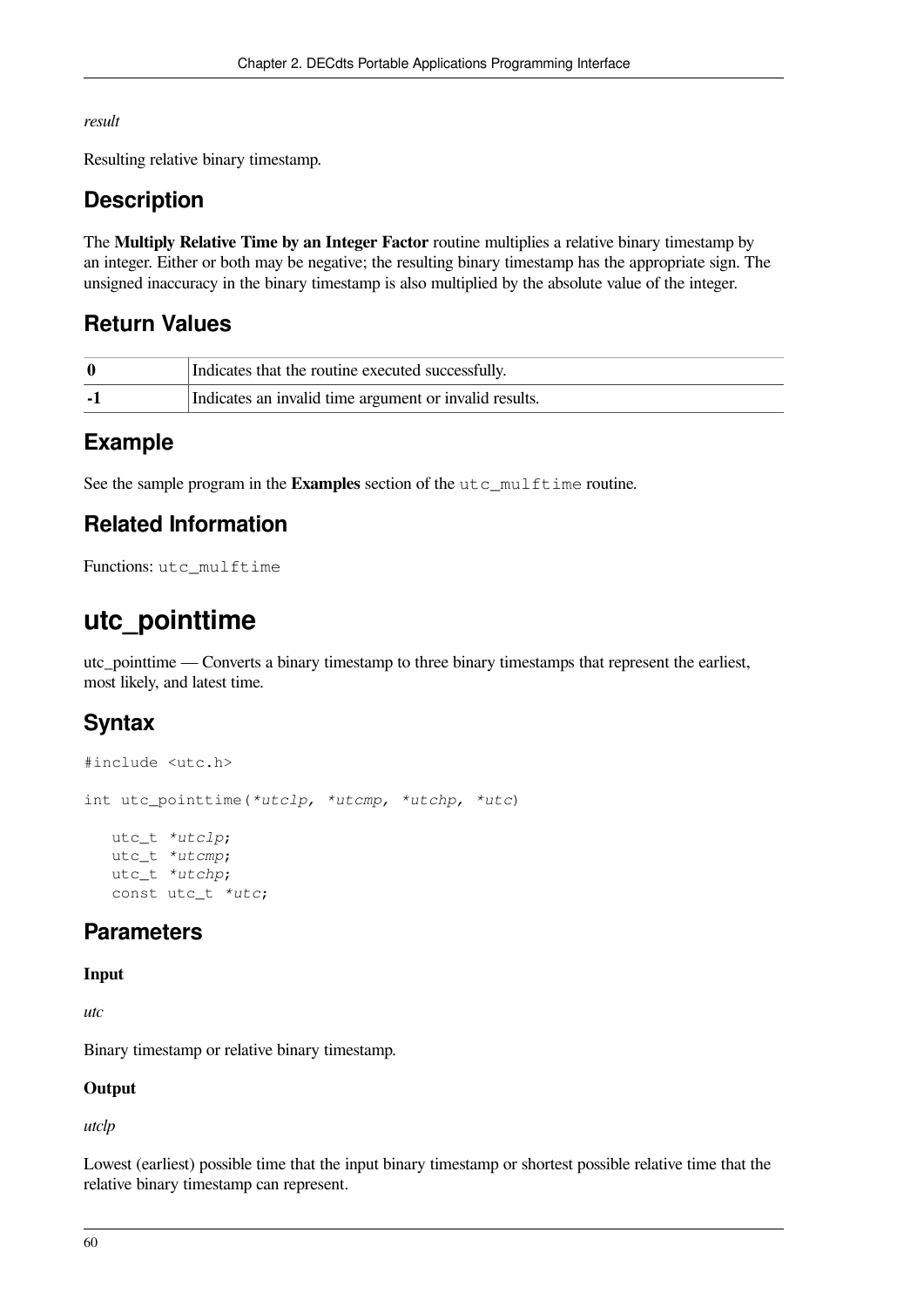#### *utcmp*

Midpoint of the input binary timestamp or the midpoint of the input relative binary timestamp.

*utchp*

Highest (latest) possible time that the input binary timestamp or the longest possible relative time that the relative binary timestamp can represent.

# **Description**

The **Point Time** routine converts a binary timestamp to three binary timestamps that represent the earliest, latest, and most likely (midpoint) times. If the input is a relative binary time, the outputs represent relative binary times.

### **Notes**

All outputs have zero inaccuracy. An error is returned if the input binary timestamp has an infinite inaccuracy.

## **Return Values**

| Indicates that the routine executed successfully. |
|---------------------------------------------------|
| Indicates an invalid time argument.               |

### **Example**

See the sample program in the **Examples** section of the utc\_addtime routine.

# **Related Information**

```
Functions: utc_boundtime, utc_spantime
```
# **utc\_reltime**

utc\_reltime — Converts a relative binary timestamp to a  $t$ m structure.

### **Syntax**

```
#include <utc.h>
int utc_reltime(*timetm, *tns, *inacctm, *ins, *utc)
    struct tm *timetm;
    long *tns;
    struct tm *inacctm;
    long *ins;
    const utc_t *utc;
```
#### **Parameters**

#### **Input**

*utc*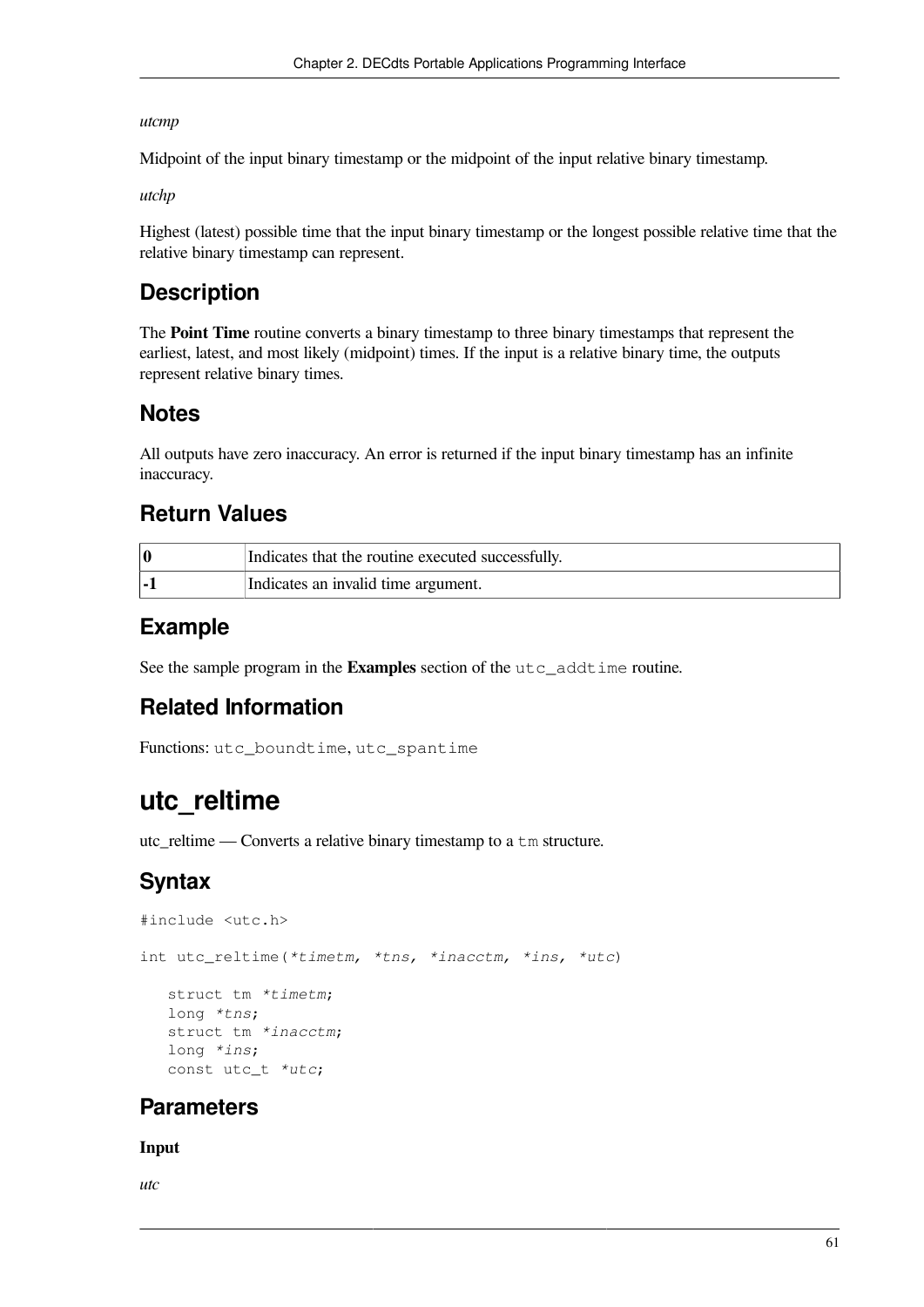Relative binary timestamp.

#### **Output**

*timetm*

Relative time component of the relative binary timestamp. The field  $\text{tm}$  mday returns a value of  $-1$  and the fields tm year and tm mon return values of zero. The field tm yday contains the number of days of relative time.

*tns*

Nanoseconds since time component of the relative binary timestamp.

*inacctm*

Seconds of inaccuracy component of the relative binary timestamp. If the inaccuracy is finite, then tm\_mday returns a value of –1 and tm\_mon and tm\_year return values of zero. The field tm\_yday contains the inaccuracy in days. If the inaccuracy is infinite, all  $\pm$ m structure fields return values of -1.

*ins*

Nanoseconds of inaccuracy component of the relative binary timestamp.

## **Description**

The **Relative Time** routine converts a relative binary timestamp to a tm structure. Additional returns include nanoseconds since time and nanoseconds of inaccuracy.

### **Return Values**

| Indicates that the routine executed successfully.      |
|--------------------------------------------------------|
| Indicates an invalid time argument or invalid results. |

### **Example**

See the sample program in the **Examples** section of the utc\_mulftime routine.

### **Related Information**

Functions: utc\_mkreltime

# **utc\_spantime**

utc\_spantime — Given two (possibly unordered) binary timestamps, returns a single UTC time interval whose inaccuracy spans the two input binary timestamps.

# **Syntax**

```
#include <utc.h>
int utc_spantime(*result, *utc1, *utc2)
    utc_t *result;
    const utc_t *utc1;
```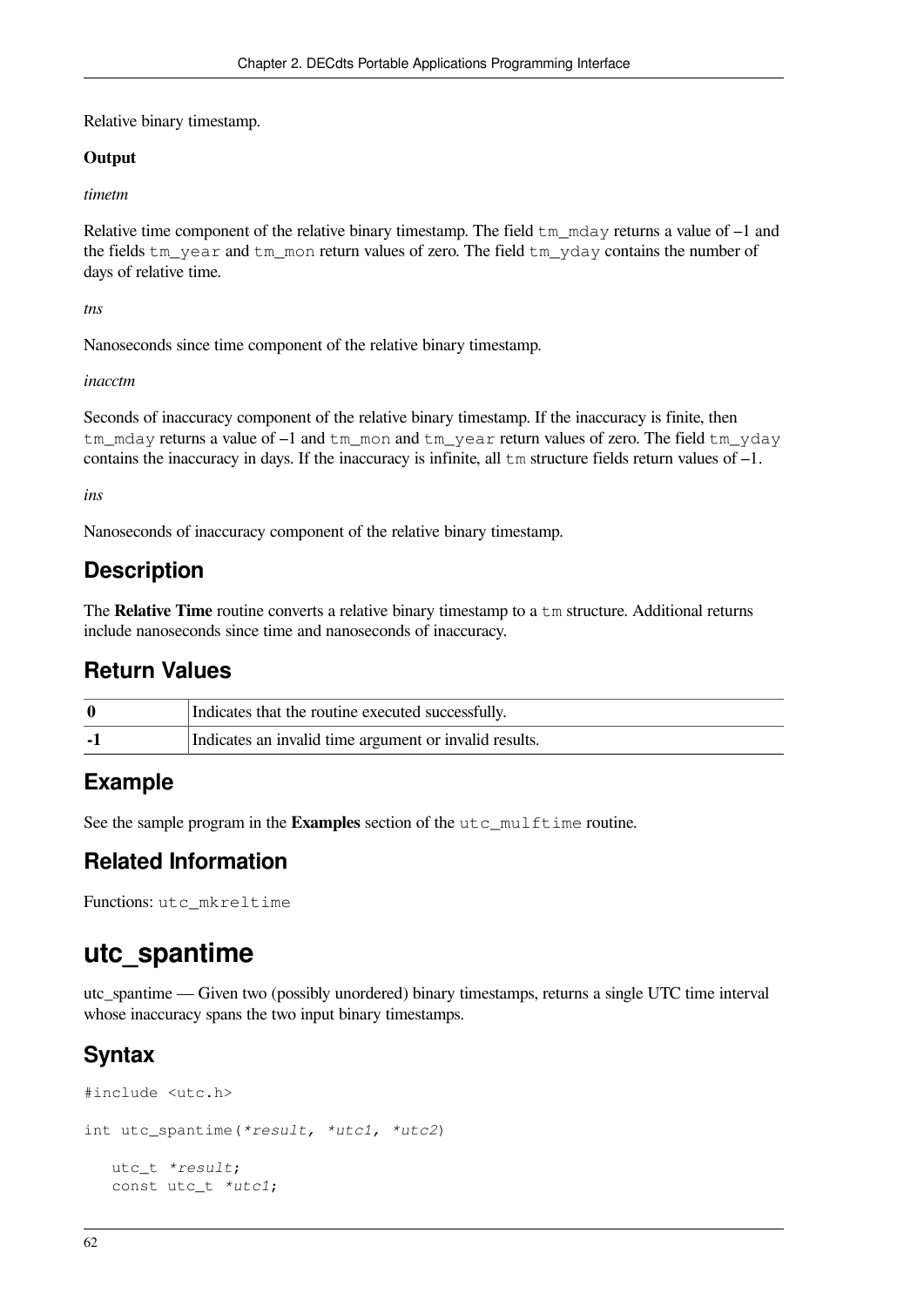const utc\_t *\*utc2*;

#### **Parameters**

**Input**

*utc1*

Binary timestamp.

*utc2*

Binary timestamp.

#### **Output**

*result*

Spanning timestamp.

### **Description**

Given two binary timestamps, the **Span Time** routine returns a single UTC time interval whose inaccuracy spans the two input timestamps (that is, the interval resulting from the earliest possible time of either timestamp to the latest possible time of either timestamp).

#### **Notes**

The *tdf* in the output UTC value is copied from the *utc2* input. If either input binary timestamp has an infinite inaccuracy, an error is returned.

#### **Return Values**

| 10 | Indicates that the routine executed successfully. |
|----|---------------------------------------------------|
|    | Indicates an invalid time argument.               |

### **Example**

The following example computes the earliest and latest times for an array of 10 timestamps.

```
utc_t time_array[10], testtime, earliest, latest;
int i;
/*
  * Set the running timestamp to the first entry...
  */
testtime = time\_array[0];
for (i=1; i<10; i++) {
    /*
    * Compute the minimum and the maximum against the next
    * element...
    */
```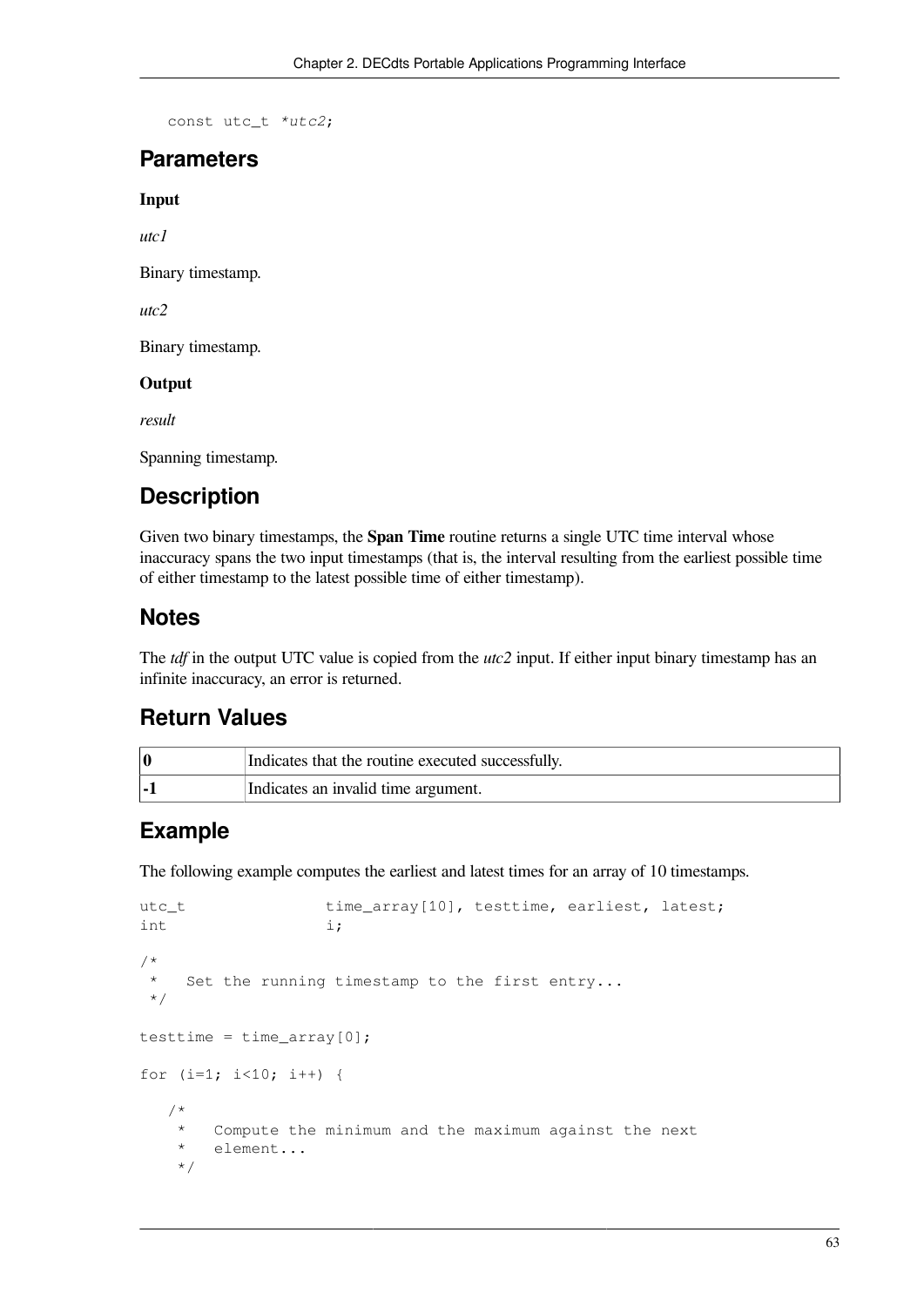```
utc_spantime(&testtime, \frac{1}{2} /* Out: Resultant interval \frac{1}{2} /
             &testtime, /* In: Largest previous interval */
             &time_array[i]); /* In: Element under test */
}
/*
    Compute the earliest possible time...
  */
utc_pointtime(&earliest, /* Out: Earliest poss time in array */
            (\text{utc}_t * ) 0, /* Out: Midpoint */
             &latest, /* Out: Latest poss time in array */
             &testtime); /* In: Spanning interval */
```
#### **Related Information**

Functions: utc\_boundtime, utc\_gettime, utc\_pointtime

# **utc\_subtime**

utc\_subtime — Computes the difference between two binary timestamps that express either an absolute time and a relative time, two relative times, or two absolute times.

#### **Syntax**

```
#include <utc.h>
int utc_subtime(*result, *utc1, *utc2)
    utc_t *result;
    const utc_t *utc1;
    const utc_t *utc2;
```
#### **Parameters**

#### **Input**

*utc1*

Binary timestamp or relative binary timestamp.

*utc2*

Binary timestamp or relative binary timestamp.

#### **Output**

*result*

Resulting binary timestamp or relative binary timestamp, depending on the operation performed:

- *absolute time absolute time* = **relative time**
- *relative time relative time* = **relative time**
- *absolute time relative time* = **absolute time**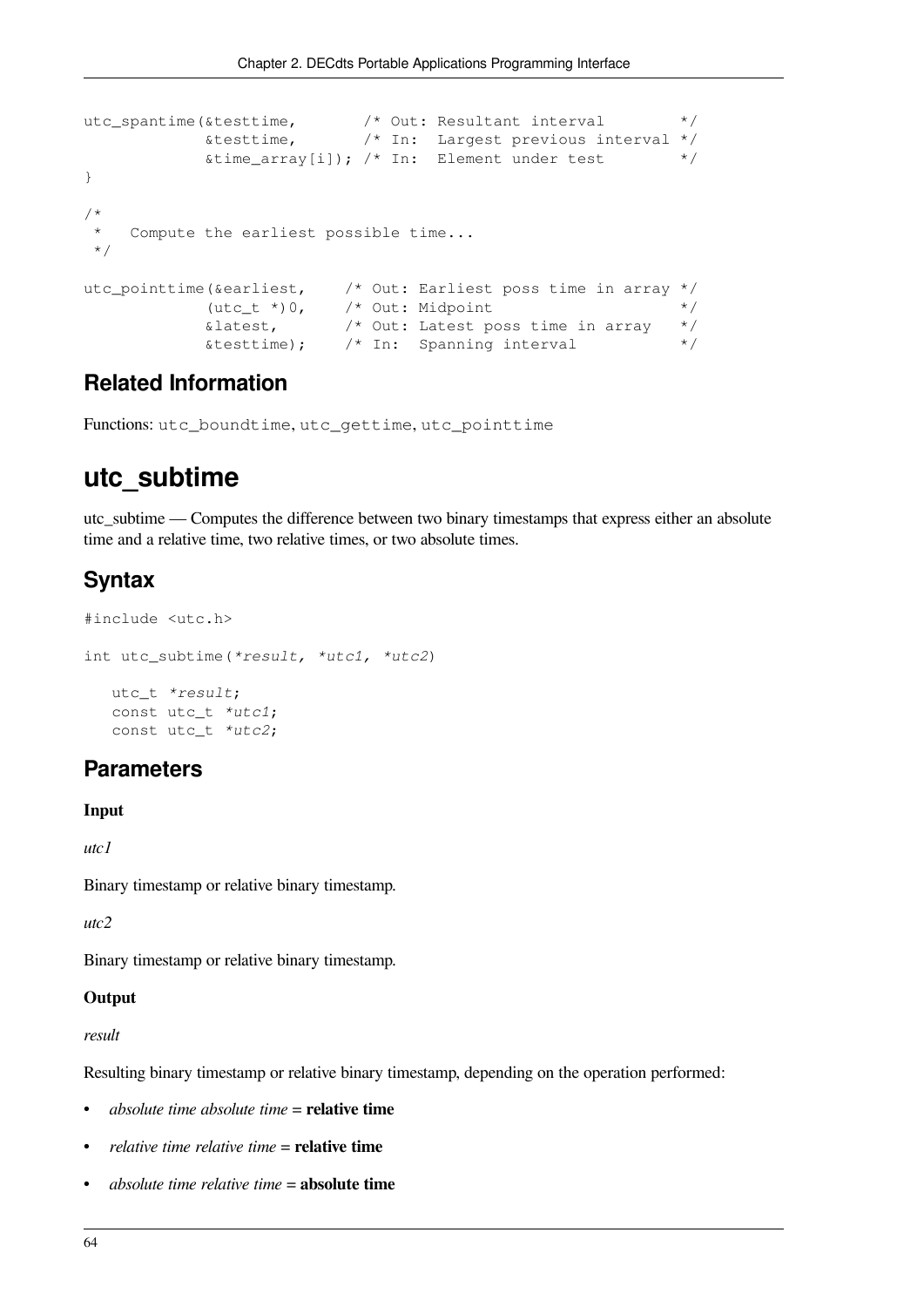• *relative time absolute time* is undefined. See **No**.

# **Description**

The **Subtract Time** routine subtracts one binary timestamp from another.

The resulting timestamp is *utc1* minus *utc2*. The inaccuracies of the two input timestamps are combined and included in the output timestamp. The TDF in the first timestamp is copied to the output.

## **Notes**

Although no error is returned, do **not** use the combination *relative time*

# **Return Values**

| Indicates that the routine executed successfully.      |
|--------------------------------------------------------|
| Indicates an invalid time argument or invalid results. |

# **Example**

See the sample program in the **Examples** section of the utc\_binreltime routine.

# **Related Information**

Functions: utc\_addtime

# **utc\_vmsanytime (OpenVMS only)**

utc\_vmsanytime (OpenVMS only) — Converts a binary timestamp to a binary OpenVMS format time. The TDF encoded in the input timestamp determines the TDF of the output.

# **Syntax**

```
#include <utc.h>
int utc_vmsanytime(*timadr, *utc)
    const utc_t *utc;
    long *timadr;
```
### **Parameters**

#### **Input**

*\*utc*

Binary timestamp.

#### **Output**

*\*timadr*

Binary OpenVMS format time.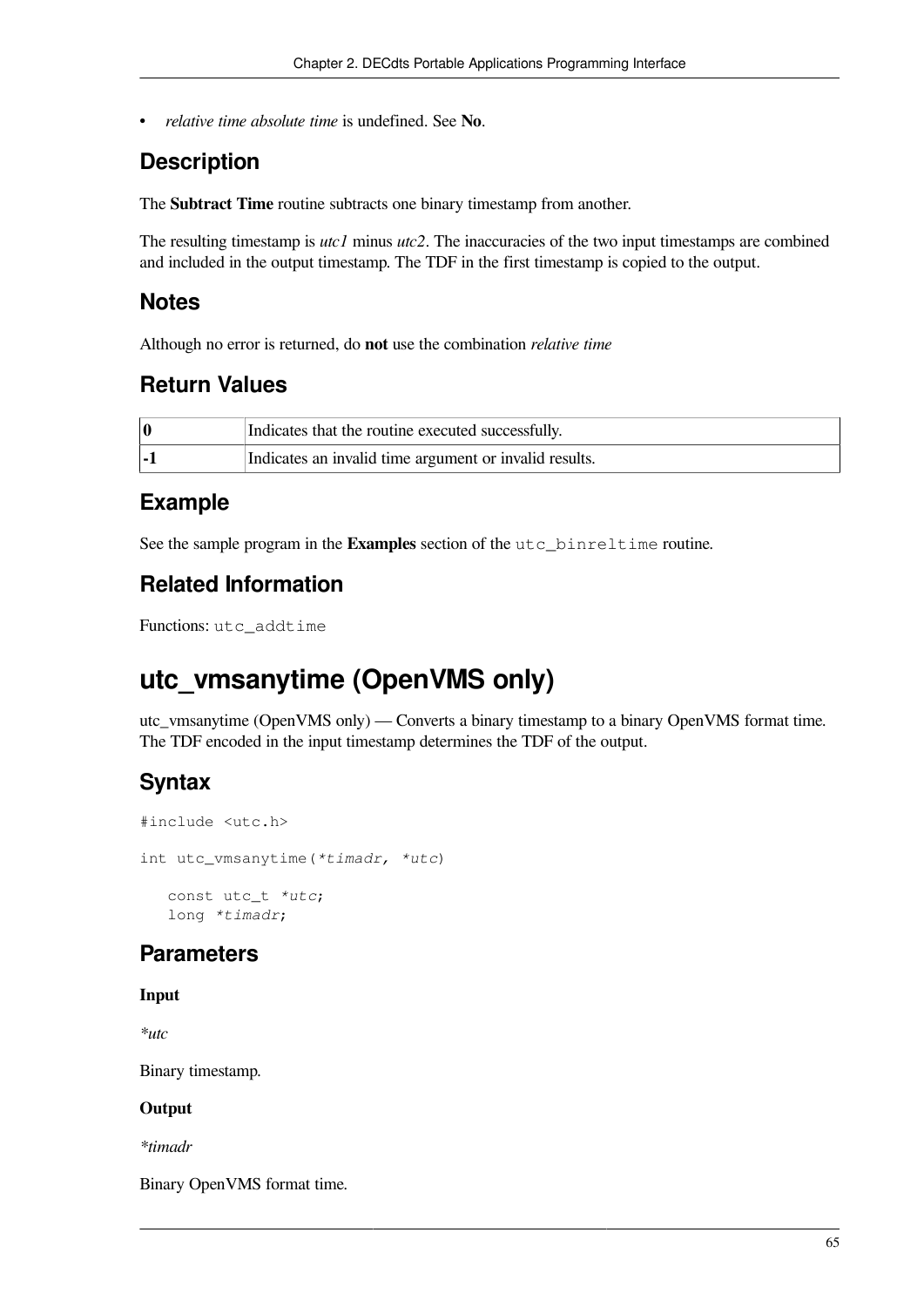# **Description**

The **VMS Any Time** routine converts a UTC-based binary timestamp to a 64-bit binary time in the OpenVMS (Smithsonian) format. Because the input and output values are based on different time standards, any input representing a value before the Smithsonian base time of November 17, 1858 returns an error.

## **Return Values**

| Indicates that the routine executed successfully.      |
|--------------------------------------------------------|
| Indicates an invalid time argument or invalid results. |

# **Example**

See the sample program in the **Examples** section of the mkvmsanytime routine.

# **Related Information**

```
Function: utc_mkvmsanytime
```
# **utc\_vmsgmtime (OpenVMS only)**

utc\_vmsgmtime (OpenVMS only) — Converts a binary timestamp to a binary OpenVMS format time expressing GMT or the equivalent UTC.

# **Syntax**

```
#include <utc.h>
int utc_vmsgmtime(*timadr, *utc)
    const utc_t *utc;
    long *timadr;
```
# **Parameters**

#### **Input**

*\*utc*

Binary timestamp to be converted.

#### **Output**

*\*timadr*

Binary OpenVMS format time representing GMT or the UTC equivalent.

# **Description**

The **OpenVMS Greenwich Mean Time** routine converts a UTC-based binary timestamp to a 64-bit binary time in the OpenVMS (Smithsonian) format. The OpenVMS format time represents Greenwich Mean Time or the equivalent UTC. Because the input and output values are based on different time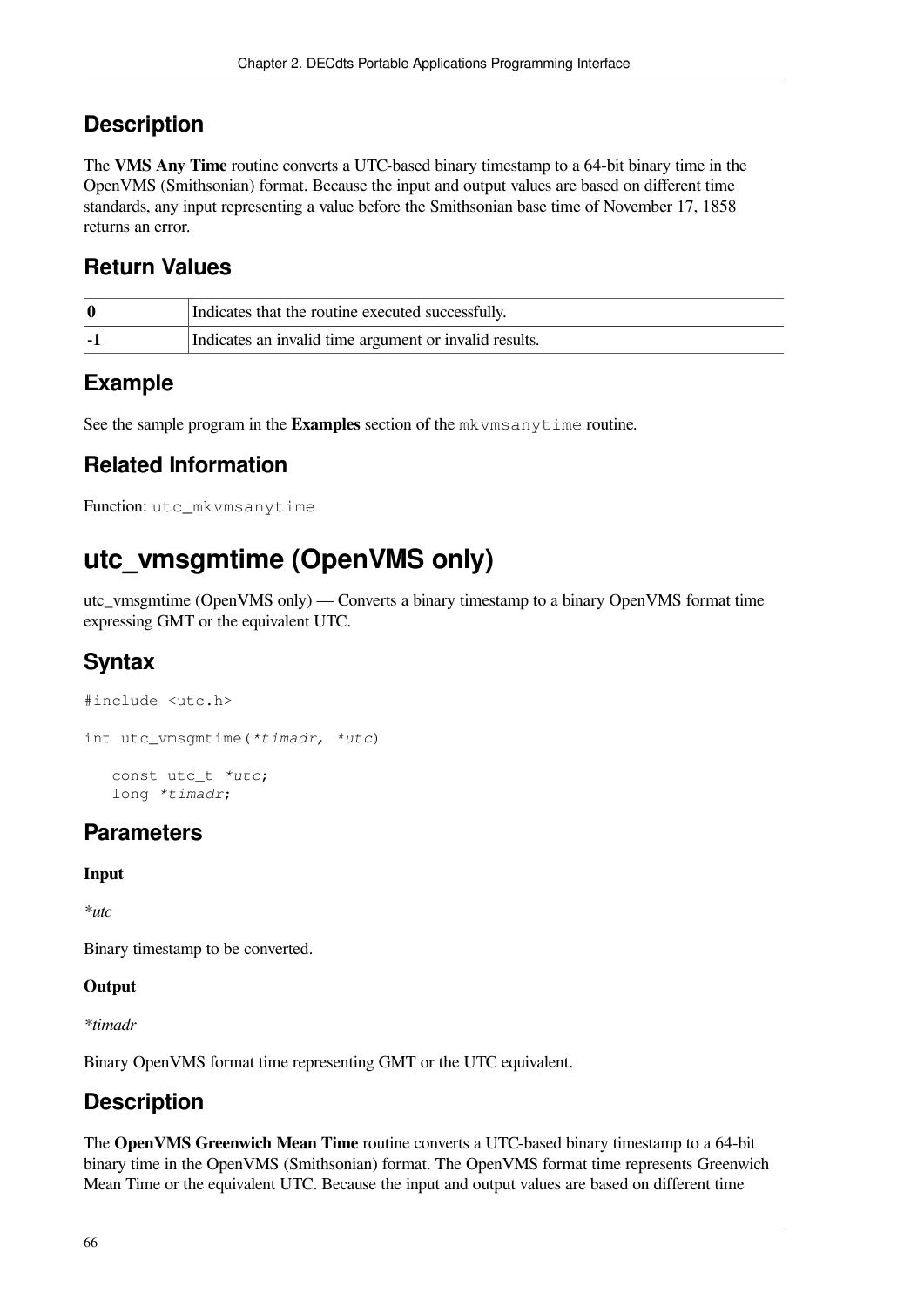standards, any input representing a value before the Smithsonian base time of November 17, 1858 returns an error.

### **Return Values**

| Indicates that the routine executed successfully.      |
|--------------------------------------------------------|
| Indicates an invalid time argument or invalid results. |

### **Example**

The following example shows the following time zone and time format conversions:

- 1. Retrieve a binary timestamp representing UTC with the sys\$getutc system service.
- 2. Convert the binary timestamp to a OpenVMS format binary time representing GMT
- 3. Convert the OpenVMS format binary time representing GMT back to a UTC-based binary timestamp with a TDF of 0 (zero)
- 4. Convert the UTC-based binary time to a binary OpenVMS format time representing the local time; use the TDF from the system

```
/*****
  start example vmsgmtime, mkvmsgmtime, vmslocaltime
  *****/
#include <utc.h>
main()
{
int status;
struct utc utcTime;
int vmsTime[2];
  if (!((status=SYS$GETUTC(&utcTime))&1))
     exit(status); \frac{1}{x} /* read curr time as a utc */
/*
  * convert the utcvalue into a vms time, with a timezone of 0
  * (GMT). Printing the resultant vmstime yields the time at
  * the prime meridian in Greenwich, not (necessarily) the
  * local time.
  */
  if (utc_vmsgmtime(vmsTime,&utcTime))
    ext(1);/*
  * Convert the vmstime (which is in GMT) to a utc
  */
if (utc_mkvmsgmtime(&utcTime, vmsTime))
    exit(2);
/*
   convert the UTC to local 64-bit time. Note that this is the
  * value we would have read if we had issued a 'SYS$GETTIM' in
   the initial statement.
  */
```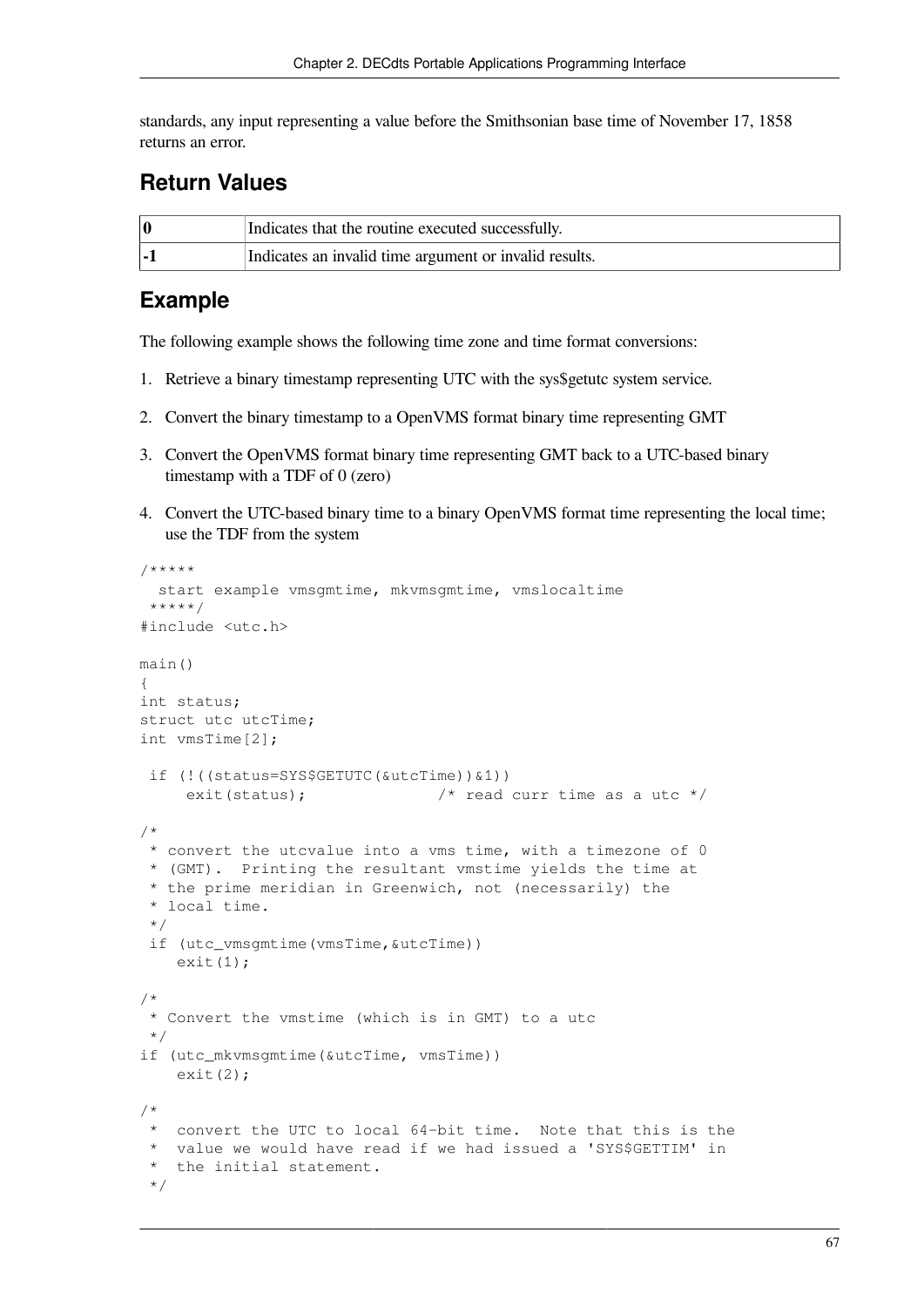```
if (utc_vmslocaltime(vmsTime, &utcTime))
     exit(3);
}
/*****
  end example
      *****/
```
## **Related Information**

Function: utc\_mkvmsgmtime

# **utc\_vmslocaltime (OpenVMS only)**

utc\_vmslocaltime (OpenVMS only) — Converts a binary timestamp to a local binary OpenVMS format time, using the host system's time differential factor.

### **Syntax**

#include <utc.h>

int utc\_vmslocaltime(\*timadr, \*utc)

```
 const utc_t *utc;
 long *timadr;
```
### **Parameters**

**Input**

*\*utc*

Binary timestamp.

#### **Output**

*\*timadr*

Binary OpenVMS format time expressing local time.

### **Description**

The **VMS Local Time** routine converts a binary timestamp to a binary OpenVMS format time; the output value represents the local time of the host system. The system's offset from UTC and the local time value are defined by the time zone rule in sys\$timezone\_rule, which is created by the system configuration process sys\$manager:net\$configure.com.

### **Return Values**

| Indicates that the routine executed successfully.      |  |
|--------------------------------------------------------|--|
| Indicates an invalid time argument or invalid results. |  |

### **Example**

See the sample program in the **Examples** section of the vmsgmtime routine.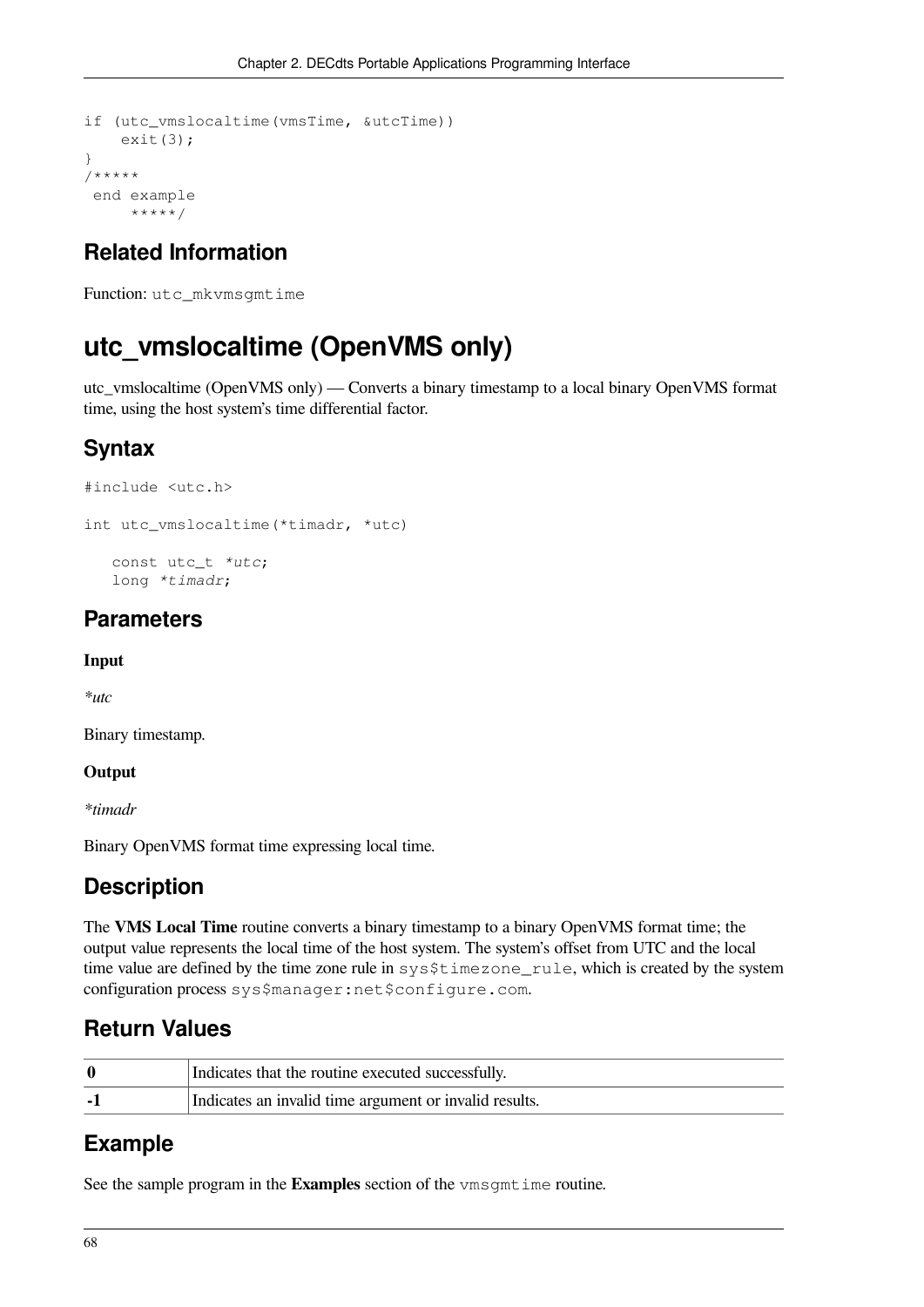## **Related Information**

Function: utc\_vmsmklocaltime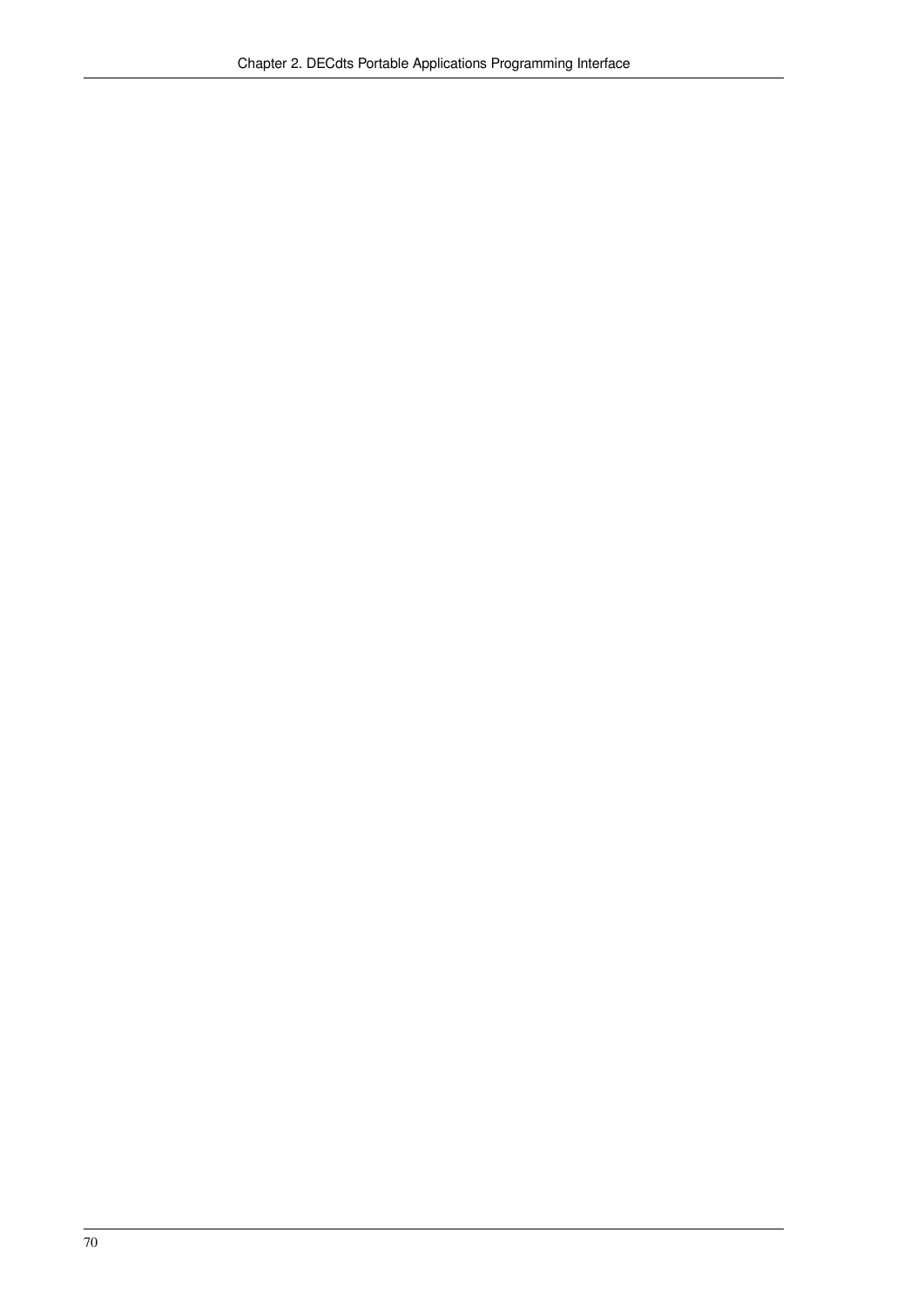# **Chapter 3. Using the DECdts API Routines**

This chapter contains a C programming example showing a practical application of the DECdts API programming routines. The program performs the following actions:

- Prompts the user to enter time coordinates.
- Stores those coordinates in a  $t$ m structure.
- Converts the  $t_m$  structure to a utc structure.
- Determines which event occurred first.
- Determines if Event 1 may have caused Event 2 by comparing the intervals.
- Prints out the utc structure in ISO text format.

```
#include <time.h> /* time data structures */
#include <utc.h> /* utc structure definitions */
void ReadTime();
void PrintTime();
/*
 * This program requests user input about events, then prints out
  * information about those events.
  */
main()
{
    struct utc event1, event2;
    enum utc cmptype relation;
     /*
      * Read in the two events.
      */
     ReadTime(&event1);
     ReadTime(&event2);
     /*
      * Print out the two events.
    ^{\star}/ printf("The first event is : ");
     PrintTime(&event1);
    printf("\nThe second event is : ");
     PrintTime(&event2);
    printf("n");
     /*
      * Determine which event occurred first.
      */
    if (utc cmpmidtime(&relation, &event1, &event2))
        exit(1);
```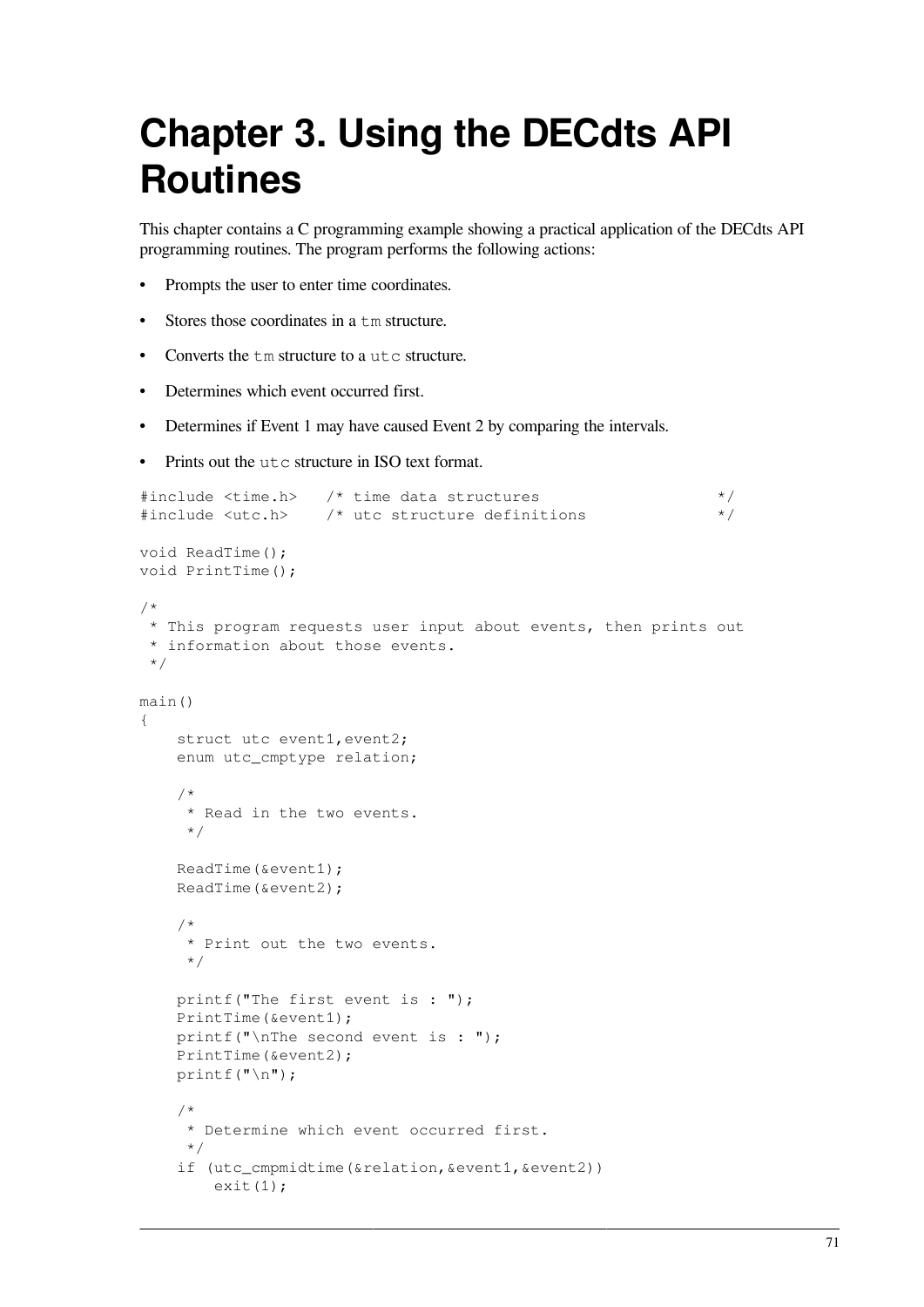```
 switch( relation )
     {
         case utc_lessThan:
        printf("comparing midpoints: Event1 < Event2\n");
         break;
         case utc_greaterThan:
        printf("comparing midpoints: Event1 > Event2\n");
         break;
         case utc_equalTo:
        printf("comparing midpoints: Event1 == Event2\n");
         break;
         default:
        exit(1);
         break;
     }
     /*
      * Could Event 1 have caused Event 2? Compare the intervals.
      */
     if (utc_cmpintervaltime(&relation,&event1,&event2))
        exit(1);
     switch( relation )
     {
         case utc_lessThan:
        printf("comparing intervals: Event1 < Event2\n");
         break;
         case utc_greaterThan:
        printf("comparing intervals: Event1 > Event2\n");
         break;
         case utc_equalTo:
        printf("comparing intervals: Event1 == Event2\n");
         break;
         case utc_indeterminate:
        printf("comparing intervals: Event1 ? Event2\n");
         default:
        ext(1); break;
     }
/*
  * Print out a utc structure in ISO text format.
 */
void PrintTime(utcTime)
struct utc *utcTime:
     char string[50];
     /*
      * Break up the time string.
      */
```
}

{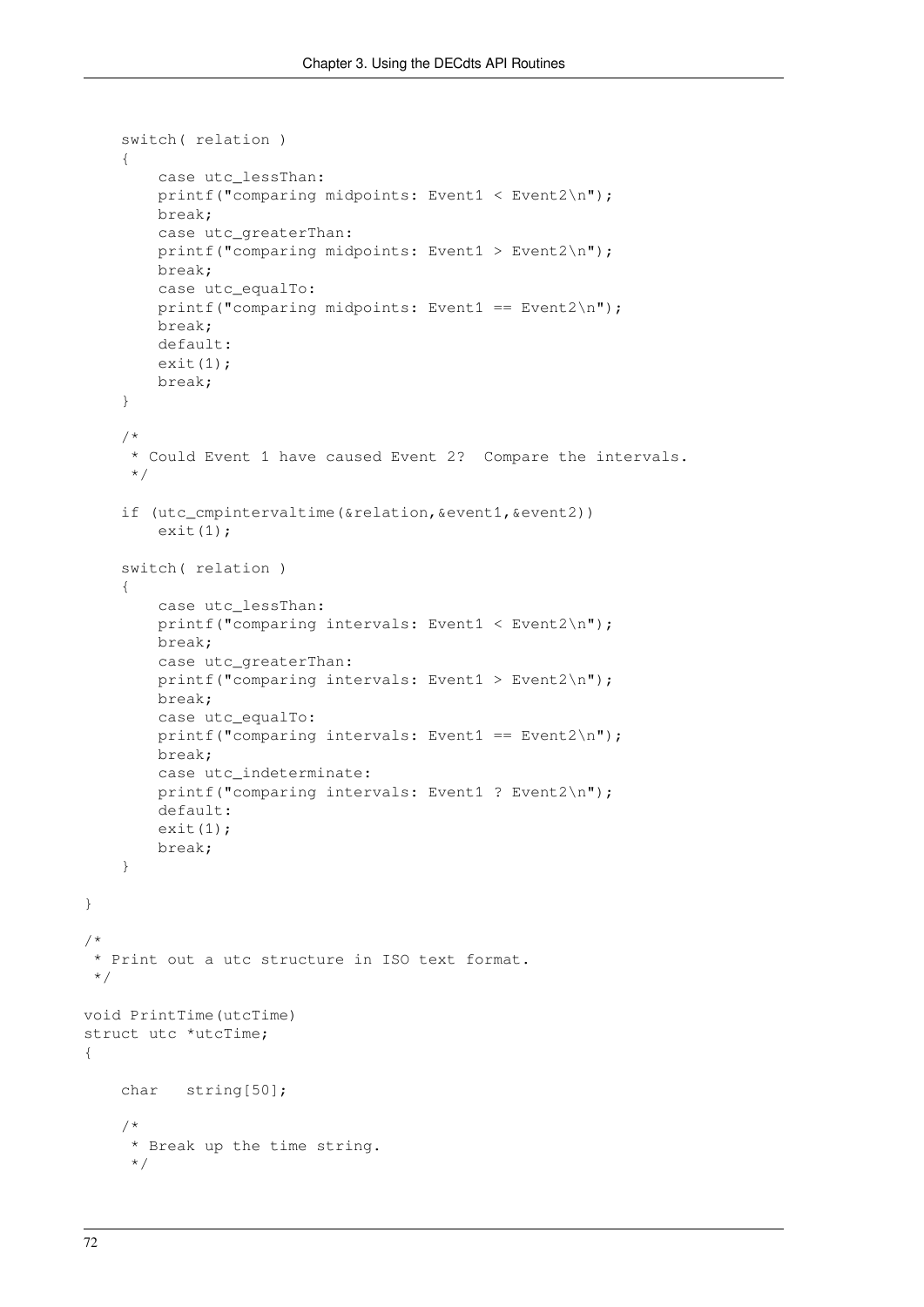```
 if (utc_ascgmtime(string, /* Out: Converted time */
                        50, /* In: String length */
                       utcTime)) \frac{1}{x} In: Time to convert \frac{x}{x}exit(1);
     printf("%s\n",string);
}
/*
  * Prompt the user to enter time coordinates. Store the
  * coordinates in a tm structure and then convert the
  * tm structure to a utc structure.
  */
void ReadTime(utcTime)
struct utc *utcTime;
{
struct tm tmTime, tmInacc;
     (void)memset((void *)&tmTime, 0,sizeof(tmTime));
     (void)memset((void *)&tmInacc, 0,sizeof(tmInacc));
     (void)printf("Year? ");
     (void)scanf("%d",&tmTime.tm_year);
    tmTime.tm_year = 1900;
     (void)printf("Month? ");
     (void)scanf("%d",&tmTime.tm_mon);
    tmTime.tm_mon -= 1;
     (void)printf("Day? ");
     (void)scanf("%d",&tmTime.tm_mday);
     (void)printf("Hour? ");
     (void)scanf("%d",&tmTime.tm_hour);
     (void)printf("Minute? ");
     (void)scanf("%d",&tmTime.tm_min);
     (void)printf("Inacc Secs? ");
     (void)scanf("%d",&tmInacc.tm_sec);
     if (utc_mkanytime(utcTime,
                        &tmTime,
                       (long)0,
                        &tmInacc,
                       (long)0,
                       (long)0))
        ext(1);}
```
**OpenVMS:** Assume the preceding program is named compare\_events.c. To compile and link the program on a DECnet-Plus for OpenVMS system, enter the following command:

```
$ cc compare events.c/output=compare events.obj
$ link compare_events.obj, sys$input:/options Return
sys$library:dtss$shr.exe/share Ctrl-z
$
```
**UNIX:** To compile and link the program on a DECnet-Plus for UNIX system, enter the following command:

```
# cc compare_events.c -lutc -o compare_events
#
```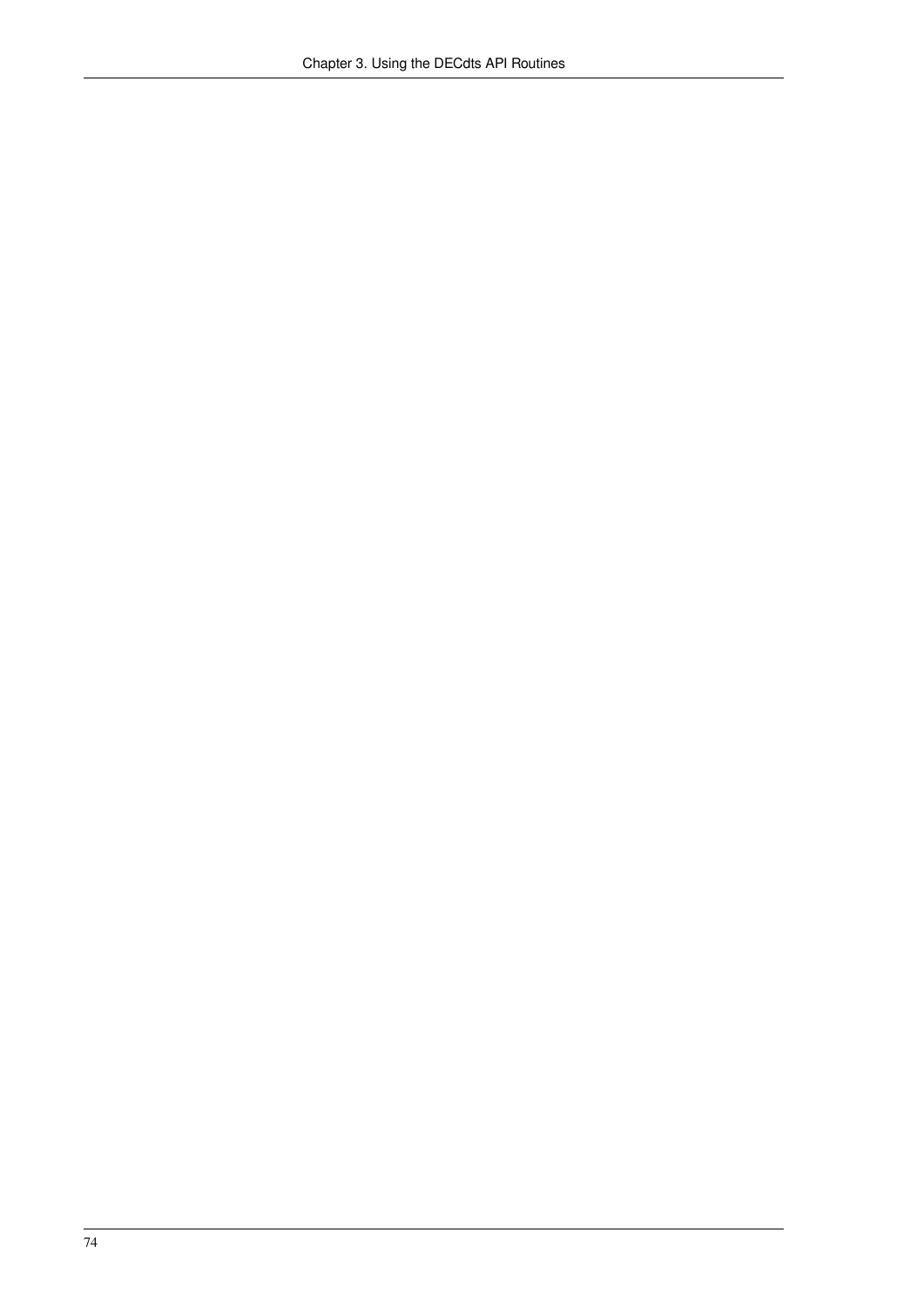# **Chapter 4. Time-Provider Interface**

This chapter describes the Distributed Time Service (DECdts) time-provider interface (TPI) for DECdts software on systems running the DECnet-Plus for UNIX and DECnet-Plus for OpenVMS operating systems. The chapter begins with a brief overview of the TPI and explains how to use external timeproviders with DECdts; the rest of the chapter describes the data structures and message protocols that make up the TPI.

Coordinated Universal Time (UTC) is disseminated throughout the world by various standards organizations. Several manufacturers supply devices that can acquire UTC time values via radio, satellite, or telephone; these devices can then provide standardized time values to computer systems. Typically, one of these devices is connected to a computer system; a process runs on the system and interacts with the device to interpret signals and translate them to time values, which can either be displayed or be provided to a server process running on a connected system.

To synchronize its system clock with UTC using an external time-provider device, a DECdts server needs a software interface to the device to periodically obtain UTC. This interface is the intermediary between the DECdts server and external time-provider processes. The server requires the interface to obtain UTC time values and to determine the associated inaccuracy of each value. The interface between the DECdts server and the time-provider process is called the Time-Provider Interface.

The remainder of this chapter describes the TPI and its attendant processes in detail. The following section describes the control flow between the DECdts server process, the TPI, and the time-provider process.

# **4.1. General TPI Control Flow**

When you use a time-provider with a system running DECdts, an external time- provider is implemented as an independent process that exchanges messages with DECdts (mailbox messages with OpenVMS, socket messages with UNIX). The DECdts server and the time-provider process (TP process) must both be running on the same system. The DECdts server initiates communication with the TP process by sending a connection request to the TP process.

**OpenVMS:** At each system synchronization, a DECdts server contacts the TP process by issuing a connect request to a well known OpenVMS mailbox, which is identified by the system logical name DTSS\$\_TSTP\_MBX (also referred to as the **request mailbox**).

**UNIX:** The connect request is issued to a well known UNIX domain socket, which is identified by the name /usr/var/tmp/dssTSTP (also referred to as the **request socket**).

If the TP process is active, it immediately acknowledges the connect request and writes the initial control response message to one of the following:

**OpenVMS:** A second well known OpenVMS mailbox, which is identified by the system logical name DTSS\$\_TPTS\_MBX (also referred to as the **response mailbox**).

**UNIX:** A second UNIX domain socket, which is identified by the name /usr/var/tmp/dssTPTS (also referred to as the **response socket**).

When the DECdts server is enabled on the system, it creates this mailbox/socket. If the DECdts server cannot write its request message to the request mailbox /socket (because the TP process is not available) or does not immediately receive a control message from the TP process, the DECdts server synchronizes with other servers instead of with the external time-provider.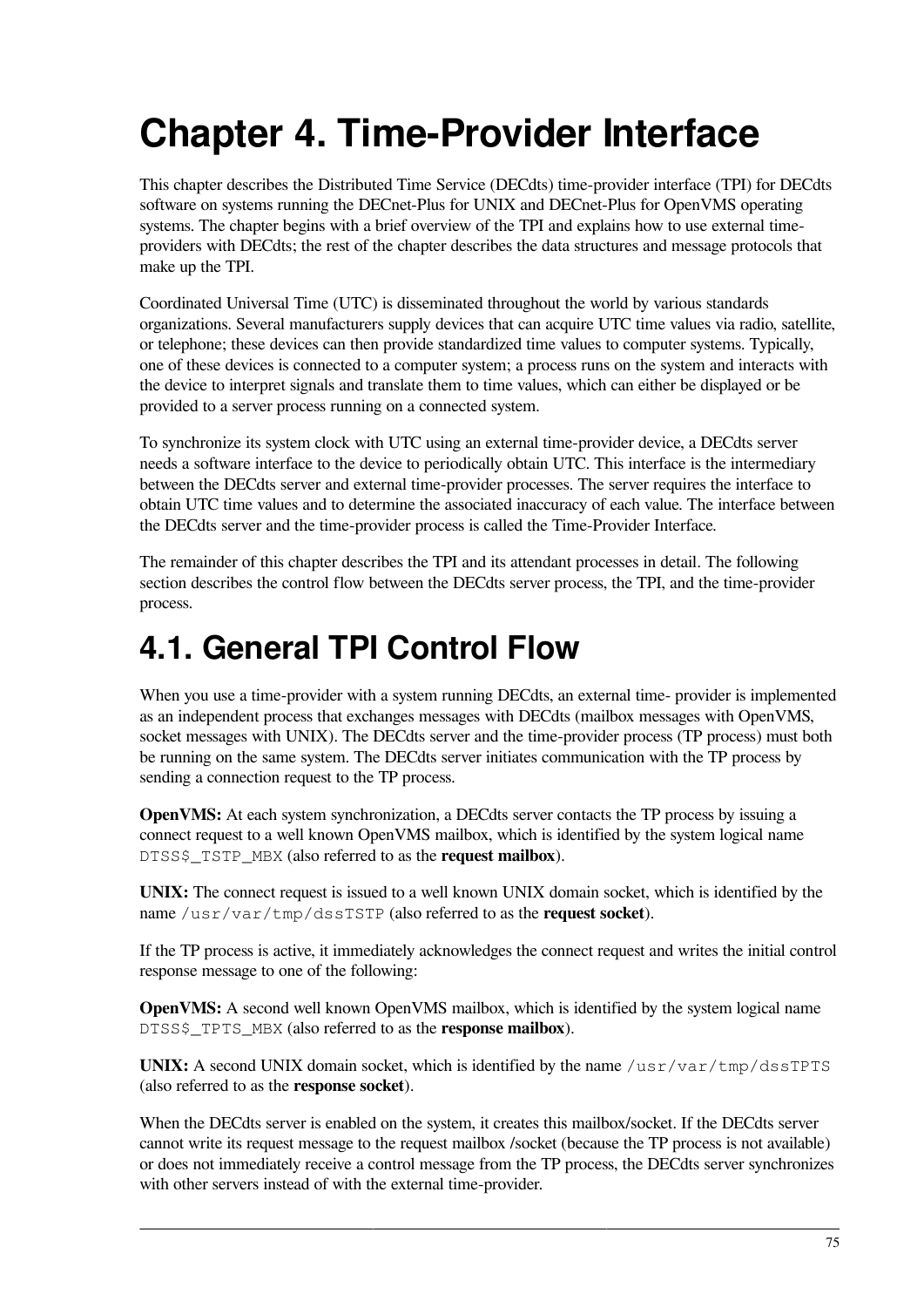If the initial message exchange is successful, the DECdts server waits for a second response message (data message) that contains the timestamp values read from the external time source. The length of time the server process waits for the data message is specified by the TP process in the initial control message. When the TP process writes a data message to the response mailbox/socket, the DECdts server uses the timestamp in the data message to complete its synchronization.

<span id="page-81-0"></span>[Figure](#page-81-0) 4.1 shows the message exchange between the DECdts server and the TP process.





The following steps describe the process illustrated in [Figure](#page-81-0) 4.1:

- 1. The DECdts server sends a request message to the request mailbox/socket (DTSS\$\_TSTP\_MBX or dssTSTP).
- 2. The TP process receives the message from the request mailbox/socket.
- 3. The TP process sends the initial response message (control message) to the response mailbox/socket (DTSS\$\_TPTS\_MBX or dssTPTS).
- 4. The DECdts server receives the control message, extracts three data fields (next poll time, TP response timeout, noclockset) and waits for the arrival of the data message.
- 5. The TP process polls its external time source (the time-provider hardware).
- 6. The TP process stores the UTC time values it obtains from the external time source in a data message and then sends the message to the response mailbox/socket.
- 7. The DECdts server reads the data message from the response mailbox/socket and extracts the timestamps to complete a synchronization.

[Section](#page-82-0) 4.2 describes the message types that are exchanged by the DECdts server and the TP process during the previous sequence.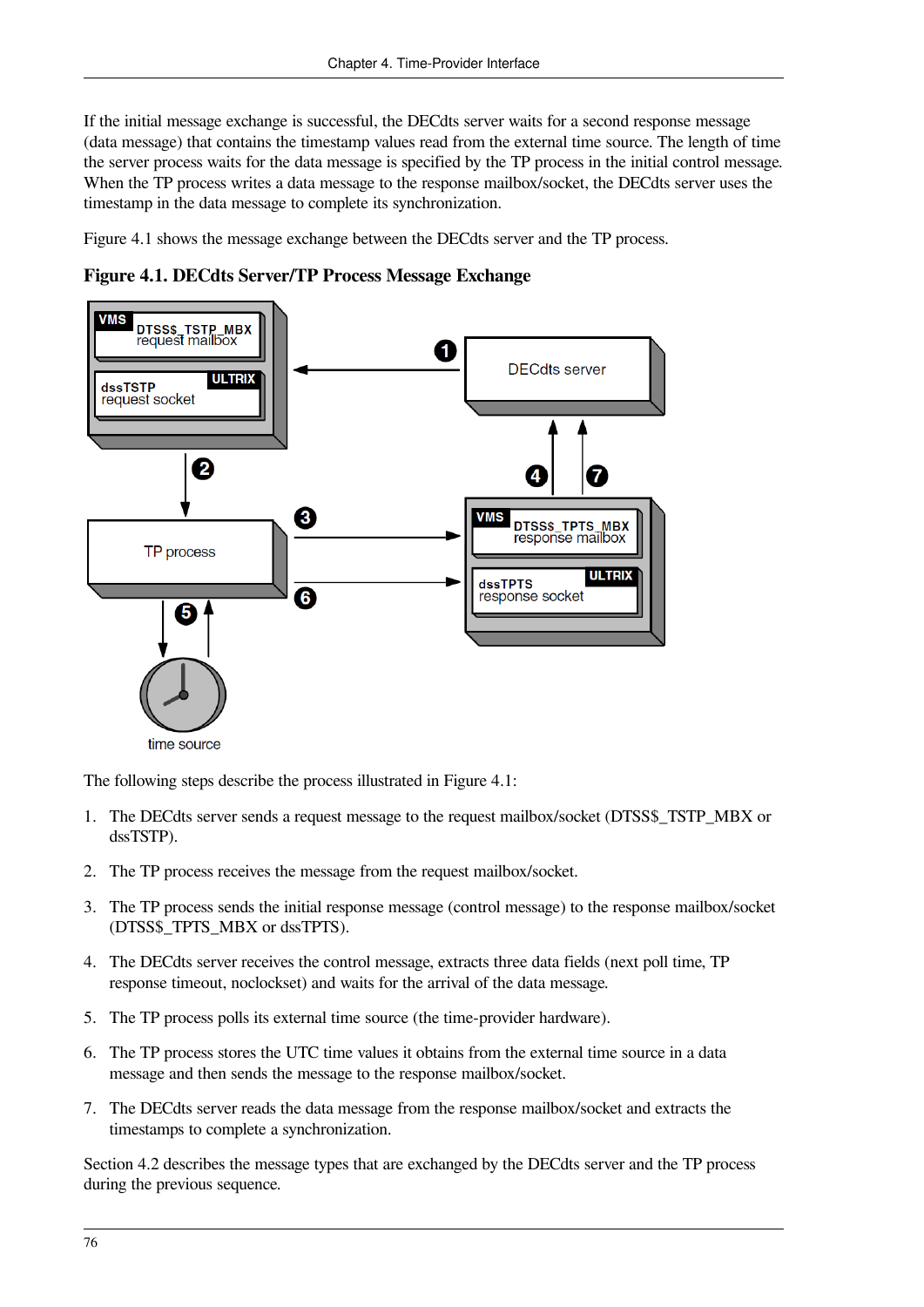# <span id="page-82-0"></span>**4.2. Message Types**

The DECdts TPI uses request and response messages/sockets to exchange information between the DECdts server and the TP process. The following sections describe the message functions, the functions of the settable fields in each message, and the range of settings for each field. The definitions for the TP process message types can be found in dtssprovider.h. See [Section](#page-87-0) 4.7 for additional information about these definitions.

# **4.2.1. The Time Request Message**

Time request messages are issued by the DECdts server to initiate a synchronization with the TP process. Each message contains the current synchronization serial number and a TPI version number field.

The TPI version number field defines the major and minor version numbers of the TPI:

- The TPI major version subfield must be set to K\_TPI\_MAJOR\_VERS.
- The minor version subfield must be set to K\_TPI\_MINOR\_VERS.

The TP process ignores any message with a version number field that does not contain the correct TPI version number.

## **4.2.2. Time Response Messages**

The TPI uses two types of time response messages: control messages and data messages. The TP process sends both types of messages to the response mailbox/socket when replying to a request message from the DECdts server. The following data fields are common to both time response messages:

#### • **Synchronization ID**

Contains the current DECdts synchronization serial number. The current synchronization ID is obtained from the *synchID* field of the request message from the DECdts server.

#### • **Time-Provider Status**

Contains either the value K\_TPI\_SUCCESS(1) or K\_TPI\_FAILURE(0). If the TP process attempts to terminate a synchronization, it writes a response message to the response mailbox/socket with a status of K\_TPI\_FAILURE; otherwise, the status field contains K\_TPI\_SUCCESS.

#### • **Message Type**

Distinguishes the two types of response messages. The message type field contains one of two values; K\_TPI\_TIME\_MESSAGE specifies a data message, and K\_TPI\_CTL\_MESSAGE specifies a control message.

#### • **TPI Versions**

Contains the major and minor version numbers of the TPI. The major version subfield must be set to K\_TPI\_MAJOR\_VERS; the minor version subfield must be set to K\_TPI\_MINOR\_VERS. Any message received by the DECdts server is ignored.

The control and data response messages also have unique fields. [Section](#page-83-0) 4.2.2.1 describes control messages; [Section](#page-83-1) 4.2.2.2 describes data messages.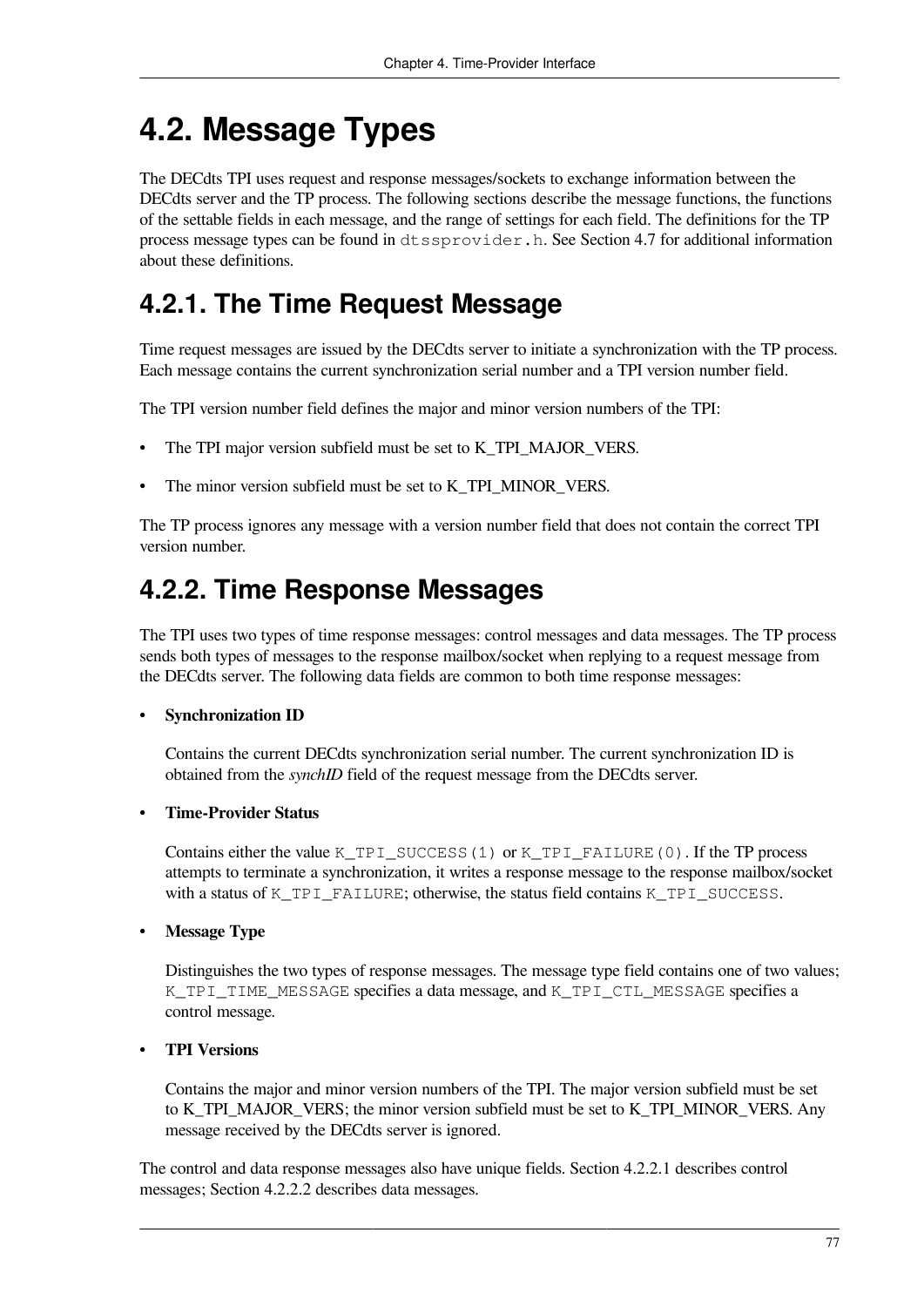### <span id="page-83-0"></span>**4.2.2.1. The Control Message**

The TP process initially writes a control message to the response mailbox/socket in reply to a request message from the DECdts server. Control messages contain the following fields:

• **Next Poll Value**

Contains an integer in the range K\_MIN\_NEXTPOLL to K\_MAX\_NEXTPOLL. If the current synchronization is successful, DECdts issues the next request message in *nextPoll* seconds.

• **Timeout Value**

Contains an integer in the range K\_MIN\_TIMEOUT to K\_MAX\_TIMEOUT. DECdts waits a maximum of *timeout* seconds for the arrival of a data message before asserting that the TP process is no longer available.

• **No Set Value**

Specifies whether or not the service is allowed to alter the system clock. If *noSet* is set to the value 0x01 (true), the DECdts server does not adjust or set the clock during the current synchronization. DECdts does, however, assert the inaccuracy returned in the data message.

### <span id="page-83-1"></span>**4.2.2.2. The Data Message**

The TP process writes a data message to the response mailbox/socket within *timeout* seconds after it writes a control message. The data message contains two fields:

- The timestamp array
- The timestamp count

The timestamp array contains one or more timestamps. Each timestamp consists of three *utc* time values:

- The system clock time immediately before the TP process polls the external time source. (The TP process normally obtains the time from the utc\_gettime DECdts API routine.)
- The time value returned to the TP process by the external time source.
- The system clock time immediately after the external time source was read. (The TP process again obtains the time from the utc\_gettime DECdts API routine.)

The other unique data message field contains the timestamp count. The timestamp count is an integer in the range K\_MIN\_TIMESTAMPS to K\_MAX\_TIMESTAMPS. The integer equals the number of timestamps contained in the data message.

# **4.3. Interprocess Communication**

Interprocess communication between the DECdts server and the TP process is accomplished by using two OpenVMS mailboxes or two UNIX domain sockets.

# **4.3.1. Interprocess Communications on OpenVMS Systems**

The TP process creates the request mailbox (DTSS\$\_TSTP\_MBX) and the DECdts server creates the response mailbox (DTSS\$ TPTS MBX). The time-provider uses the SYS\$CREMBX system service to create its mailbox. The arguments to the SYS\$CREMBX system service follow: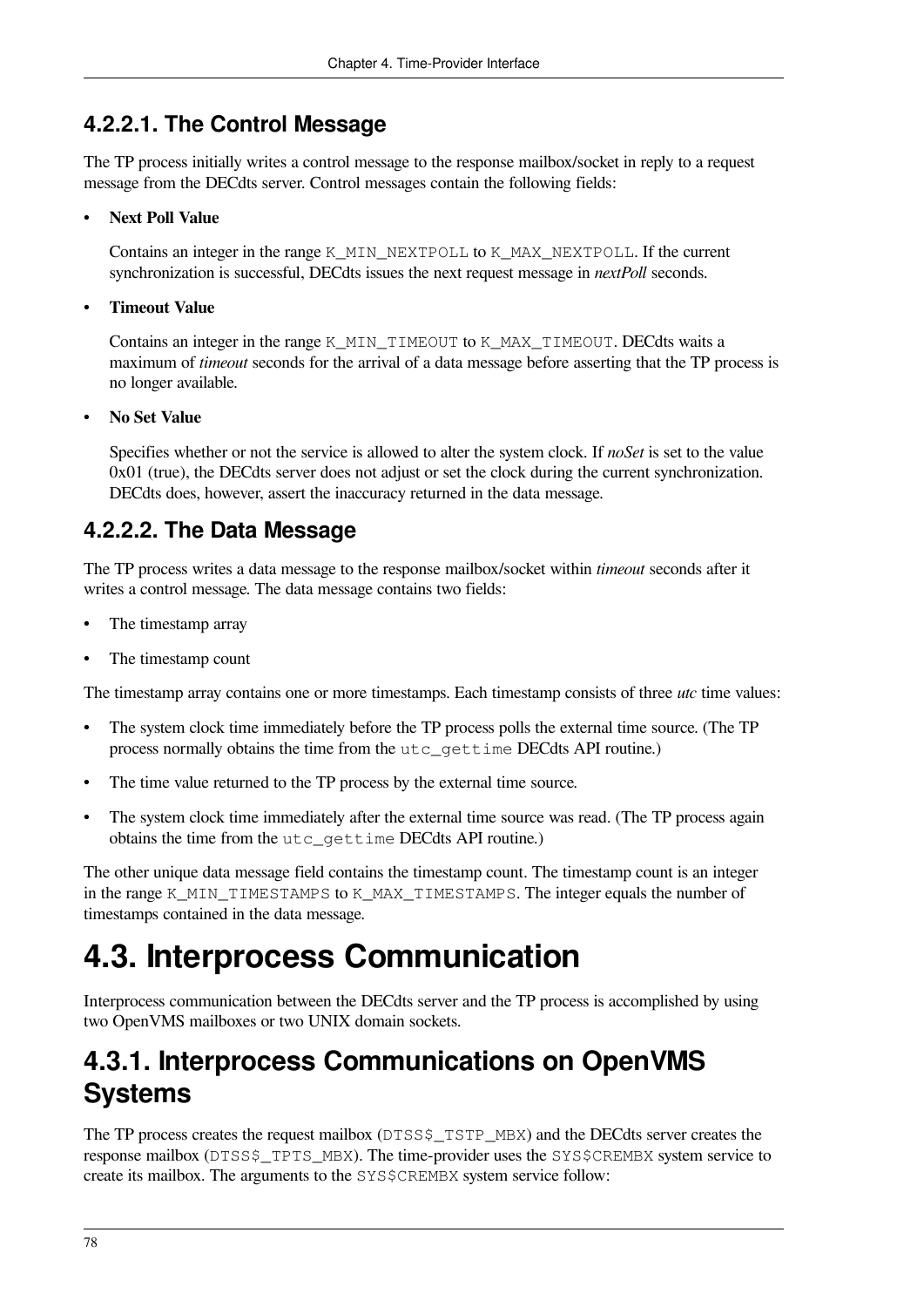```
SYS$CREMBX(
    prmflg = 1, /* permanent mail box */
   maxmsq = sizeof( TPreqMsq ), \frac{1}{2} /* size of each message */
   bufquo = 2 * sizeof(TPreqMsq), /* allow a maximum of 2 */
                                      /* messages at any time */
   promsk = 0xFF00, /* no access to world *//* w: xxx=111=0xF *//* q:xxxx=111=0xF * / /* o:lprw=0000=0x0 */
    /* s:lprw=0000=0x0 */
   acmode = PSL$C_USER /* nonprivileged access mode */
    lognam = "DTSS$_TSTP_MBX" /* well-known logical name */
    )
```
The DECdts server attempts to assign a channel to this mailbox by using the mailbox's well-known logical name. The TP process only reads and never writes to this mailbox. The DECdts server only writes to this mailbox. The TP process uses the sys\$assign system service command to attach to the mailbox created by the DECdts server.

The arguments to the sys\$assign service follow:

```
SYS$ASSIGN(
    devnam = "DTSS$_TPTS_MBX",
   channel = (specified by user),
    acmode = PSL$C_USER,
   mbxnam = 0,)
```
The TP process writes data to the response mailbox; it must never attempt to read data from response mailbox.

## **4.3.2. Interprocess Communications on UNIX Systems**

A **communication domain** is identified by a manifest constant defined in the file <sys/socket.h>. UNIX domain sockets (AF\_UNIX) are used for communication within the system. The TP process creates the request socket (dssTSTP); the DECdts server creates the response socket (dssTPTS). Both sockets are of the socket type SOCK\_STREAM (stream sockets), which are full-duplex, reliable byte streams that have no record boundaries. Stream sockets are available if your system includes TCP/IP.

You can create UNIX sockets with the socket call. This call yields an unconnected socket descriptor, which must be made ready to accept connections by binding it to a name within the communications domain. The bind call accomplishes this process. Once the socket is bound to a name in the domain, the socket must listen for connections through the listen call. When a connection is requested from the DECdts server, the TP process must be ready to accept the connection. The arguments to these calls follow:

```
socket_id = socket (AF_UNIX, \frac{1}{2} /* UNIX domain path names */
                   SOCK_STREAM, /* socket type */
                   0 /* protocol - set to zero */ );
bind (socket_id, /* Descriptor that refers to the created socket */
     sock_name, \frac{1}{x} Name that is assigned to the created socket; \frac{x}{x}/* in the case of the TP: /usr/var/tmp/dssTSTP */ sizeof(sock_name)
      );
```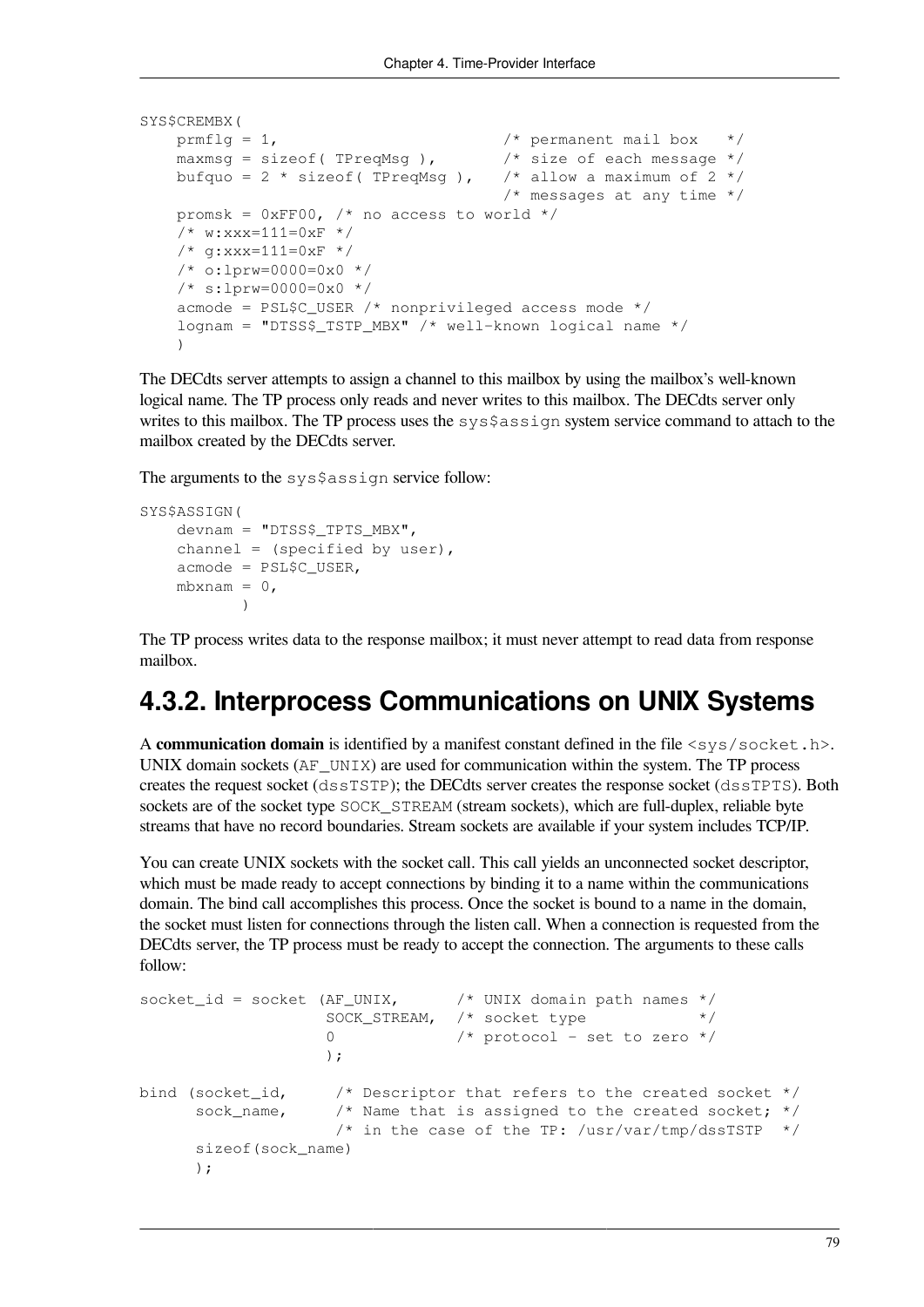|                             | listen (socket id, $\gamma$ * Descriptor that refers to the created socket */                                                                                             |                        |
|-----------------------------|---------------------------------------------------------------------------------------------------------------------------------------------------------------------------|------------------------|
| back log                    | /* Maximum number of pending connections in                                                                                                                               | $\star$ /              |
| $\rightarrow$ $\rightarrow$ | $\frac{1}{x}$ the queue $\frac{x}{x}$                                                                                                                                     |                        |
|                             | accept (socket id, $\gamma$ * Descriptor that refers to the created socket */<br>address, $\frac{1}{2}$ Address of the connecting entity<br>address len /* Address length | $\star$ /<br>$\star$ / |
|                             |                                                                                                                                                                           |                        |

The DECdts server makes a connection to the request socket (socket created by the TP process) by issuing a connect call. The DECdts server only writes to this socket; the TP process should only read (never write to) the socket. Conversely, the TP process communicates with the DECdts server by connecting to and then sending messages to the response socket. The TP process only writes to (never reads from) this socket. The arguments to the connect call follow:

```
connect (socket id, /* Descriptor that refers to the created socket */sock_name, /* Name of the socket to establish connection; */ /* in the case of the TP: /usr/var/tmp/dssTPTS */
         sizeof(sock_name)
         );
```
# **4.4. Time-Provider Algorithm**

The algorithm to create a generic time-provider follows:

- 1. Create the request mailbox/socket (DTSS\$ TSTP\_MBX or dssTSTP).
- 2. Perform the step that corresponds to your operating system:

**OpenVMS:** Post a synchronous read to the request mailbox. The TP process remains in LEF state until the DECdts server writes a request to the mailbox.

**UNIX:** Issue a connect system call to connect to the request socket. If the connection is unsuccessful, then exit the program with an error.

3. Perform the step that corresponds to your operating system:

**OpenVMS:** The DECdts server writes a request message to the request mailbox. The outstanding synchronous read completes. If the TPI version number is correct, accept the message; otherwise return to step 2, ignoring the received message.

**UNIX:** Issue a select system call to the TSTP socket. When the selection is completed, issue an accept system call to respond to the connection request from the DECdts server.

4. Perform the step that corresponds to your operating system:

**OpenVMS:** Assign a channel to the response mailbox using its well known logical name DTSS \$\_TPTS\_MBX.

**UNIX:** Post a (synchronous) blocking read to the TSTP socket and wait for the request message from the DECdts server.

- 5. Initialize a control message by setting:
	- The TPI version number field to the appropriate value (K\_TPI\_MAJOR\_VERS, K\_TPI\_MINOR\_VERS).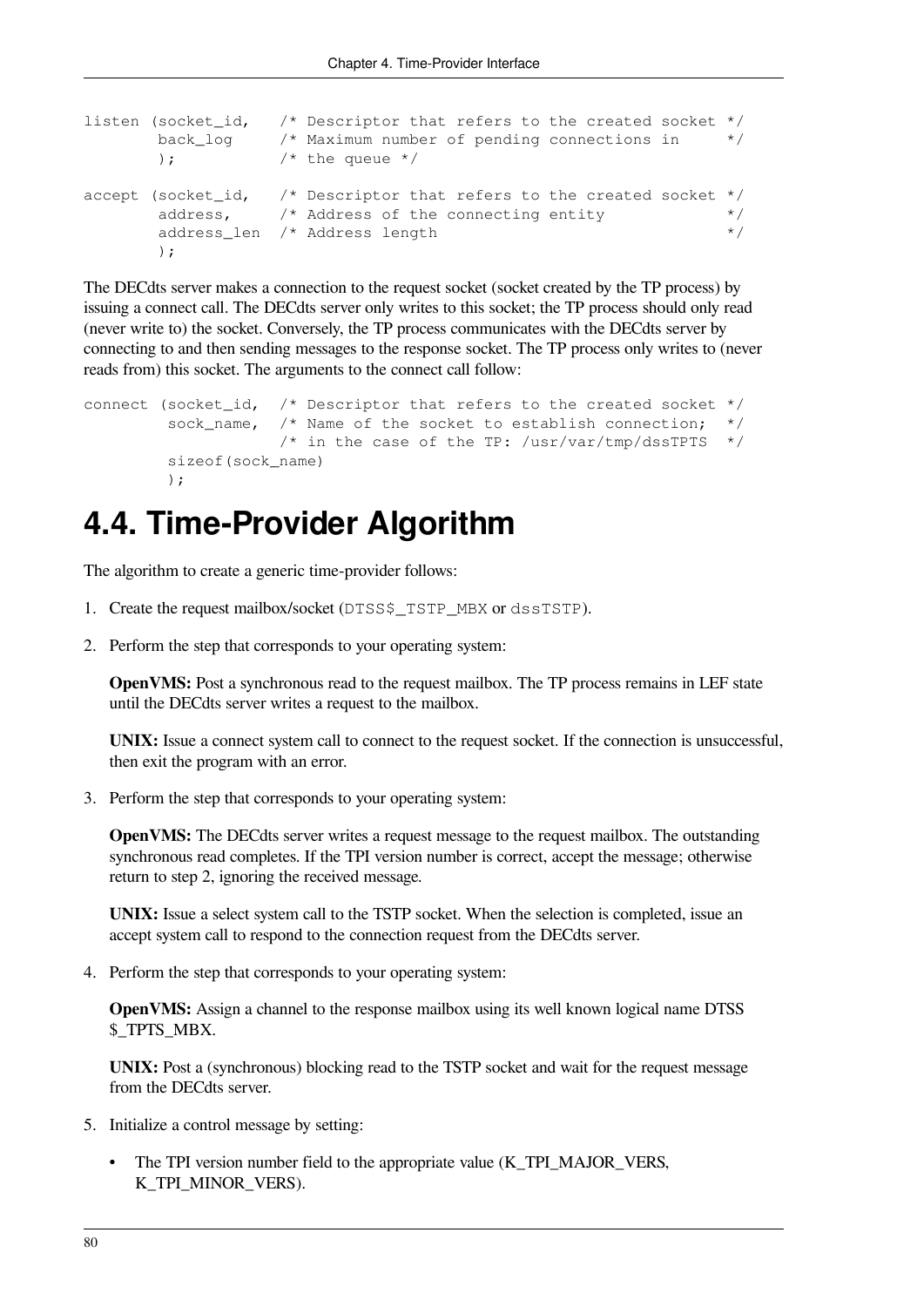- The time-provider status to K\_TPI\_SUCCESS.
- The synchronization ID equal to *synchId* (from the request message).
- The variables *nextPoll*, *timeout*, and *noSet* to valid integer values.
- 6. Perform the step that corresponds to your operating system:

**OpenVMS:** Write the control message to the response mailbox using an asynchronous write.

**UNIX:** Write the TP process control message to the response socket.

- 7. Read the system time using the utc\_gettime DECdts API routine.
- 8. Poll the external time source, reading a UTC value. Convert the time value to a binary timestamp using the API.
- 9. Read the system time using the utc\_gettime DECdts API routine.
- 10. Repeat steps 7, 8, and 9 between K\_MIN\_TIMESTAMPS times to K\_MAX\_TIMESTAMPS times.
- 11. Initialize a data message using the timestamps and the correct TPI version numbers.
- 12. If steps 7, 8, or 9 return erroneous data, initialize the TP status field (*TPstatus*) of the data message to K\_TPI\_FAILURE; otherwise, initialize the data message timestamps.
- 13. Perform the step that corresponds to your operating system:

**OpenVMS:** Write the data message to the DTSS\$\_TPTS\_MBX mailbox.

**UNIX:** Write the data message to the response socket and issue a close system call to close all interprocess communication connections to the TSTP and TPTS sockets. Do not delete the TSTP socket.

14. Go to step 2 (loop forever).

# **4.5. Time Server (DECdts Server Process) Algorithm**

The time server algorithm follows:

- 1. At startup time, create the response mailbox/socket.
- 2. At synchronization time, attempt to connect to the response mailbox/socket, assumed to have been created by the TP process. If the connection attempt fails, synchronize with peer servers. Otherwise continue.
- 3. Initialize a request message with the current synchronization serial ID and correct time-provider interface (TPI) version number, then send the message to the request mailbox/socket.
- 4. Wait for a control message response from the TP process. If no message arrives within the elapsed time specified by the LAN\_QUERY\_TIMEOUT DECdts management parameter, synchronize with peer servers and ignore any subsequent TP process messages. Otherwise, go to step 5.
- 5. Read the arriving control message and verify the following: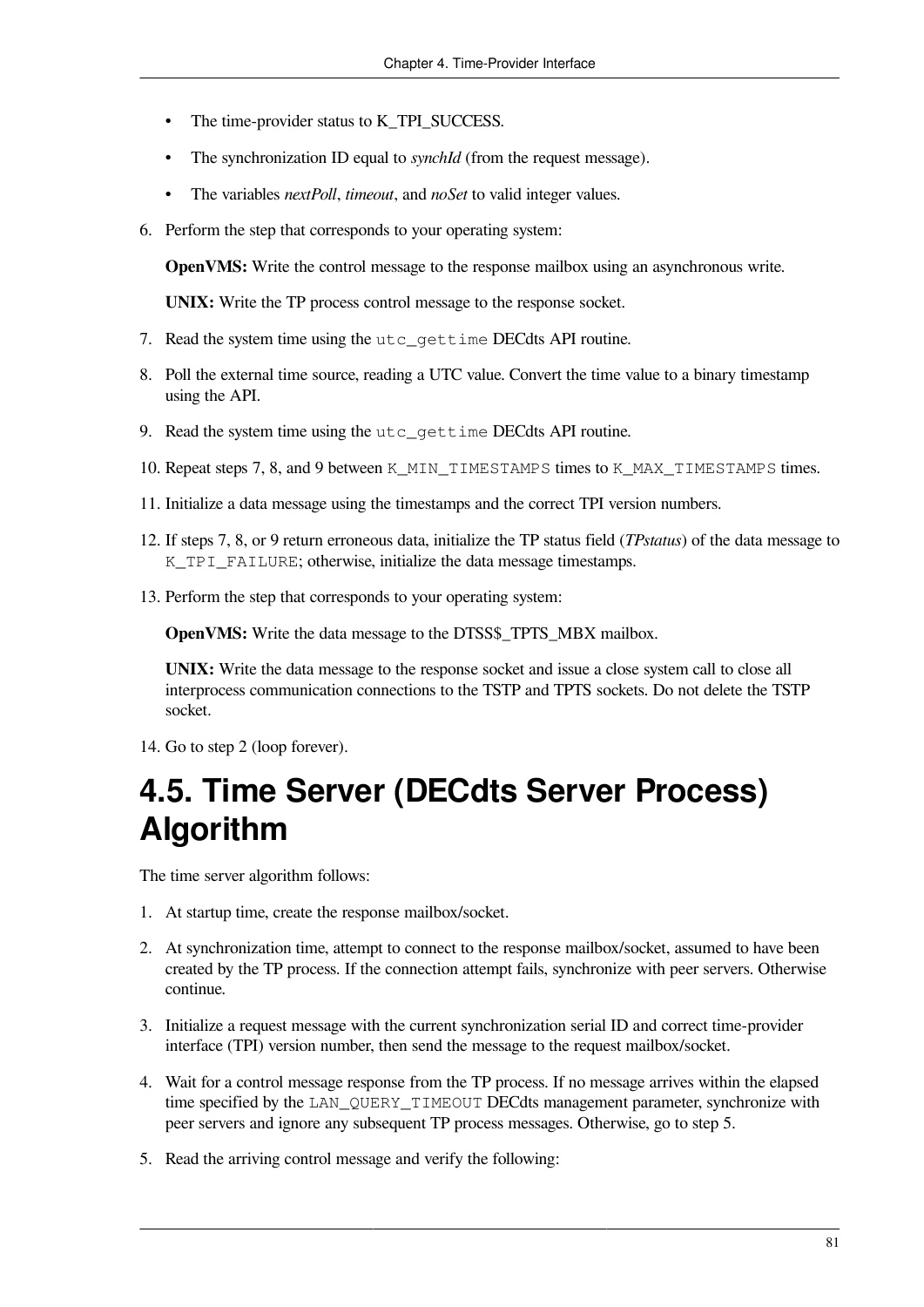- The message type (it should not be a data message).
- The state of the TP process is K\_TPI\_SUCCESS.
- The current synchronization ID matches *synchID*.
- The TPI version numbers are correct.

If any values are incorrect, ignore this message and go to step 4.

- 6. Wait for a data message response from the TP process. If no message arrives within the elapsed time specified by the control message (*timeout*), then synchronize with peer servers. Schedule the next synchronization based on the applicable DECdts management parameters, ignoring *nextPoll*.
- 7. When the next message arrives, read the message type to verify that it is a data message. Also verify that the state of the TP process is K\_TPI\_SUCCESS and that the TPI version numbers are correct; otherwise, synchronize with peer servers and schedule the next synchronization as in step 6.
- 8. Extract the timestamps from the data message and synchronize using the timestamps.
- 9. Close all interprocess communication (IPC) connections with the DECdts server. Do not delete the DTSS\$\_TPTS\_MBX mailbox or the TPTS socket.
- 10. Schedule the next synchronization time by adding the value of *nextPoll* seconds to the current time. At the next synchronization, go to step 2.

# **4.6. Running the Time-Provider Process**

**OpenVMS:** The TP process and the DECdts server must both be in the same UIC group. Only processes in the DECdts server's process group can write to the response mailbox.

UNIX: Both the DECdts server and the TP process must run on the same node and have root privileges. The response and request sockets are created such that only root can write to them.

Restricting writes prevents unauthorized users from supplying incorrect times to the DECdts server process and from sending requests to the time-provider. The TP process can always exit without affecting the DECdts server. The DECdts server dynamically reestablishes communications with the TP process.

# <span id="page-87-0"></span>**4.7. Time-Provider Interface, User-Accessible Definitions**

The following constant definitions written in the ANSI C programming language define the time ranges (in seconds) for time-provider (TP) control parameters.

**OpenVMS:** The constant definitions are in the following file:

sys\$common:[syshlp.examples.dtss]dtss\$provider.h

**UNIX:** The constant definitions are in the file /usr/include /dtssprovider.h.

```
/*
    Valid range for NextPoll. If a time-provider exists, it must be
    polled within a 31-day interval.
 */
```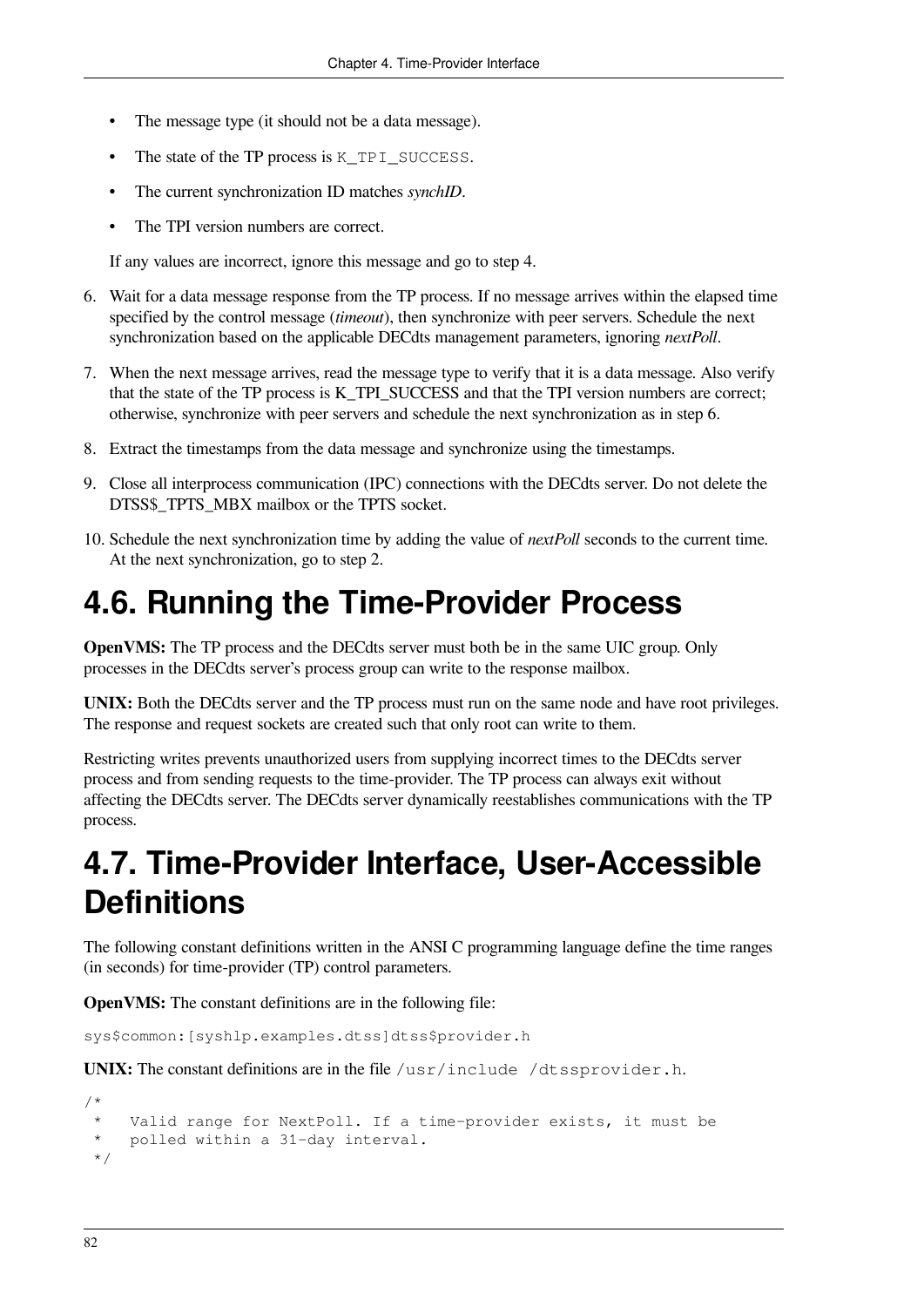```
#define K_MAX_TP_POLL (31*24*60*60) /* Maximum 31 days to the next */
                                    /* next time-provider poll. */
#define K_MIN_TP_POLL (1) /* Minimum 1 second between */
                                    /* time-provider polls. */
/*
 * Valid range for TimeOut...
 * The DECdts server process waits a maximum of 5 minutes for a data
 * message from the TP process to arrive.
 */
#define K_MAX_TP_TMO (5*60) /* Maximum 5 minutes to wait for */
                                 /* the TP process to respond. */#define K_MIN_TP_TMO (1) \qquad /* Minimum 1 second to wait for */
                                 /* the TP process to respond. */
```
The following constant definition limits the number of timestamp triplets the TP process can transmit:

```
/*
 * Maximum number of time stamp triplets returned by the
 * TP process...
 */
#define K_MIN_TIMESTAMPS 1
#define K_MAX_TIMESTAMPS 6
/*
 * TPI version numbers...
 */
#define K_TPI_MAJOR_VERS 1
#define K_TPI_MINOR_VERS 0
```
The time-provider process message types are defined by the following definitions written in the ANSI C language.

```
/*
 * The status of the TP process is either K_TPI_SUCCESS or
 * K_TPI_FAILURE...
 */
#define K_TPI_FAILURE 0
#define K_TPI_SUCCESS 1
/*
 * Two types of messages...
 * - Control messages (TPctlMessage)
 * - Time or Data messages (TPtimeMessage)
 */
#define K_TPI_TIME_MESSAGE 0
#define K_TPI_CTL_MESSAGE 1
/*
 * DECdts version identifier...
 */
```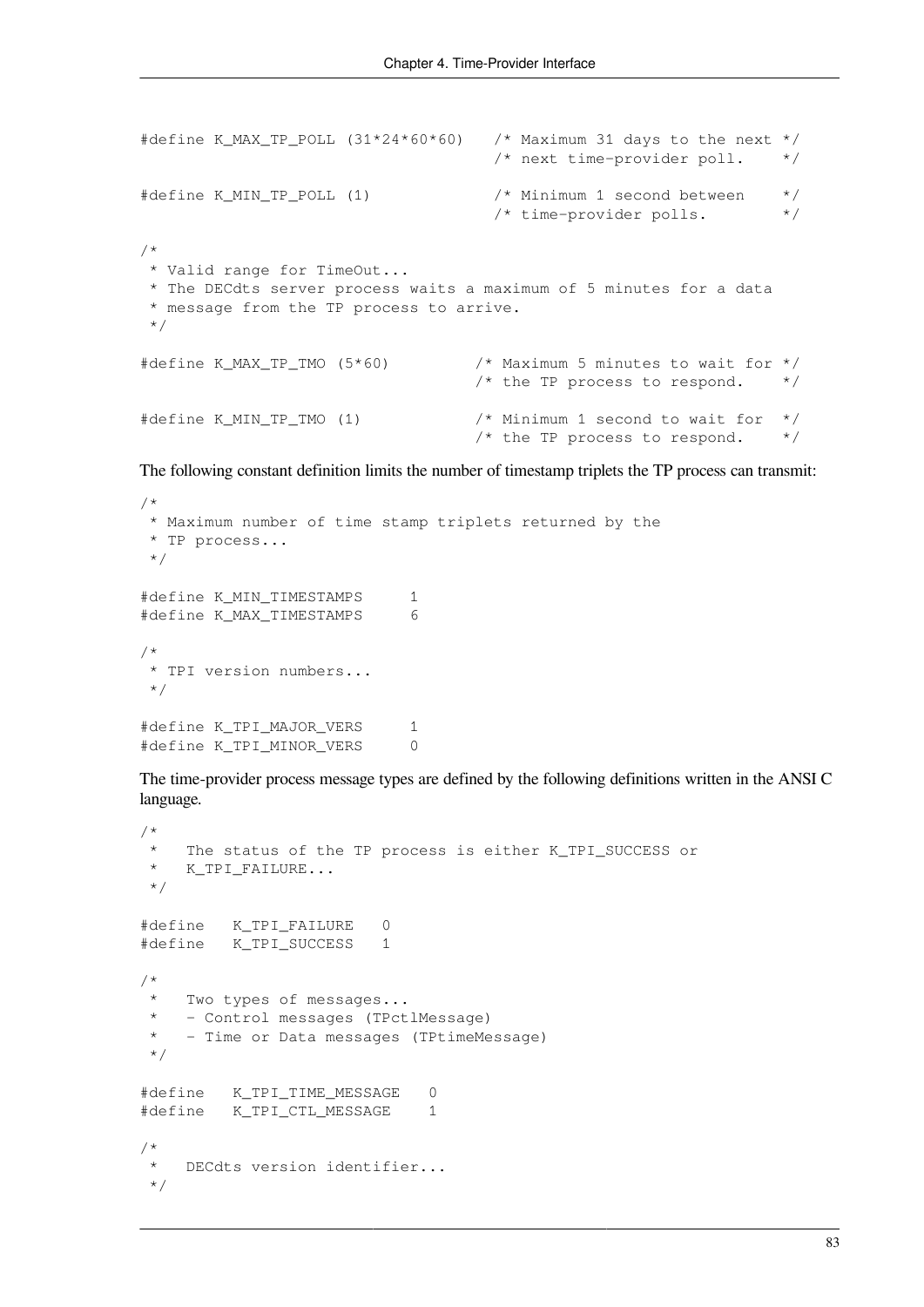```
typedef struct VersionType
{
    unsigned short dtss_major; /* major version */
    unsigned short dtss_minor; /* minor version */
} VersionType;
/*
    A single time stamp...
    Contains a reading of the local clock just before the external
  * time source is queried, the UTC value returned by the external
  * time source, and a reading of the local clock just after the
  * external time source is queried.
  */
typedef struct TimeResponseType
{
   struct utc beforeTime; /* local clk just before getting UTC */
  utc TPtime; \frac{1}{2} /* external source UTC \frac{1}{2} */
   utc afterTime; /* local clk just after getting UTC */
} TimeResponseType;
/*
  * TP process control message type...
  * The initial message returned by the TP process in response to
  * a time service request.
  */
typedef struct TPctlMsg
{
   unsigned long nextPoll;
   unsigned long timeout;
   unsigned long noSet;
} TPctlMsg;
/*
   TP process data message type...
   The time stamp values returned by the TP process after it sends
    its initial response.
  */
typedef struct TPtimeMsg
{
   unsigned long timeStampCount;
  TimeResponseType timeStampList[K_MAX_TIMESTAMPS];
} TPtimeMsg;
/*
  * TP process response message...
  * Contains either a control message or a data message. Issued by
    the TP process, directing the DECdts server to transmit data or
  * control information.
 *
  * TPI Control Message (304 bytes) :
 *
  * 31 0
  * +--------------------+--------------------+
  * | TPI Minor Version | TPI Major Version |
```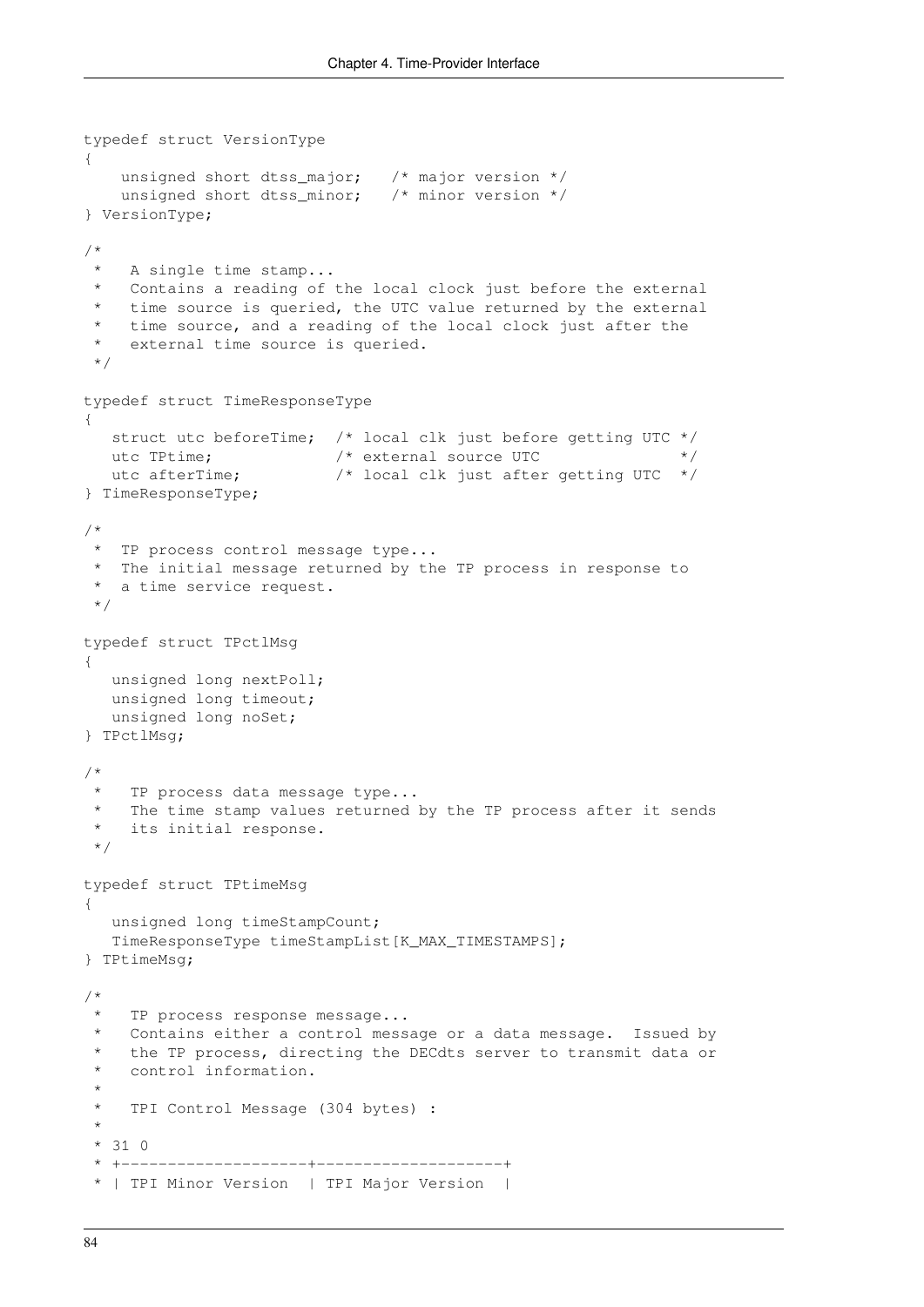\* +-----------------------------------------+ \* | Message Type |Time-Provider Status| \* +-----------------------------------------+ \* | Synchronization ID | TPI Control Message \* +-----------------------------------------+ \* | Next Poll Delta | \* +-----------------------------------------+ \* | Message Time Out | \* +-----------------------------------------+  $N$ oSet | \* +-----------------------------------------+  $\star$  |  $\qquad \qquad$  \* v Not Used v \* \* TPI Data Message (304 bytes) :  $\star$  31 0 \* +--------------------+--------------------+ \* | TPI Minor Vers | TPI Major Vers | \* +-----------------------------------------+ \* | Message Type |Time-Provider Status| \* +-----------------------------------------+ \* | Synchronization ID | TPI Time Message \* +-----------------------------------------+ | Time Stamp Count | \* +-----------------------------------------+  $\star$  |  $\qquad \qquad$  \* | | Time Stamp One, \* | | 48 bytes  $\star$  |  $\qquad \qquad$  \* +-----------------------------------------+ .  $\star$  |  $\qquad \qquad$  $\begin{array}{cccc}\n\star & \mathbf{v} & & \mathbf{v}\n\end{array}$  \* \* |  $\blacksquare$  | Time Stamp Six, \* +-----------------------------------------+ 48 bytes \* Total =  $48 * 6 = 288$  bytes in timestamp/data portion \* \* A single Time Stamp (48 bytes): \*  $\star$  128 0 \* +-----------------------------------------+  $Before Time$  | \* +-----------------------------------------+ TP time | \* +-----------------------------------------+ \* | After Time | \* +-----------------------------------------+ \*/ typedef struct TPrspMsg { VersionType TPIversion; /\* Time-provider major & minor versions \*/ unsigned short status;  $\rightarrow$  /\* Status of the TP process  $\rightarrow$  /\* unsigned short TPmsgType; /\* Message Type: control or data \*/ unsigned long TPsyncID; /\* Synchronization Serial Number \*/ union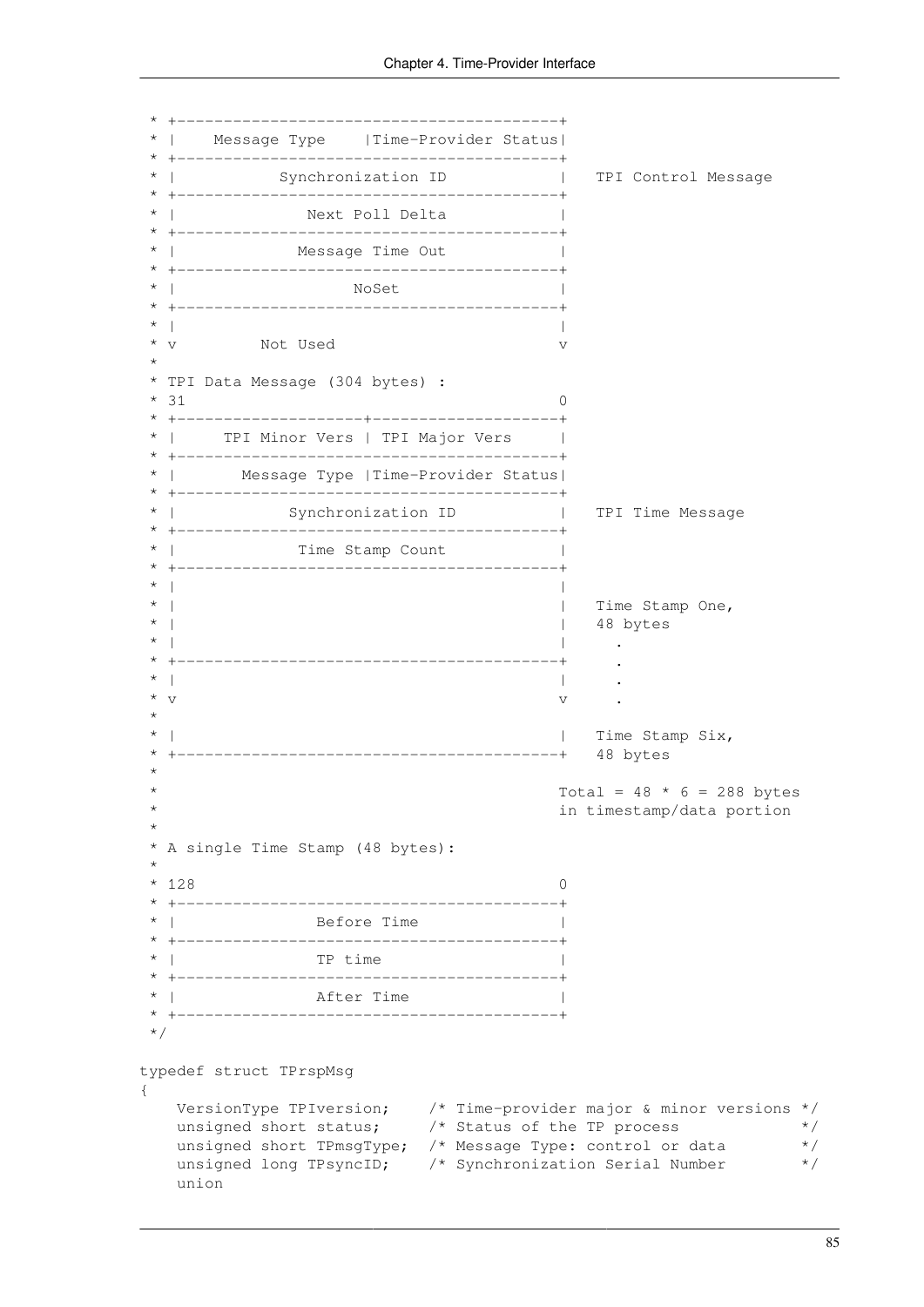```
 {
 TPctlMsg TPctlMsg; /* Control message data */
 TPtimeMsg TimeMsg; /* Data message data */
     } TPdata;
} TPrspMsg;
/*
  * Request message sent from the DECdts server process to the
  * TP process.
 */
typedef struct TPreqMsg
{
    VersionType TPIversion; /* TPI major, minor version number */
   unsigned long TPsyncID; /* service synchronization Serial Number */
} TPreqMsg;
/*
 * TPI Request Message : 8 bytes.
\ddot{\phantom{1}} * 31 0
  * +--------------------+--------------------+
  * | TPI Minor Vers | TPI Major Vers |
  * +-----------------------------------------+
  * | Synchronization ID | TPI Time Message
  * +-----------------------------------------+
  */
```
# **4.8. Sample Time-Provider Programs and External Time-Provider Sources**

**OpenVMS:** See sys\$common: [syshlp.examples.dtss] for examples of time-provider programs you can use with various types of external time-provider devices.

**UNIX:** See /usr/examples/dtss for examples of time-provider programs you can use with various types of external time-provider devices.

The *DECdts Management* manual provides additional information about commercial sources of external time-provider devices.

[Table](#page-91-0) 4.1 and [Table](#page-92-0) 4.2 list the time-provider programs and related time-provider hardware/software suppliers that are currently available for DECnet-Plus for OpenVMS and for DECnet-Plus for UNIX systems.

<span id="page-91-0"></span>

| Table 4.1. Time-Provider Programs and Related Time-Provider Suppliers (DECnet-Plus |  |  |
|------------------------------------------------------------------------------------|--|--|
| for OpenVMS Systems)                                                               |  |  |

| <b>File Name</b>        | <b>Related Supplier</b>   | Time-Provider Type                                         |
|-------------------------|---------------------------|------------------------------------------------------------|
| dtss\$provider_acts.c   | U.S. NIST (North America) | Time-provider program for<br>data communications           |
| dtss\$provider_acts.com | U.S. NIST (North America) | Command procedure for<br>the ACTS time-provider<br>program |